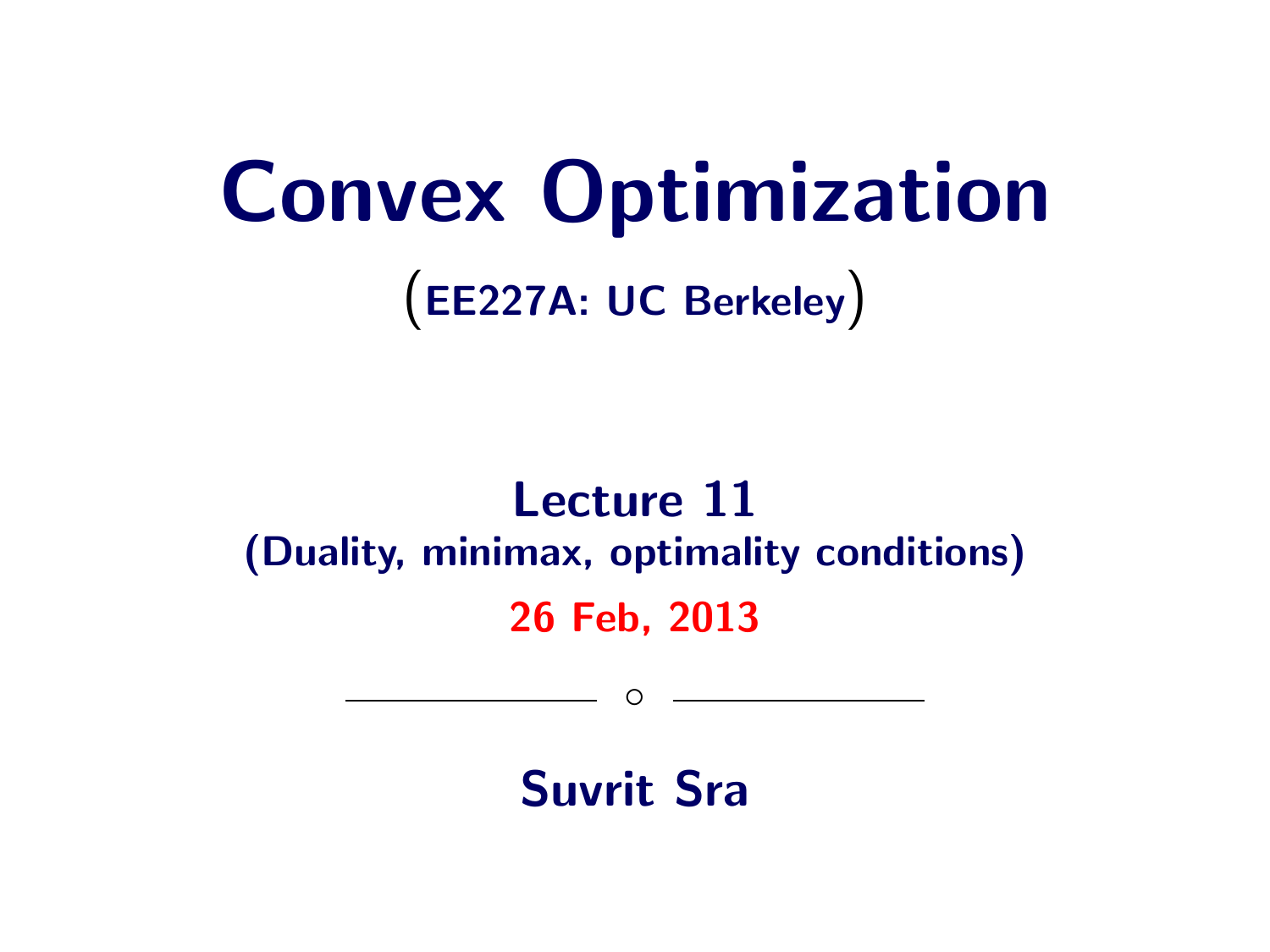# **Organizational**

- ♠ Project team lists due by end of Feb
- ♠ Project suggestions out in a few days

Purely theoretical projects Algorithms for particular problem classes Application centric (engg., sig. proc., ML, etc.) Systems centric (software, distributed, parallel algos)

- ♠ Initial proposal by 14th March
- ♠ Project midpoint review: 16th April
- ♦ Project final paper, presentations: Finals week
- ♠ Midterm: 21st March (1.5 hours, in class)
- ♠ Email me any concerns, doubts, questions, feedback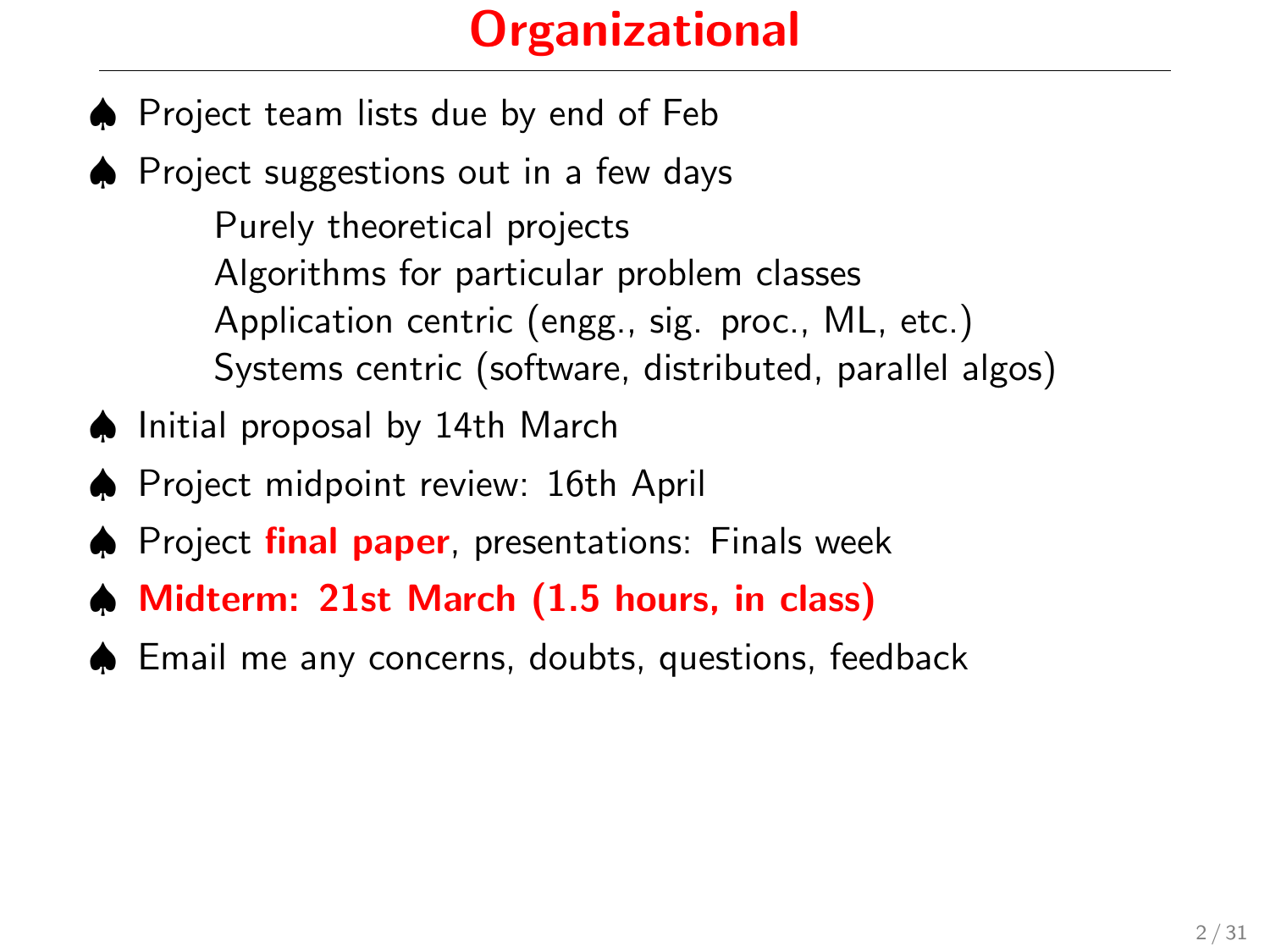#### Recap

- $\circ \mathcal{L}(x,\lambda,\nu) = f(x) + \sum_i \lambda_i f_i(x) + \sum_i \nu_i h_i(x)$
- $\circ$   $q(\lambda, \nu) := \inf_x \mathcal{L}(x, \lambda, \nu)$
- $\circ \, d^* := \sup g(\lambda, \nu) \leq p^* := \inf_x f(x) \quad \text{s.t. } x \in \mathcal{X} \text{ (weak duality)}$
- $\circ$  Slater's constraint qualification ensures  $d^*=p^*$  (strong duality)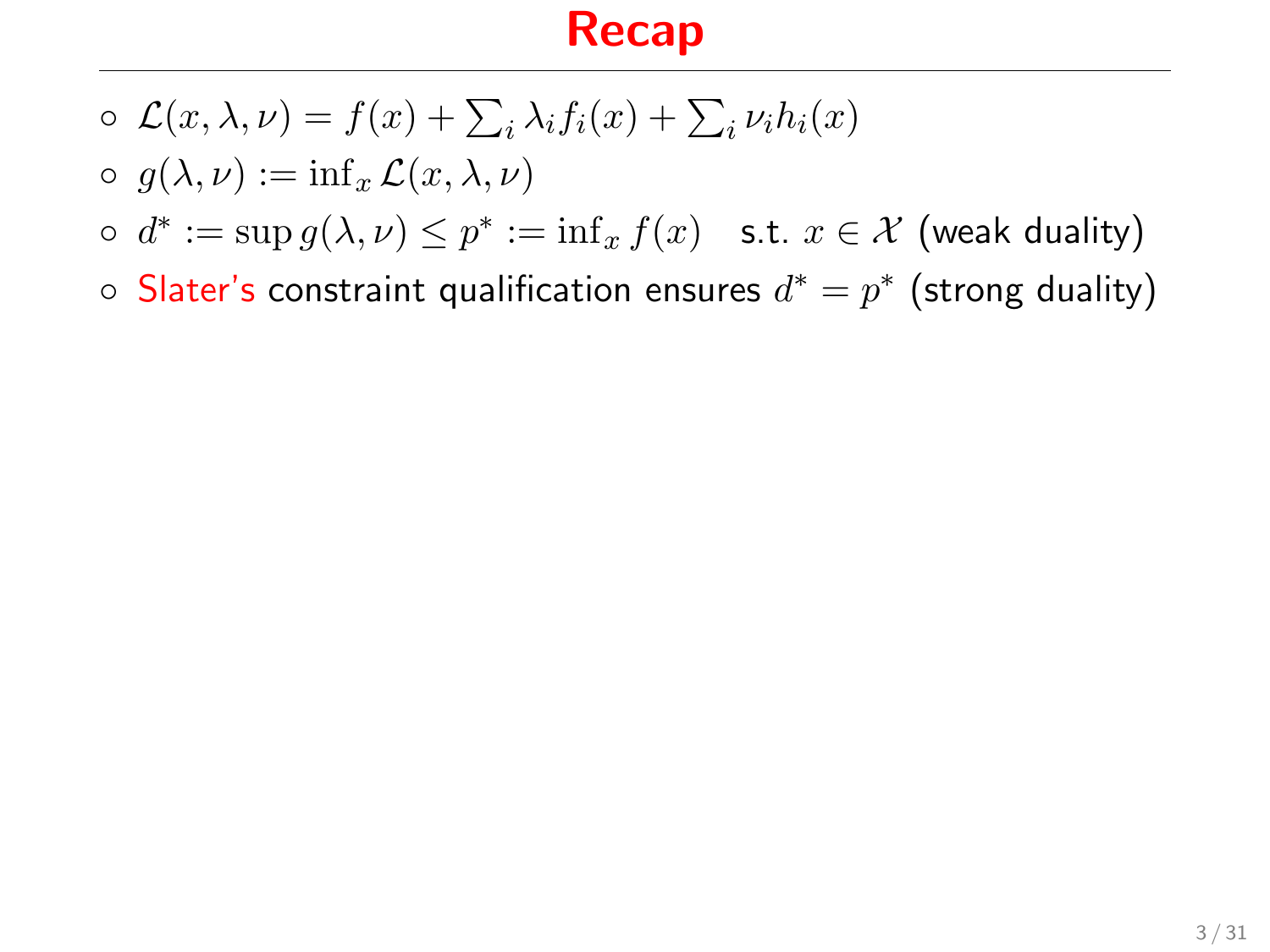$$
\inf_{x \in \mathcal{X}} f(x) + r(Ax) \quad \text{s.t.} \quad Ax \in \mathcal{Y}.
$$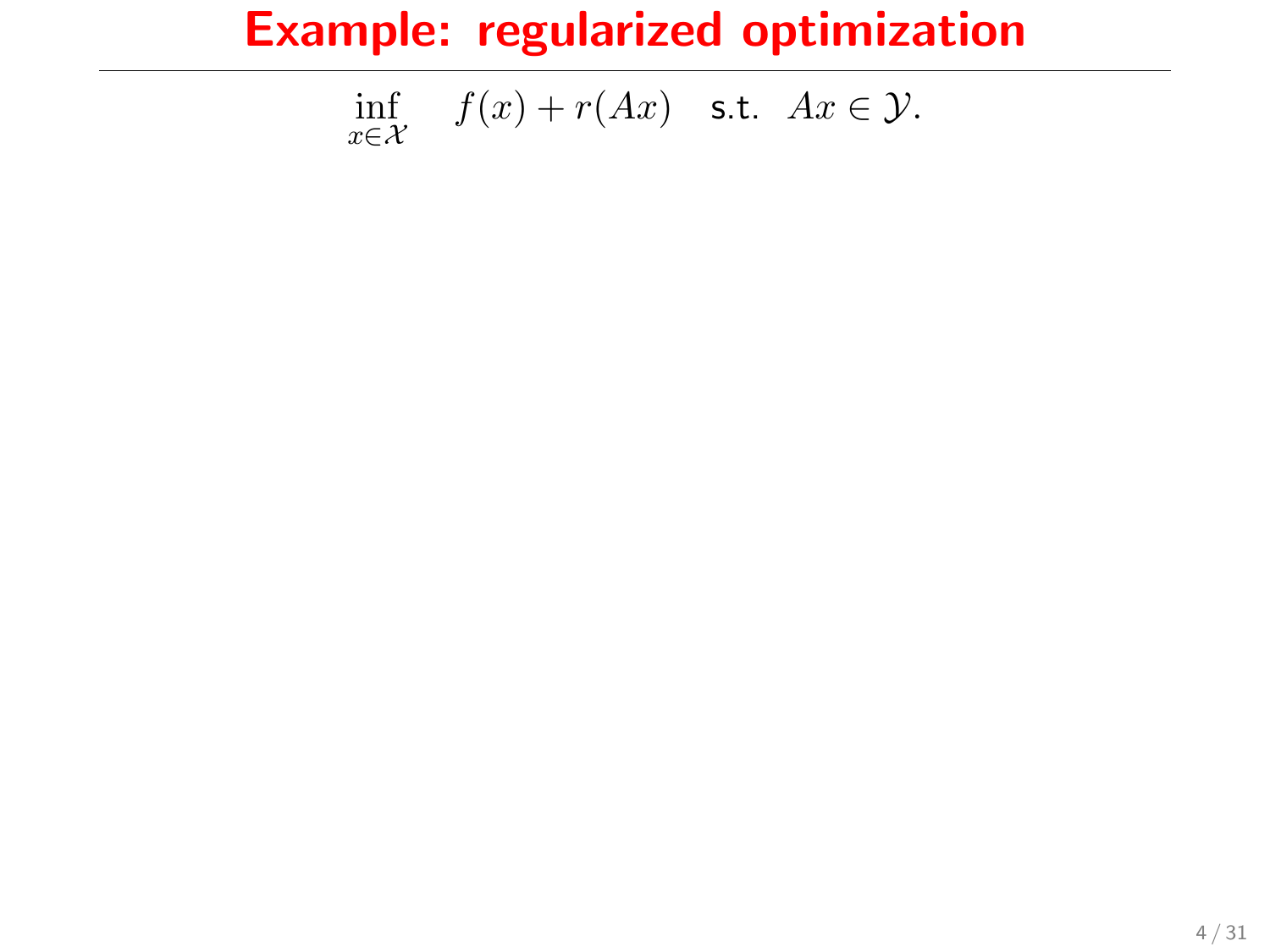$$
\inf_{x \in \mathcal{X}} f(x) + r(Ax) \quad \text{s.t.} \quad Ax \in \mathcal{Y}.
$$

Dual problem

$$
\inf_{u \in \mathcal{Y}} f^*(-A^T u) + r^*(u).
$$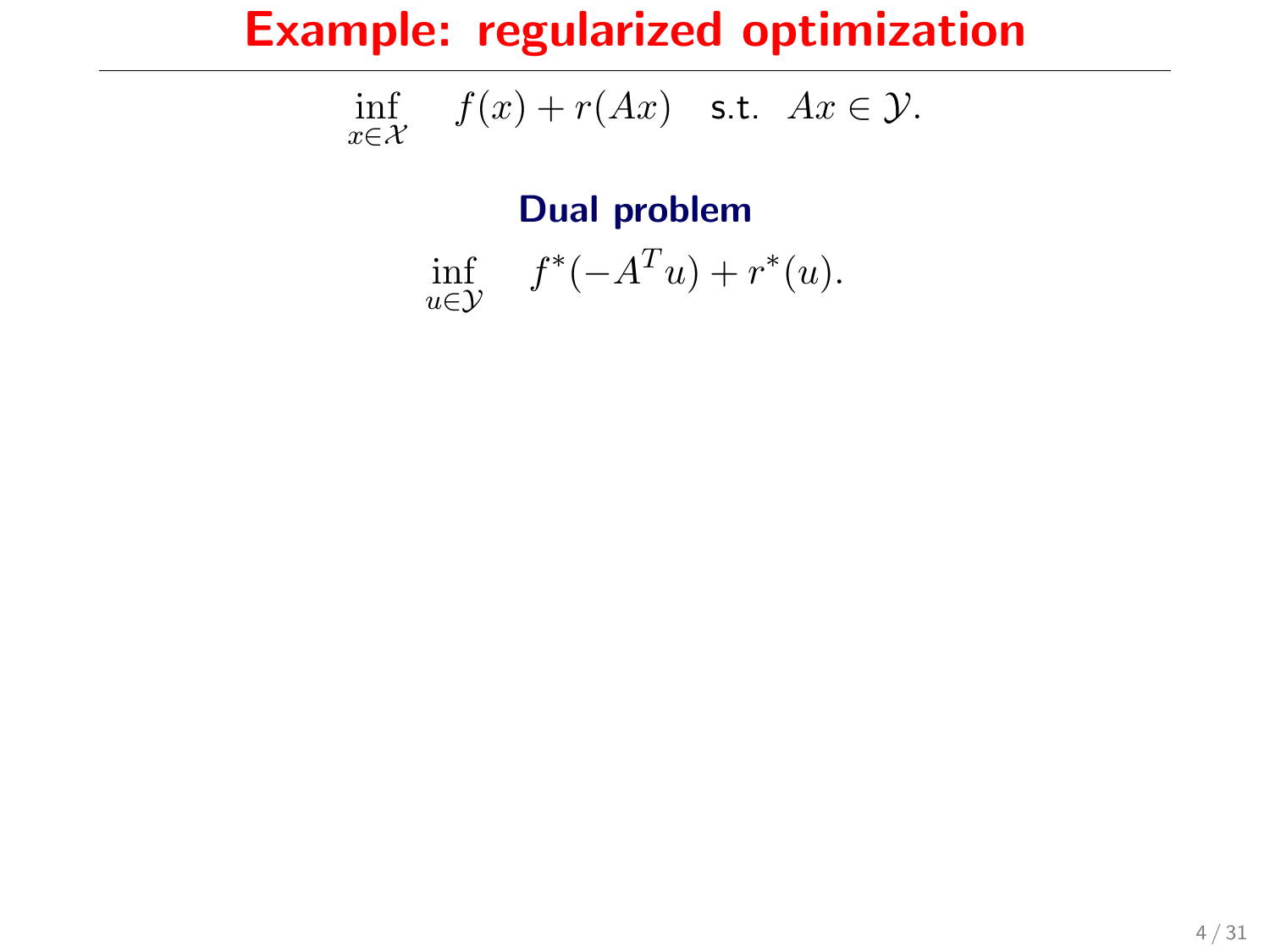$$
\inf_{x \in \mathcal{X}} f(x) + r(Ax) \quad \text{s.t.} \quad Ax \in \mathcal{Y}.
$$

Dual problem

$$
\inf_{u \in \mathcal{Y}} f^*(-A^T u) + r^*(u).
$$

Introduce new variable  $z = Ax$ 

 $\inf_{x \in \mathcal{X}, z \in \mathcal{Y}} f(x) + r(z), \quad \text{s.t.} \quad z = Ax.$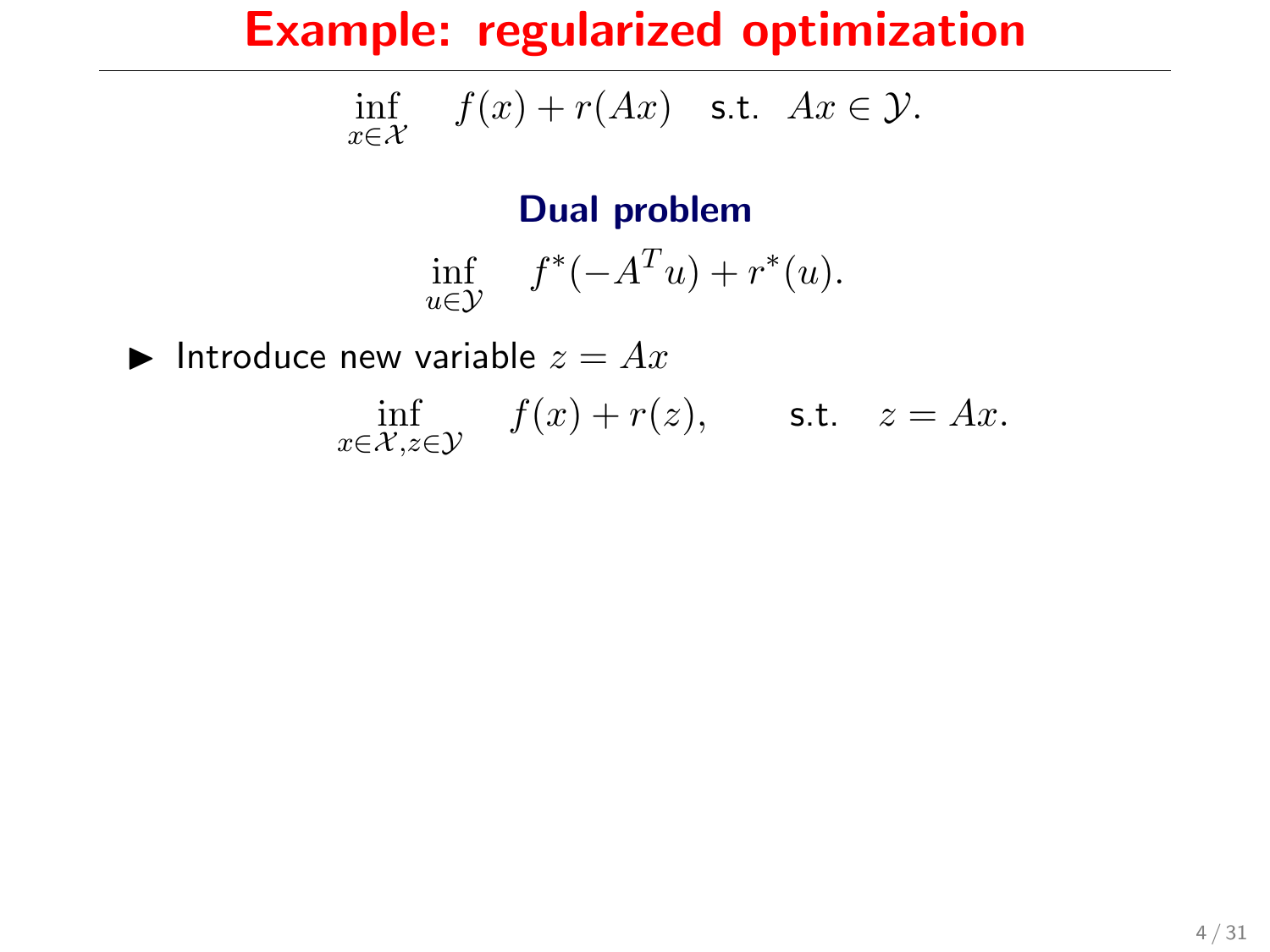$$
\inf_{x \in \mathcal{X}} f(x) + r(Ax) \quad \text{s.t.} \quad Ax \in \mathcal{Y}.
$$

#### Dual problem

$$
\inf_{u \in \mathcal{Y}} f^*(-A^T u) + r^*(u).
$$

Introduce new variable  $z = Ax$  $\inf_{x \in \mathcal{X}, z \in \mathcal{Y}} f(x) + r(z), \quad \text{s.t.} \quad z = Ax.$ 

 $\blacktriangleright$  The (partial)-Lagrangian is  $L(x, z; u) := f(x) + r(z) + u^{T}(Ax - z), \quad x \in \mathcal{X}, z \in \mathcal{Y};$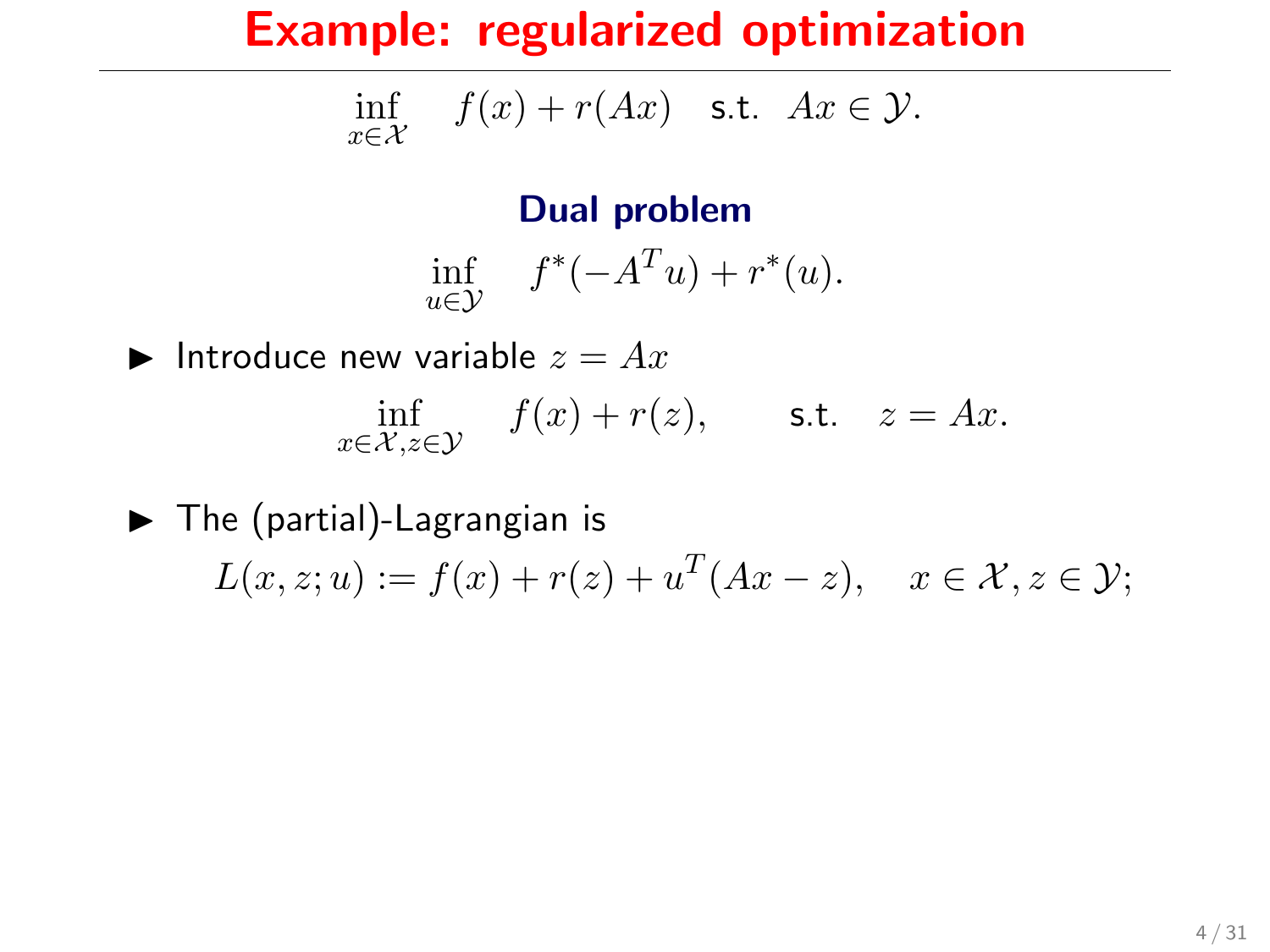$$
\inf_{x \in \mathcal{X}} f(x) + r(Ax) \quad \text{s.t.} \quad Ax \in \mathcal{Y}.
$$

#### Dual problem

$$
\inf_{u \in \mathcal{Y}} f^*(-A^T u) + r^*(u).
$$

Introduce new variable  $z = Ax$  $\inf_{x \in \mathcal{X}, z \in \mathcal{Y}} f(x) + r(z), \quad \text{s.t.} \quad z = Ax.$ 

 $\blacktriangleright$  The (partial)-Lagrangian is  $L(x, z; u) := f(x) + r(z) + u^{T}(Ax - z), \quad x \in \mathcal{X}, z \in \mathcal{Y};$ 

 $\blacktriangleright$  Associated dual function

$$
g(u):=\inf_{x\in\mathcal{X},z\in\mathcal{Y}}L(x,z;u).
$$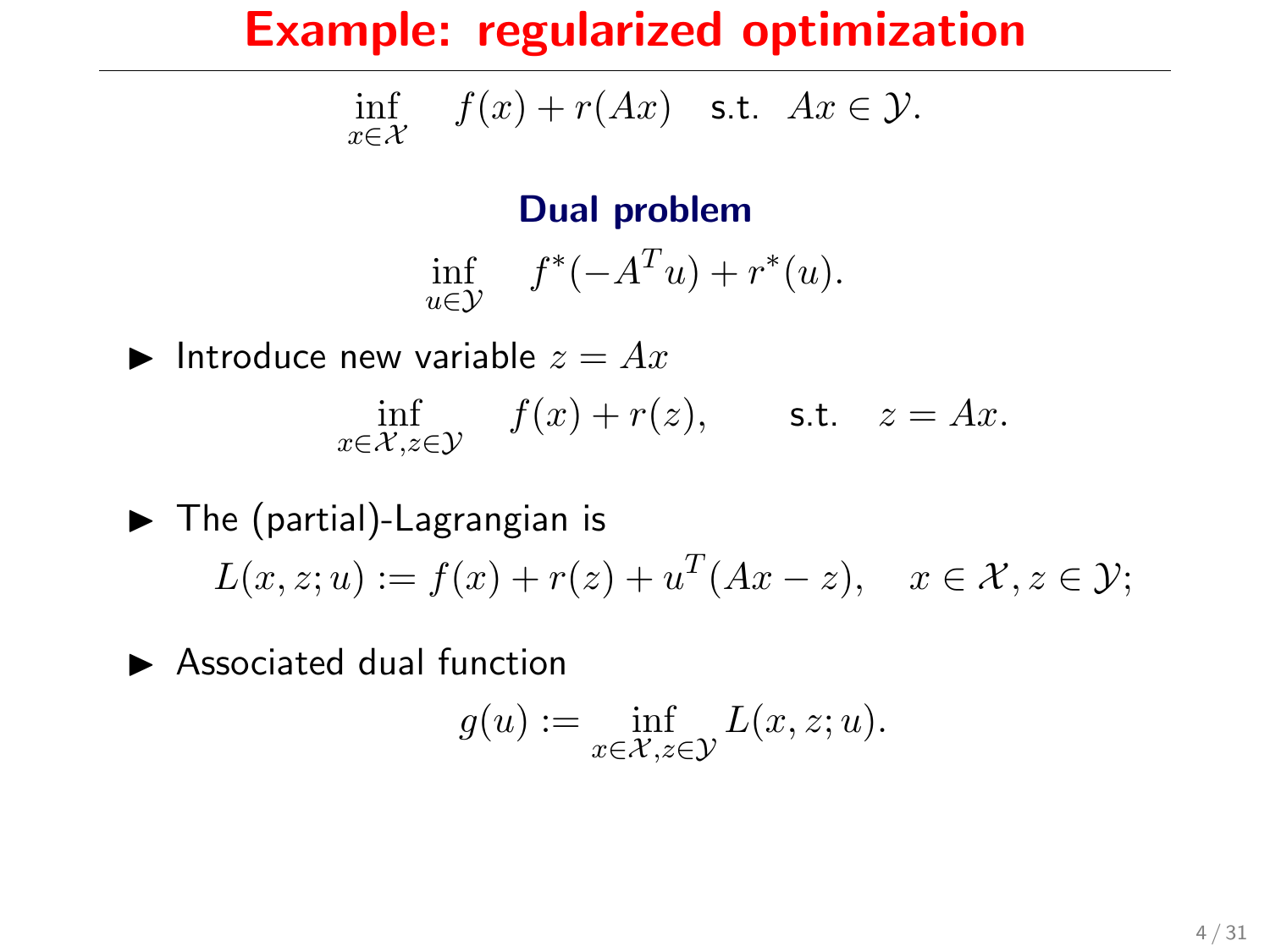$$
\inf_{x \in \mathcal{X}} f(x) + r(Ax) \quad \text{s.t.} \quad Ax \in \mathcal{Y}.
$$

Dual problem inf  $f^*(-A^Ty) + r^*(y)$ .

The infimum above can be rearranged as follows

$$
g(y) = \inf_{x \in \mathcal{X}} f(x) + y^T A x + \inf_{z \in \mathcal{Y}} r(z) - y^T z
$$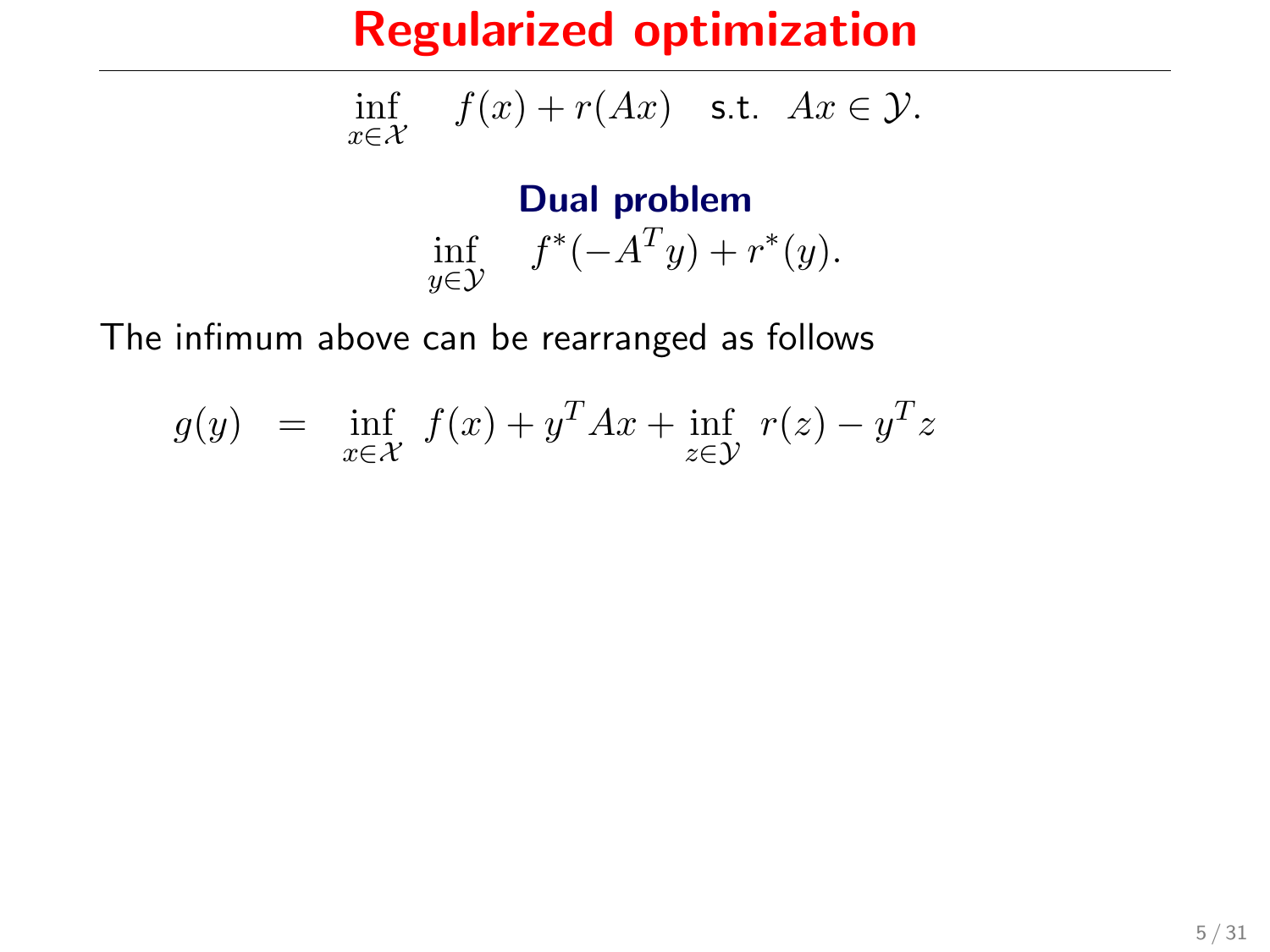$$
\inf_{x \in \mathcal{X}} f(x) + r(Ax) \quad \text{s.t.} \quad Ax \in \mathcal{Y}.
$$

Dual problem inf  $f^*(-A^Ty) + r^*(y)$ .

The infimum above can be rearranged as follows

$$
g(y) = \inf_{x \in \mathcal{X}} f(x) + y^T A x + \inf_{z \in \mathcal{Y}} r(z) - y^T z
$$
  
= 
$$
-\sup_{x \in \mathcal{X}} \{-x^T A^T y - f(x)\} - \sup_{z \in \mathcal{Y}} \{z^T y - r(z)\}
$$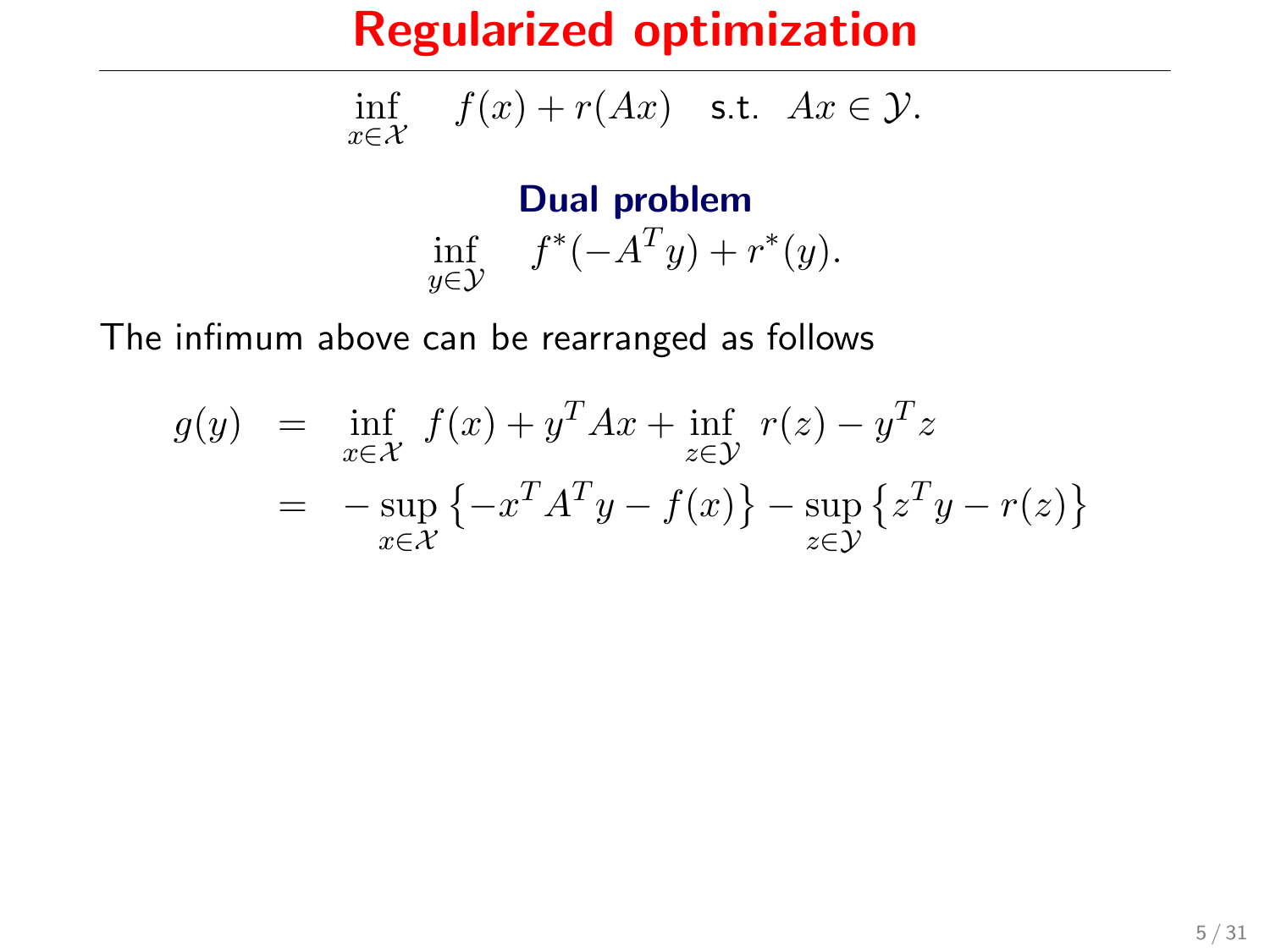$$
\inf_{x \in \mathcal{X}} f(x) + r(Ax) \quad \text{s.t.} \quad Ax \in \mathcal{Y}.
$$

Dual problem inf  $f^*(-A^Ty) + r^*(y)$ .

The infimum above can be rearranged as follows

$$
g(y) = \inf_{x \in \mathcal{X}} f(x) + y^T A x + \inf_{z \in \mathcal{Y}} r(z) - y^T z
$$
  
= 
$$
-\sup_{x \in \mathcal{X}} \{-x^T A^T y - f(x)\} - \sup_{z \in \mathcal{Y}} \{z^T y - r(z)\}
$$
  
= 
$$
-f^*(-A^T y) - r^*(y) \quad \text{s.t. } y \in \mathcal{Y}.
$$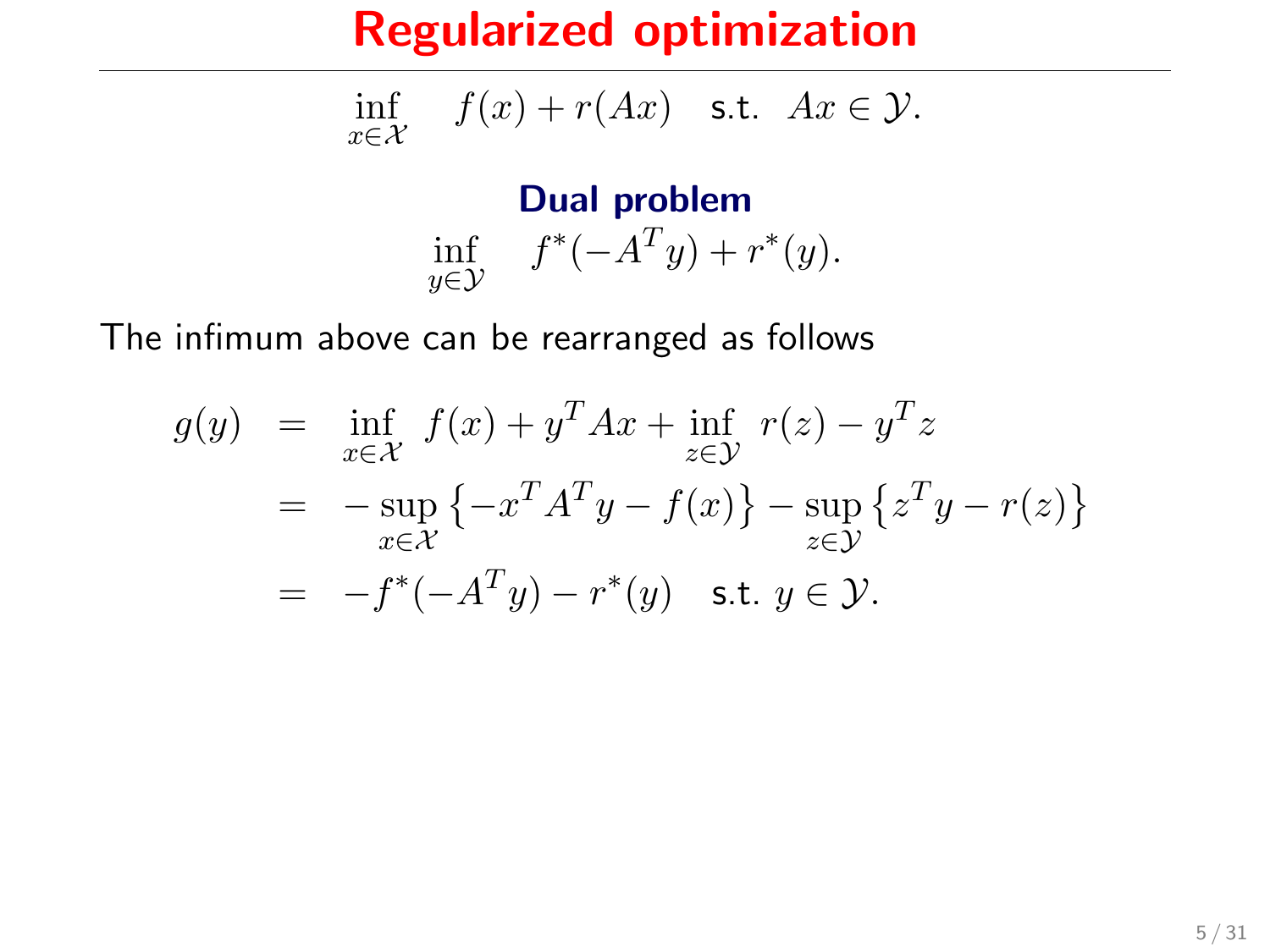$$
\inf_{x \in \mathcal{X}} f(x) + r(Ax) \quad \text{s.t.} \quad Ax \in \mathcal{Y}.
$$

Dual problem inf  $f^*(-A^Ty) + r^*(y)$ .

The infimum above can be rearranged as follows

$$
g(y) = \inf_{x \in \mathcal{X}} f(x) + y^T A x + \inf_{z \in \mathcal{Y}} r(z) - y^T z
$$
  
=  $-\sup_{x \in \mathcal{X}} \{-x^T A^T y - f(x)\} - \sup_{z \in \mathcal{Y}} \{z^T y - r(z)\}$   
=  $-f^*(-A^T y) - r^*(y)$  s.t.  $y \in \mathcal{Y}$ .

Dual problem computes  $\sup_{u\in\mathcal{Y}} g(u)$ ; so equivalently,

$$
\inf_{y \in \mathcal{Y}} f^*(-A^T y) + r^*(y).
$$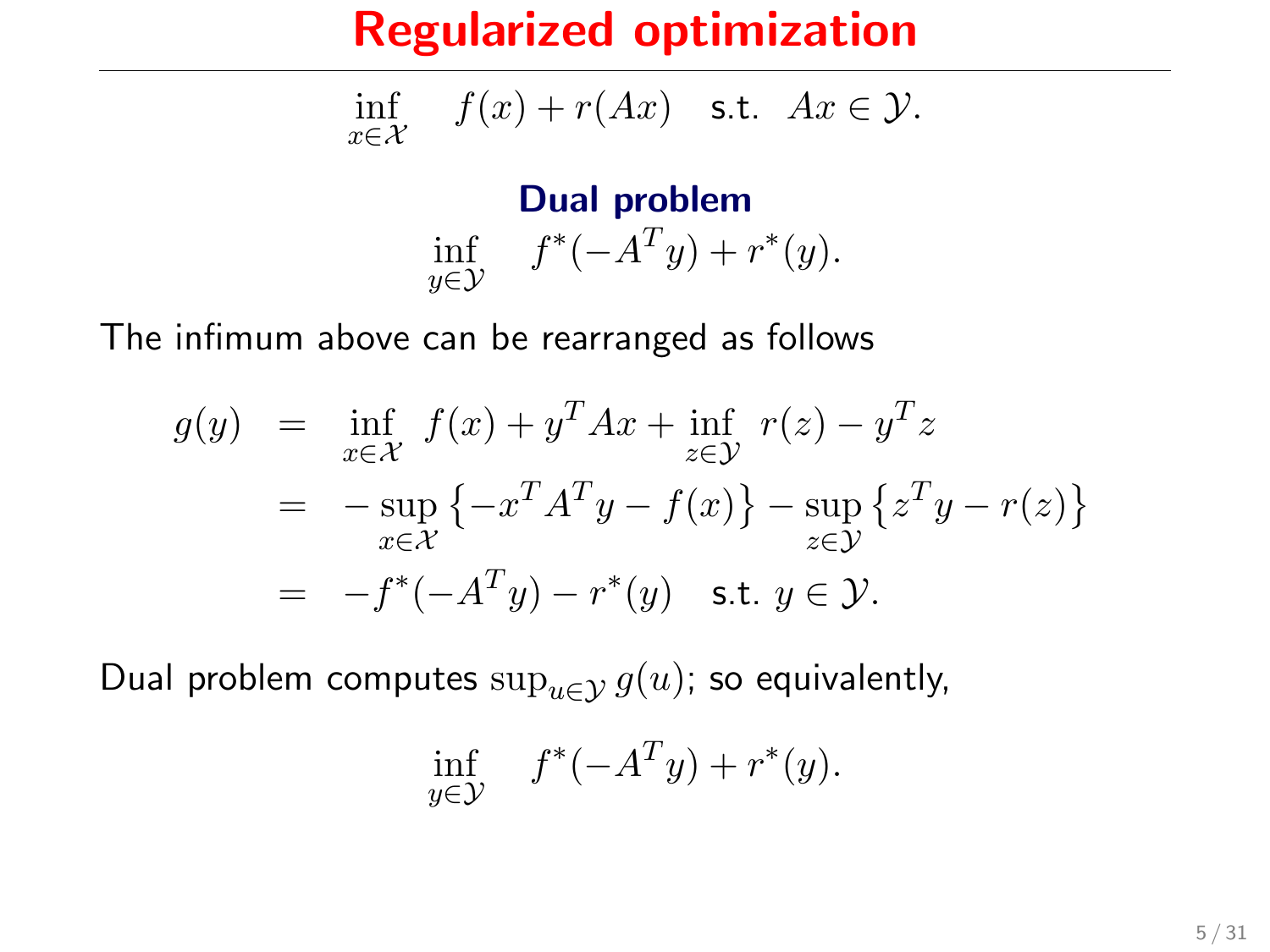#### Strong duality

$$
\inf_{x} \{ f(x) + r(Ax) \} = \sup_{y} \{ -f^{*}(-A^{T}y) + r^{*}(y) \}
$$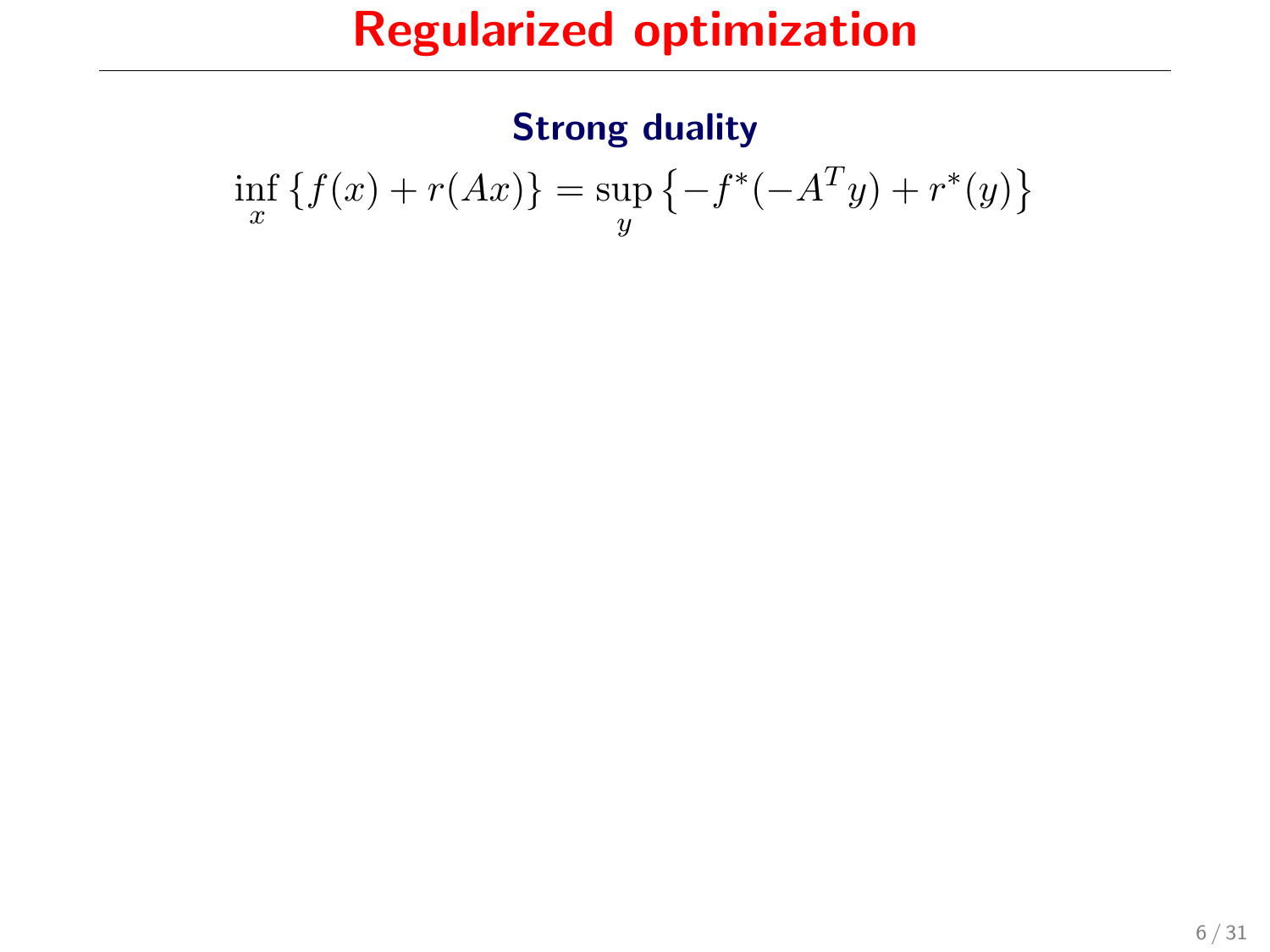#### Strong duality

$$
\inf_{x} \{ f(x) + r(Ax) \} = \sup_{y} \{ -f^{*}(-A^{T}y) + r^{*}(y) \}
$$

- $\blacksquare$  'sup' attained at some y, and
- $\blacksquare$  'inf' attained at some x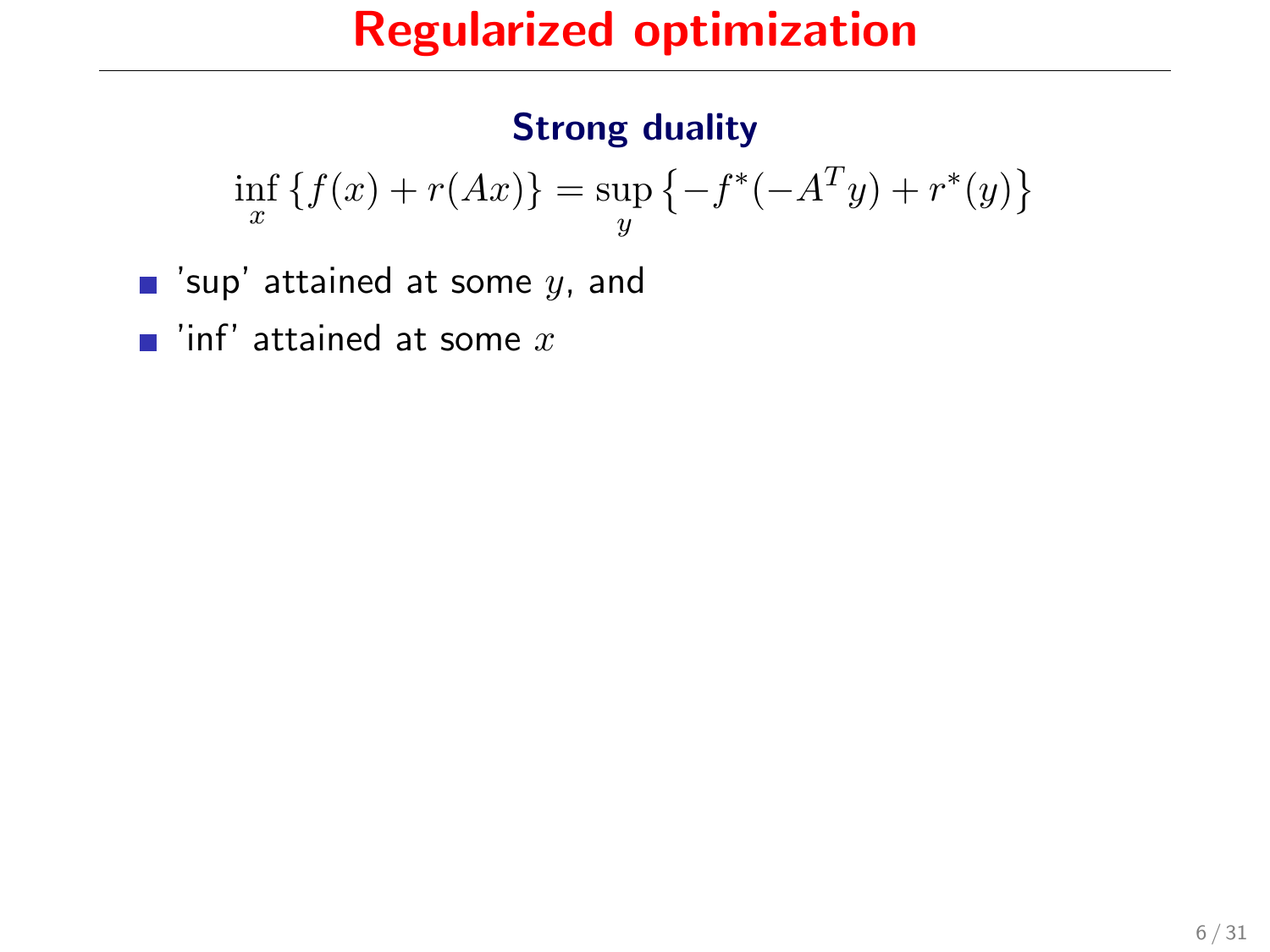#### Strong duality

$$
\inf_{x} \{ f(x) + r(Ax) \} = \sup_{y} \{ -f^{*}(-A^{T}y) + r^{*}(y) \}
$$

 $\blacksquare$  'sup' attained at some y, and

 $\blacksquare$  'inf' attained at some x

Ensured, if either of the following conditions holds:

$$
\blacksquare \exists x \in \text{ri}(\text{dom } f) \text{ such that } Ax \in \text{ri}(\text{dom } r)
$$

$$
\blacksquare \exists y \in \text{ri}(\text{dom } r^*) \text{ such that } A^T y \in \text{ri}(\text{dom } f^*)
$$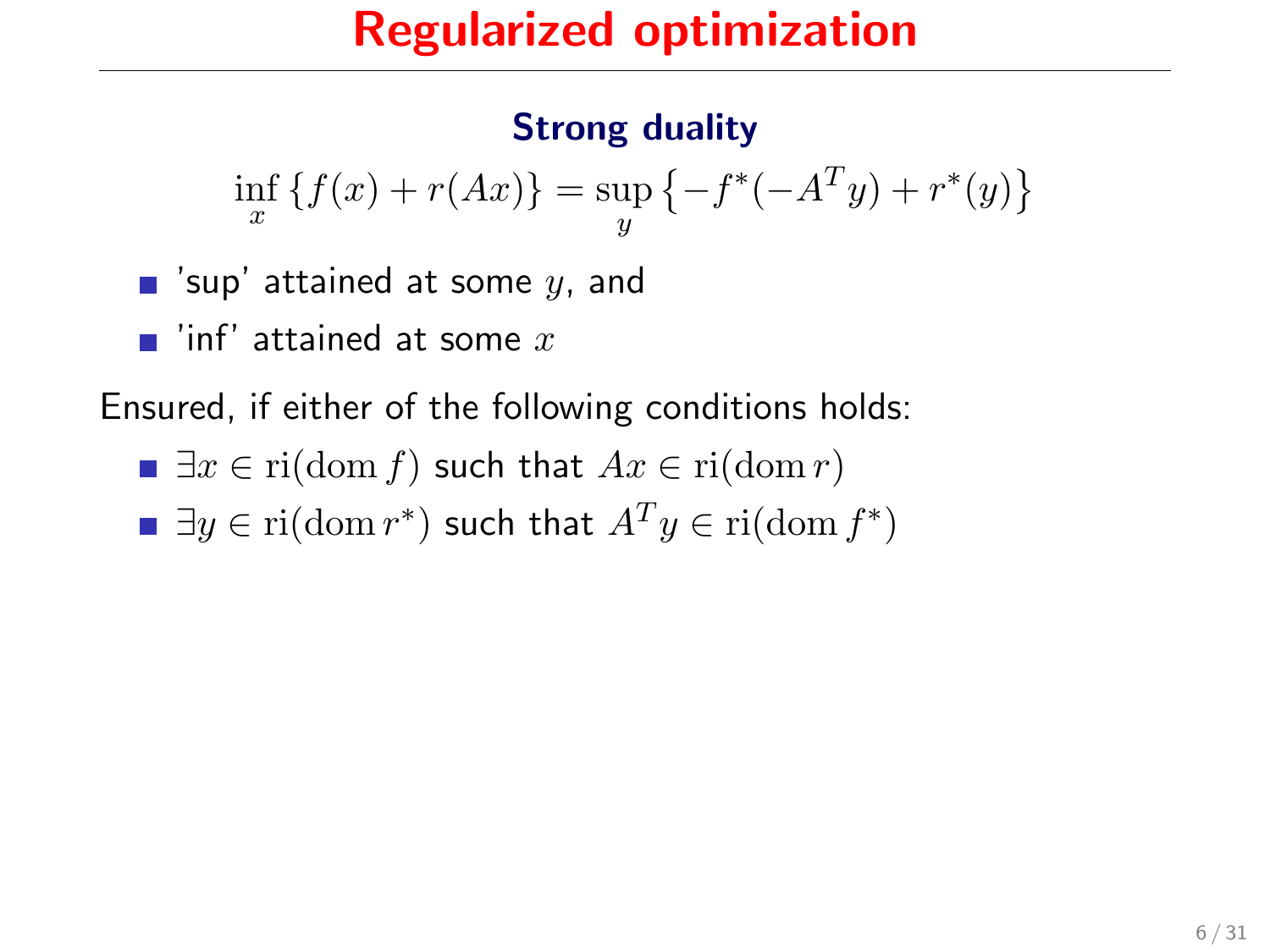# Example: norm regularized problems

min  $f(x) + ||Ax||$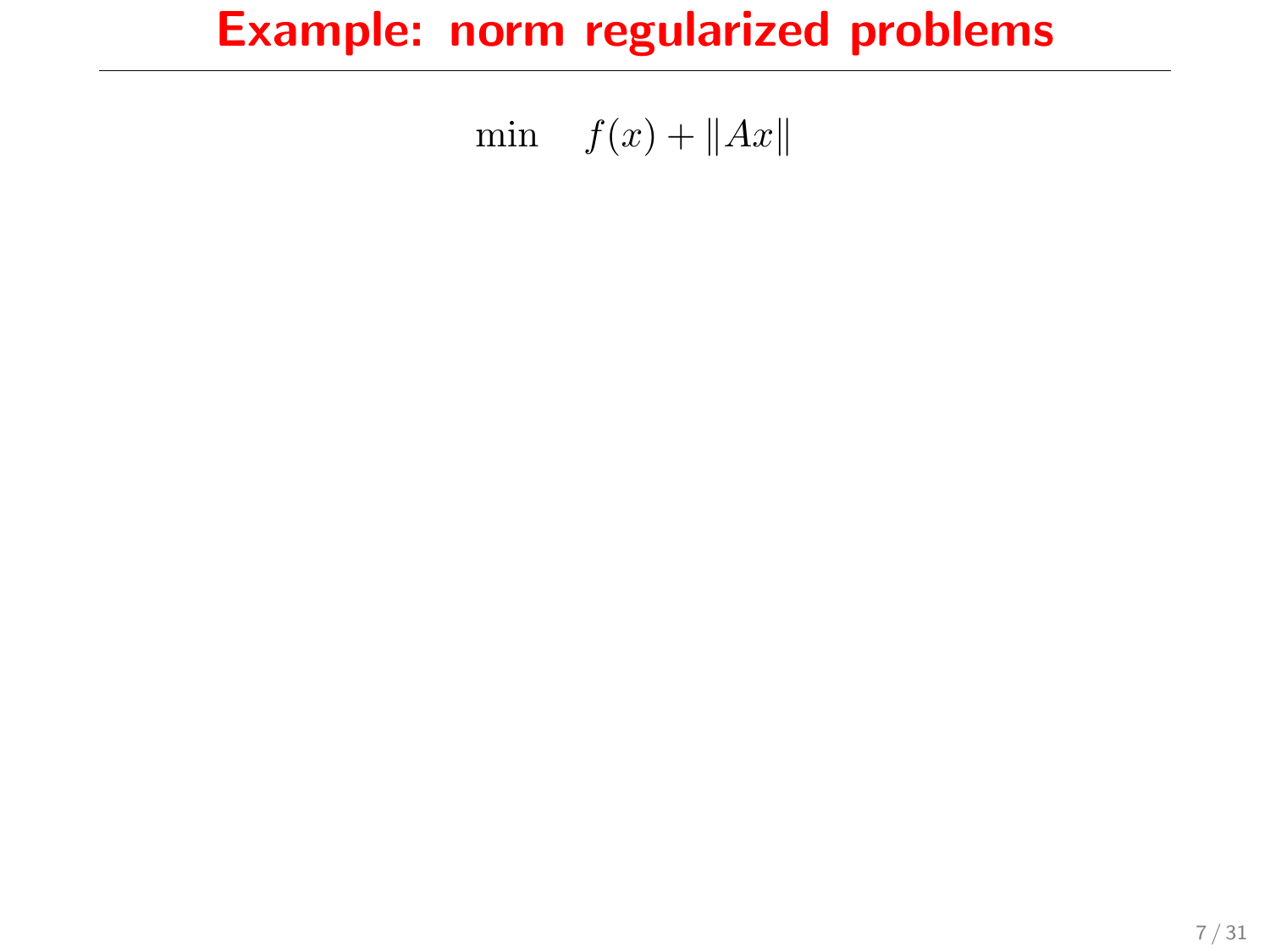# Example: norm regularized problems

$$
\min \quad f(x) + \|Ax\|
$$

#### Dual problem

$$
\min_{y} \quad f^*(-A^T y) \quad \text{s.t. } \|y\|_* \le 1.
$$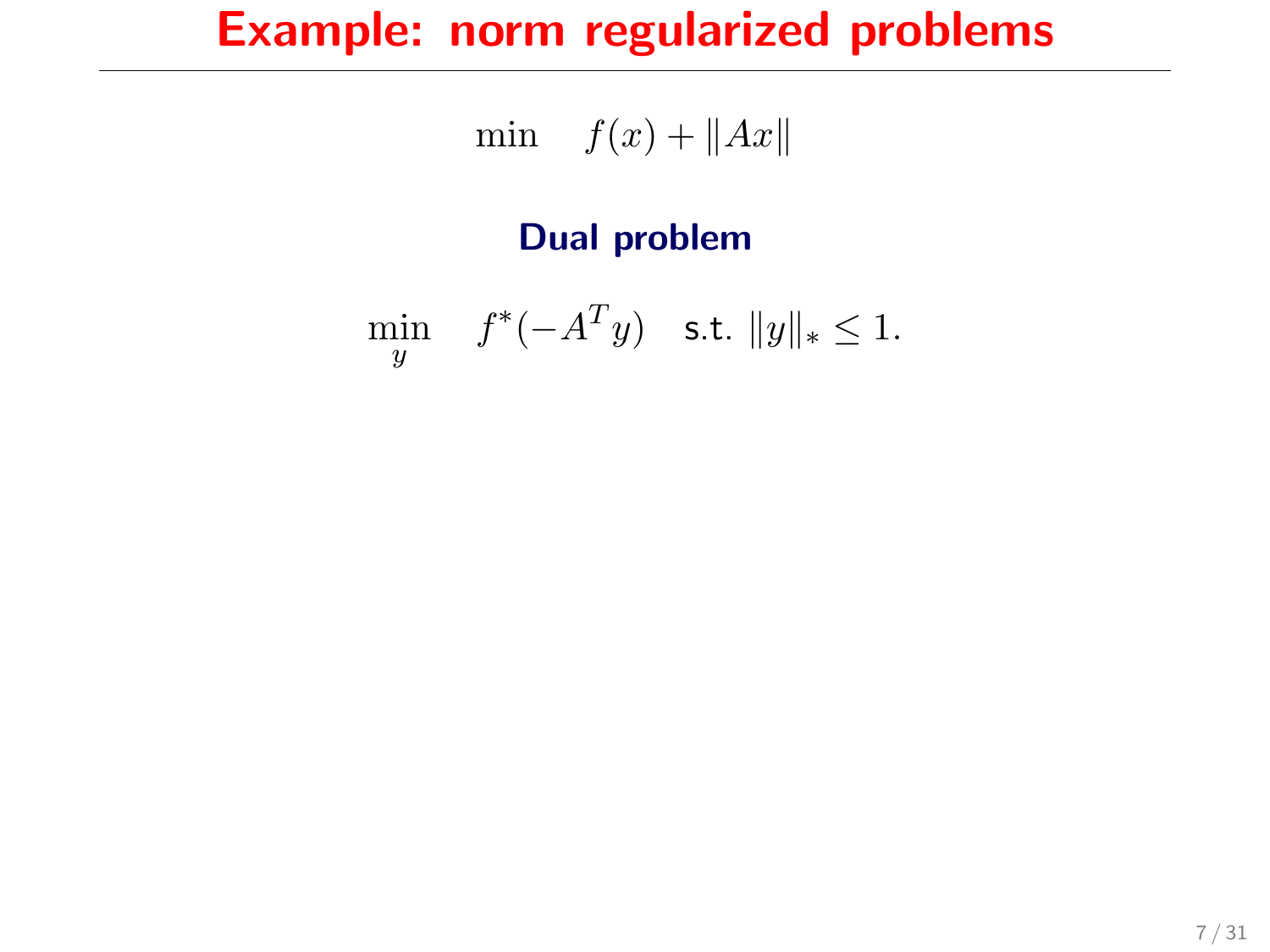#### Example: norm regularized problems

min  $f(x) + ||Ax||$ 

#### Dual problem

$$
\min_{y} \quad f^*(-A^T y) \quad \text{s.t. } \|y\|_* \le 1.
$$

Say  $\|\bar{y}\|_* < 1$ , such that  $A^T\bar{y}\in \mathrm{ri}(\mathrm{dom}\, f^*)$ , then we have strong duality (e.g., for instance  $0 \in \mathrm{ri}(\mathrm{dom}\, f^*))$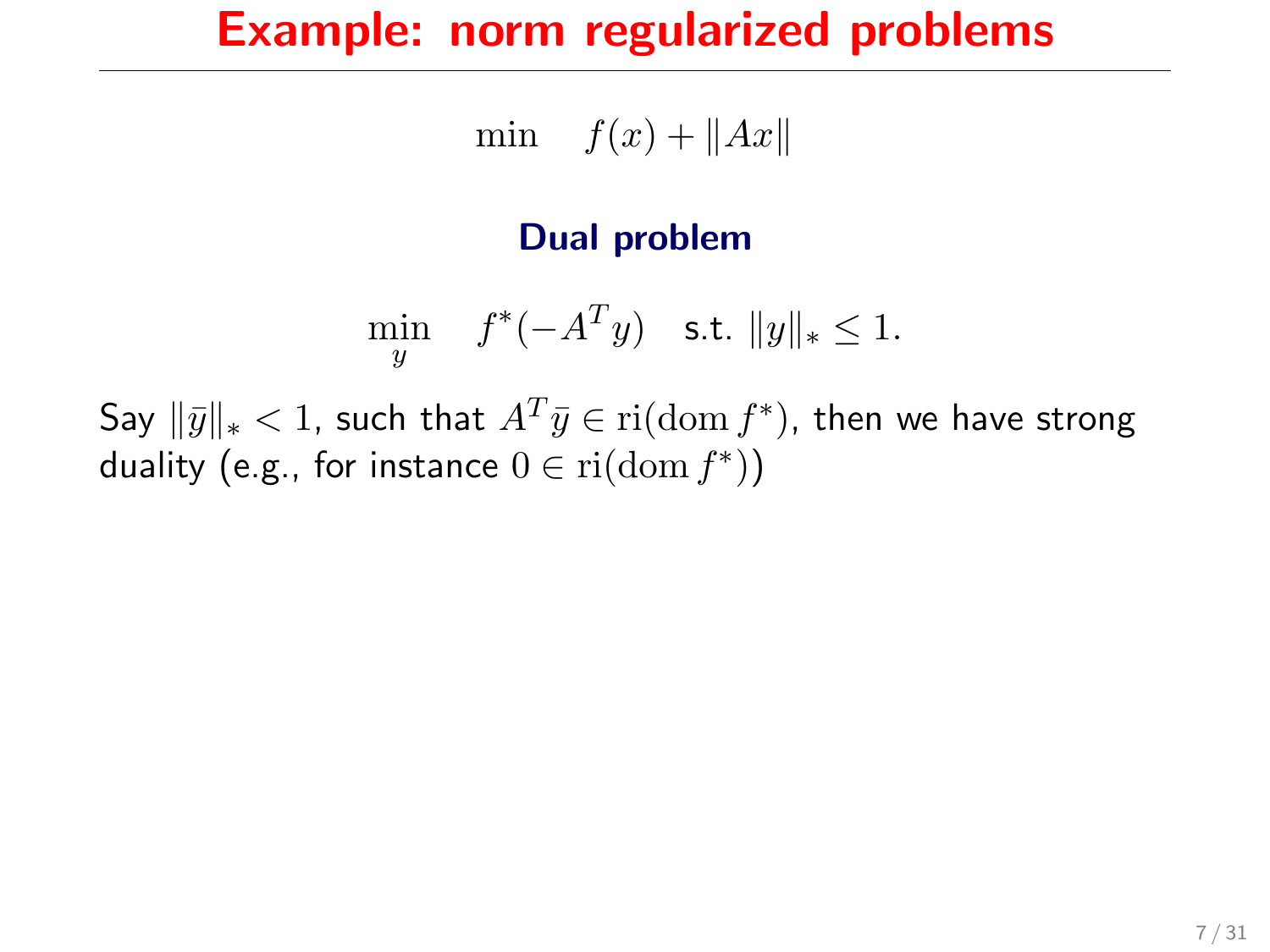$$
\mathcal{L}(x,\lambda,\nu) \quad := \quad f_0(x) + \sum_i \lambda_i f_i(x) + \nu^T (Ax - b)
$$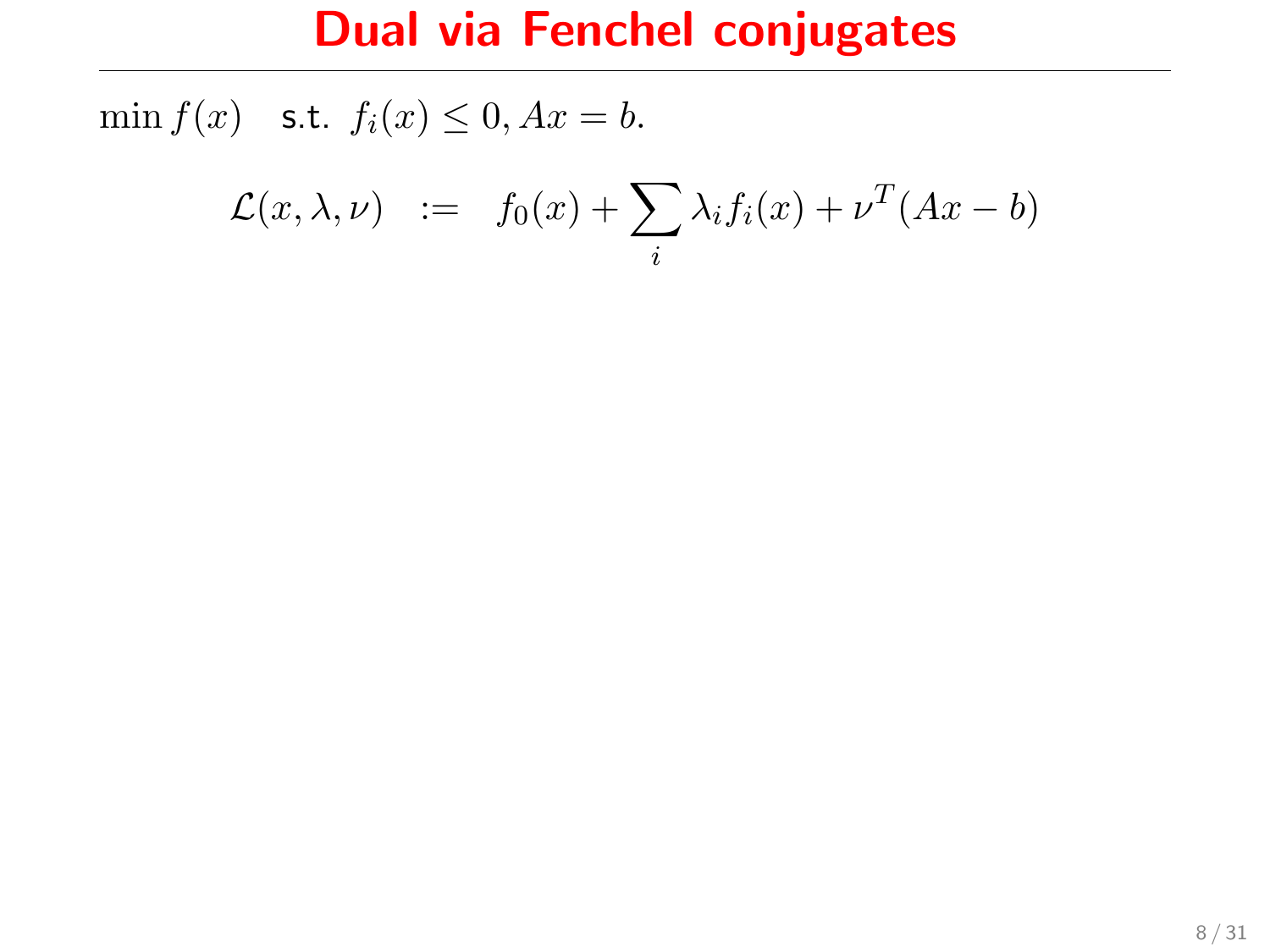$$
\mathcal{L}(x,\lambda,\nu) := f_0(x) + \sum_i \lambda_i f_i(x) + \nu^T (Ax - b)
$$
  

$$
g(\lambda,\nu) = \inf_x \mathcal{L}(x,\lambda,\nu)
$$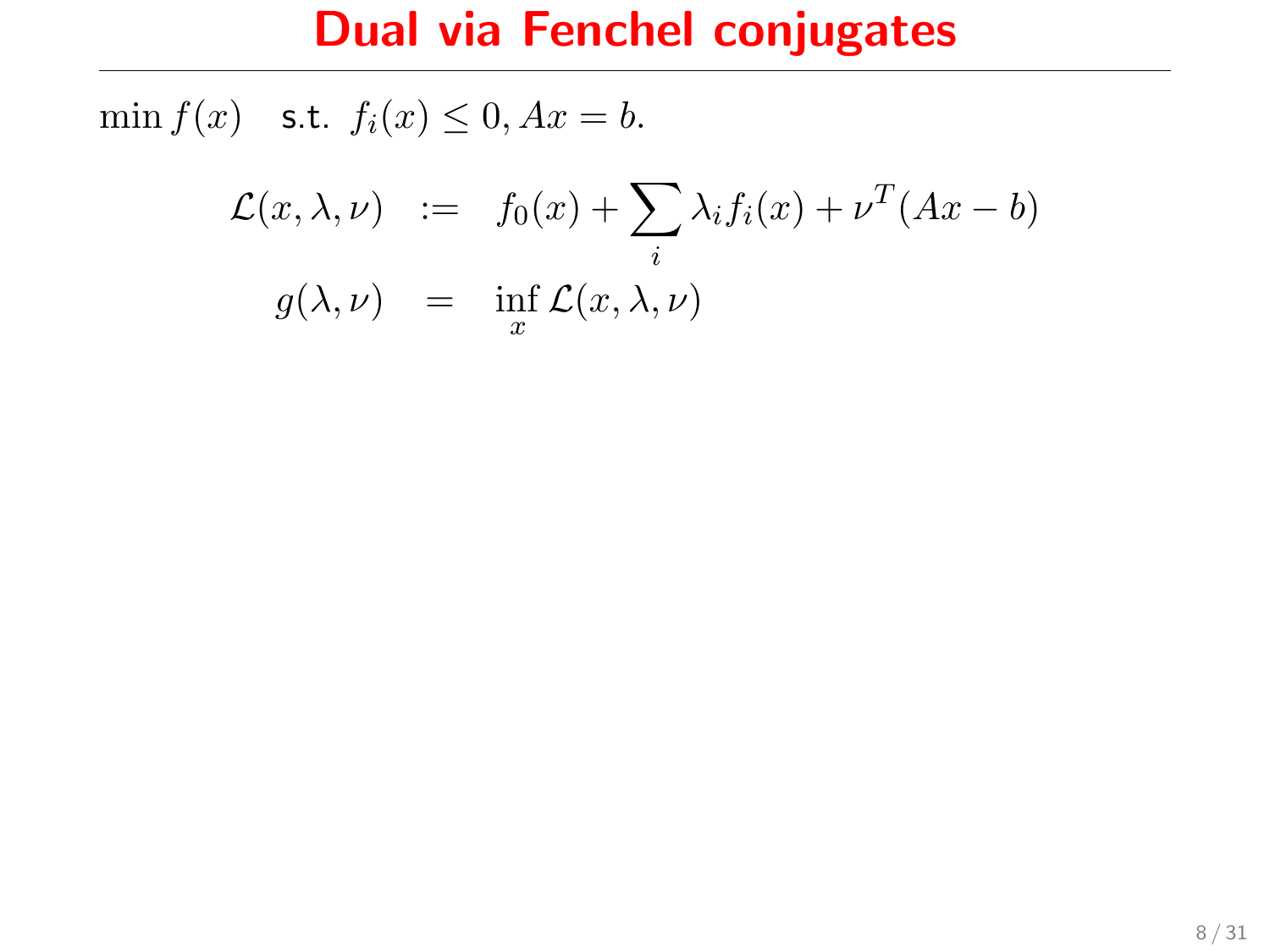$$
\mathcal{L}(x,\lambda,\nu) := f_0(x) + \sum_i \lambda_i f_i(x) + \nu^T (Ax - b)
$$
  
\n
$$
g(\lambda,\nu) = \inf_x \mathcal{L}(x,\lambda,\nu)
$$
  
\n
$$
g(\lambda,\nu) = -\nu^T b + \inf_x x^T A^T \nu + F(x)
$$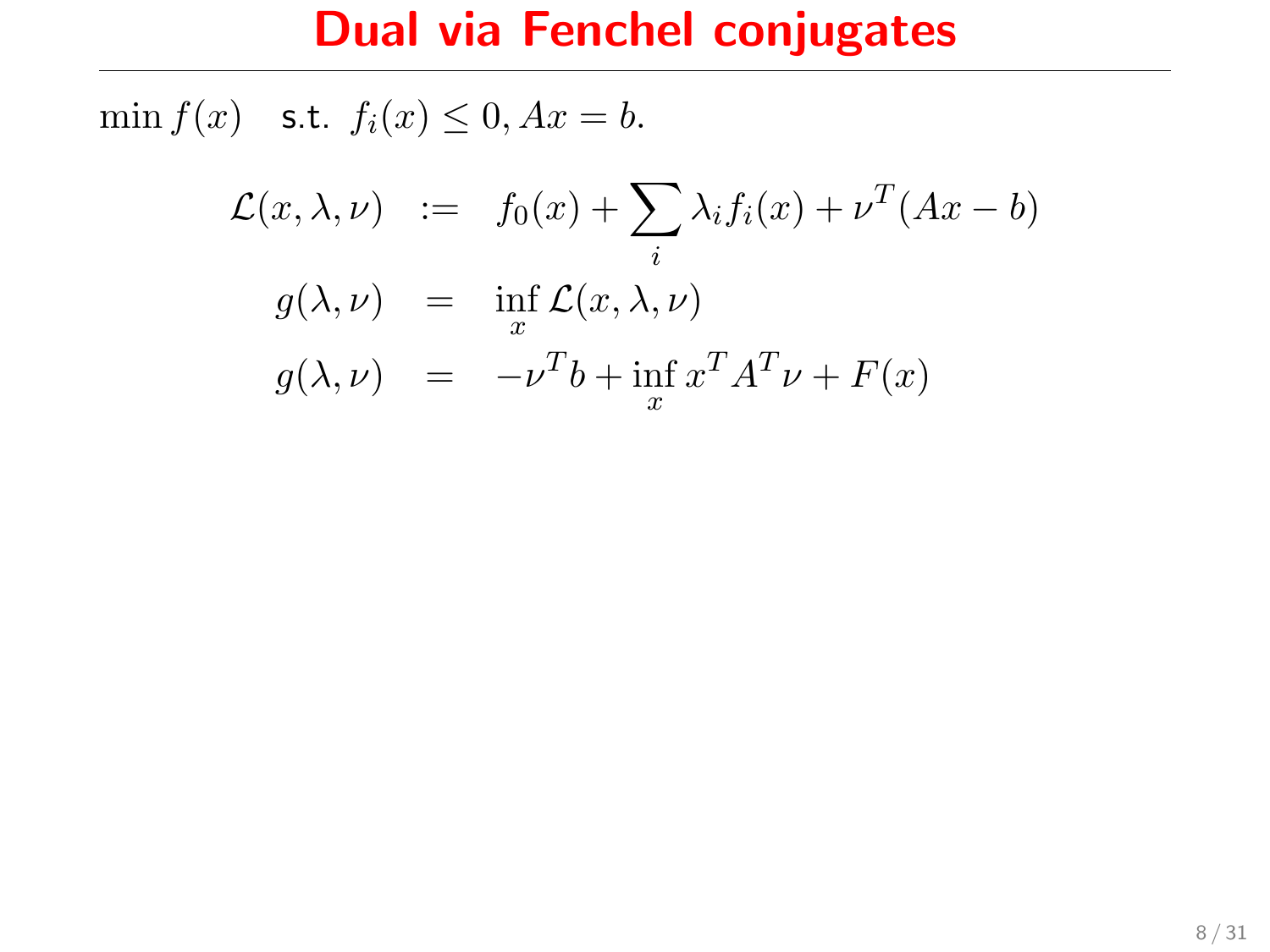$$
\mathcal{L}(x,\lambda,\nu) := f_0(x) + \sum_i \lambda_i f_i(x) + \nu^T (Ax - b)
$$
  
\n
$$
g(\lambda,\nu) = \inf_x \mathcal{L}(x,\lambda,\nu)
$$
  
\n
$$
g(\lambda,\nu) = -\nu^T b + \inf_x x^T A^T \nu + F(x)
$$
  
\n
$$
F(x) := f_0(x) + \sum_i \lambda_i f_i(x)
$$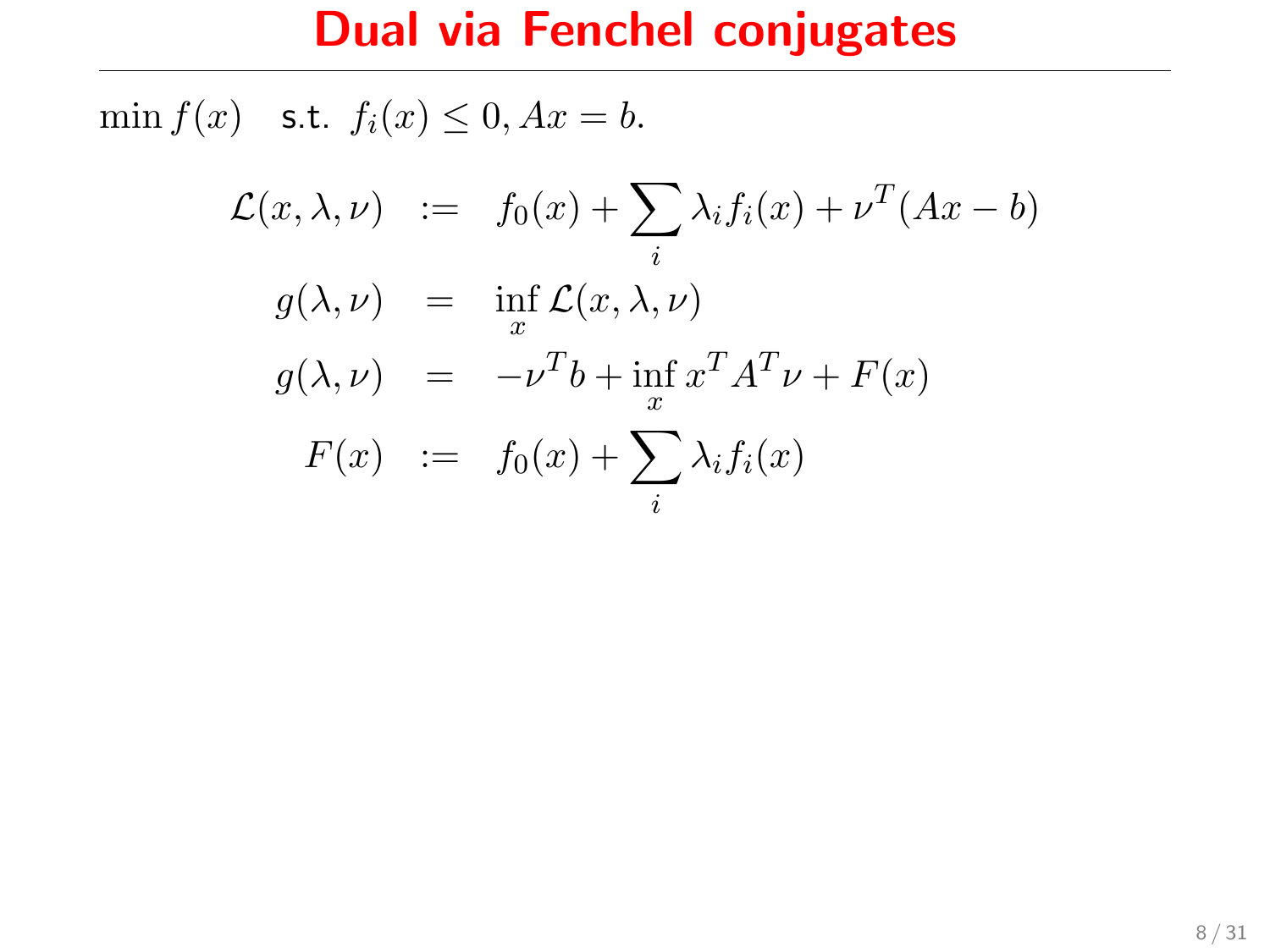$$
\mathcal{L}(x, \lambda, \nu) := f_0(x) + \sum_i \lambda_i f_i(x) + \nu^T (Ax - b)
$$
  
\n
$$
g(\lambda, \nu) = \inf_x \mathcal{L}(x, \lambda, \nu)
$$
  
\n
$$
g(\lambda, \nu) = -\nu^T b + \inf_x x^T A^T \nu + F(x)
$$
  
\n
$$
F(x) := f_0(x) + \sum_i \lambda_i f_i(x)
$$
  
\n
$$
g(\lambda, \nu) = -\nu^T b - \sup_x \langle x, -A^T \nu \rangle - F(x)
$$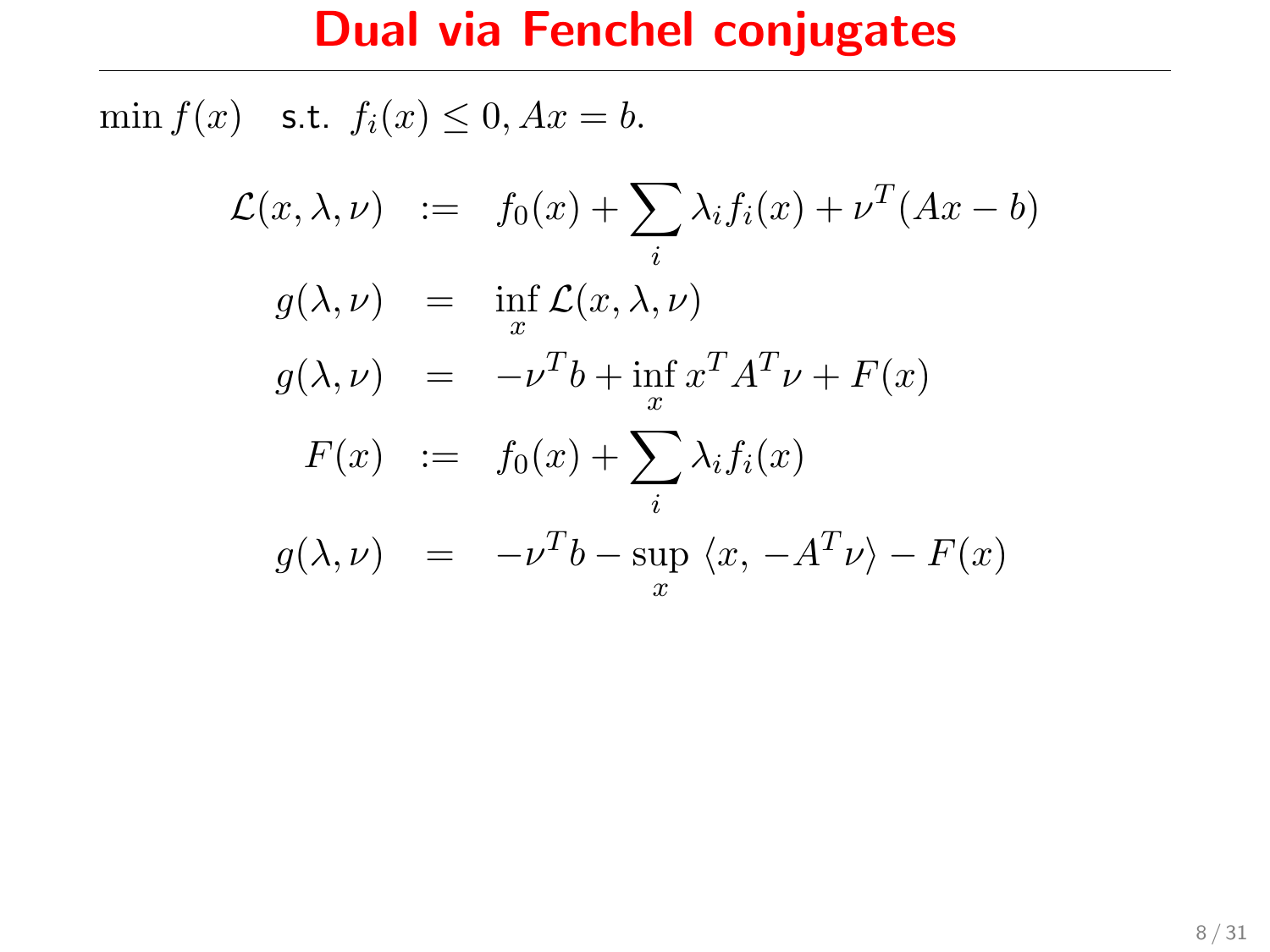min  $f(x)$  s.t.  $f_i(x) \leq 0$ ,  $Ax = b$ .

$$
\mathcal{L}(x,\lambda,\nu) := f_0(x) + \sum_i \lambda_i f_i(x) + \nu^T (Ax - b)
$$
  
\n
$$
g(\lambda,\nu) = \inf_x \mathcal{L}(x,\lambda,\nu)
$$
  
\n
$$
g(\lambda,\nu) = -\nu^T b + \inf_x x^T A^T \nu + F(x)
$$
  
\n
$$
F(x) := f_0(x) + \sum_i \lambda_i f_i(x)
$$
  
\n
$$
g(\lambda,\nu) = -\nu^T b - \sup_x \langle x, -A^T \nu \rangle - F(x)
$$
  
\n
$$
g(\lambda,\nu) = -\nu^T b - F^*(-A^T \nu).
$$

Not so useful!  $F^*$  hard to compute.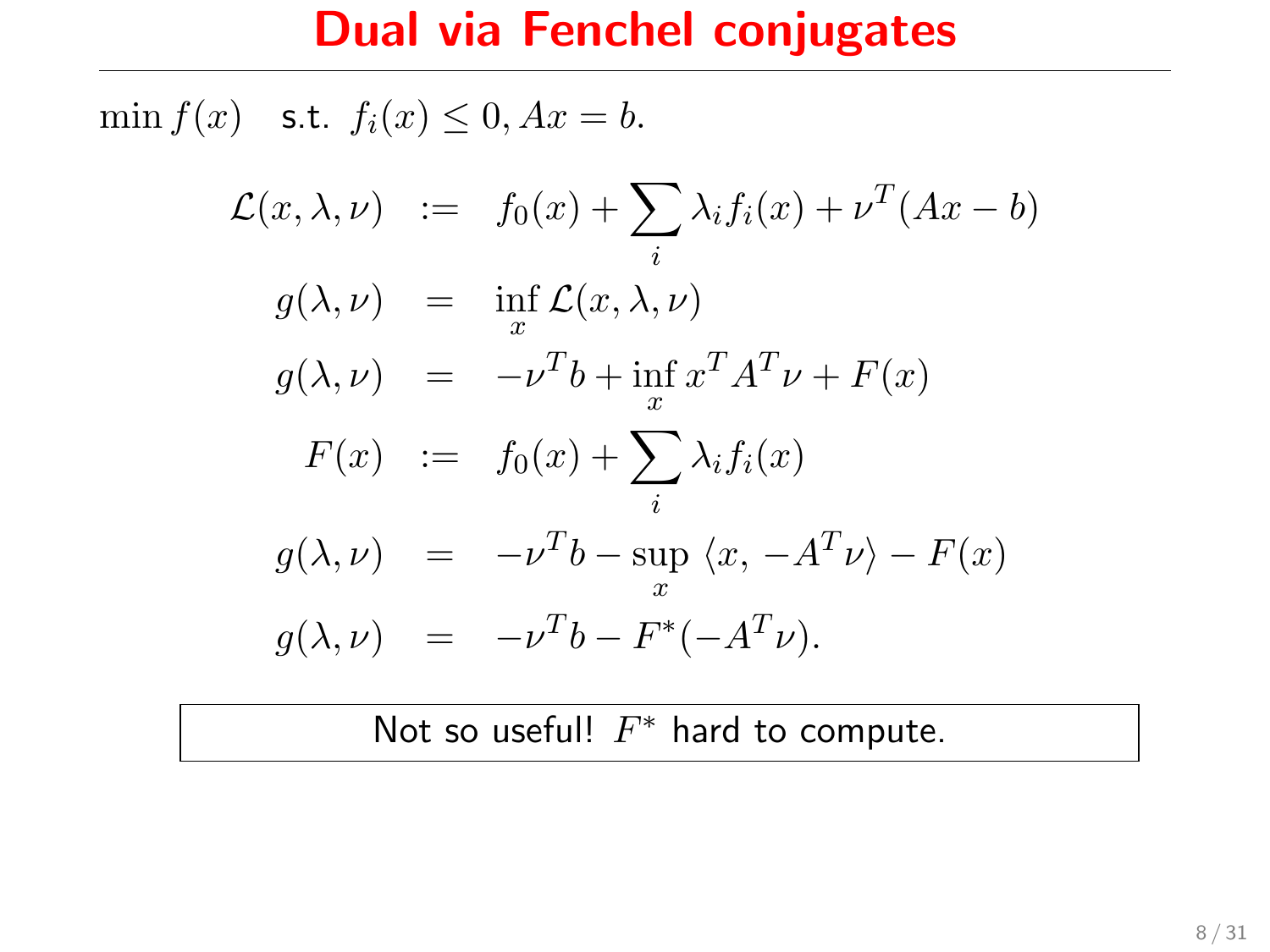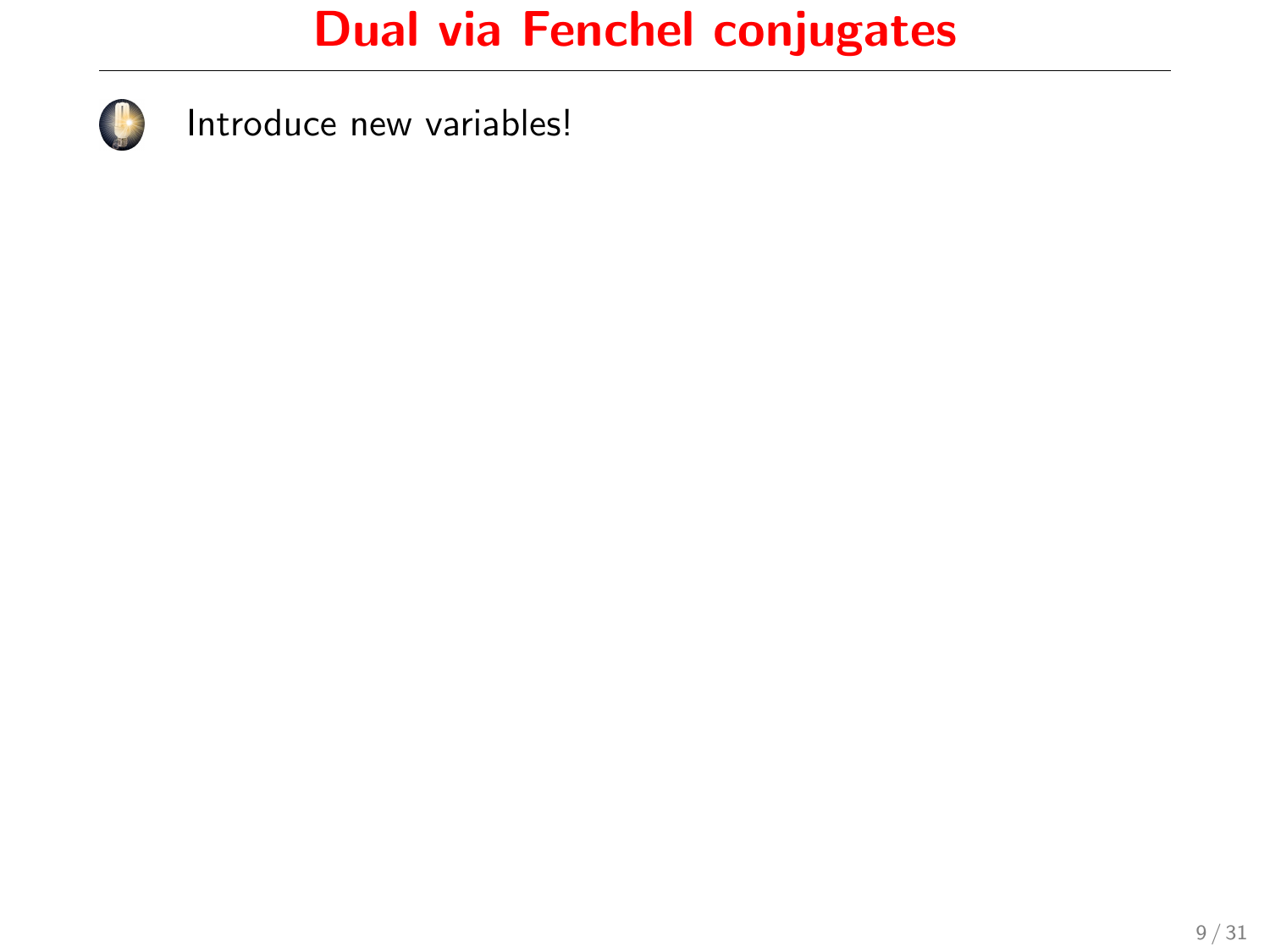

$$
\min f(x) \quad \text{s.t.} \qquad f_i(x_i) \leq 0, Ax = b
$$

$$
x_i = z, i = 1, \dots, m.
$$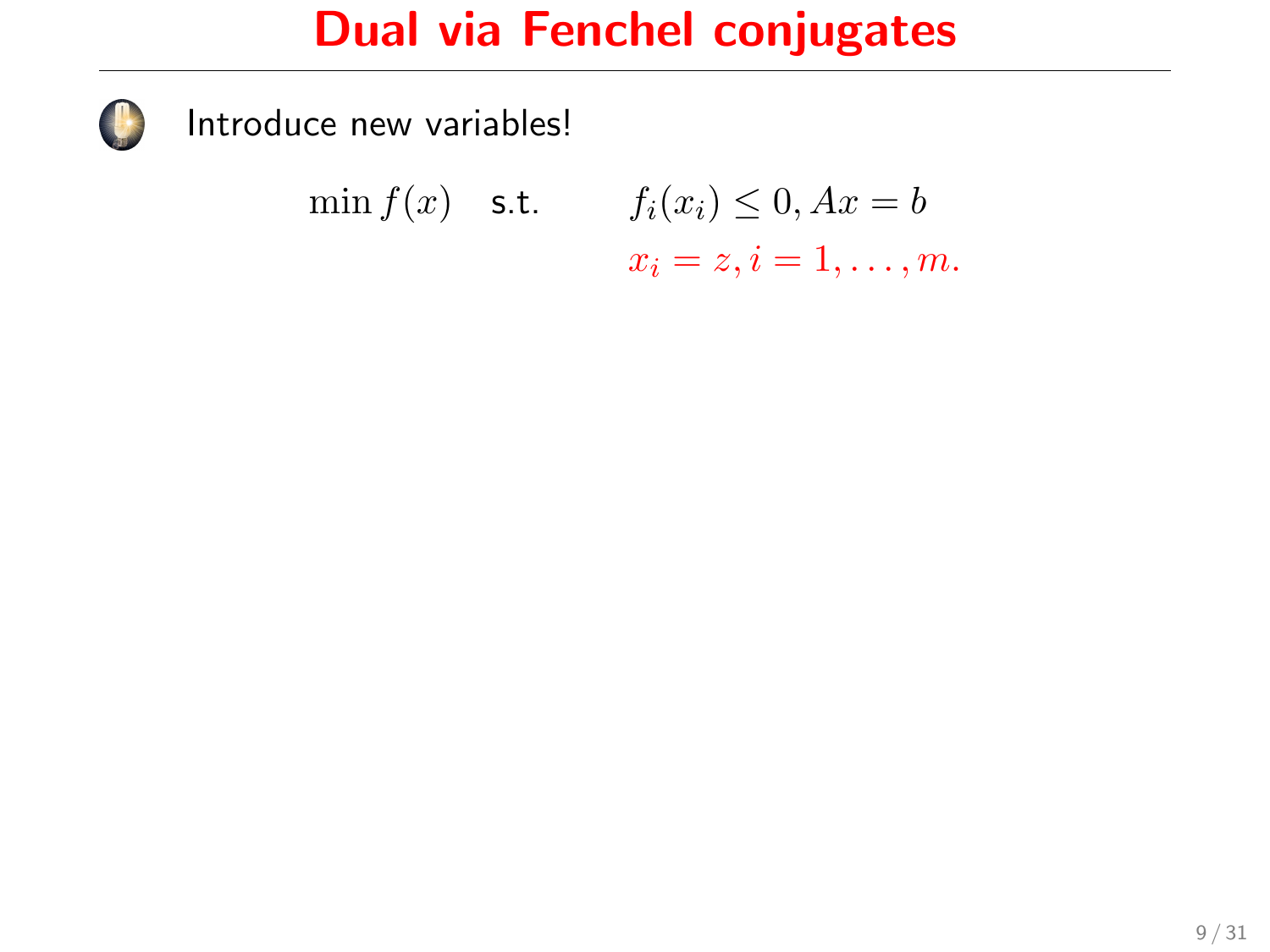$$
\min f(x) \quad \text{s.t.} \qquad f_i(x_i) \le 0, Ax = b
$$

$$
x_i = z, i = 1, \dots, m.
$$

$$
\mathcal{L}(x, x_i z, \lambda, \nu, \pi_i)
$$
  
 :=  $f(x) + \sum_i \lambda_i f_i(x_i) + \nu^T (Ax - b) + \sum_i \pi_i^T (x_i - z)$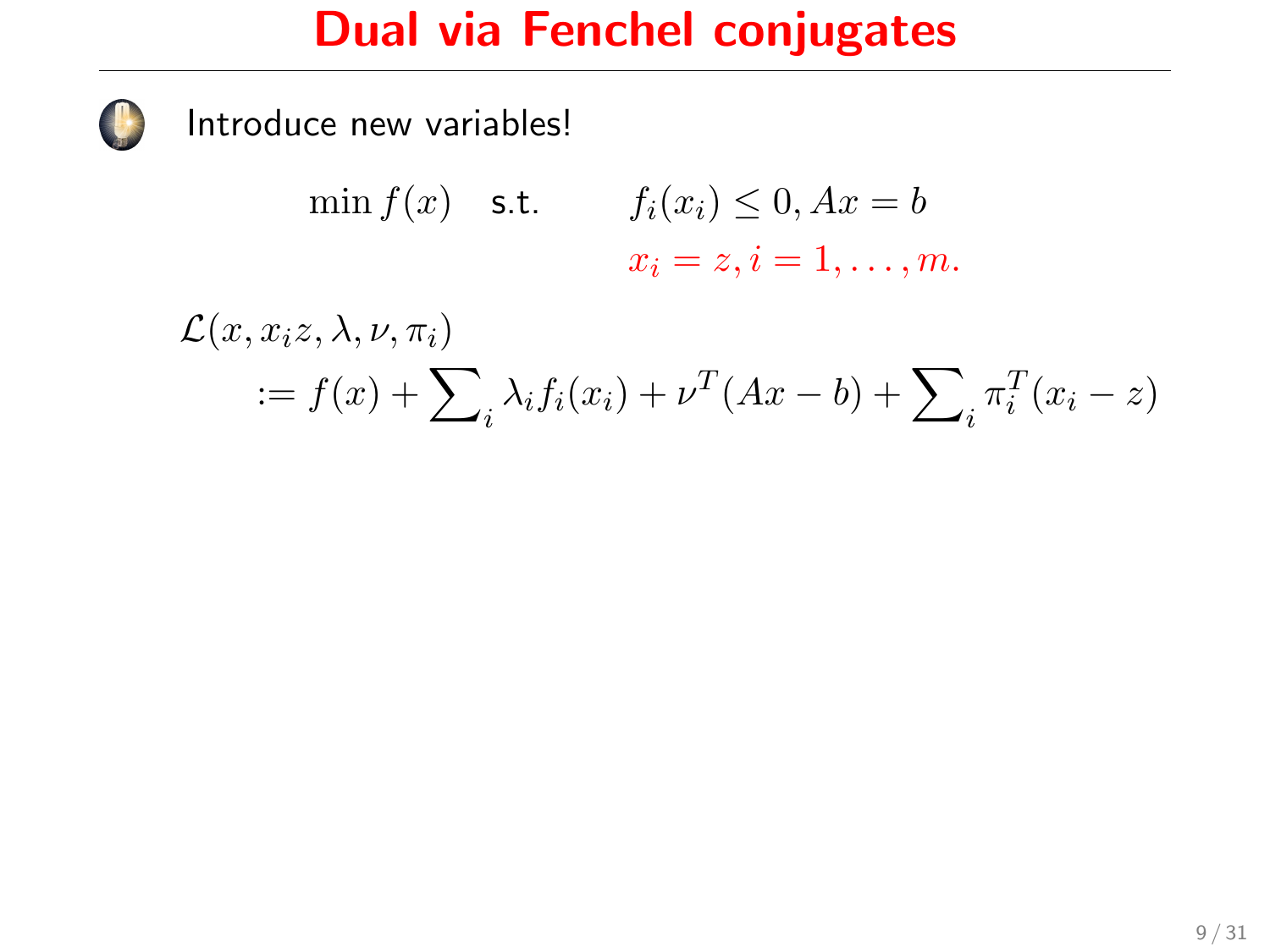Introduce new variables!

$$
\min f(x) \quad \text{s.t.} \qquad f_i(x_i) \le 0, Ax = b
$$

$$
x_i = z, i = 1, \dots, m.
$$

 $\mathcal{L}(x, x_i z, \lambda, \nu, \pi_i)$  $:= f(x) + \sum_{i} \lambda_i f_i(x_i) + \nu^T (Ax - b) + \sum_{i} \pi_i^T (x_i - z)$  $g(\lambda, \nu, \pi_i) = \inf_{x, x_i, z} \mathcal{L}(x, x_i, z, \lambda, \nu, \pi_i)$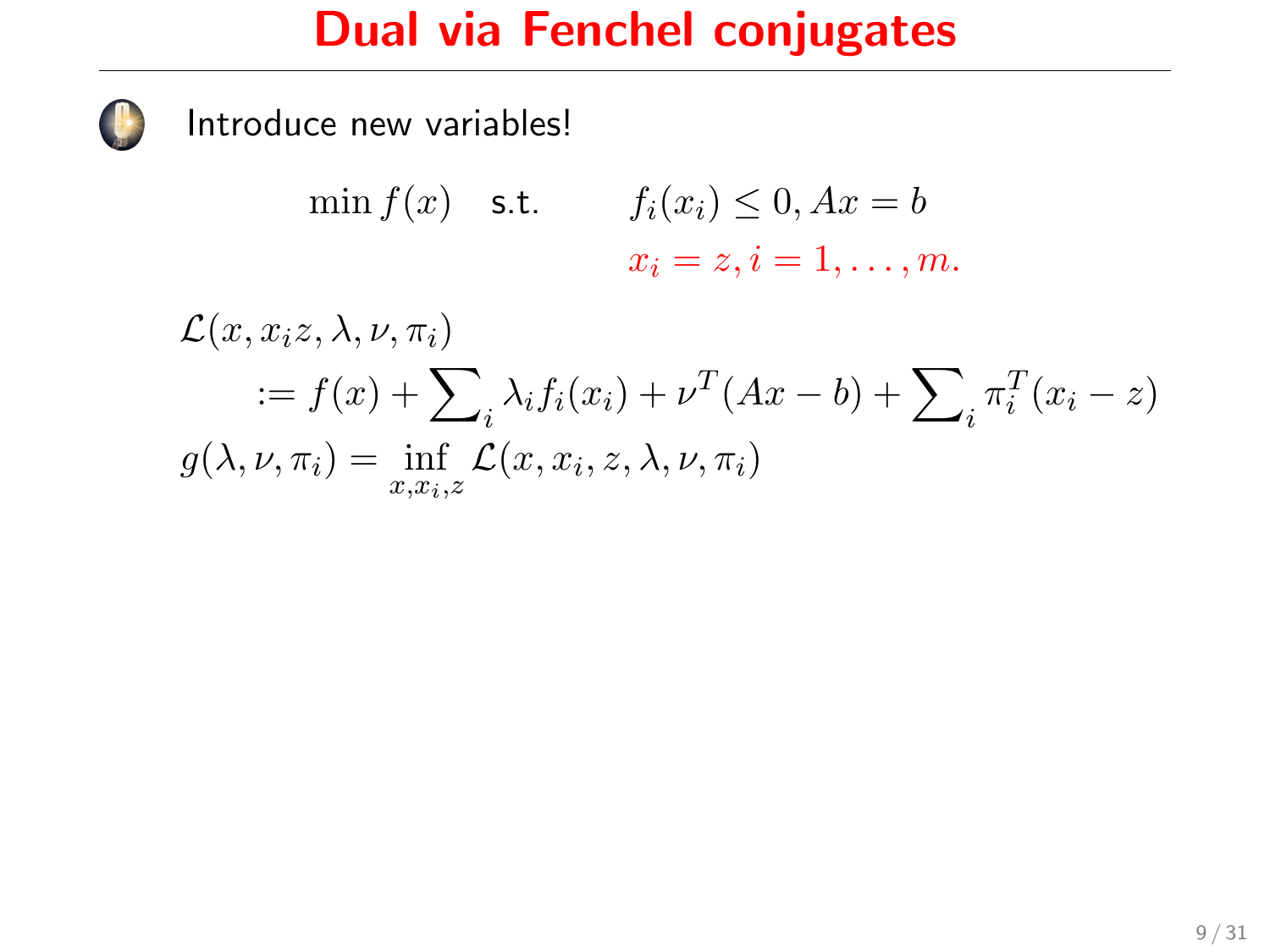Introduce new variables!

$$
\min f(x) \quad \text{s.t.} \quad f_i(x_i) \le 0, Ax = b
$$

$$
x_i = z, i = 1, \dots, m.
$$

 $\mathcal{L}(x, x_i z, \lambda, \nu, \pi_i)$  $:= f(x) + \sum_{i} \lambda_i f_i(x_i) + \nu^T (Ax - b) + \sum_{i} \pi_i^T (x_i - z)$  $g(\lambda, \nu, \pi_i) = \inf_{x, x_i, z} \mathcal{L}(x, x_i, z, \lambda, \nu, \pi_i)$  $=-\nu^T b + \inf_x f(x) + \nu^T Ax + \inf_z$  $\sum$  $-\pi_i^T z$  $+\sum$  $\inf_{i} \pi_i^T x_i + \lambda_i f_i(x_i)$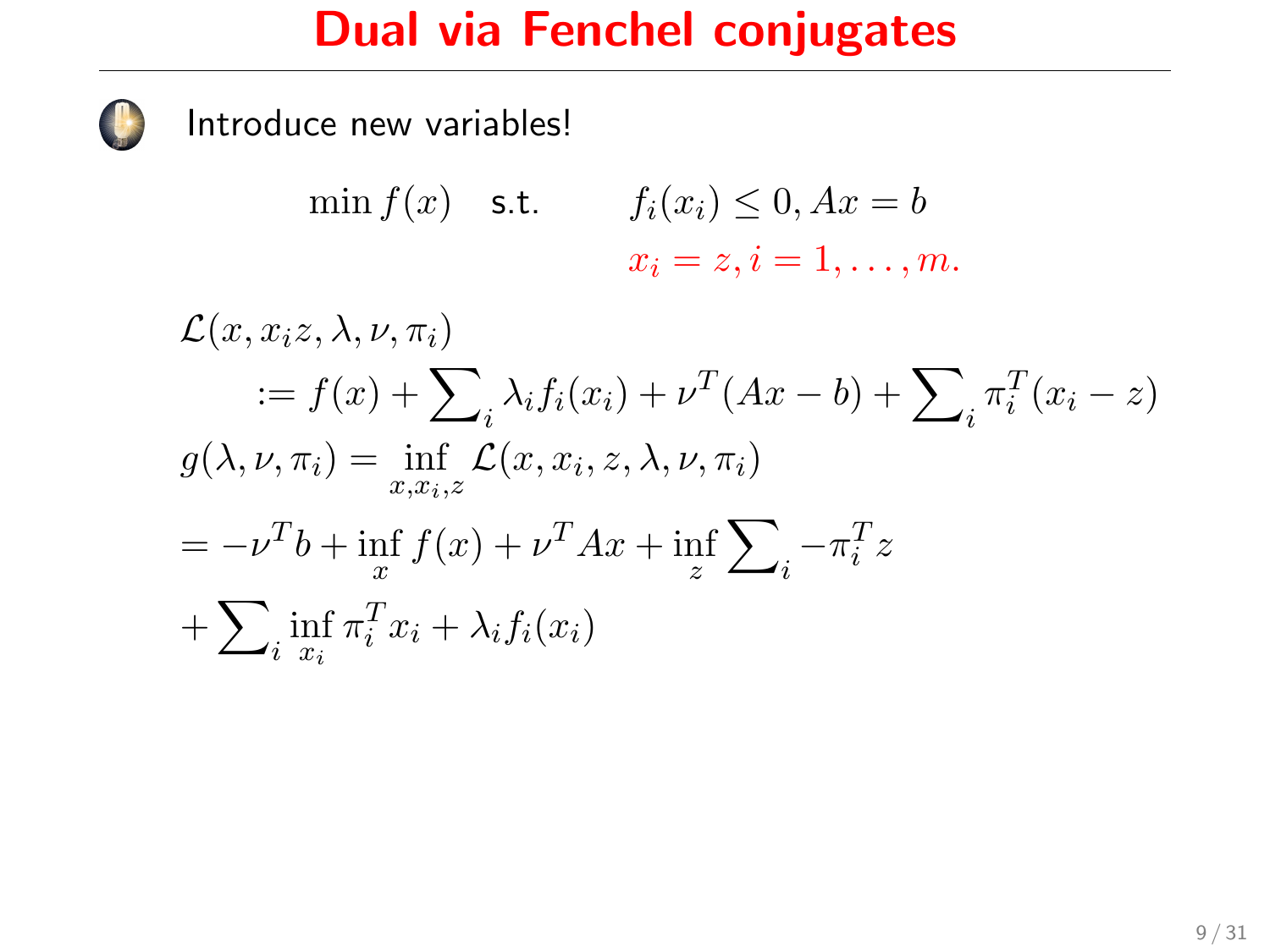$$
\min f(x) \quad \text{s.t.} \qquad f_i(x_i) \le 0, Ax = b
$$

$$
x_i = z, i = 1, \dots, m.
$$

$$
\mathcal{L}(x, x_i z, \lambda, \nu, \pi_i)
$$
  
\n
$$
:= f(x) + \sum_i \lambda_i f_i(x_i) + \nu^T (Ax - b) + \sum_i \pi_i^T (x_i - z)
$$
  
\n
$$
g(\lambda, \nu, \pi_i) = \inf_{x, x_i, z} \mathcal{L}(x, x_i, z, \lambda, \nu, \pi_i)
$$
  
\n
$$
= -\nu^T b + \inf_x f(x) + \nu^T Ax + \inf_z \sum_i -\pi_i^T z
$$
  
\n
$$
+ \sum_i \inf_{x_i} \pi_i^T x_i + \lambda_i f_i(x_i)
$$
  
\n
$$
= \begin{cases} -\nu^T b - f^*(-A^T \nu) - \sum_i (\lambda_i f_i)^*(-\pi_i) & \text{if } \sum_i \pi_i = 0 \\ -\infty & \text{otherwise.} \end{cases}
$$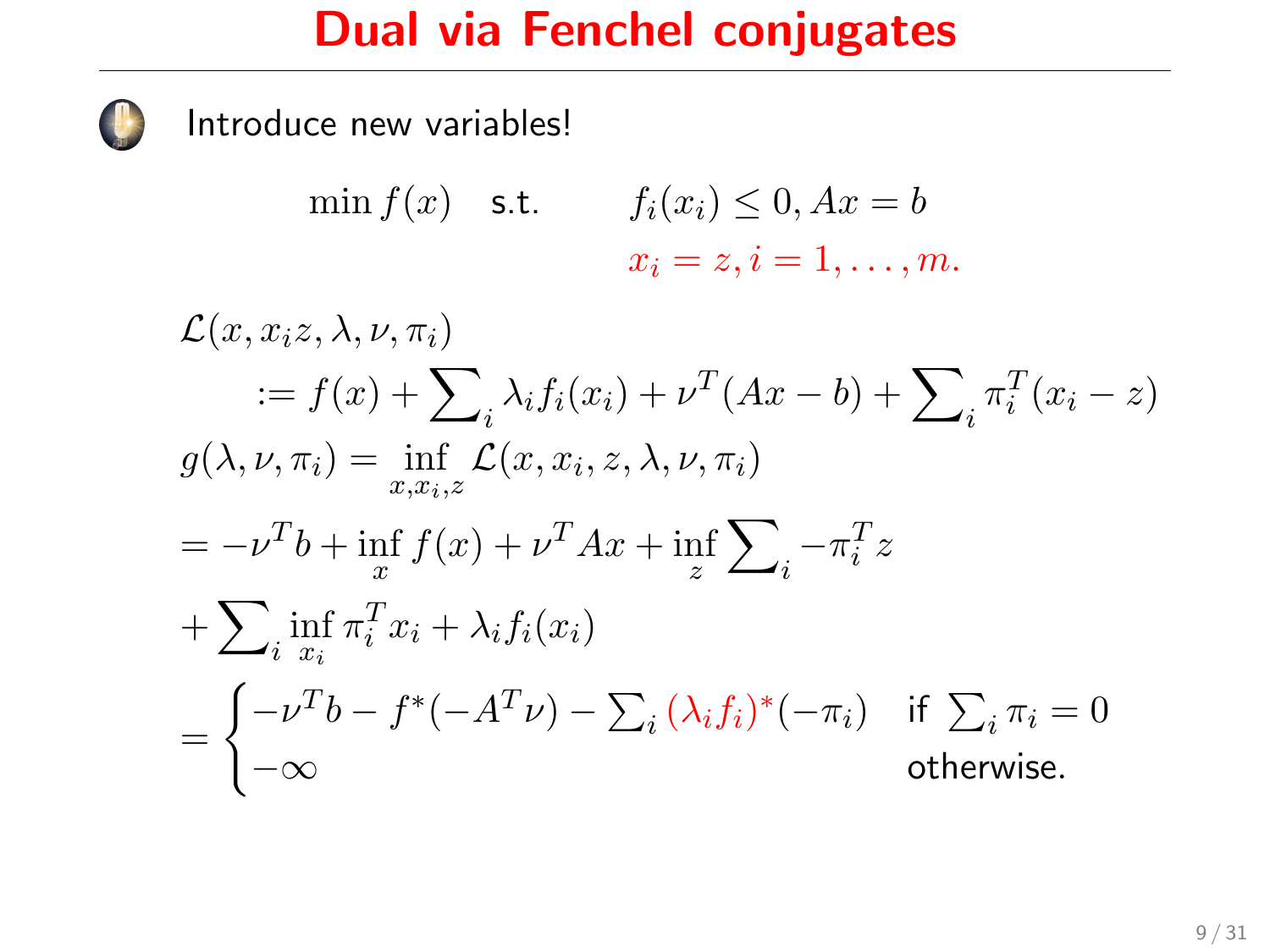# Example

**Exercise:** Derive the Lagrangian dual in terms of Fenchel conjugates for the following linearly constrained problem:

$$
\min \quad f(x) \quad \text{s.t.} \quad Ax \leq b, \quad Cx = d.
$$

Hint: No need to introduce extra variables.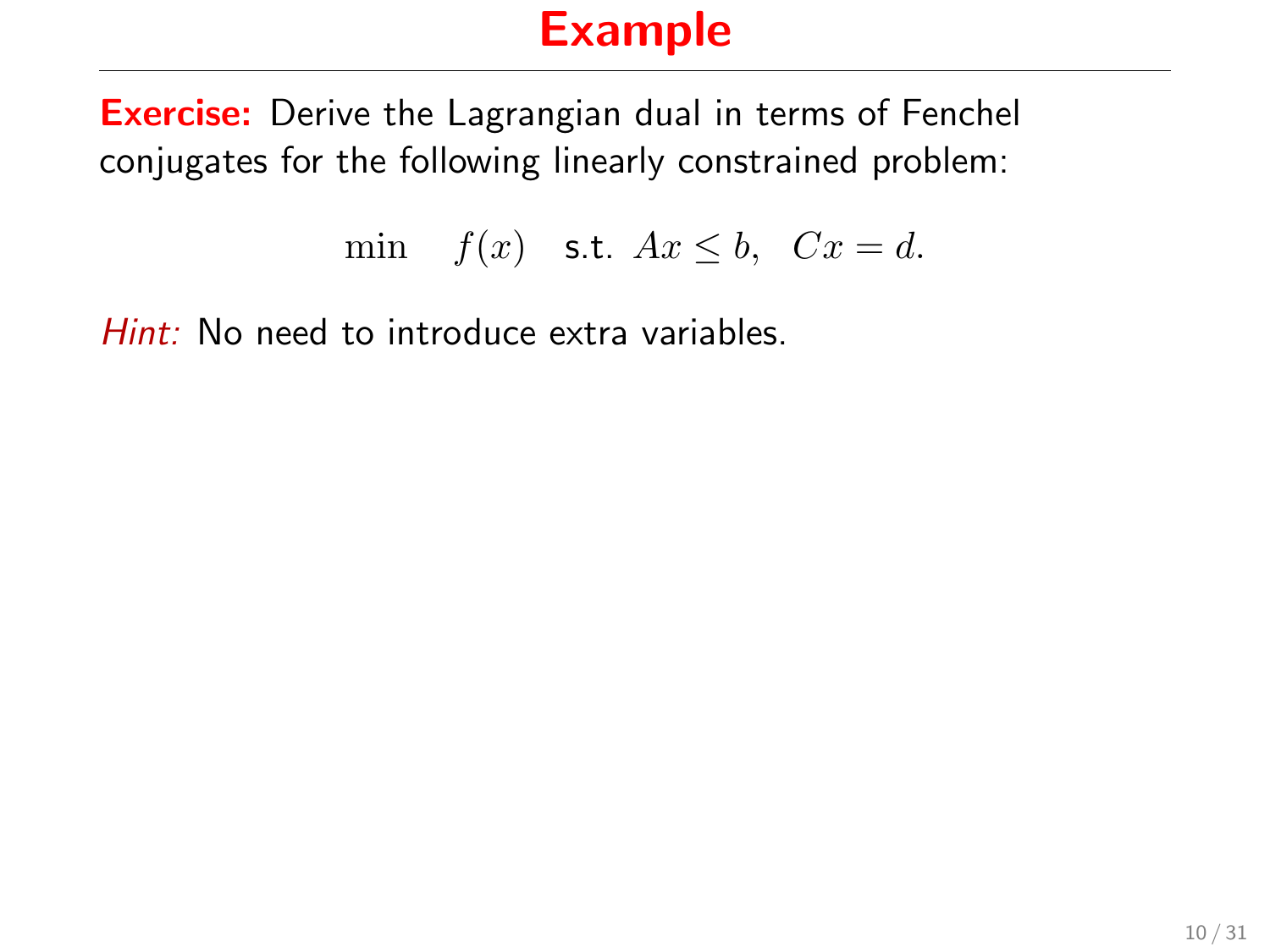min  $f(x) + g(x)$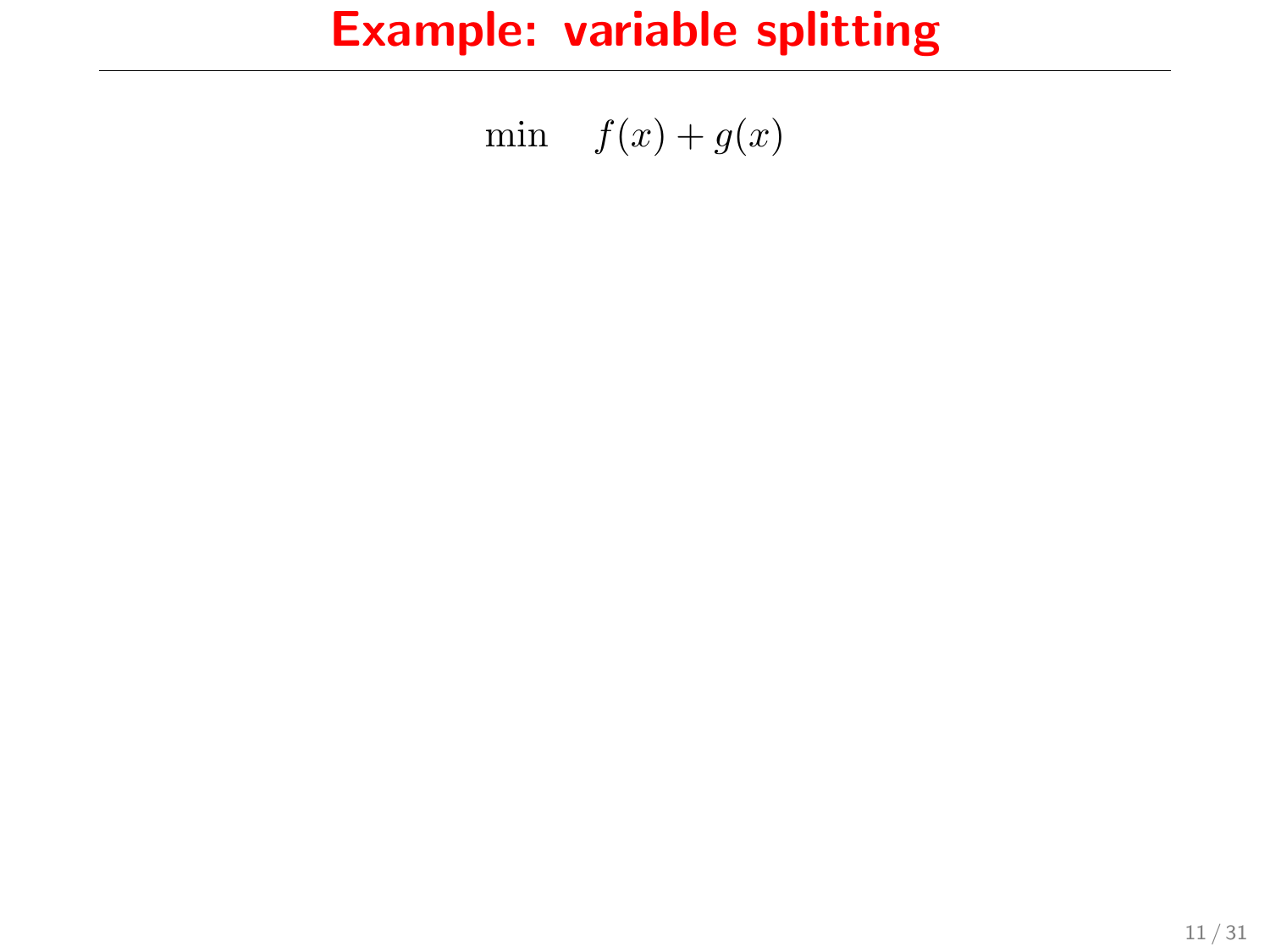min  $f(x) + g(x)$ 

**Exercise:** Fill in the details for the following steps

$$
\min_{x,z} \quad f(x) + g(z) \quad \text{s.t.} \quad x = z
$$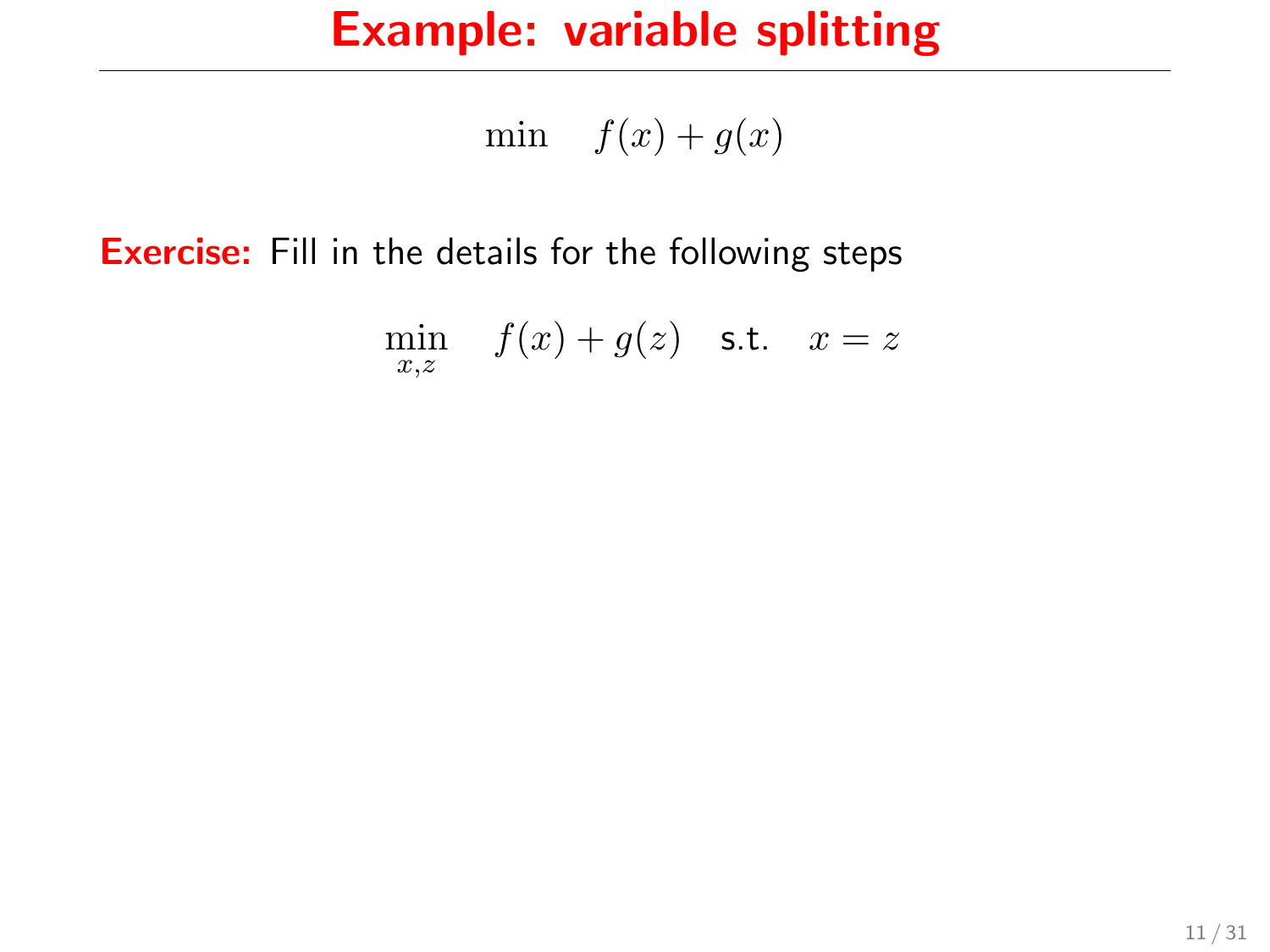min  $f(x) + g(x)$ 

**Exercise:** Fill in the details for the following steps

$$
\min_{x,z} f(x) + g(z) \quad \text{s.t.} \quad x = z
$$

$$
L(x, z, \nu) = f(x) + g(z) + \nu^{T}(x - z)
$$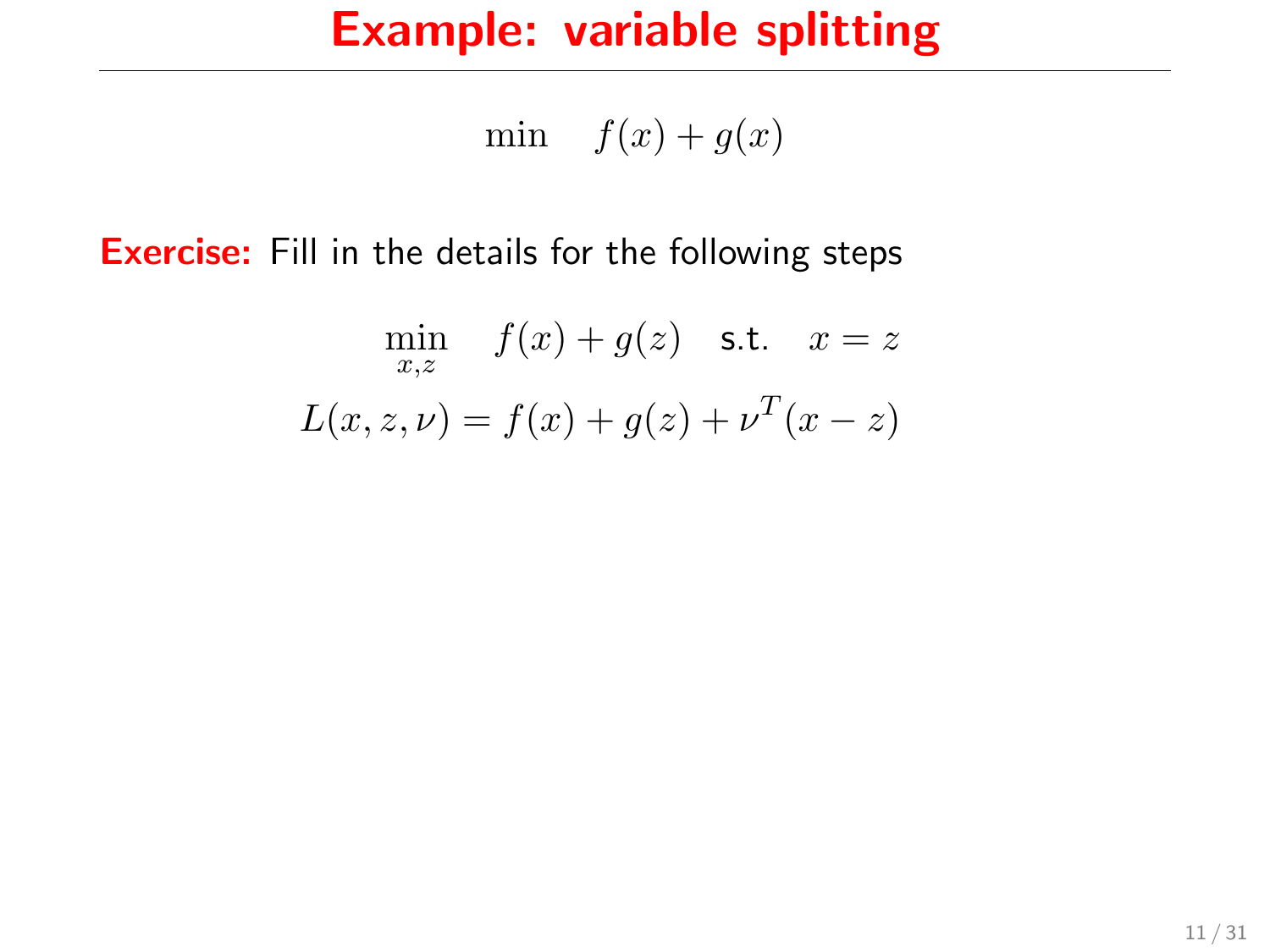min  $f(x) + g(x)$ 

**Exercise:** Fill in the details for the following steps

$$
\min_{x,z} f(x) + g(z) \quad \text{s.t.} \quad x = z
$$
\n
$$
L(x, z, \nu) = f(x) + g(z) + \nu^{T}(x - z)
$$
\n
$$
g(\nu) = \inf_{x,z} L(x, z, \nu)
$$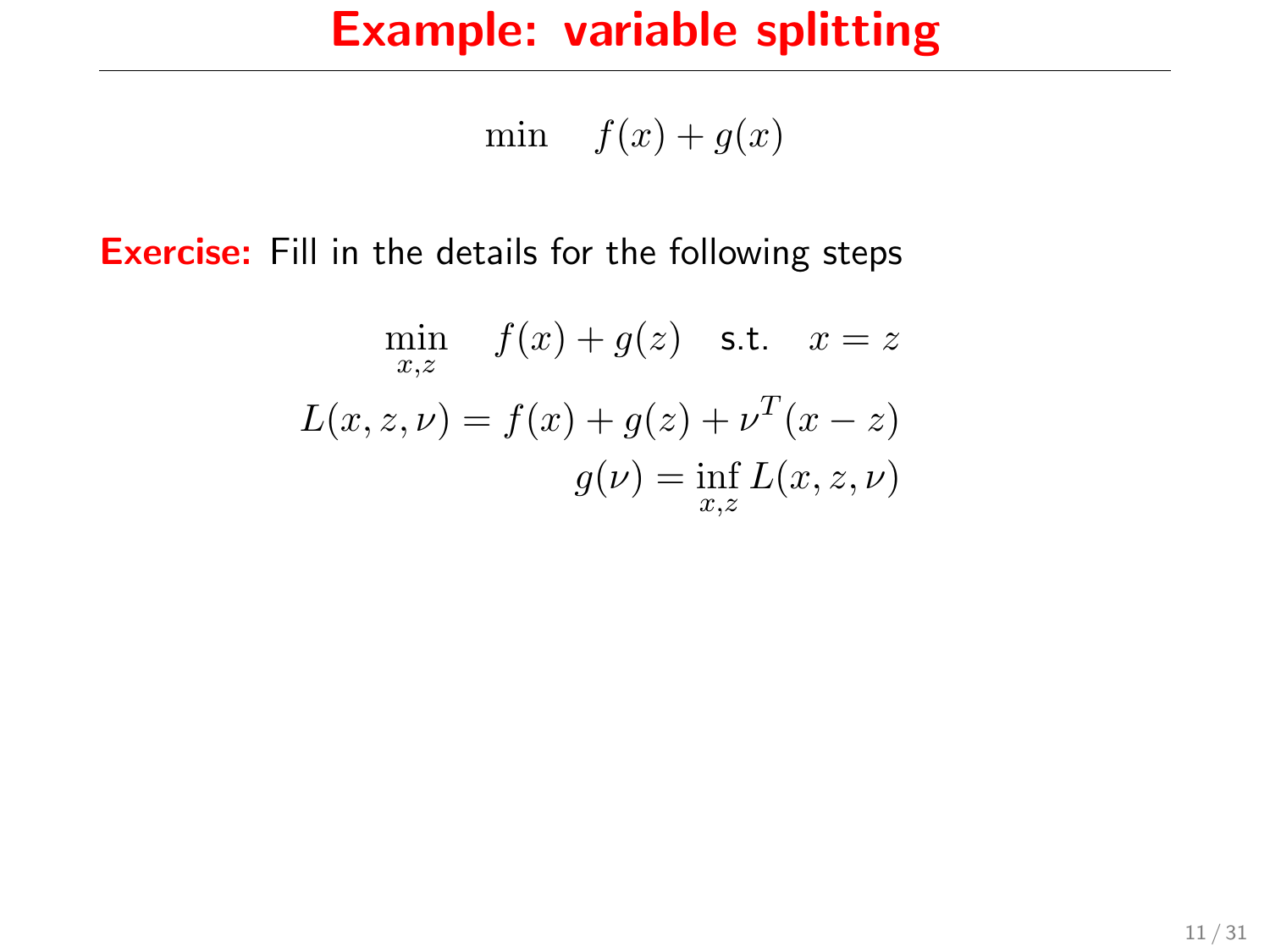# Conic duality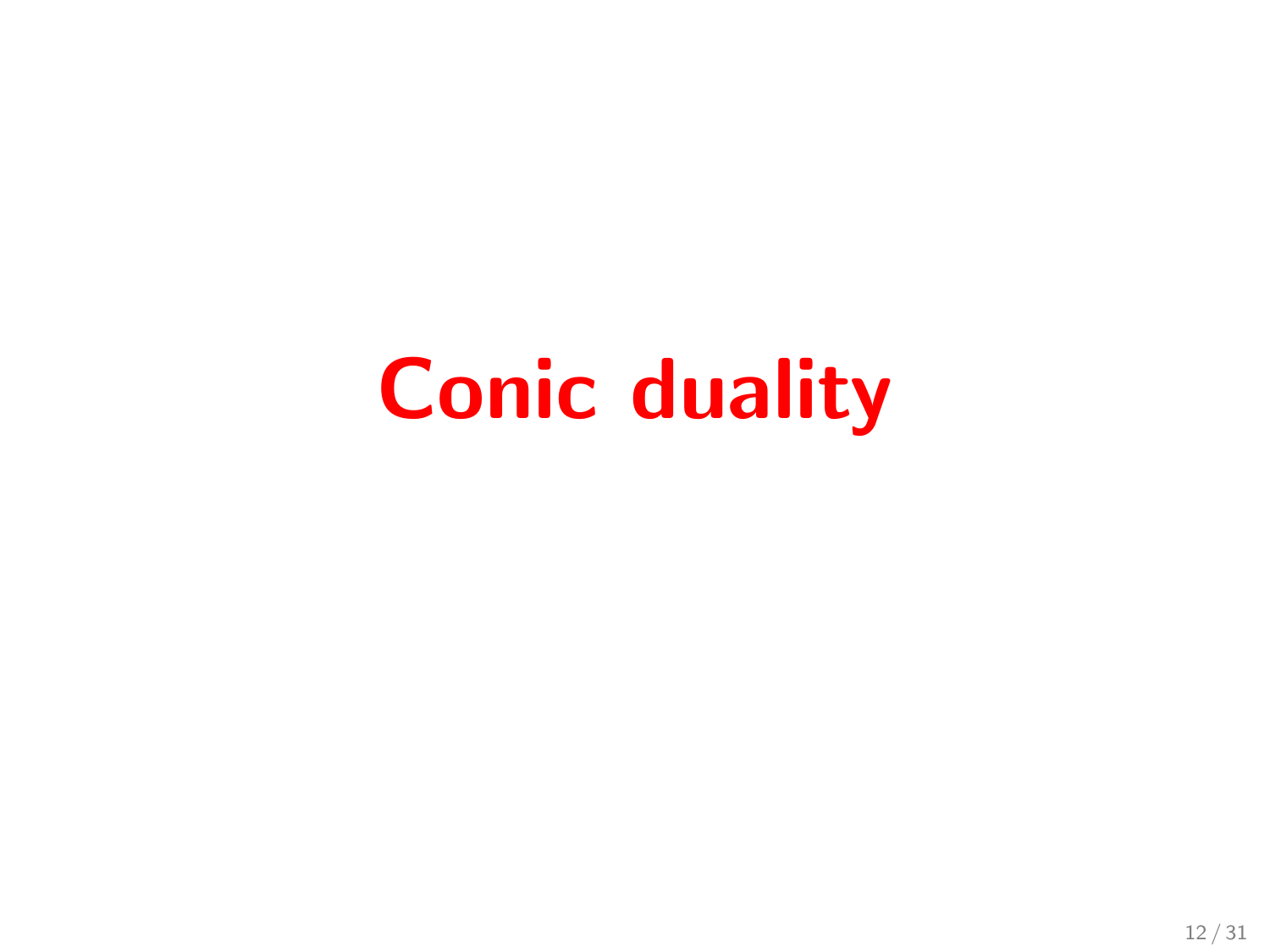$\blacktriangleright$  Consider linear program

$$
\min \quad c^T x \qquad Ax \leq b.
$$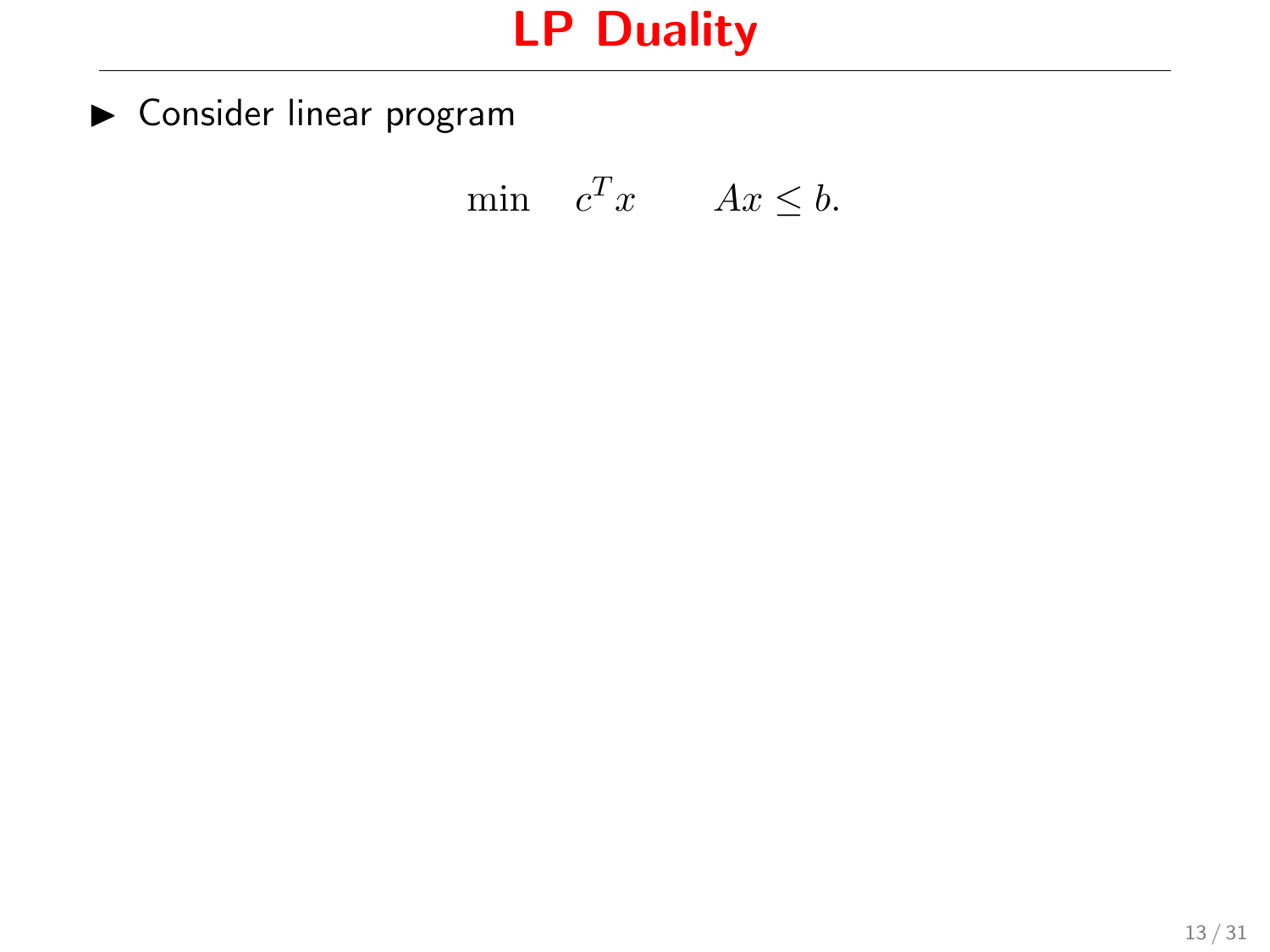$\blacktriangleright$  Consider linear program

$$
\min \quad c^T x \qquad Ax \leq b.
$$

 $\blacktriangleright$  Corresponding dual is

$$
\max \quad b^T \lambda \qquad A^T \lambda + c = 0, \quad \lambda \ge 0.
$$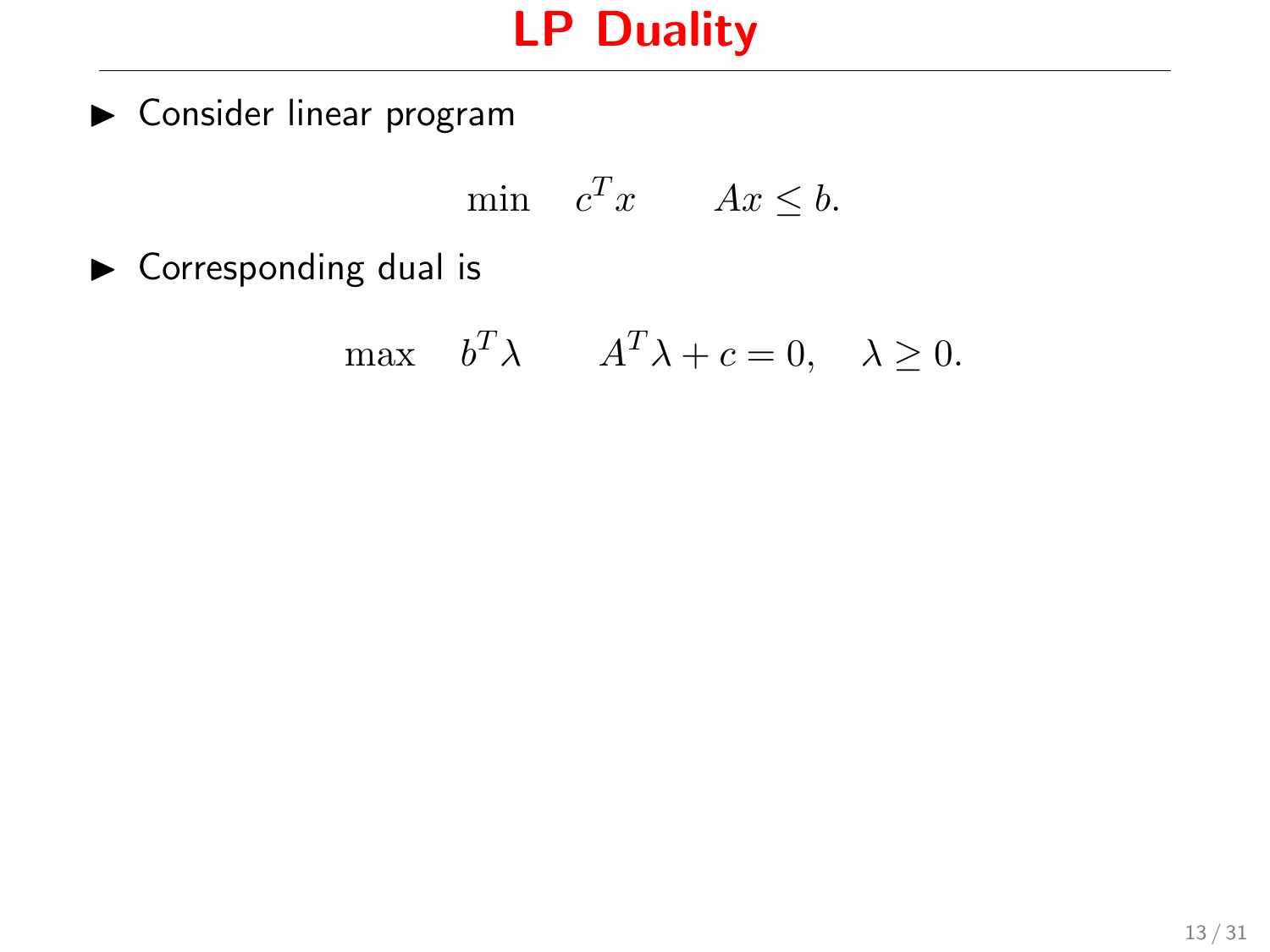$\triangleright$  Consider linear program

$$
\min \quad c^T x \qquad Ax \leq b.
$$

 $\blacktriangleright$  Corresponding dual is

$$
\max \quad b^T \lambda \qquad A^T \lambda + c = 0, \quad \lambda \ge 0.
$$

### $\blacktriangleright$  LP duality facts:

- If either  $p^*$  or  $d^*$  finite, then  $p^* = d^*$ , and both primal, dual problem have optimal solutions
- If  $p^* = -\infty$ , then  $d^* = -\infty$  (follows from weak-duality)
- If  $d^* = \infty$ , then  $p^* = \infty$  (again, weak-duality)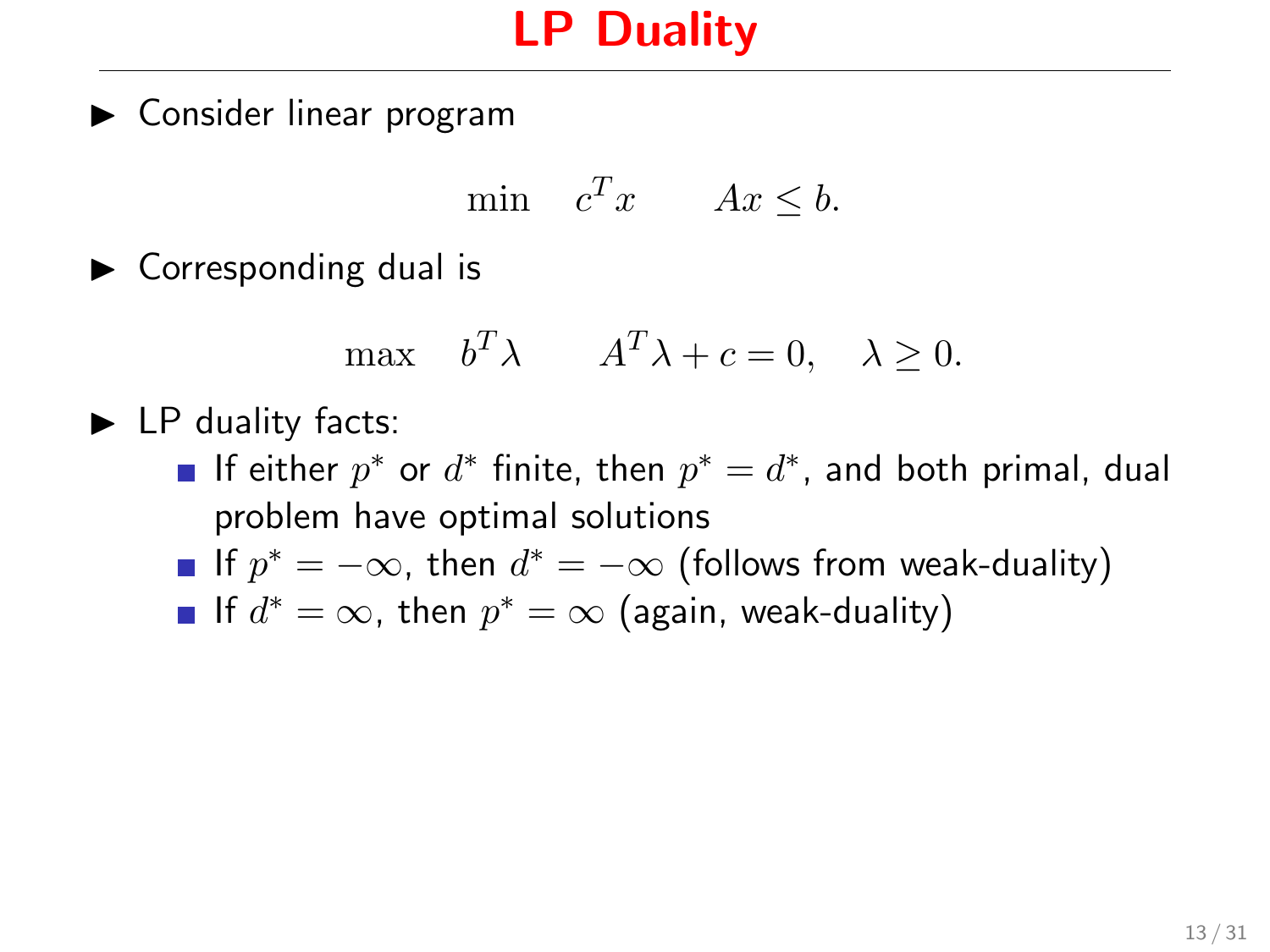$\triangleright$  Consider linear program

$$
\min \quad c^T x \qquad Ax \leq b.
$$

 $\blacktriangleright$  Corresponding dual is

$$
\max \quad b^T \lambda \qquad A^T \lambda + c = 0, \quad \lambda \ge 0.
$$

### $\blacktriangleright$  LP duality facts:

- If either  $p^*$  or  $d^*$  finite, then  $p^* = d^*$ , and both primal, dual problem have optimal solutions
- If  $p^* = -\infty$ , then  $d^* = -\infty$  (follows from weak-duality)

If 
$$
d^* = \infty
$$
, then  $p^* = \infty$  (again, weak-duality)

Proof: See lecture notes.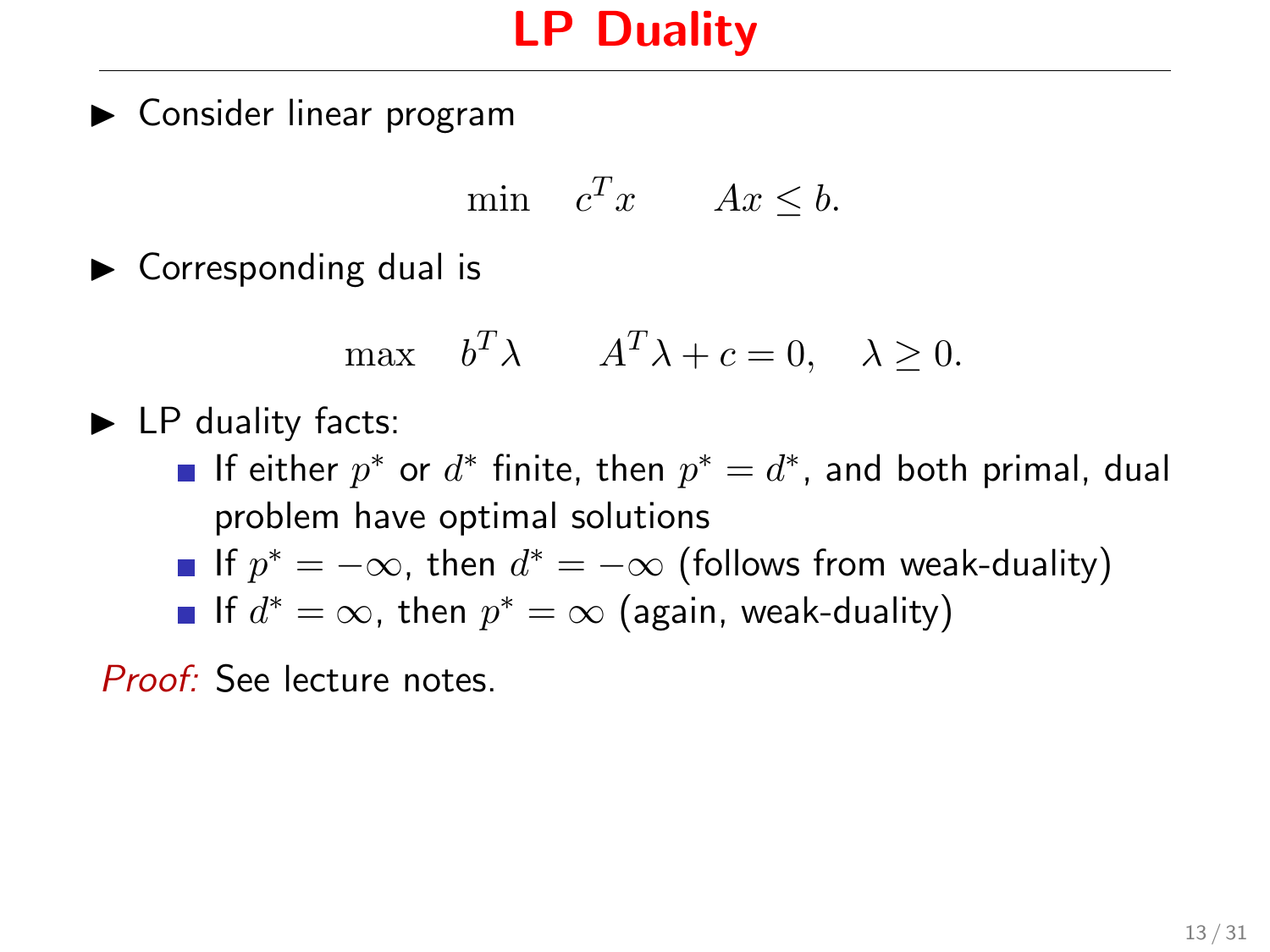$\triangleright$  Consider linear program

$$
\min \quad c^T x \qquad Ax \leq b.
$$

 $\blacktriangleright$  Corresponding dual is

$$
\max \quad b^T \lambda \qquad A^T \lambda + c = 0, \quad \lambda \ge 0.
$$

 $\blacktriangleright$  LP duality facts:

- If either  $p^*$  or  $d^*$  finite, then  $p^* = d^*$ , and both primal, dual problem have optimal solutions
- If  $p^* = -\infty$ , then  $d^* = -\infty$  (follows from weak-duality)

If 
$$
d^* = \infty
$$
, then  $p^* = \infty$  (again, weak-duality)

Proof: See lecture notes.

If LP is feasible, strong duality holds.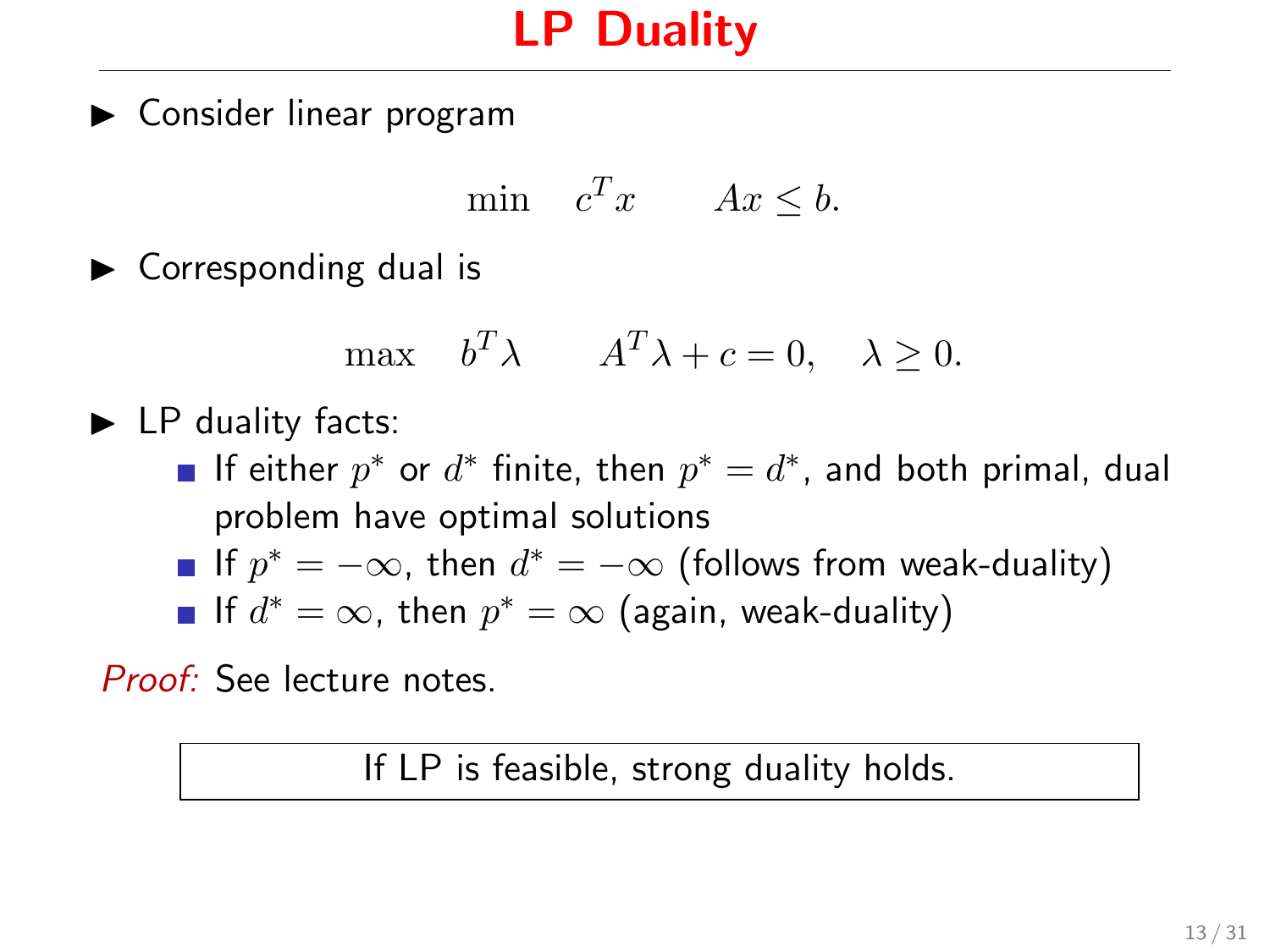$\triangleright$  Consider SOCP

min 
$$
f^T x
$$
  $||A_i x + b_i||_2 \le c_i^T x + d_i$ ,  $i = 1,..., m$ .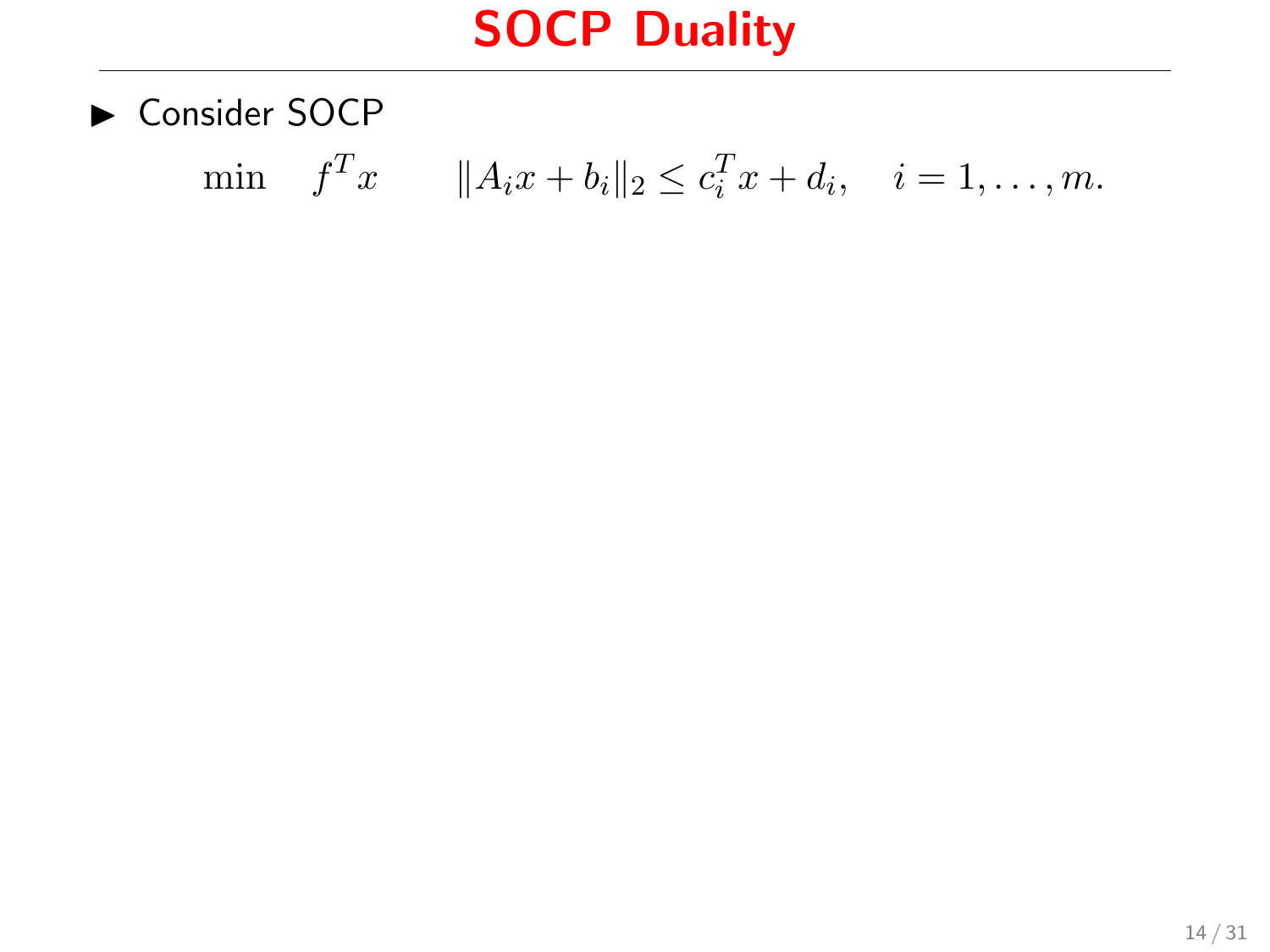Consider SOCP

min  $f^T x$   $||A_i x + b_i||_2 \le c_i^T x + d_i$ ,  $i = 1, ..., m$ .

 $\blacktriangleright$  Lagrangian (ordinary)

$$
\mathcal{L}(x,\lambda) := f^T x + \sum_{i} \lambda_i (\|A_i x + b_i\|_2 - c_i^T x + d_i)
$$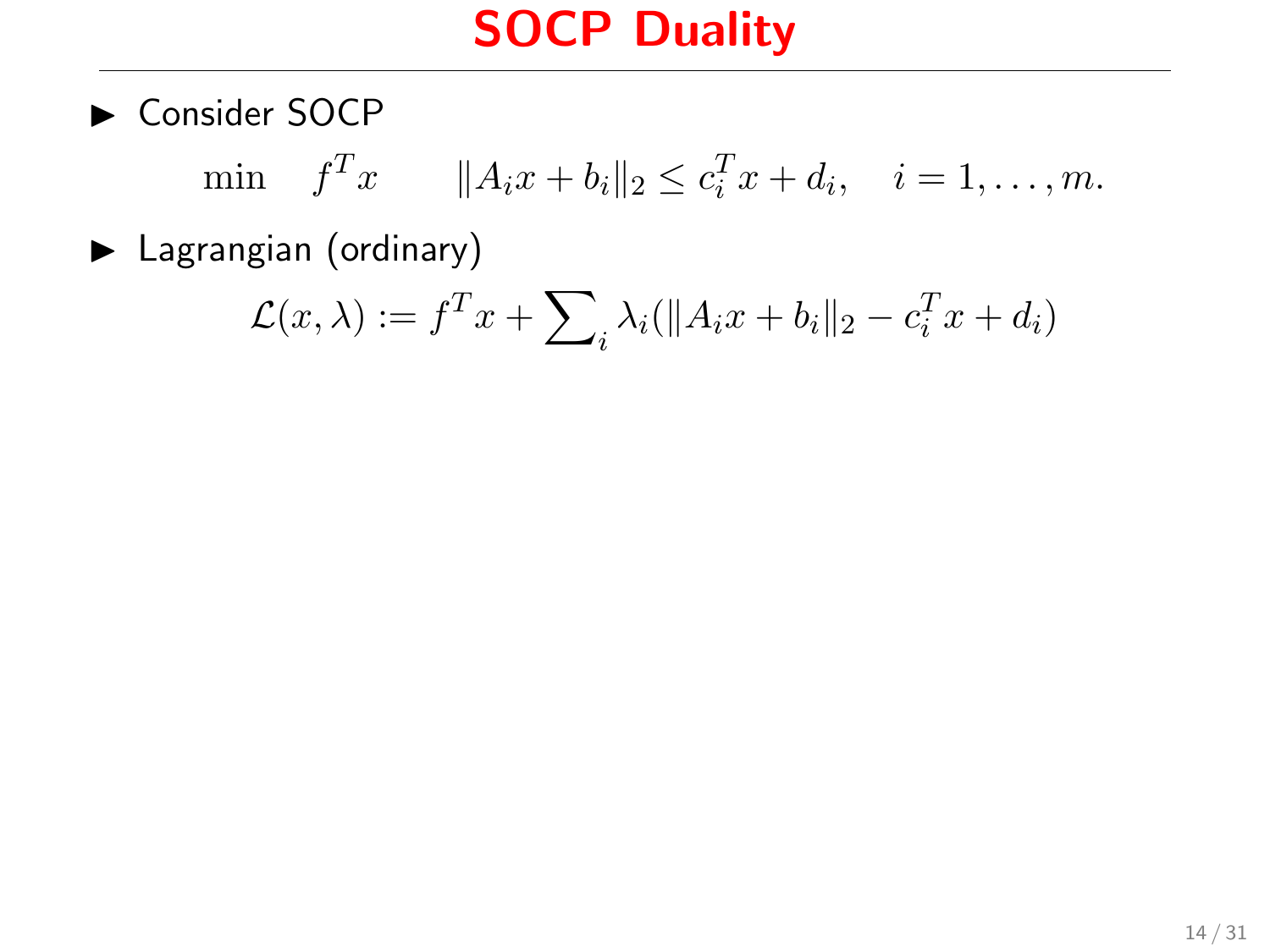$\blacktriangleright$  Consider SOCP

min  $f^T x$   $||A_i x + b_i||_2 \le c_i^T x + d_i$ ,  $i = 1, ..., m$ .

▶ Lagrangian (ordinary)

 $\mathcal{L}(x,\lambda):=f^Tx+\sum$  $i \lambda_i (\|A_i x + b_i\|_2 - c_i^T x + d_i)$ ▶ Recall that  $||x||_2 = \sup \{u^T x \mid ||u||_2 \le 1\}.$  $\lambda_i \| A_i x + b_i \|_2 = \max_{u_i} (\lambda_i u_i)^T (A_i x + b_i) \qquad \| u_i \|_2 \leq 1$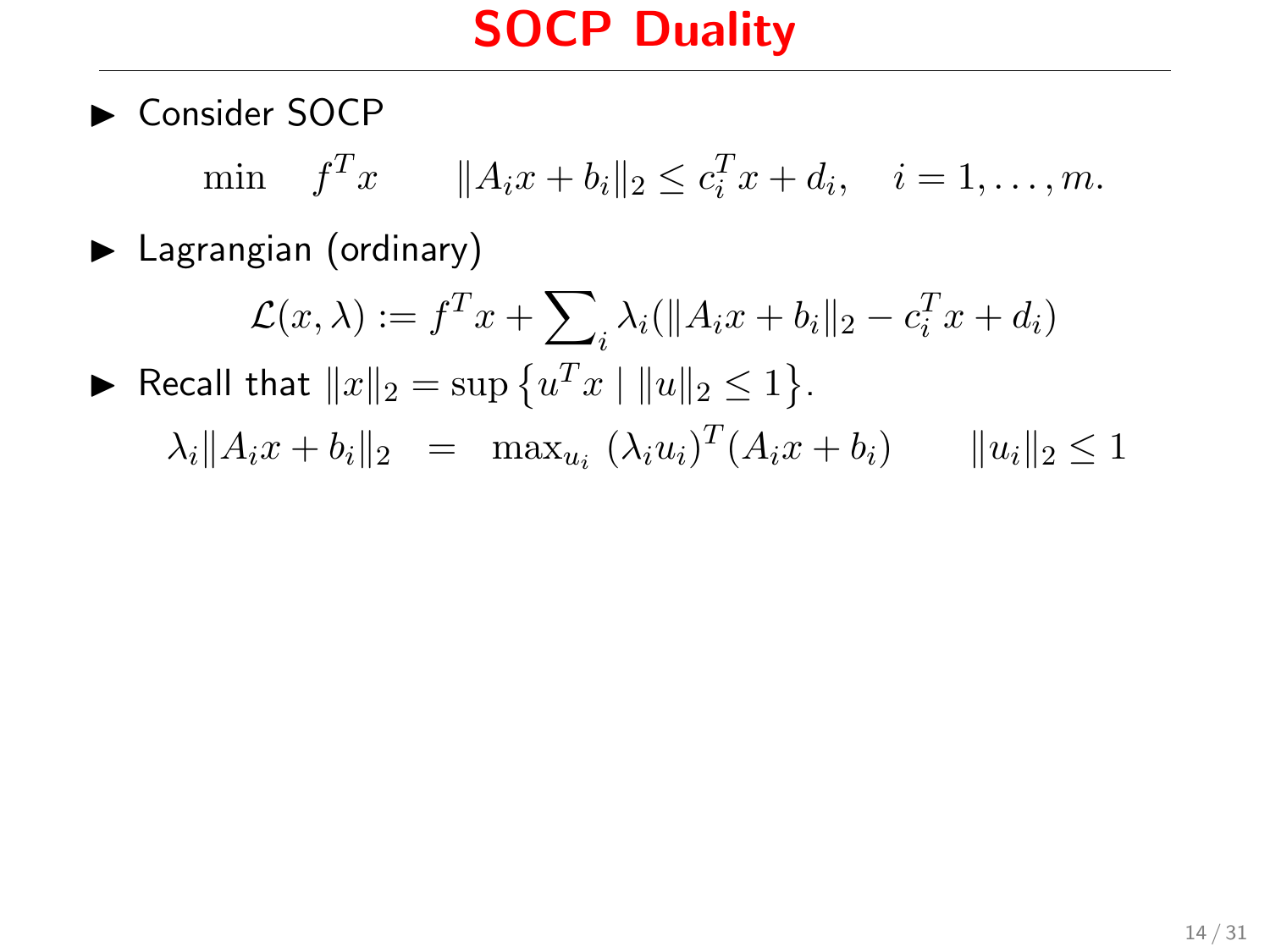Consider SOCP

min  $f^T x$   $||A_i x + b_i||_2 \le c_i^T x + d_i$ ,  $i = 1, ..., m$ .

 $\blacktriangleright$  Lagrangian (ordinary)

$$
\mathcal{L}(x,\lambda) := f^T x + \sum_{i} \lambda_i (\|A_i x + b_i\|_2 - c_i^T x + d_i)
$$
  
\n
$$
\blacktriangleright \text{ Recall that } \|x\|_2 = \sup \{u^T x \mid \|u\|_2 \le 1\}.
$$
  
\n
$$
\lambda_i \|A_i x + b_i\|_2 = \max_{u_i} (\lambda_i u_i)^T (A_i x + b_i) \qquad \|u_i\|_2 \le 1
$$
  
\n
$$
= \max_{v_i} v_i^T (A_i x + b_i) \qquad \|v_i\|_2 \le \lambda_i
$$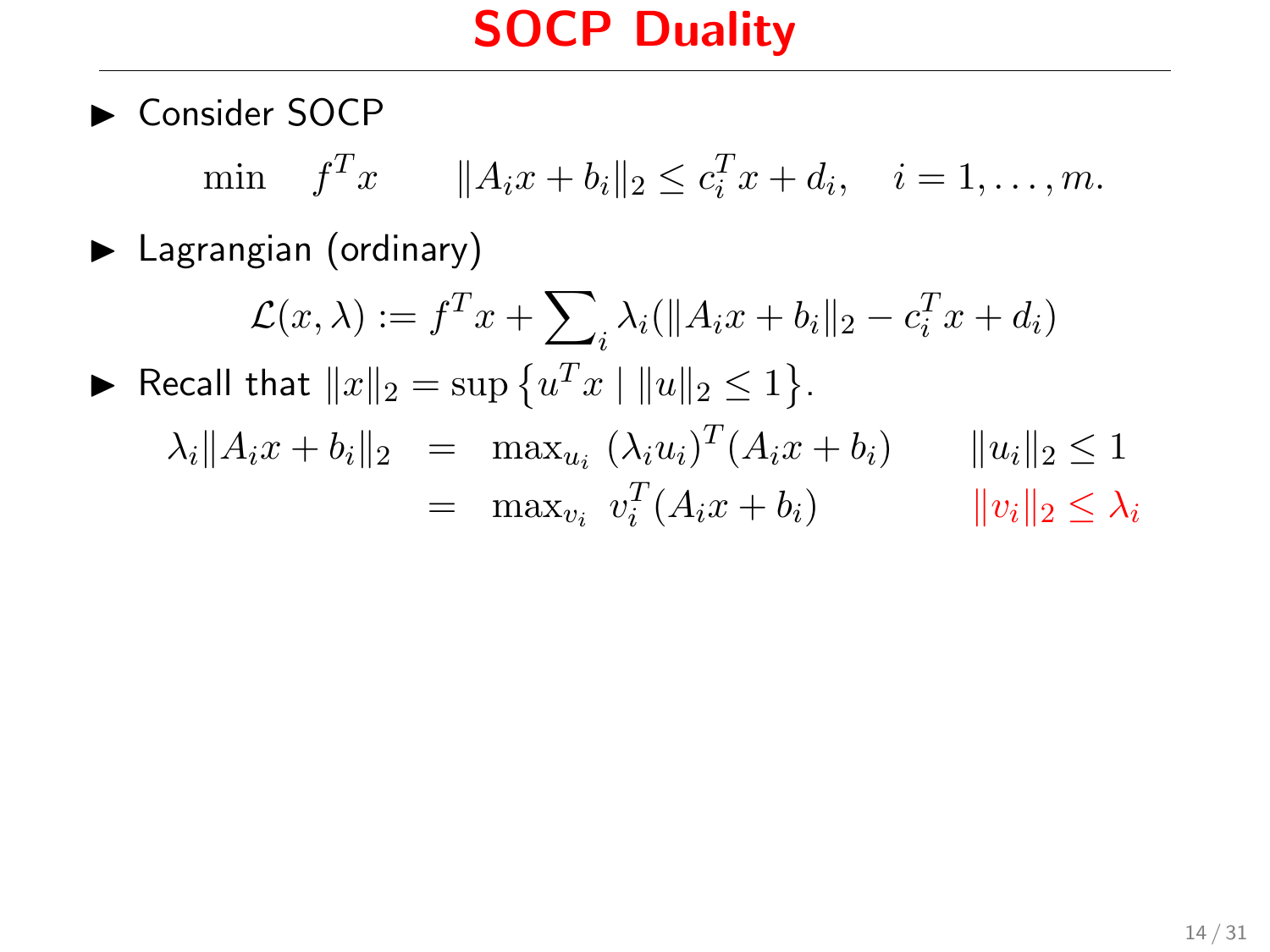$\blacktriangleright$  Consider SOCP

min  $f^T x$   $||A_i x + b_i||_2 \le c_i^T x + d_i$ ,  $i = 1, ..., m$ .

 $\blacktriangleright$  Lagrangian (ordinary)

$$
\mathcal{L}(x,\lambda) := f^T x + \sum_{i} \lambda_i (\|A_i x + b_i\|_2 - c_i^T x + d_i)
$$
  
\n
$$
\blacktriangleright \text{ Recall that } \|x\|_2 = \sup \{u^T x \mid \|u\|_2 \le 1\}.
$$
  
\n
$$
\lambda_i \|A_i x + b_i\|_2 = \max_{u_i} (\lambda_i u_i)^T (A_i x + b_i) \qquad \|u_i\|_2 \le 1
$$
  
\n
$$
= \max_{v_i} v_i^T (A_i x + b_i) \qquad \|v_i\|_2 \le \lambda_i
$$

 $\blacktriangleright$  Thus, with  $v_1, \ldots, v_m$  also as dual variables we have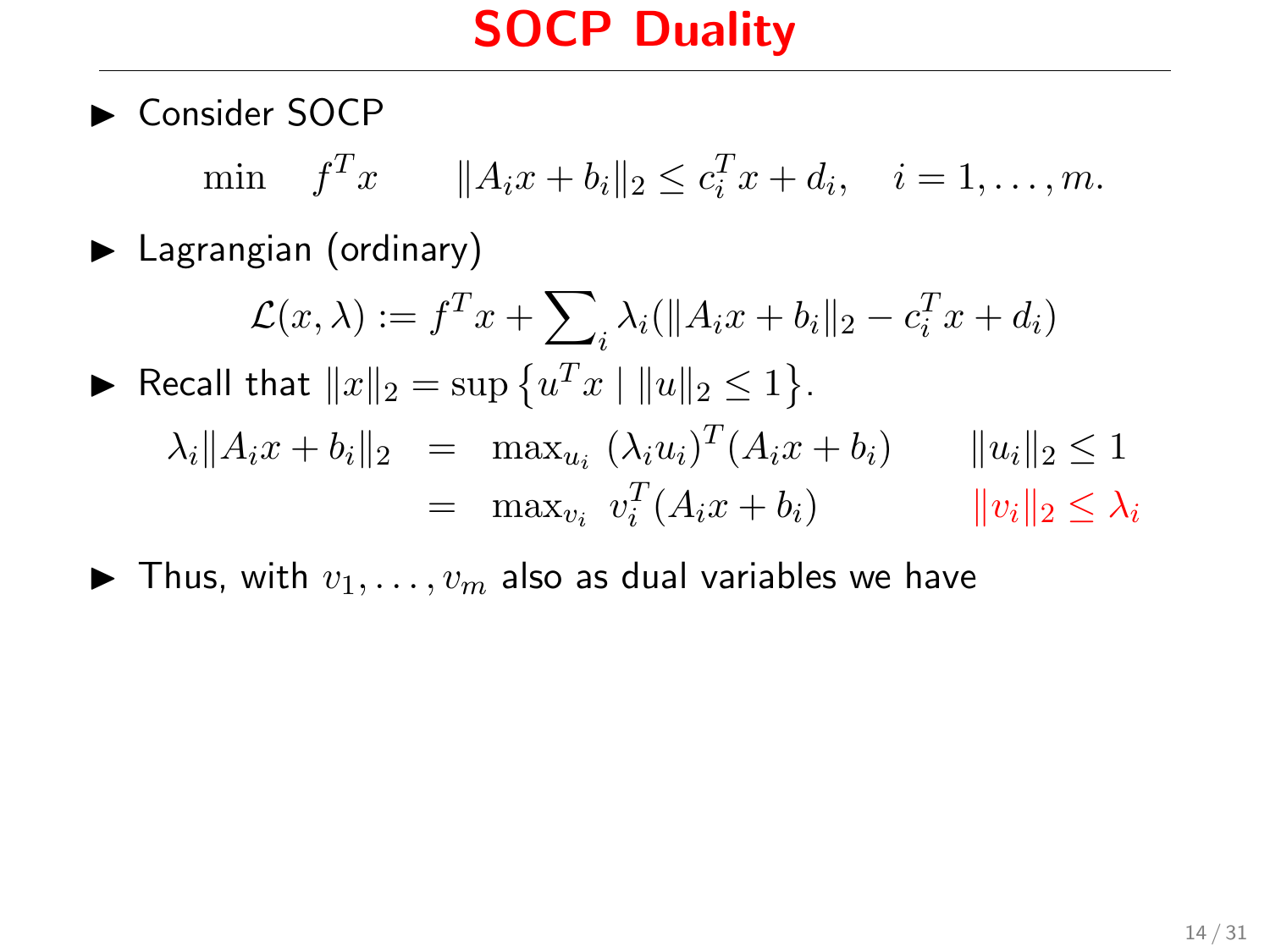$\blacktriangleright$  Consider SOCP

min  $f^T x$   $||A_i x + b_i||_2 \le c_i^T x + d_i$ ,  $i = 1, ..., m$ .

 $\blacktriangleright$  Lagrangian (ordinary)

 $\mathcal{L}(x,\lambda):=f^Tx+\sum$  $i \lambda_i (\|A_i x + b_i\|_2 - c_i^T x + d_i)$ ▶ Recall that  $||x||_2 = \sup \{u^T x \mid ||u||_2 \le 1\}.$  $\lambda_i \| A_i x + b_i \|_2 = \max_{u_i} (\lambda_i u_i)^T (A_i x + b_i) \qquad \| u_i \|_2 \leq 1$  $=$  max<sub>v<sub>i</sub></sub>  $v_i^T$  $||v_i||_2 < \lambda_i$ 

 $\blacktriangleright$  Thus, with  $v_1, \ldots, v_m$  also as dual variables we have

$$
p^* = \inf_x \sup_{\lambda, v_1, \dots, v_m} f^T x + \sum_i v_i^T (A_i x + b_i) - \sum_i \lambda_i (c_i^T x + d_i)
$$
  
s.t.  $||v_i||_2 \leq \lambda_i$ ,  $i = 1, \dots, m$ .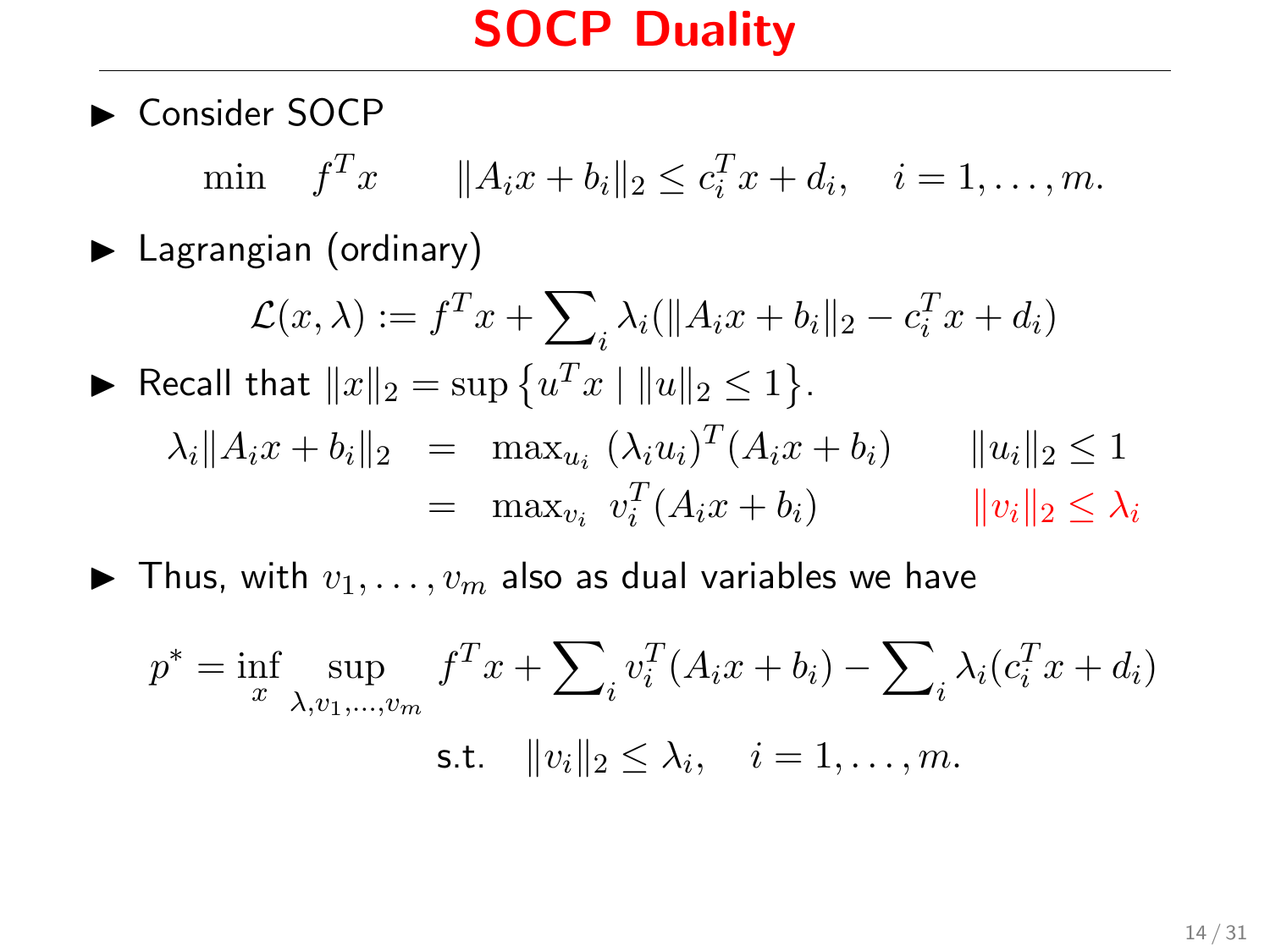$\blacktriangleright$  The dual problem is

$$
d^* = \sup_{\lambda, v_1, ..., v_m} \inf_{x} f^T x + \sum_{i} v_i^T (A_i x + b_i) - \sum_{i} \lambda_i (c_i^T x + d_i)
$$
  
s.t.  $||v_i||_2 \leq \lambda_i$ ,  $i = 1, ..., m$ .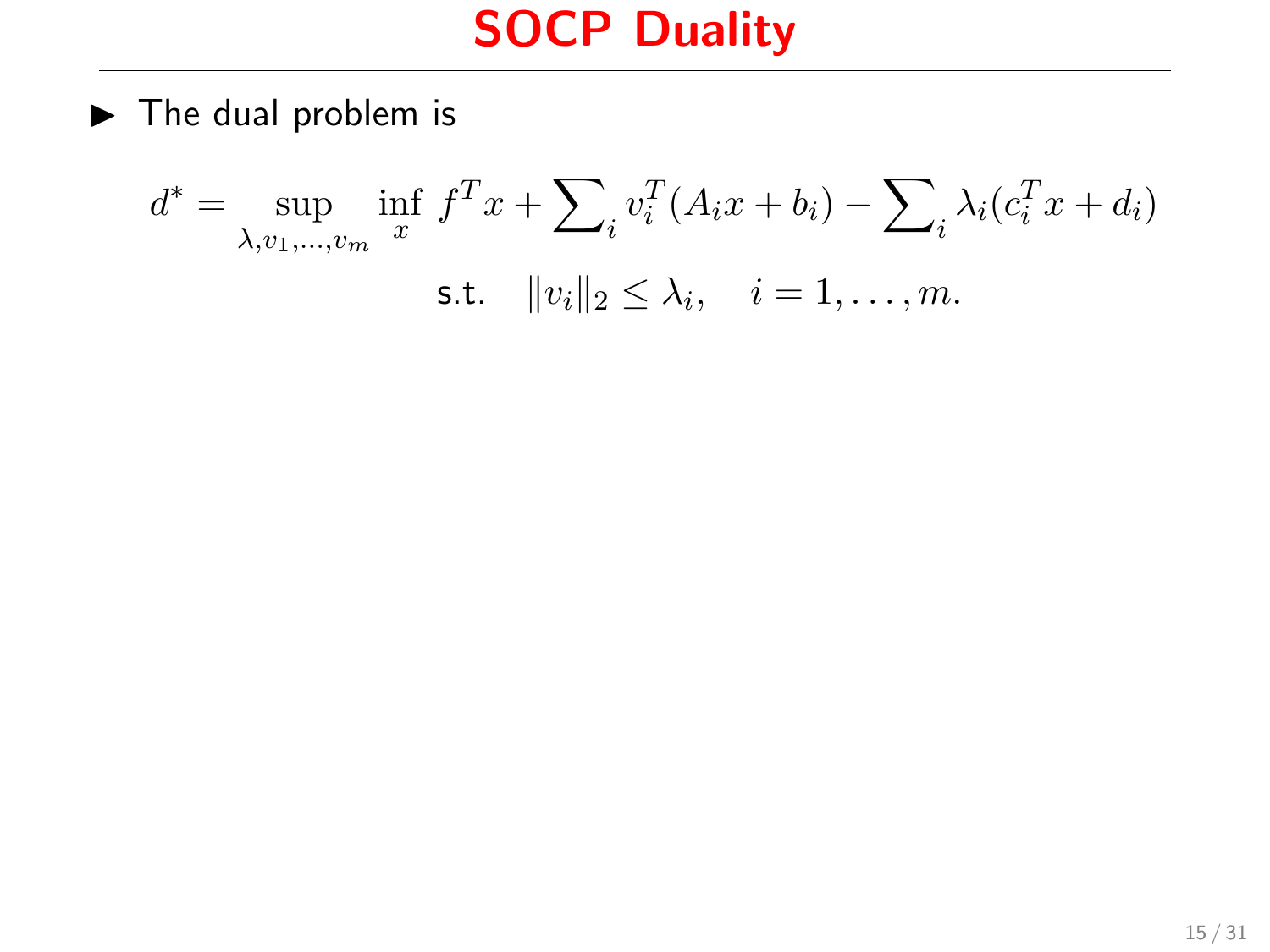$\blacktriangleright$  The dual problem is

$$
d^* = \sup_{\lambda, v_1, \dots, v_m} \inf_x f^T x + \sum_i v_i^T (A_i x + b_i) - \sum_i \lambda_i (c_i^T x + d_i)
$$
  
s.t.  $||v_i||_2 \leq \lambda_i$ ,  $i = 1, \dots, m$ .

Inner minimization over x very easy (unconstrained)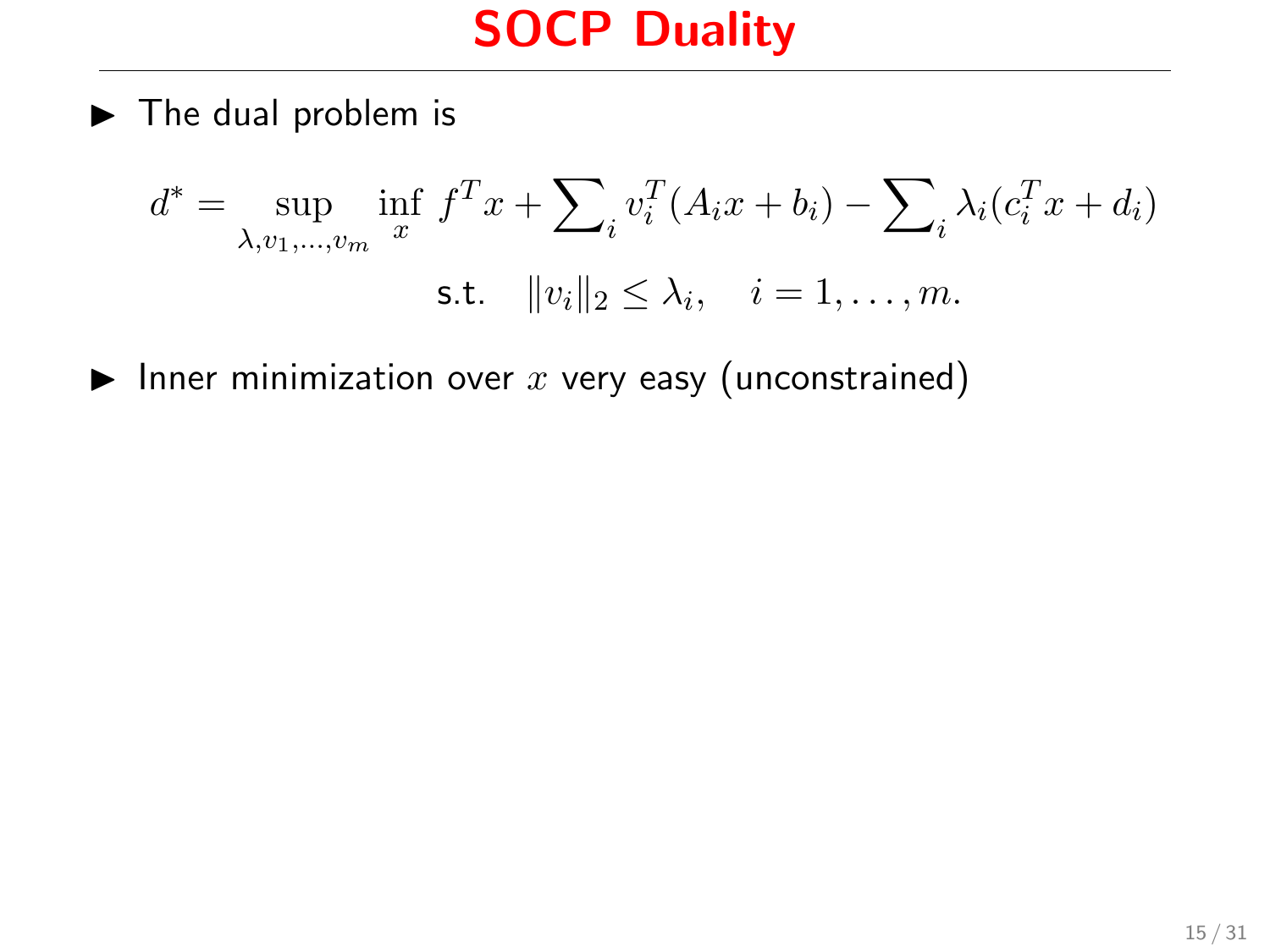$\blacktriangleright$  The dual problem is

$$
d^* = \sup_{\lambda, v_1, ..., v_m} \inf_x f^T x + \sum_i v_i^T (A_i x + b_i) - \sum_i \lambda_i (c_i^T x + d_i)
$$
  
s.t.  $||v_i||_2 \leq \lambda_i$ ,  $i = 1, ..., m$ .

Inner minimization over  $x$  very easy (unconstrained)  $\blacktriangleright$   $f + \sum_i A_i^T v_i - \lambda_i c_i = 0$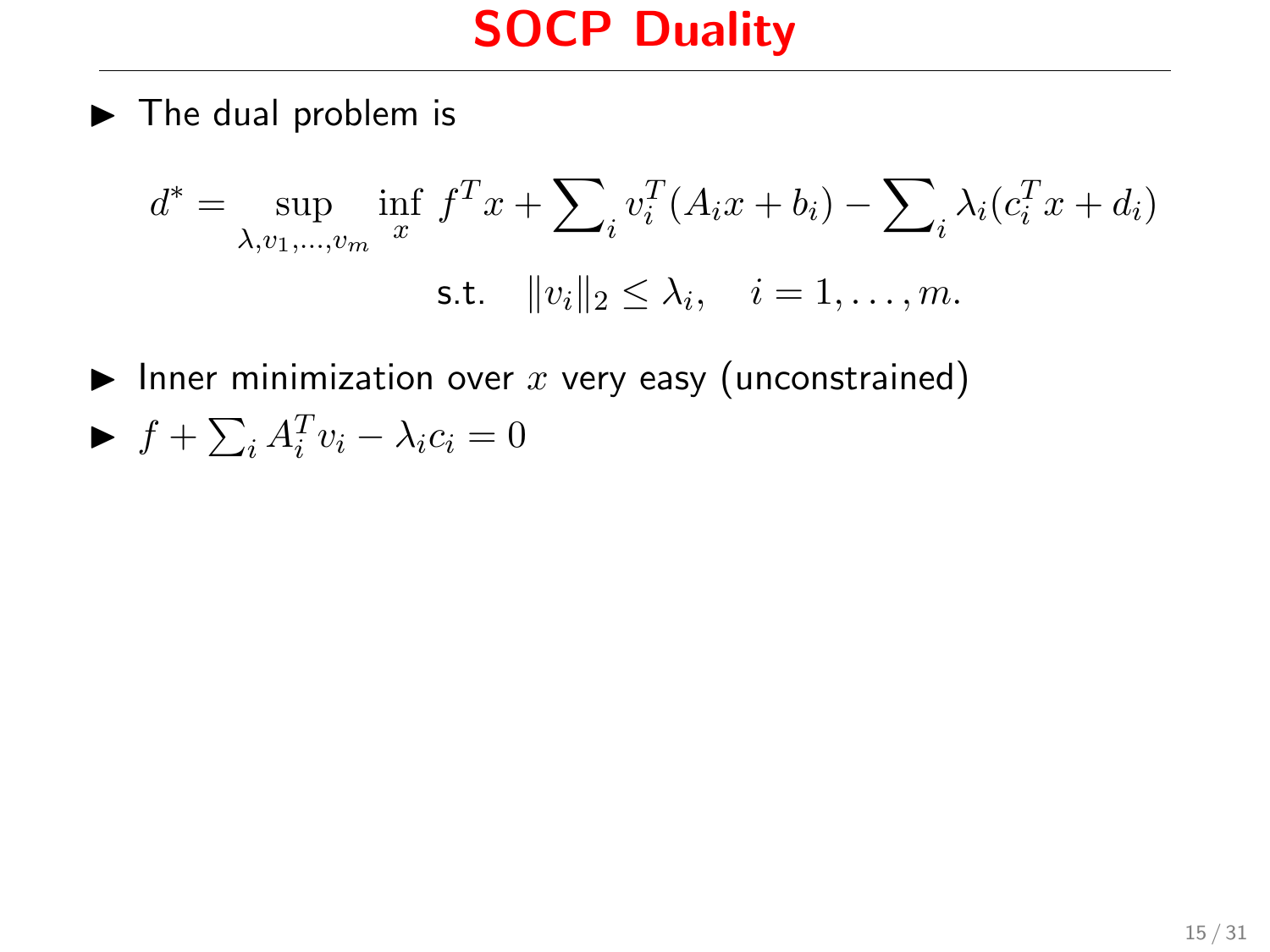$\blacktriangleright$  The dual problem is

$$
d^* = \sup_{\lambda, v_1, ..., v_m} \inf_{x} f^T x + \sum_{i} v_i^T (A_i x + b_i) - \sum_{i} \lambda_i (c_i^T x + d_i)
$$
  
s.t.  $||v_i||_2 \leq \lambda_i$ ,  $i = 1, ..., m$ .

Inner minimization over  $x$  very easy (unconstrained)

$$
\blacktriangleright f + \sum_i A_i^T v_i - \lambda_i c_i = 0
$$

 $\blacktriangleright$  Dual problem becomes

$$
d^* = \sup_{\lambda, v_1, \dots, v_m} -\lambda^T d + \sum_i v_i^T b_i
$$
  
s.t.  $f + \sum_i A_i^T v_i - \lambda_i c_i = 0$ ,  $||v_i||_2 \leq \lambda_i$ ,  $i = 1, \dots, m$ .

 $\blacktriangleright$  Also an SOCP, like the primal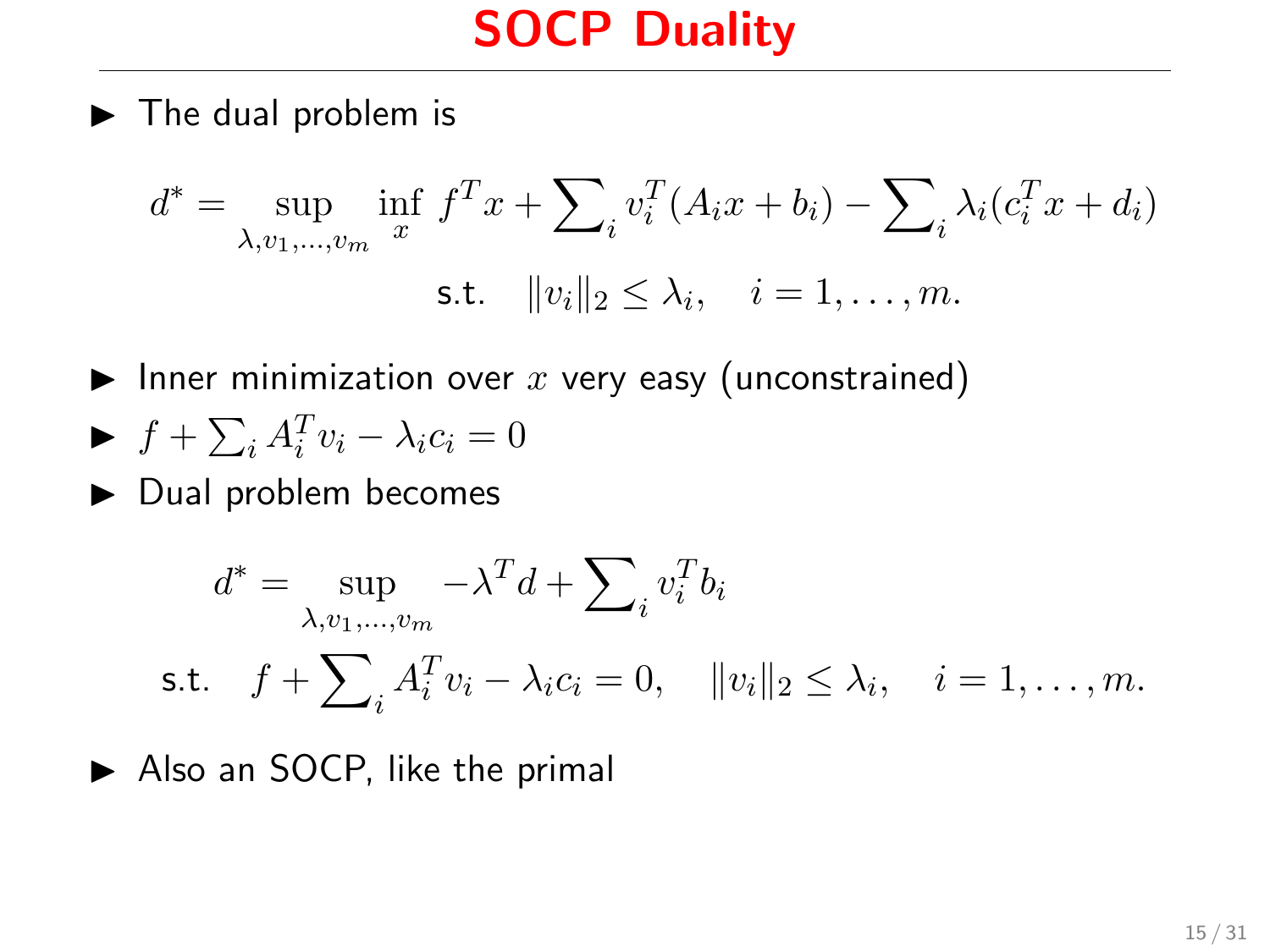$\blacktriangleright$  The dual problem is

$$
d^* = \sup_{\lambda, v_1, \dots, v_m} \inf_x f^T x + \sum_i v_i^T (A_i x + b_i) - \sum_i \lambda_i (c_i^T x + d_i)
$$
  
s.t.  $||v_i||_2 \leq \lambda_i$ ,  $i = 1, \dots, m$ .

Inner minimization over x very easy (unconstrained)

$$
\blacktriangleright f + \sum_i A_i^T v_i - \lambda_i c_i = 0
$$

 $\blacktriangleright$  Dual problem becomes

$$
d^* = \sup_{\lambda, v_1, \dots, v_m} -\lambda^T d + \sum_i v_i^T b_i
$$
  
s.t.  $f + \sum_i A_i^T v_i - \lambda_i c_i = 0$ ,  $||v_i||_2 \leq \lambda_i$ ,  $i = 1, \dots, m$ .

- $\blacktriangleright$  Also an SOCP, like the primal
- $\triangleright$  Apply Slater to obtain a condition for strong duality.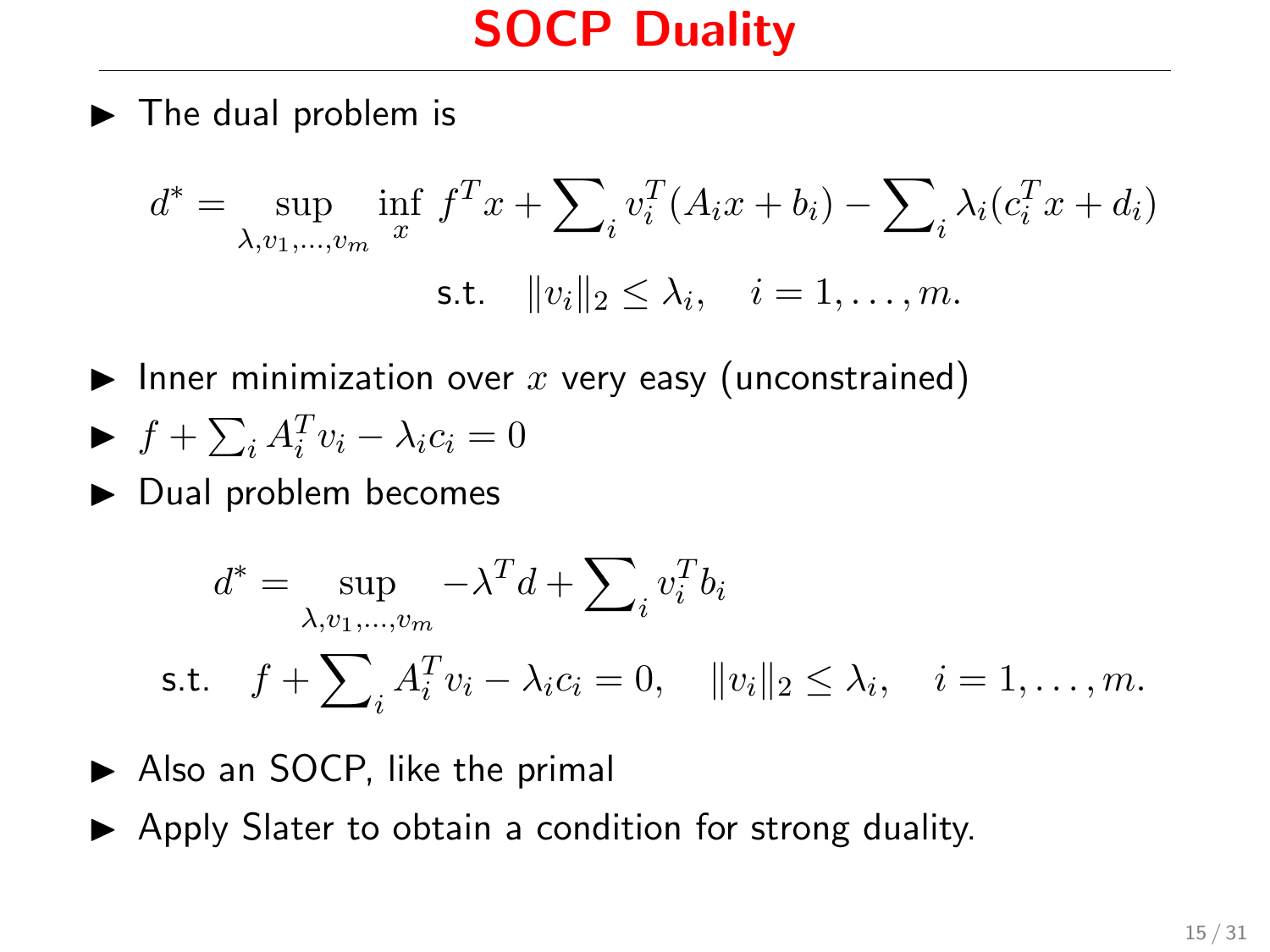$\blacktriangleright$  SDP primal form

 $p^* := \min \text{Tr}(CX)$ , s.t.  $\text{Tr}(A_i X) = b_i$ ,  $i = 1, ..., m$ ,  $X \succeq 0$ .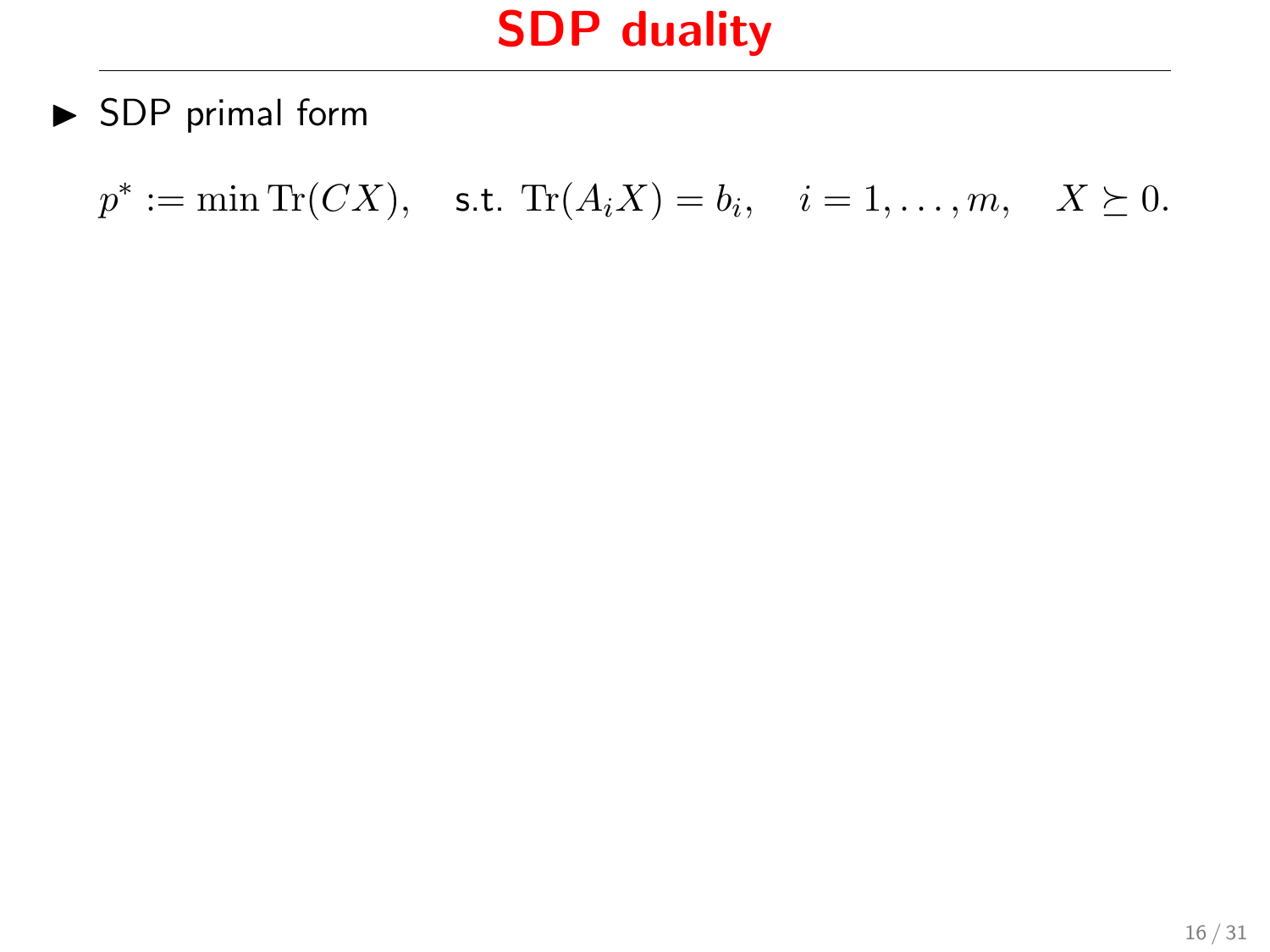$\triangleright$  SDP primal form

 $p^* := \min \text{Tr}(CX)$ , s.t.  $\text{Tr}(A_i X) = b_i$ ,  $i = 1, ..., m$ ,  $X \succeq 0$ .

 $\blacktriangleright$  How to handle the matrix constraint  $X \succeq 0$ ?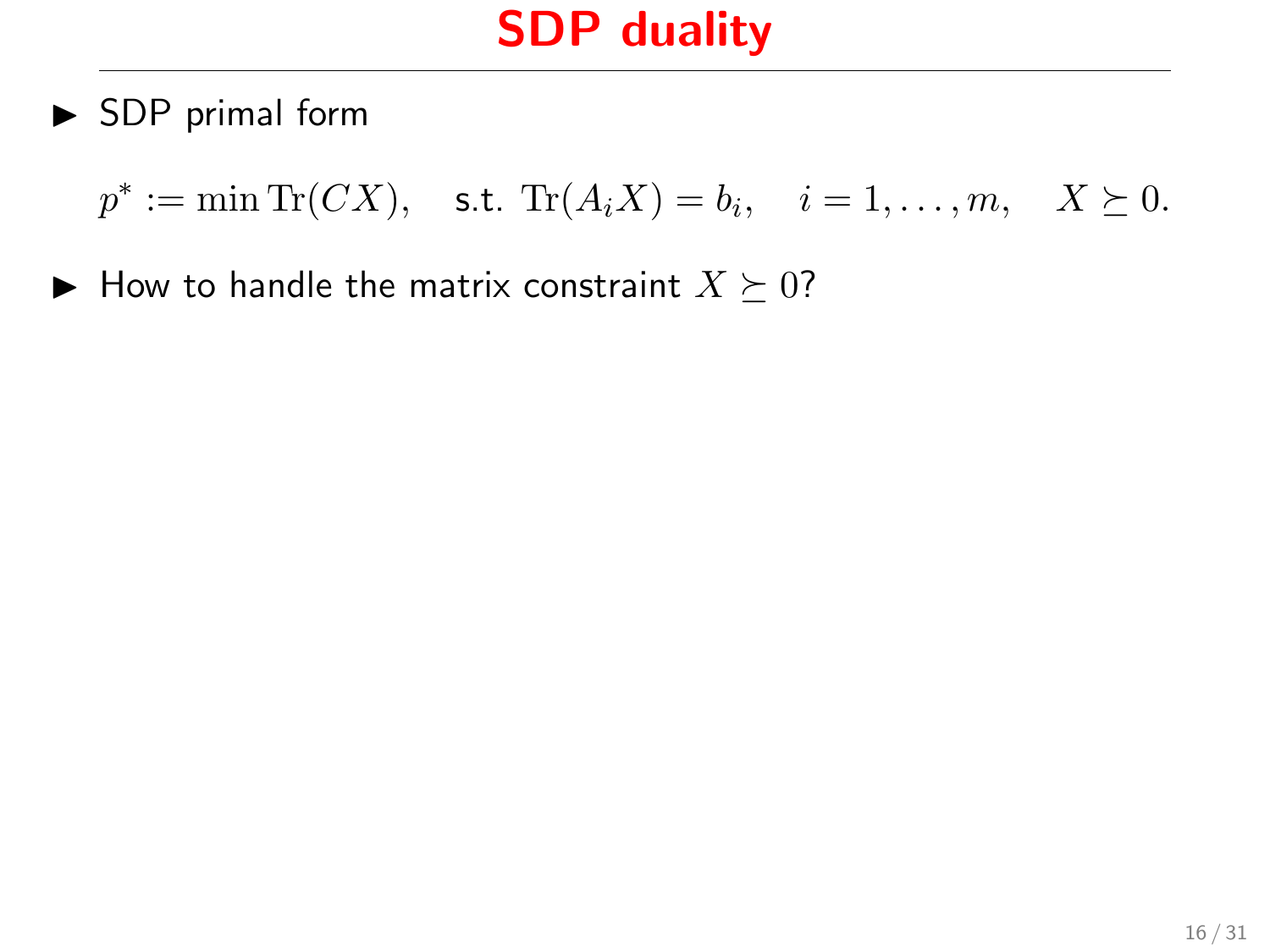$\triangleright$  SDP primal form

 $p^* := \min \text{Tr}(CX)$ , s.t.  $\text{Tr}(A_i X) = b_i$ ,  $i = 1, ..., m$ ,  $X \succeq 0$ .

- $\blacktriangleright$  How to handle the matrix constraint  $X \succeq 0$ ?
- Introduce conic Lagrangian

$$
\mathcal{L}(X,\nu,Y) := \text{Tr}(CX) + \sum_{i} \nu_i(\text{Tr}(A_iX) - b_i) - \text{Tr}(YX)
$$

where we have a matrix dual variable  $Y \succeq 0$ .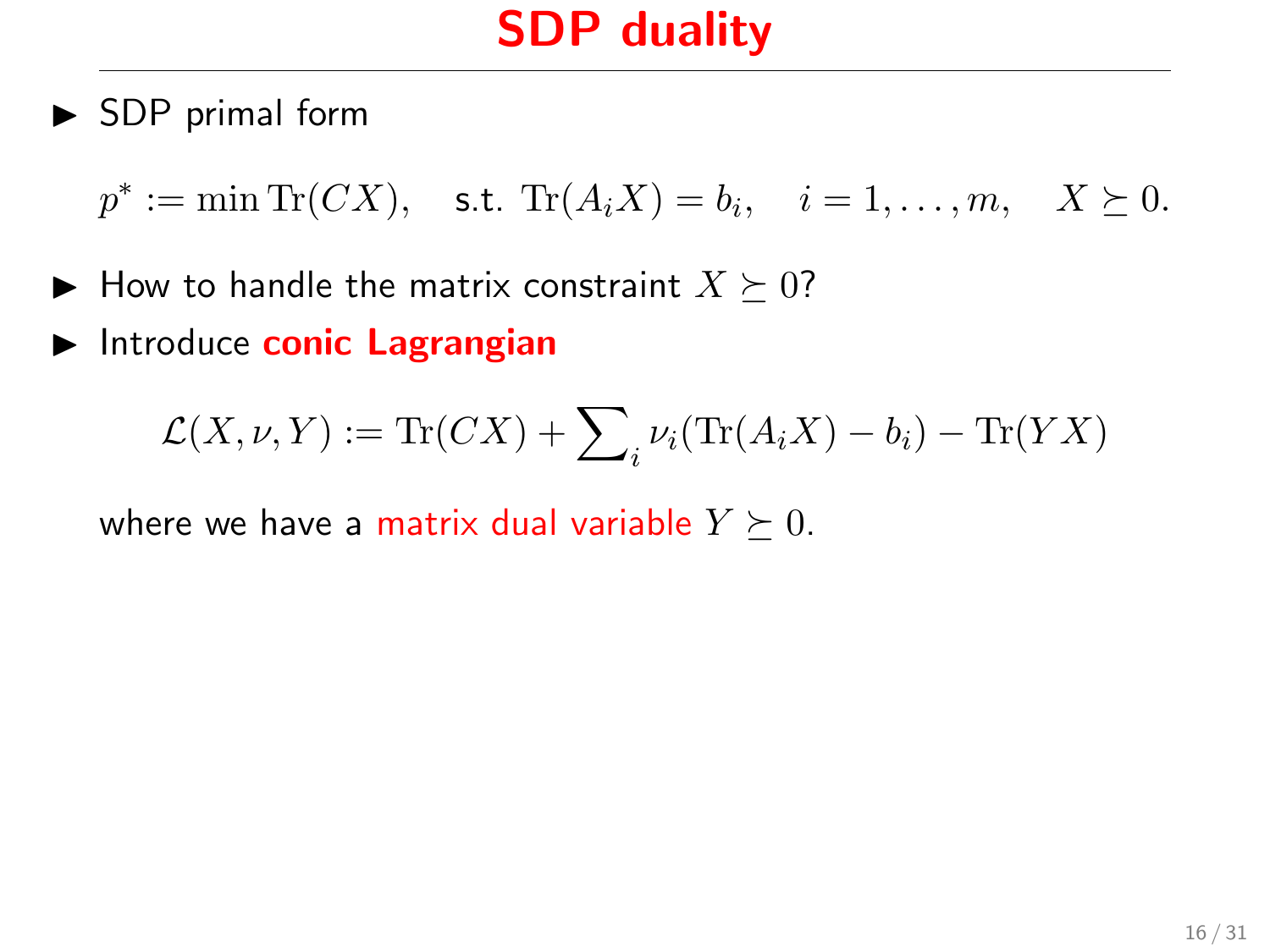$\triangleright$  SDP primal form

 $p^* := \min \text{Tr}(CX)$ , s.t.  $\text{Tr}(A_i X) = b_i$ ,  $i = 1, ..., m$ ,  $X \succeq 0$ .

- $\blacktriangleright$  How to handle the matrix constraint  $X \succeq 0$ ?
- $\blacktriangleright$  Introduce conic Lagrangian

$$
\mathcal{L}(X,\nu,Y) := \text{Tr}(CX) + \sum_{i} \nu_i(\text{Tr}(A_iX) - b_i) - \text{Tr}(YX)
$$

where we have a matrix dual variable  $Y \succeq 0$ .

► Note:  $\text{Tr}(YX) \geq 0$ ; so  $p^* \geq \sup_{\nu,Y} \mathcal{L}(X,\nu,Y)$  for any feasible  $X$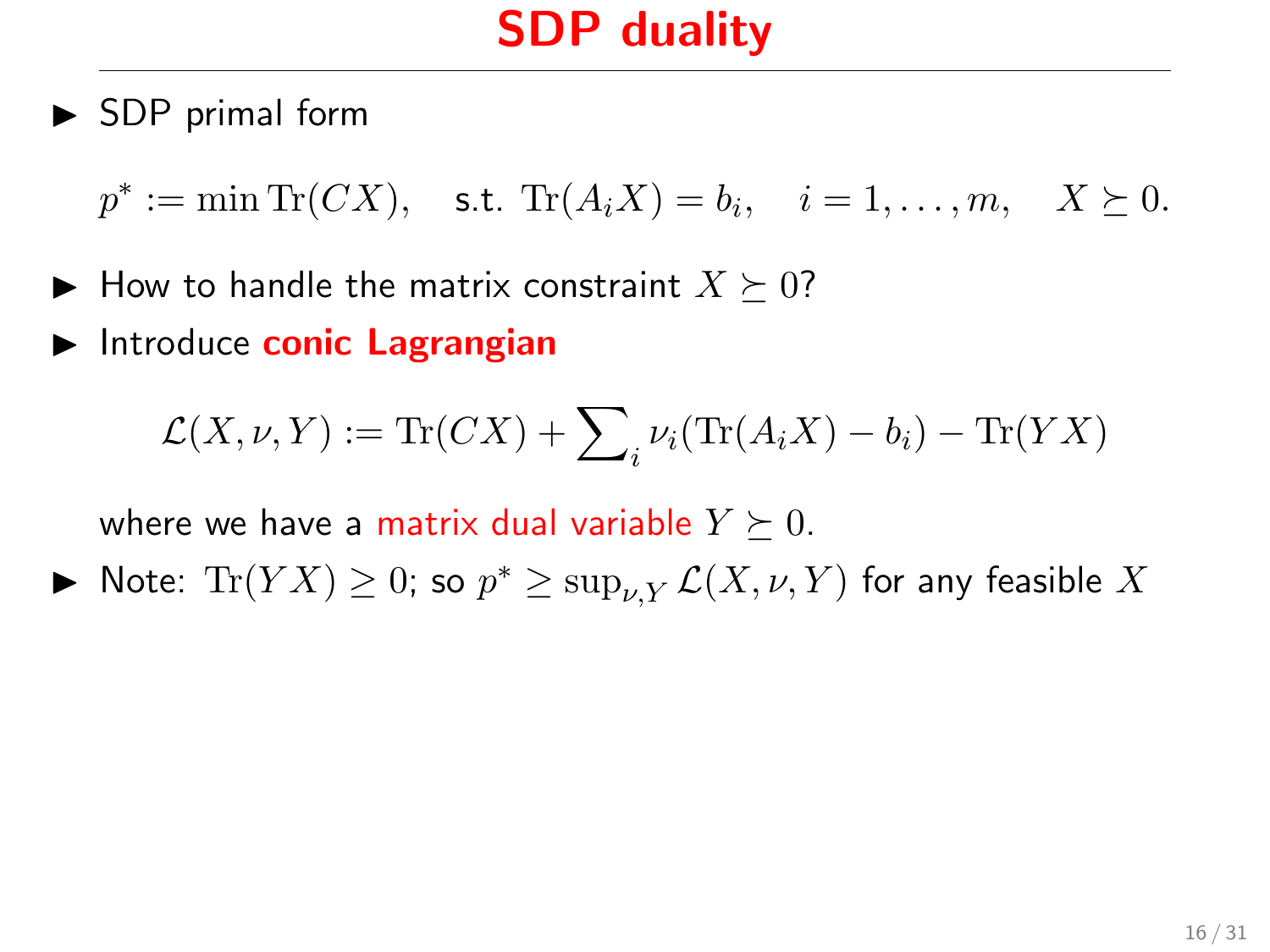$\triangleright$  SDP primal form

 $p^* := \min \text{Tr}(CX)$ , s.t.  $\text{Tr}(A_i X) = b_i$ ,  $i = 1, ..., m$ ,  $X \succeq 0$ .

- $\blacktriangleright$  How to handle the matrix constraint  $X \succeq 0$ ?
- $\blacktriangleright$  Introduce conic Lagrangian

$$
\mathcal{L}(X,\nu,Y) := \text{Tr}(CX) + \sum_{i} \nu_i(\text{Tr}(A_iX) - b_i) - \text{Tr}(YX)
$$

where we have a matrix dual variable  $Y \succeq 0$ .

- ► Note:  $\text{Tr}(YX) \geq 0$ ; so  $p^* \geq \sup_{\nu,Y} \mathcal{L}(X,\nu,Y)$  for any feasible  $X$
- As before,  $p^* \geq d^* := \sup_{\nu, Y \succeq 0} \inf_X \mathcal{L}(X, \nu, Y)$
- $\triangleright$  Simplifying inf<sub>X</sub>  $\mathcal{L}$ , we obtain dual function

$$
g(\nu, Y) = \begin{cases} b^T \nu & \text{if } C - \sum_i \nu_i A_i - Y = 0, \\ -\infty & \text{otherwise.} \end{cases}
$$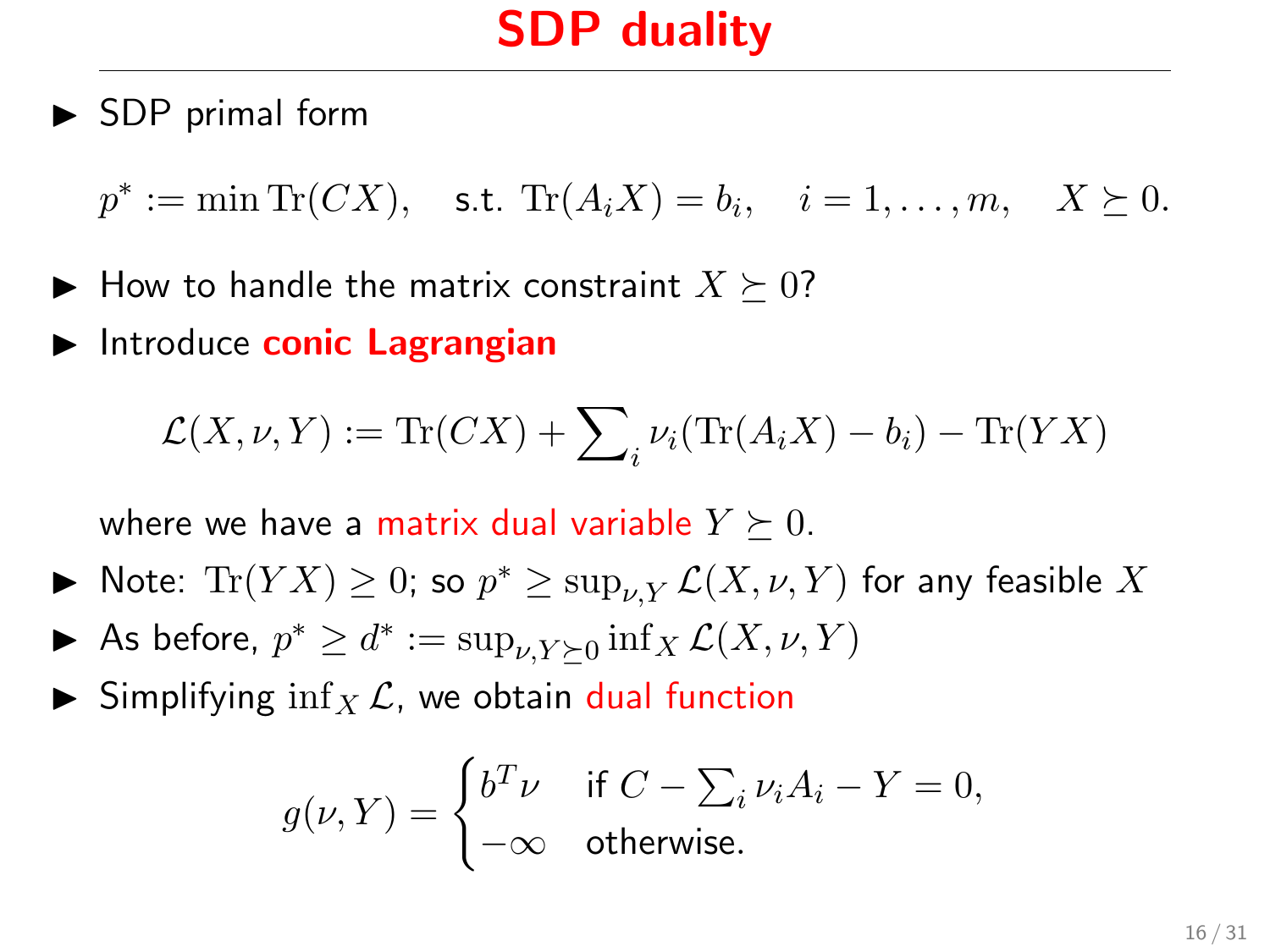### Dual problem

$$
\max_{\nu, Y \succeq 0} \qquad \qquad b^T \nu \quad \text{s.t. } C - \sum_{i} \nu_i A_i = Y \succeq 0
$$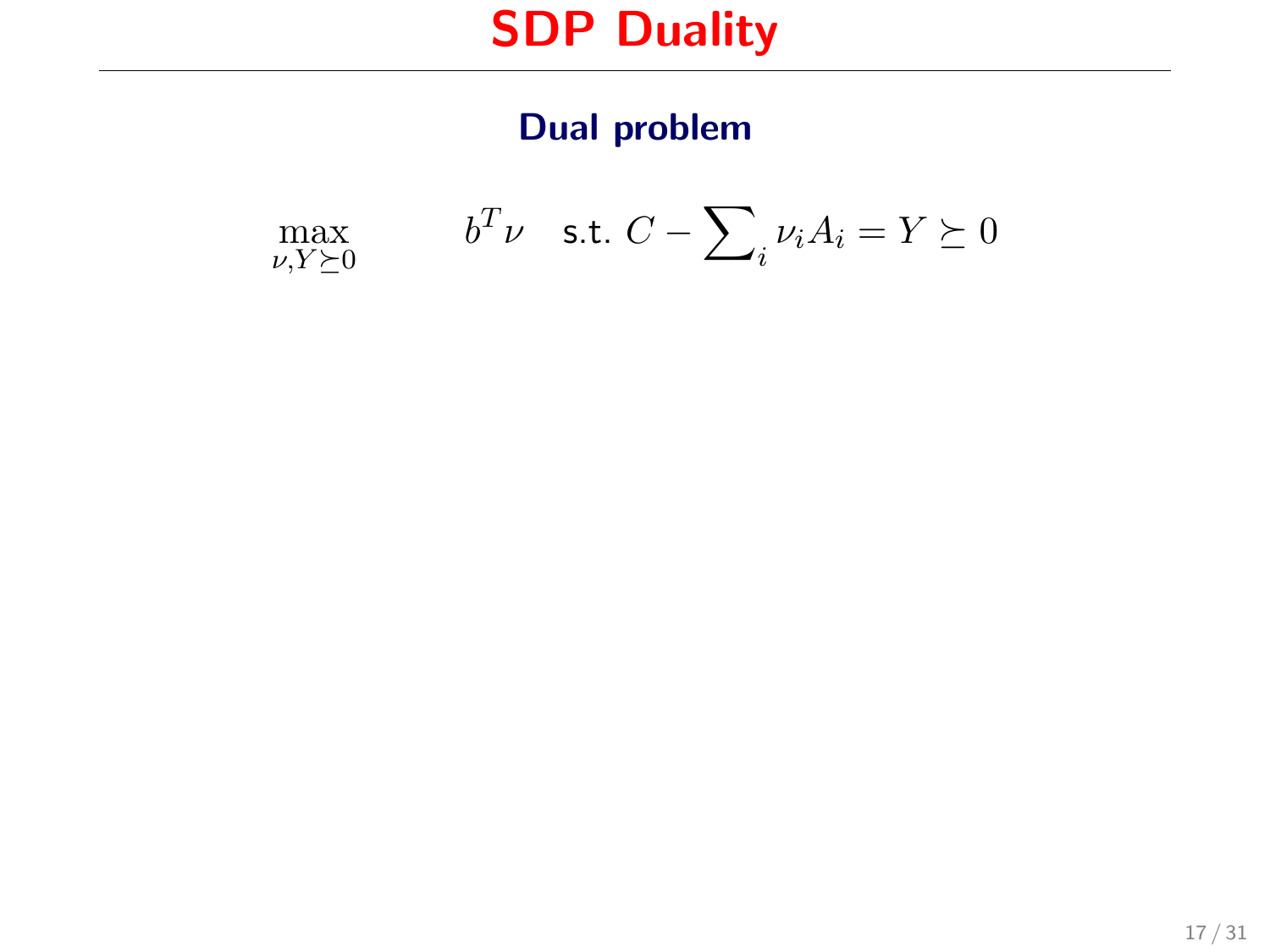### Dual problem

$$
\begin{aligned}\n\max_{\nu, Y \succeq 0} & b^T \nu \quad \text{s.t. } C - \sum_i \nu_i A_i = Y \succeq 0 \\
\max_{\nu} & b^T \nu \quad \text{s.t. } \sum_i \nu_i A_i \preceq C.\n\end{aligned}
$$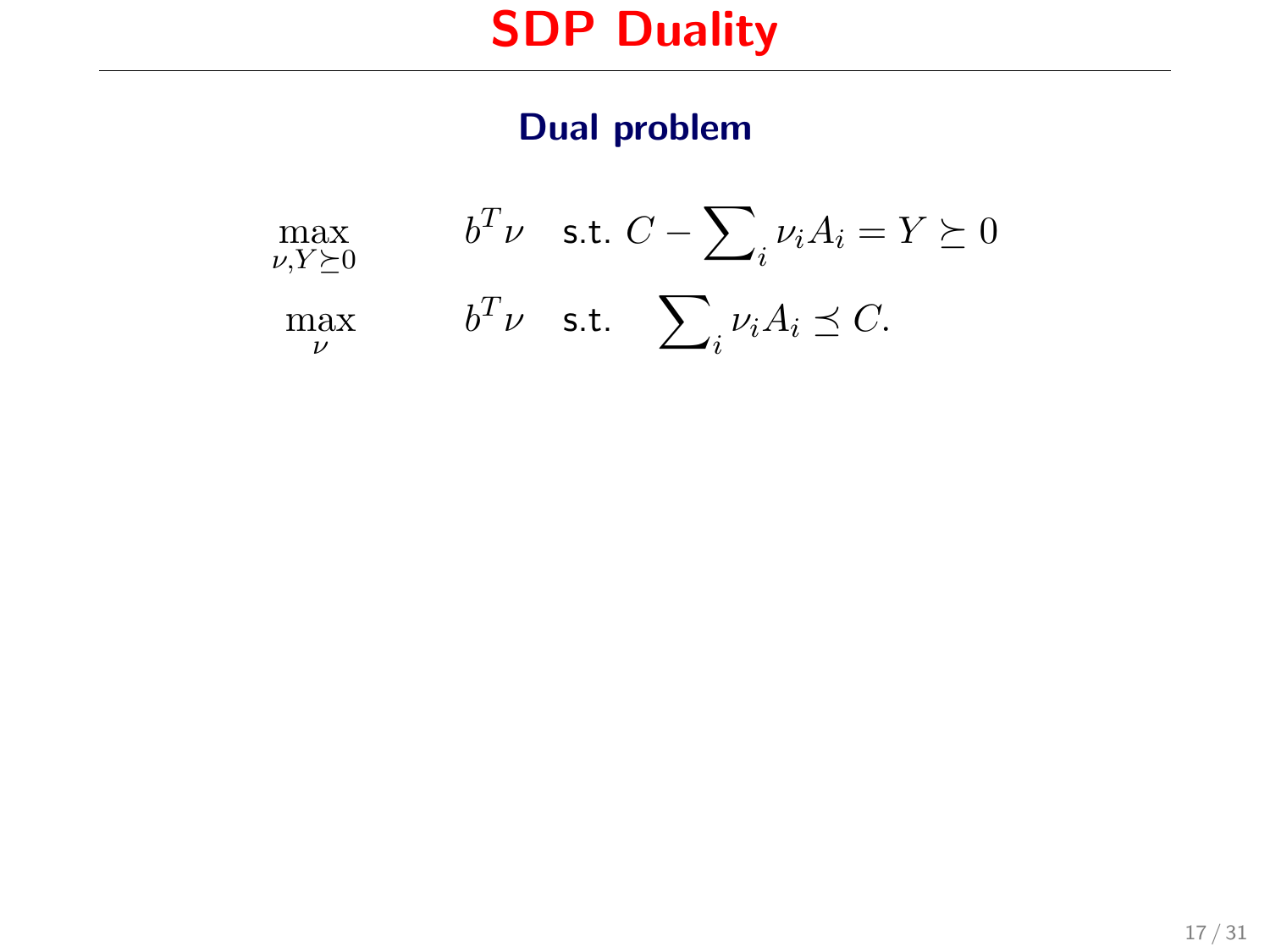### Dual problem

$$
\begin{aligned}\n\max_{\nu, Y \succeq 0} & b^T \nu \quad \text{s.t. } C - \sum_i \nu_i A_i = Y \succeq 0 \\
\max_{\nu} & b^T \nu \quad \text{s.t. } \sum_i \nu_i A_i \preceq C.\n\end{aligned}
$$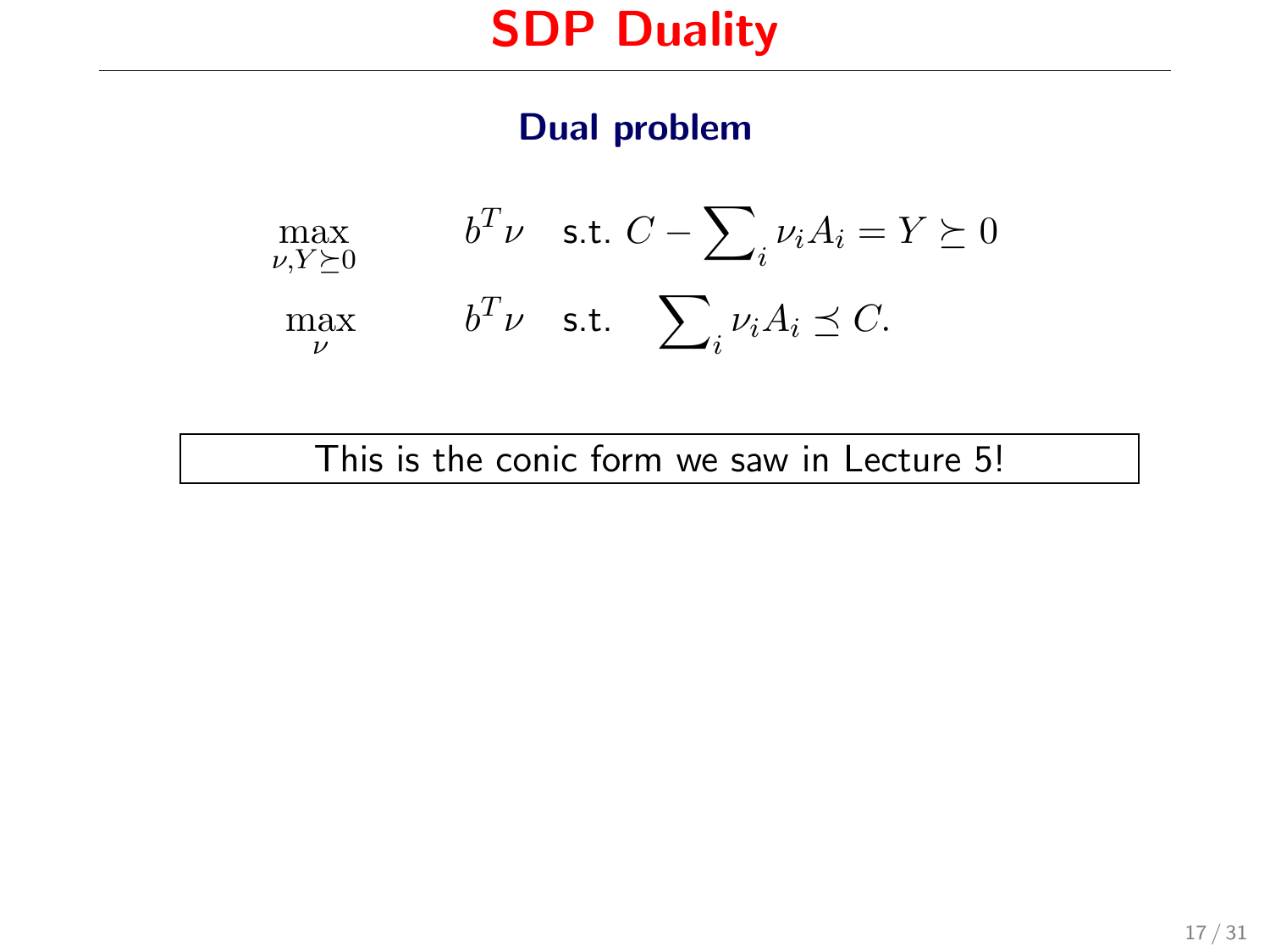### Dual problem

$$
\begin{aligned}\n\max_{\nu, Y \succeq 0} & b^T \nu \quad \text{s.t. } C - \sum_i \nu_i A_i = Y \succeq 0 \\
\max_{\nu} & b^T \nu \quad \text{s.t. } \sum_i \nu_i A_i \preceq C.\n\end{aligned}
$$

### This is the conic form we saw in Lecture 5!

 $\blacktriangleright$  Weak-duality:  $\text{Tr}(CX) \geq \nu^Tb$  for any feasible pair  $(X, \nu)$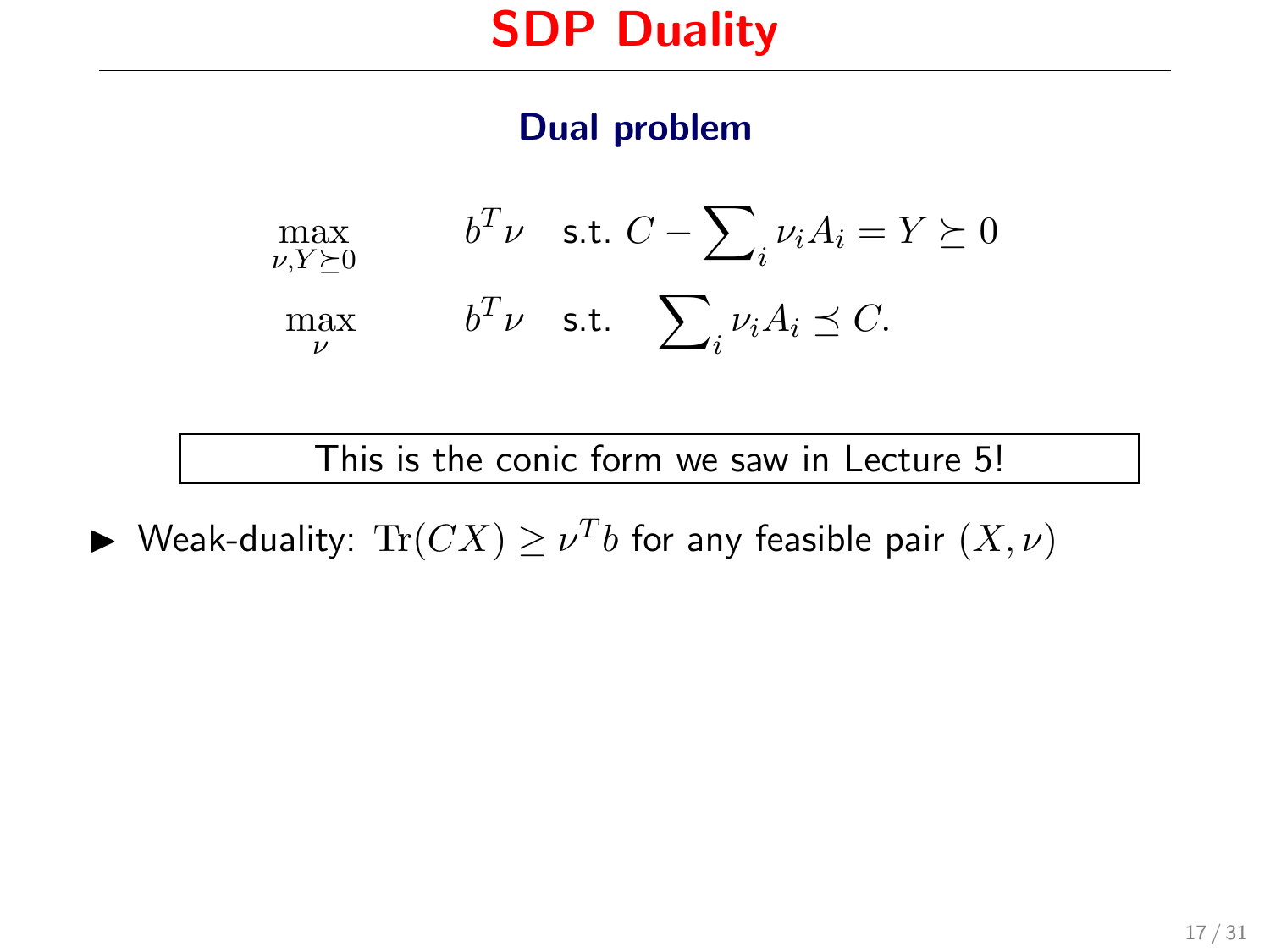### Dual problem

$$
\begin{aligned}\n\max_{\nu, Y \succeq 0} & b^T \nu \quad \text{s.t. } C - \sum_i \nu_i A_i = Y \succeq 0 \\
\max_{\nu} & b^T \nu \quad \text{s.t. } \sum_i \nu_i A_i \preceq C.\n\end{aligned}
$$

- $\blacktriangleright$  Weak-duality:  $\text{Tr}(CX) \geq \nu^Tb$  for any feasible pair  $(X, \nu)$
- $\triangleright$  Strong-duality: If primal strictly feasible,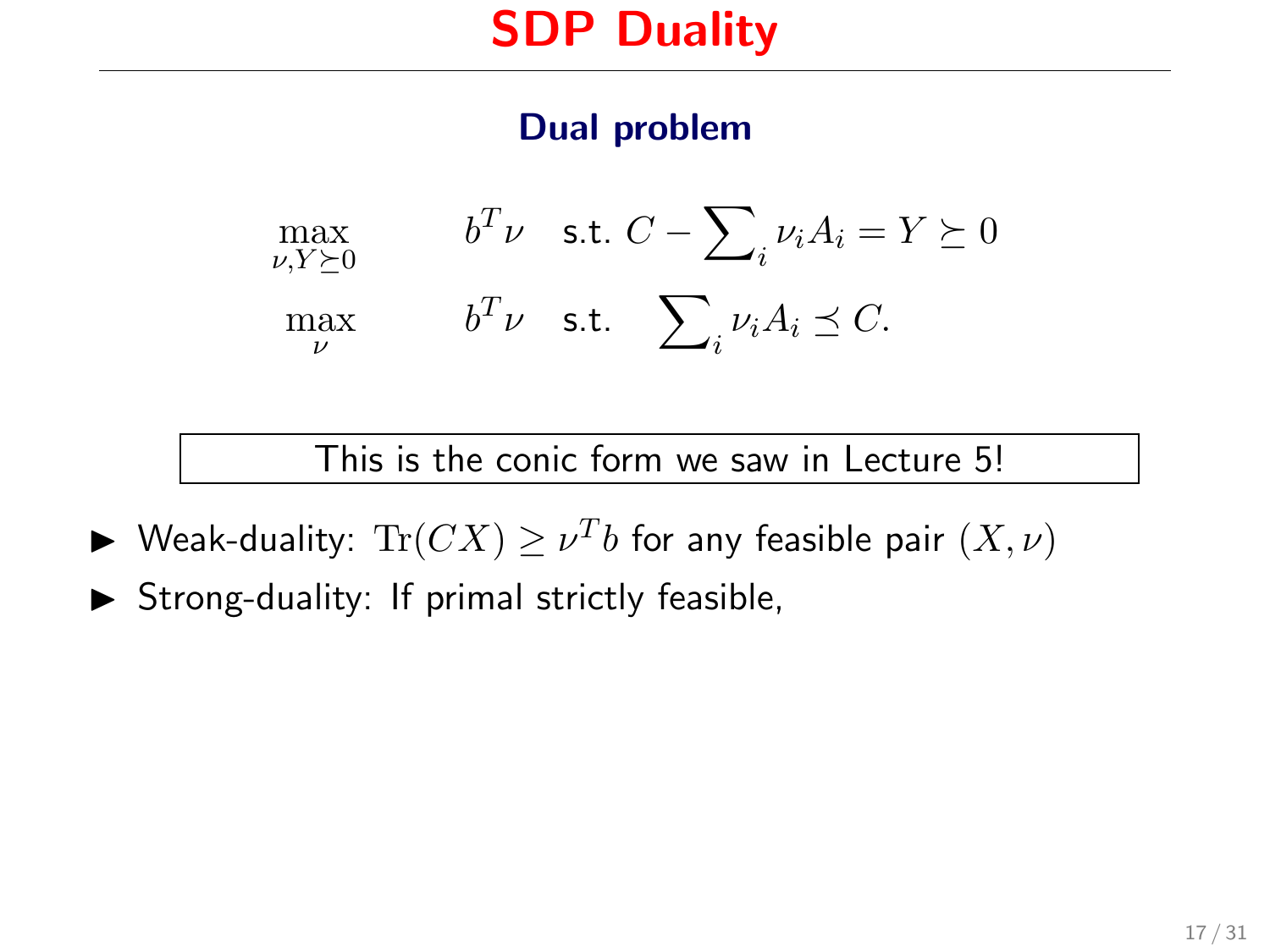### Dual problem

$$
\begin{aligned}\n\max_{\nu, Y \succeq 0} & b^T \nu \quad \text{s.t. } C - \sum_i \nu_i A_i = Y \succeq 0 \\
\max_{\nu} & b^T \nu \quad \text{s.t. } \sum_i \nu_i A_i \preceq C.\n\end{aligned}
$$

- $\blacktriangleright$  Weak-duality:  $\text{Tr}(CX) \geq \nu^Tb$  for any feasible pair  $(X, \nu)$
- Strong-duality: If primal strictly feasible,  $X \succ 0$  such that  $\text{Tr}(A_i X) = b_i$ , for  $i=1,\ldots,m$ , we have strong duality.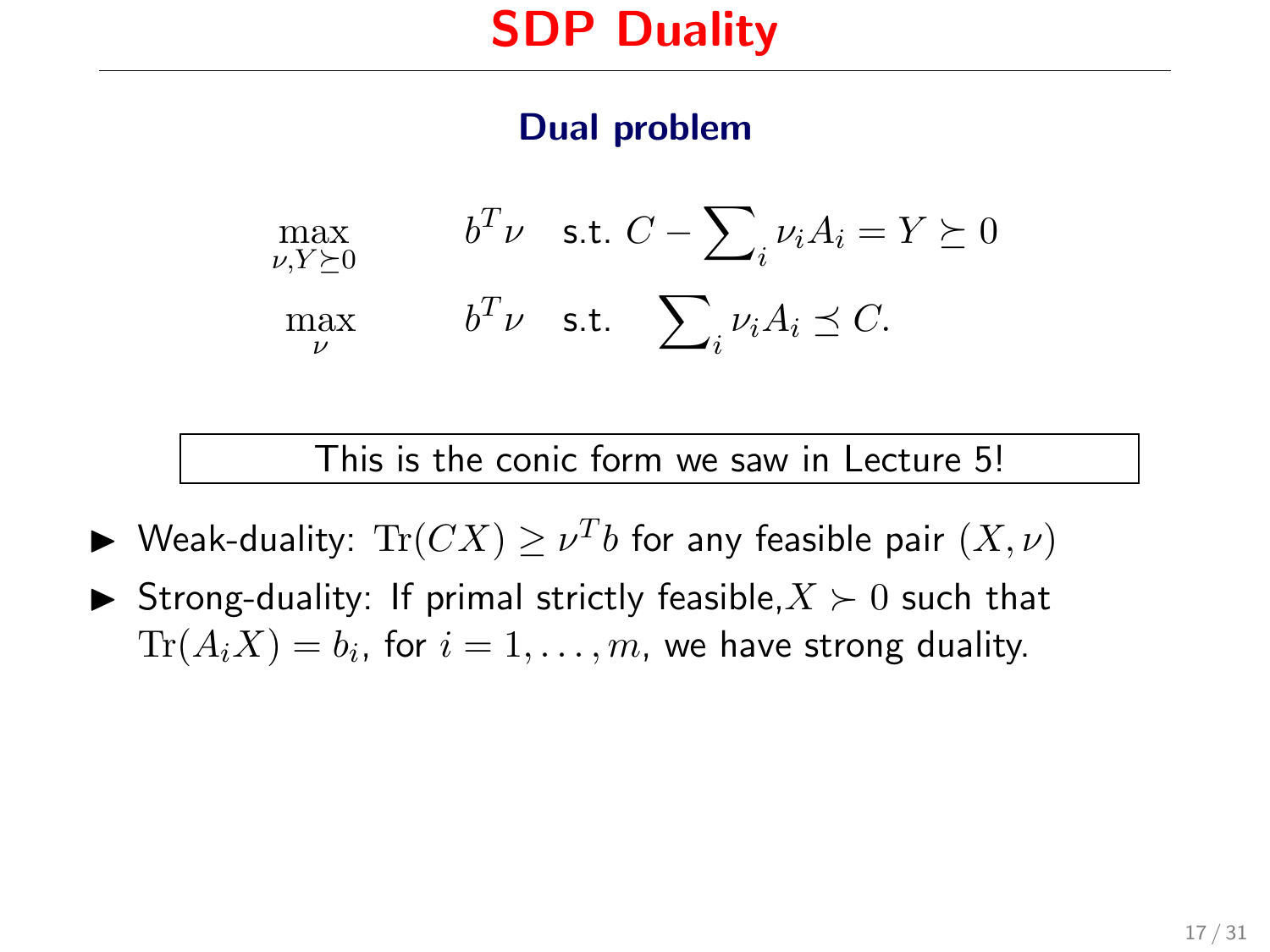### Dual problem

$$
\begin{aligned}\n\max_{\nu, Y \succeq 0} & b^T \nu \quad \text{s.t. } C - \sum_i \nu_i A_i = Y \succeq 0 \\
\max_{\nu} & b^T \nu \quad \text{s.t. } \sum_i \nu_i A_i \preceq C.\n\end{aligned}
$$

- $\blacktriangleright$  Weak-duality:  $\text{Tr}(CX) \geq \nu^Tb$  for any feasible pair  $(X, \nu)$
- Strong-duality: If primal strictly feasible,  $X \succ 0$  such that  $\text{Tr}(A_i X) = b_i$ , for  $i=1,\ldots,m$ , we have strong duality.
- $\blacktriangleright$  Alternatively, if dual strictly feasible, we have strong duality.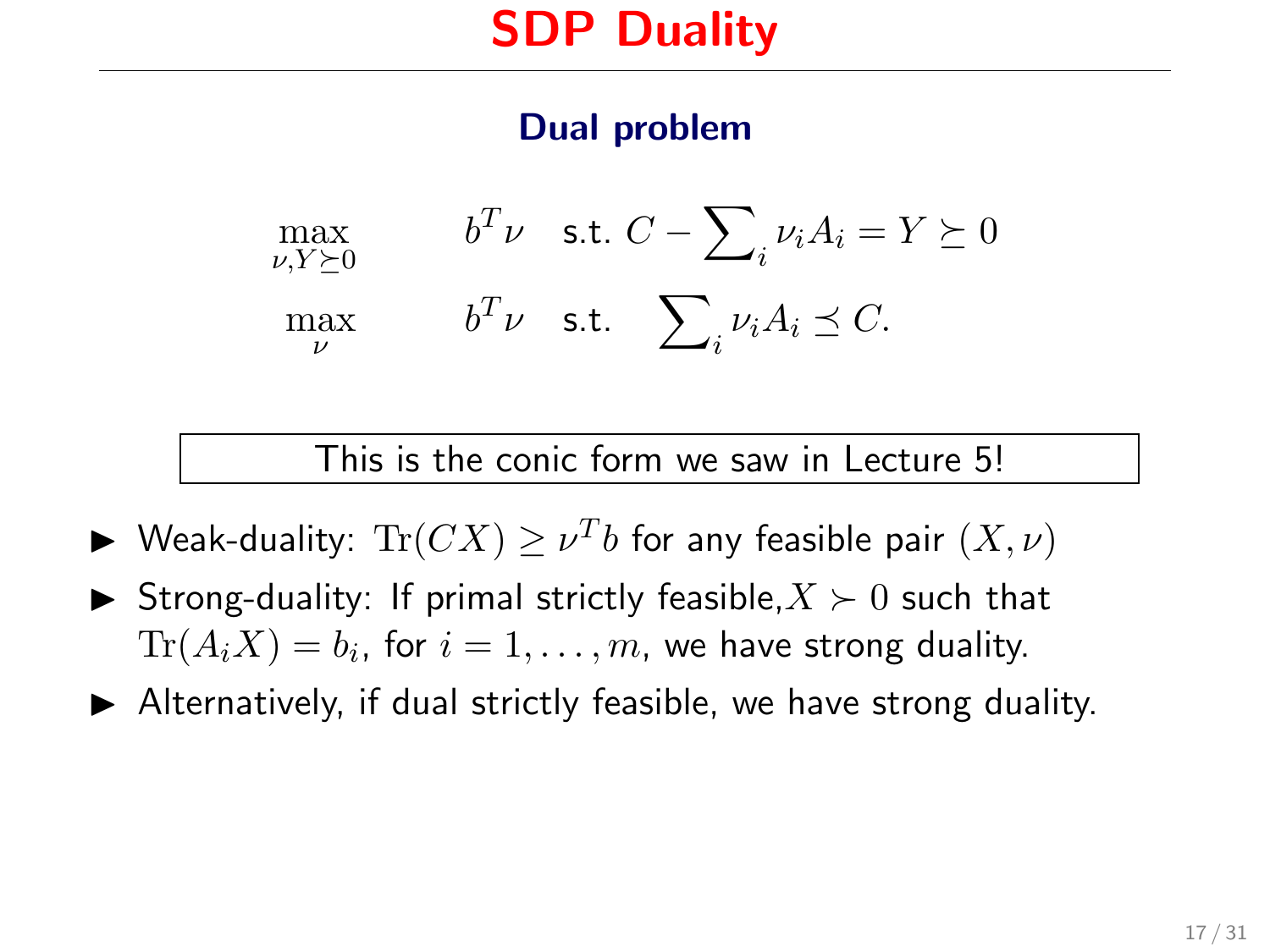### Dual problem

$$
\begin{aligned}\n\max_{\nu, Y \succeq 0} & b^T \nu \quad \text{s.t. } C - \sum_i \nu_i A_i = Y \succeq 0 \\
\max_{\nu} & b^T \nu \quad \text{s.t. } \sum_i \nu_i A_i \preceq C.\n\end{aligned}
$$

- $\blacktriangleright$  Weak-duality:  $\text{Tr}(CX) \geq \nu^Tb$  for any feasible pair  $(X, \nu)$
- Strong-duality: If primal strictly feasible,  $X \succ 0$  such that  $\text{Tr}(A_i X) = b_i$ , for  $i=1,\ldots,m$ , we have strong duality.
- $\blacktriangleright$  Alternatively, if dual strictly feasible, we have strong duality.
- $\triangleright$  But, contrary to LPs, feasibility alone does not suffice!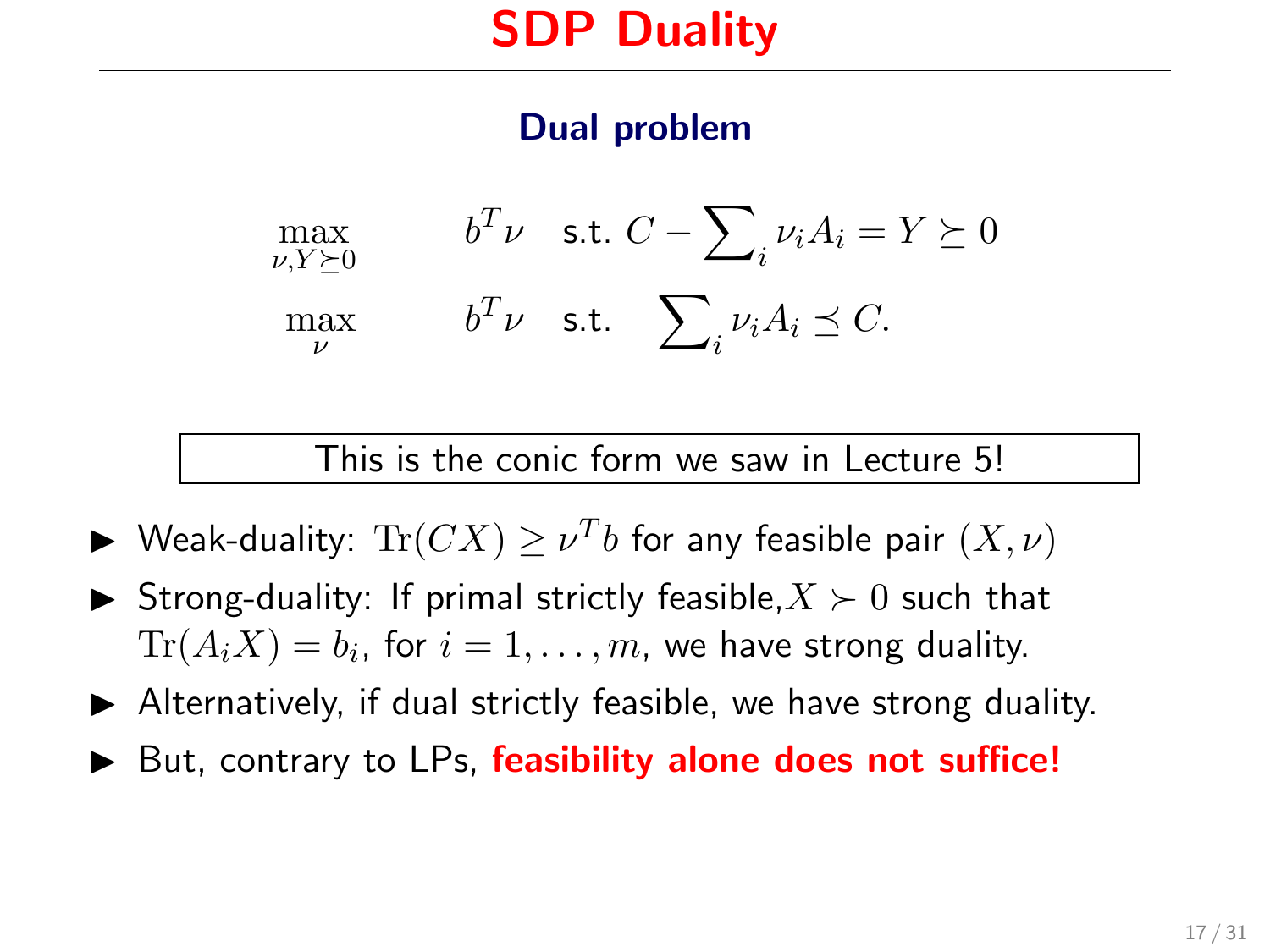$$
p^* = \min_X \quad x_2 \quad \begin{bmatrix} x_2 + 1 & 0 & 0 \\ 0 & x_1 & x_2 \\ 0 & x_2 & 0 \end{bmatrix} \succeq 0.
$$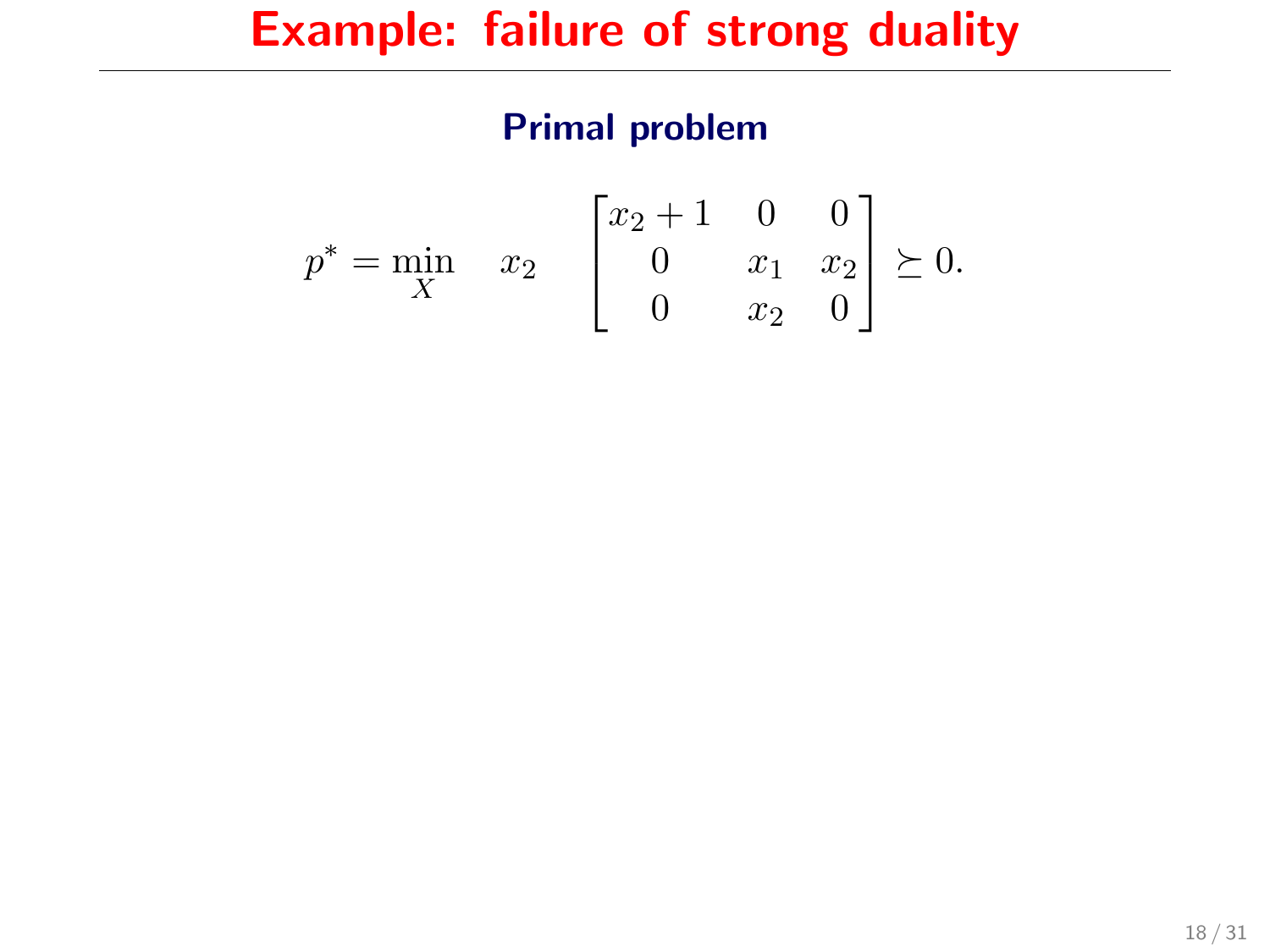$$
p^* = \min_{X} \quad x_2 \quad \begin{bmatrix} x_2 + 1 & 0 & 0 \\ 0 & x_1 & x_2 \\ 0 & x_2 & 0 \end{bmatrix} \succeq 0.
$$
  
Any primal feasible requires 
$$
\begin{bmatrix} x_1 & x_2 \\ x_2 & 0 \end{bmatrix} \succeq 0;
$$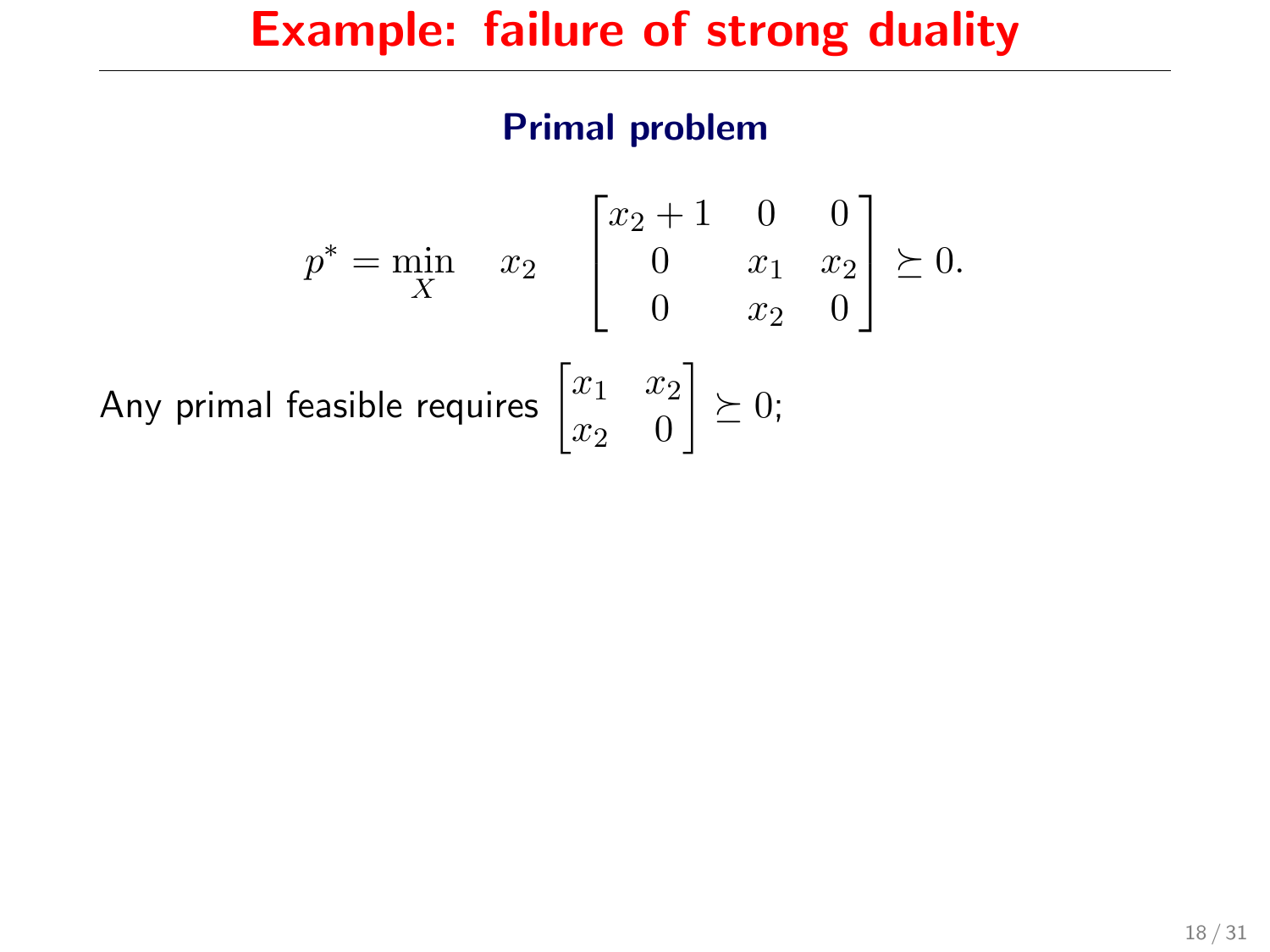$$
p^* = \min_X \quad x_2 \quad \begin{bmatrix} x_2 + 1 & 0 & 0 \\ 0 & x_1 & x_2 \\ 0 & x_2 & 0 \end{bmatrix} \succeq 0.
$$
\nAny primal feasible requires  $\begin{bmatrix} x_1 & x_2 \\ x_2 & 0 \end{bmatrix} \succeq 0$ ;  $x_1 \ge 0$  and  $x_2^2 \le 0$ .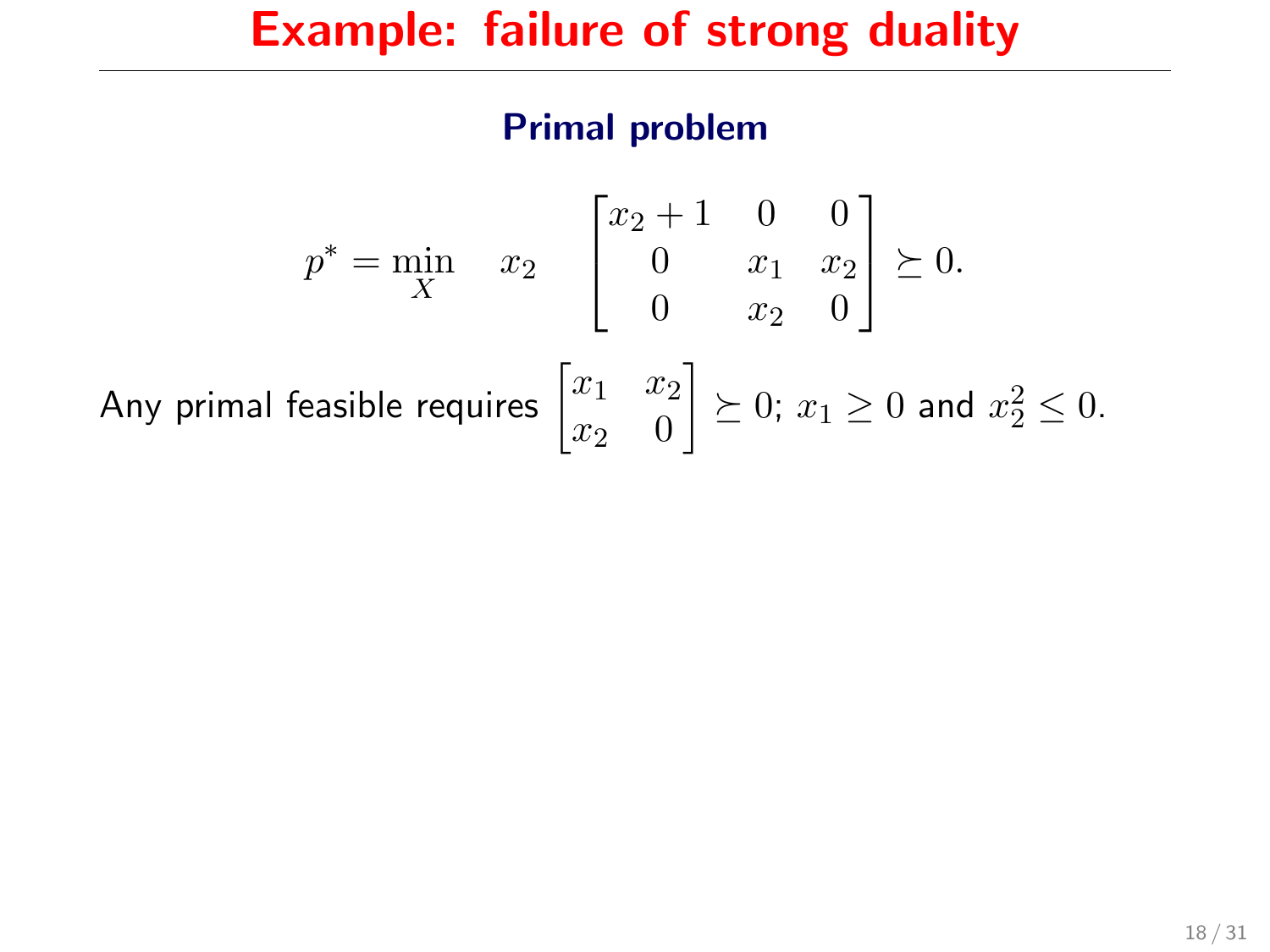#### Primal problem

$$
p^* = \min_{X} \quad x_2 \quad \begin{bmatrix} x_2 + 1 & 0 & 0 \\ 0 & x_1 & x_2 \\ 0 & x_2 & 0 \end{bmatrix} \succeq 0.
$$
  
Any primal feasible requires  $\begin{bmatrix} x_1 & x_2 \\ x_2 & 0 \end{bmatrix} \succeq 0$ ;  $x_1 \ge 0$  and  $x_2^2 \le 0$ .  
Thus, we have  $x_2 = 0$ , whereby  $p^* = 0$ .

Primal obj:  $Tr(CX)$  with  $c_{23} = c_{32} = 1/2$  (rest zeros).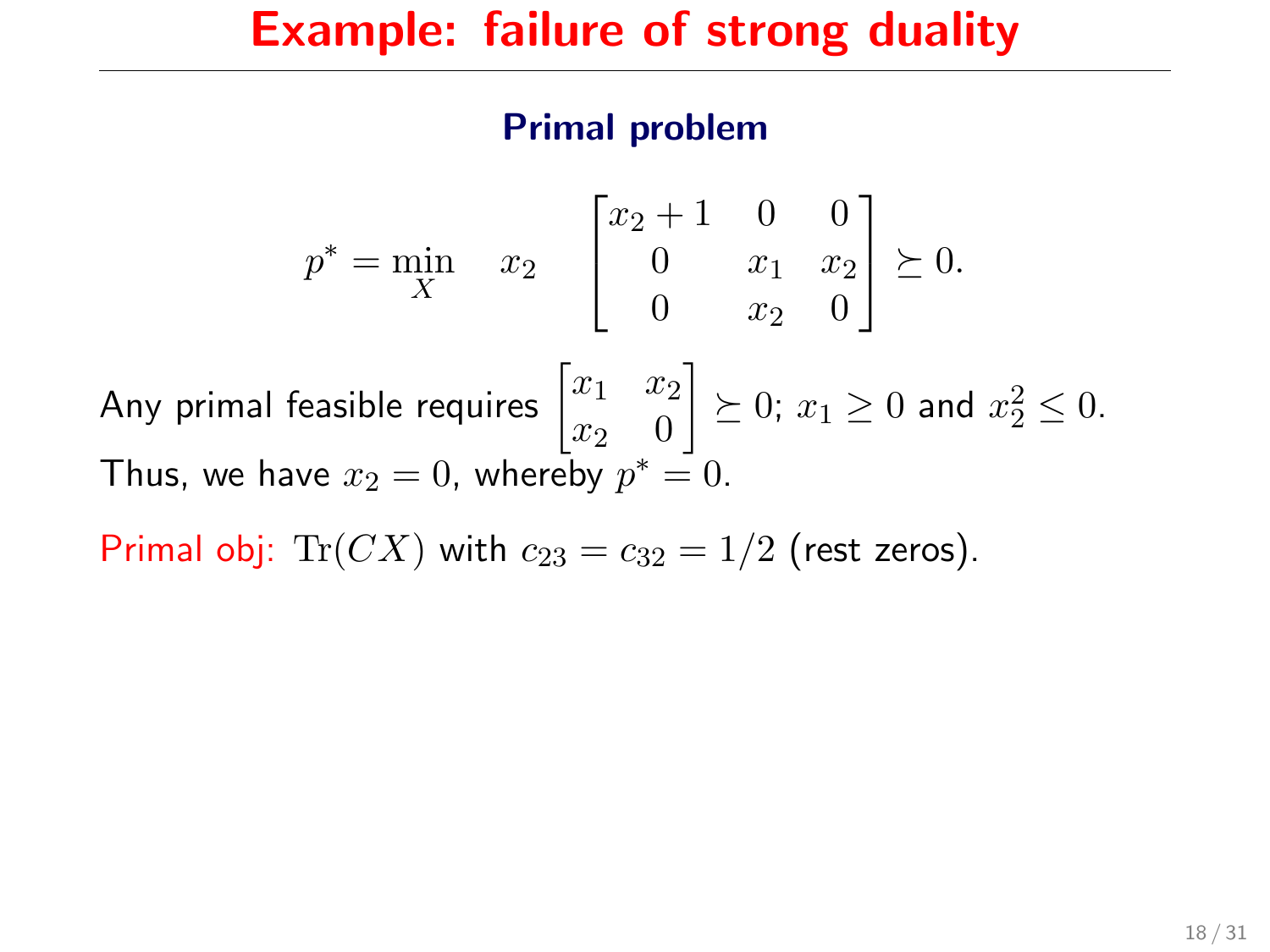$$
p^* = \min_{X} \quad x_2 \quad \begin{bmatrix} x_2 + 1 & 0 & 0 \\ 0 & x_1 & x_2 \\ 0 & x_2 & 0 \end{bmatrix} \succeq 0.
$$
  
\nAny primal feasible requires  $\begin{bmatrix} x_1 & x_2 \\ x_2 & 0 \end{bmatrix} \succeq 0$ ;  $x_1 \ge 0$  and  $x_2^2 \le 0$ .  
\nThus, we have  $x_2 = 0$ , whereby  $p^* = 0$ .  
\nPrimal obj: Tr(CX) with  $c_{23} = c_{32} = 1/2$  (rest zeros).  
\nLagrangian: Tr $([C - X]^T Y)$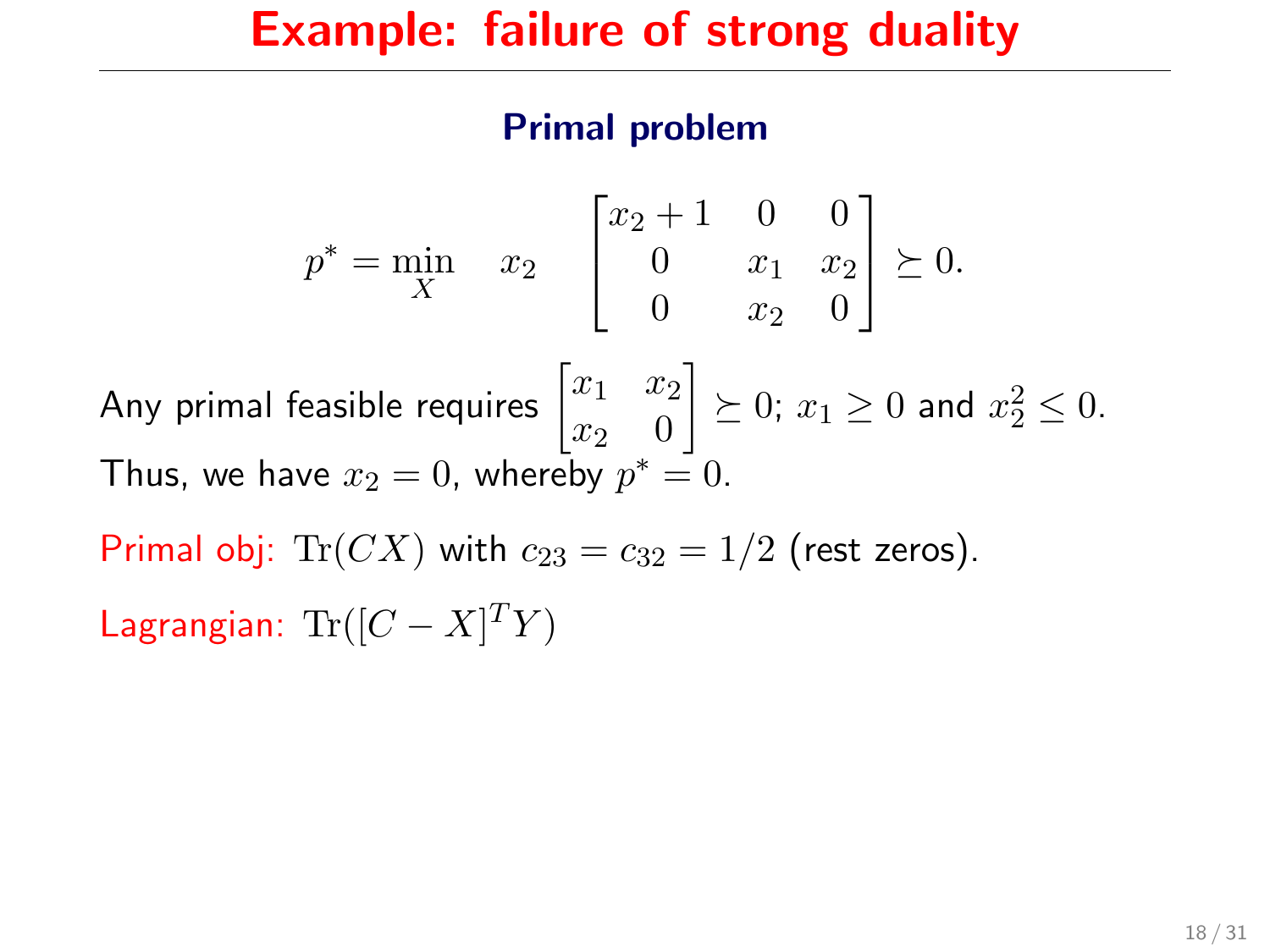$$
\text{Tr}([C-X]^T Y) = -(x_2 + 1)y_{11} - x_1y_{22} + x_2 - 2x_2y_{23}
$$
  
=  $-y_{11} - x_1y_{22} + x_2 - x_2y_{11} - 2x_2y_{23}$ .

### Dual function

$$
g(Y) = \inf_{X \succeq 0} \text{Tr}([C - X]^T Y) = \begin{cases} -y_{11} & y_{22} = 0, 1 - y_{11} - 2y_{23} = 0\\ -\infty & \text{otherwise.} \end{cases}
$$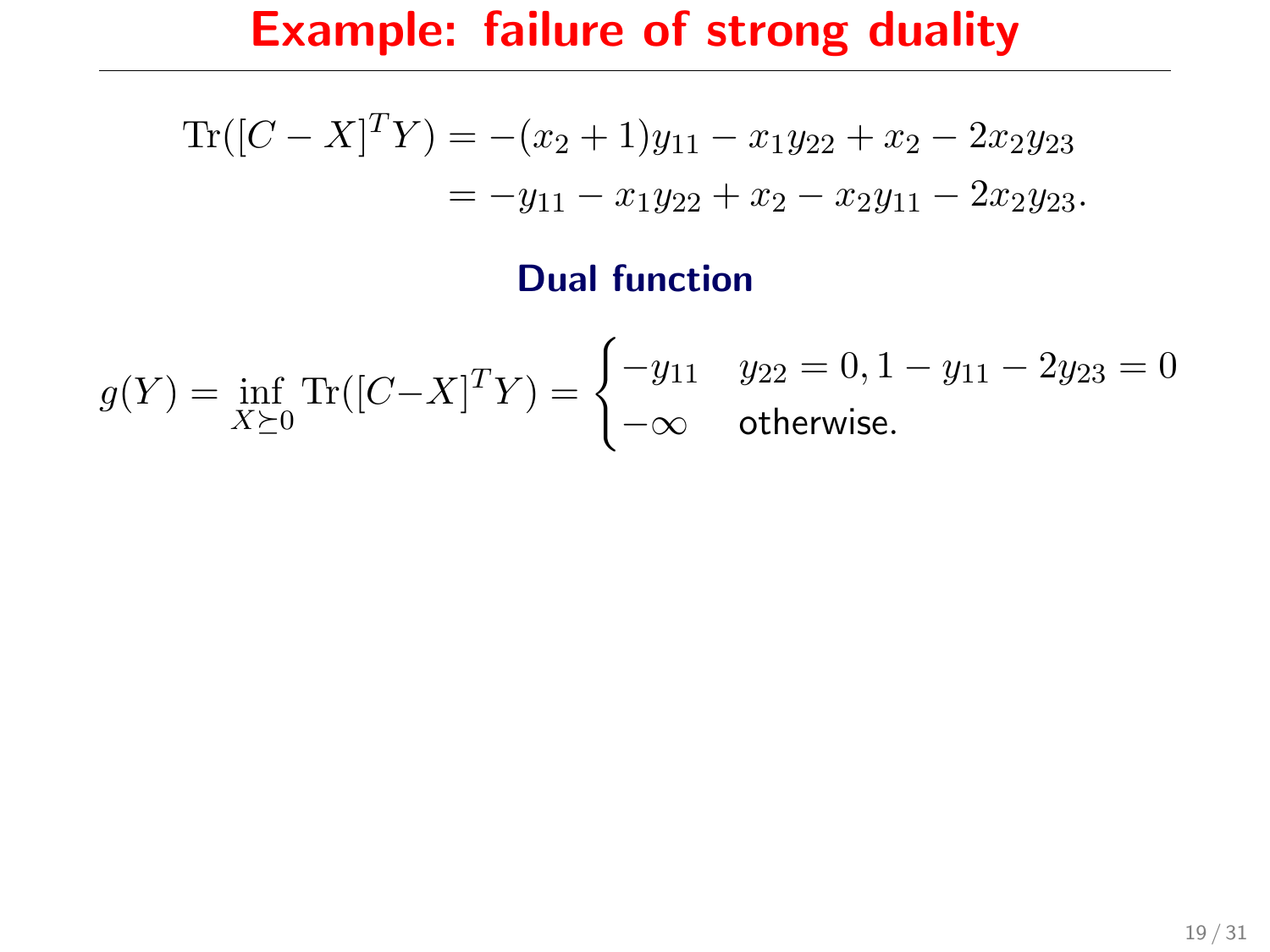$$
\text{Tr}([C-X]^T Y) = -(x_2 + 1)y_{11} - x_1y_{22} + x_2 - 2x_2y_{23}
$$
  
=  $-y_{11} - x_1y_{22} + x_2 - x_2y_{11} - 2x_2y_{23}$ .

#### Dual function

$$
g(Y) = \inf_{X \succeq 0} \text{Tr}([C - X]^T Y) = \begin{cases} -y_{11} & y_{22} = 0, 1 - y_{11} - 2y_{23} = 0\\ -\infty & \text{otherwise.} \end{cases}
$$

#### Dual SDP

 $d^* = \max_{Y \succeq 0} -y_{11}, \quad y_{22} = 0, \quad 1 - y_{11} - 2y_{23} = 0.$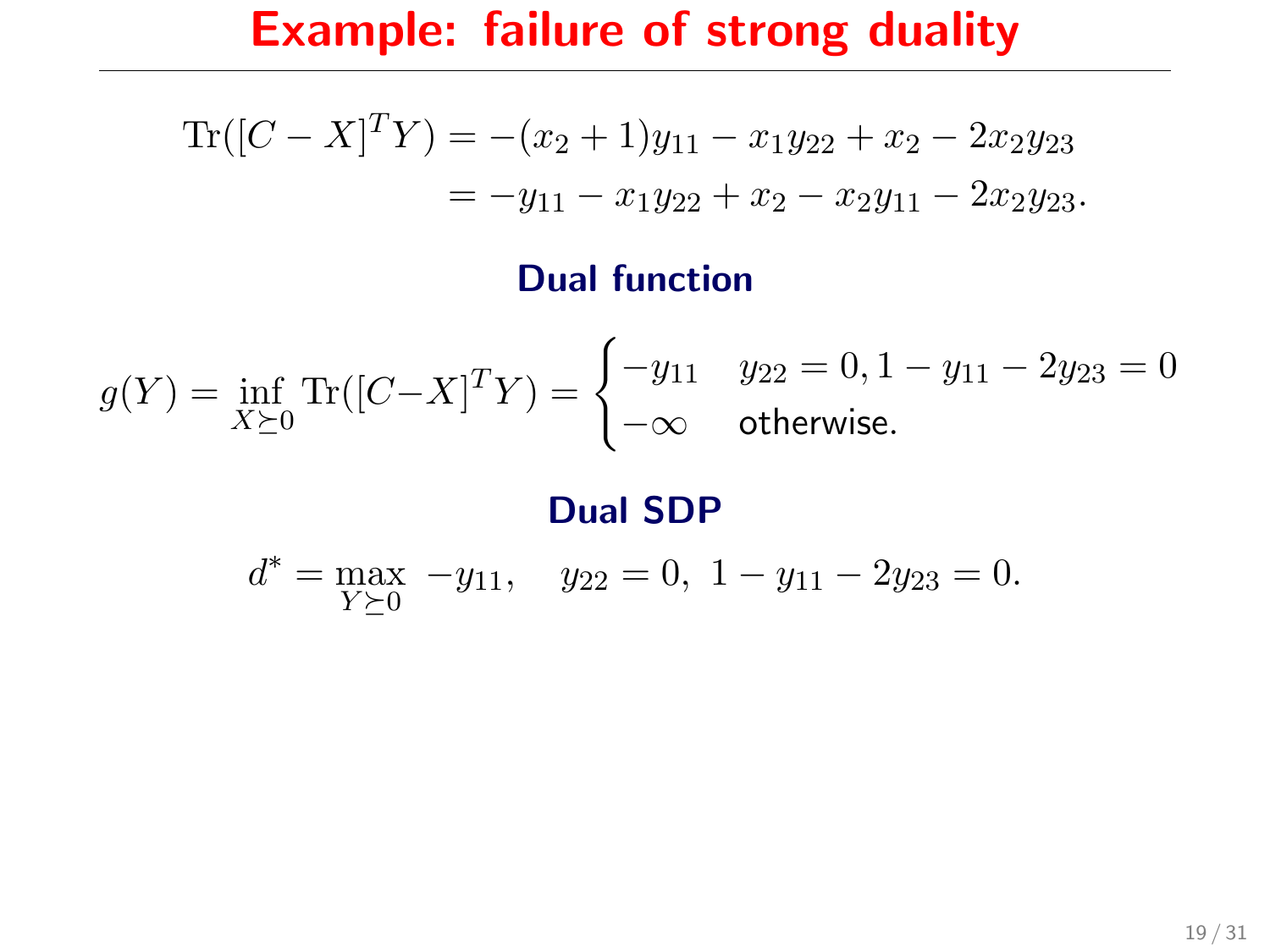### Example: failure of strong duality

$$
\text{Tr}([C-X]^T Y) = -(x_2 + 1)y_{11} - x_1y_{22} + x_2 - 2x_2y_{23}
$$
  
=  $-y_{11} - x_1y_{22} + x_2 - x_2y_{11} - 2x_2y_{23}$ .

#### Dual function

$$
g(Y) = \inf_{X \succeq 0} \text{Tr}([C - X]^T Y) = \begin{cases} -y_{11} & y_{22} = 0, 1 - y_{11} - 2y_{23} = 0\\ -\infty & \text{otherwise.} \end{cases}
$$

#### Dual SDP

$$
d^* = \max_{Y \succeq 0} -y_{11}, \quad y_{22} = 0, \ 1 - y_{11} - 2y_{23} = 0.
$$

Any feasible Y satisfies,  $y_{23} = 0$  (since  $y_{22} = 0$ )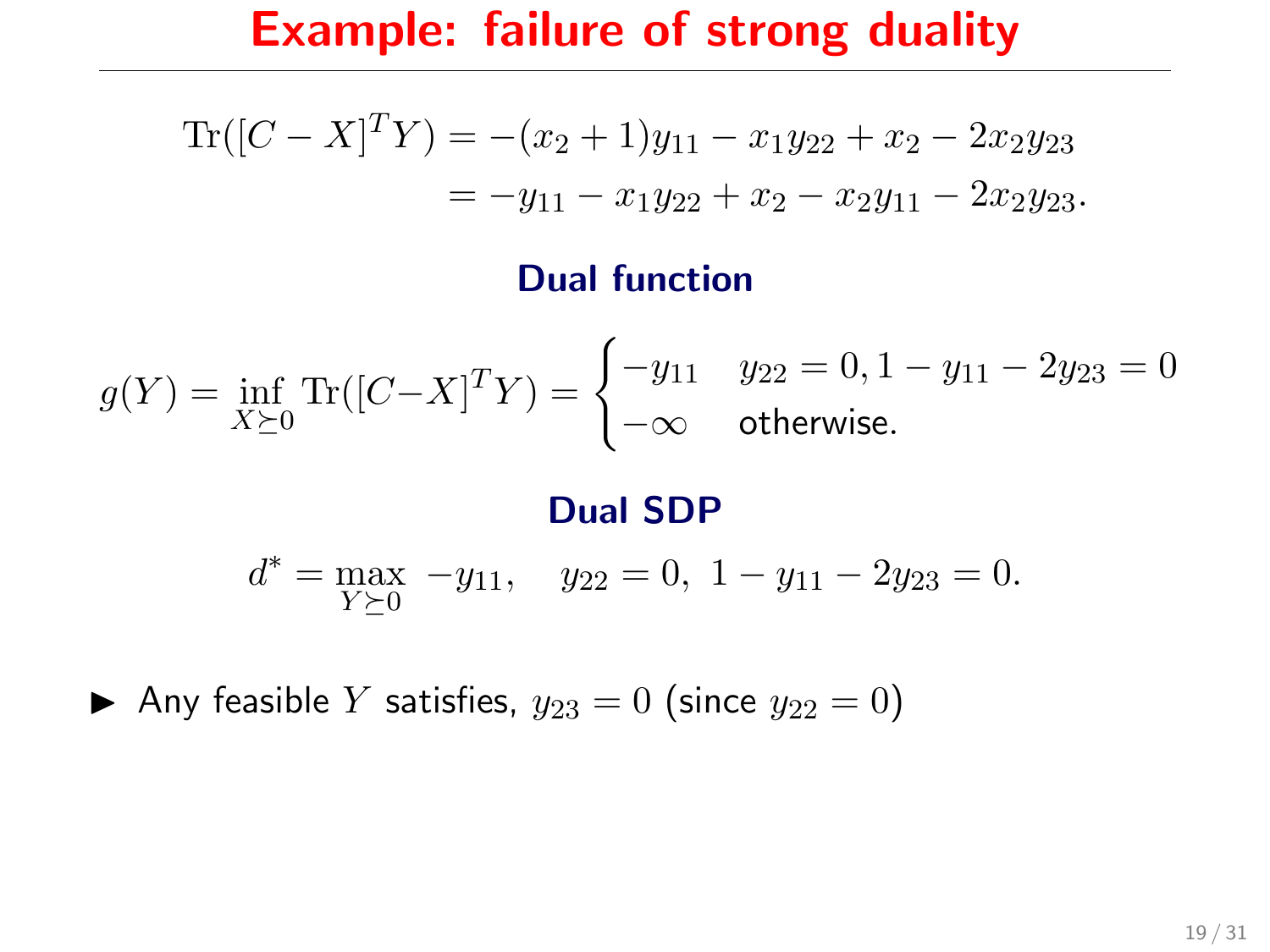### Example: failure of strong duality

$$
\text{Tr}([C-X]^T Y) = -(x_2 + 1)y_{11} - x_1y_{22} + x_2 - 2x_2y_{23}
$$
  
=  $-y_{11} - x_1y_{22} + x_2 - x_2y_{11} - 2x_2y_{23}$ .

#### Dual function

$$
g(Y) = \inf_{X \succeq 0} \text{Tr}([C - X]^T Y) = \begin{cases} -y_{11} & y_{22} = 0, 1 - y_{11} - 2y_{23} = 0\\ -\infty & \text{otherwise.} \end{cases}
$$

#### Dual SDP

$$
d^* = \max_{Y \succeq 0} -y_{11}, \quad y_{22} = 0, \ 1 - y_{11} - 2y_{23} = 0.
$$

Any feasible Y satisfies,  $y_{23} = 0$  (since  $y_{22} = 0$ )

- Thus  $y_{11} = 1$ , so  $d^* = -1$ .
- duality gap:  $p^* d^* = 1$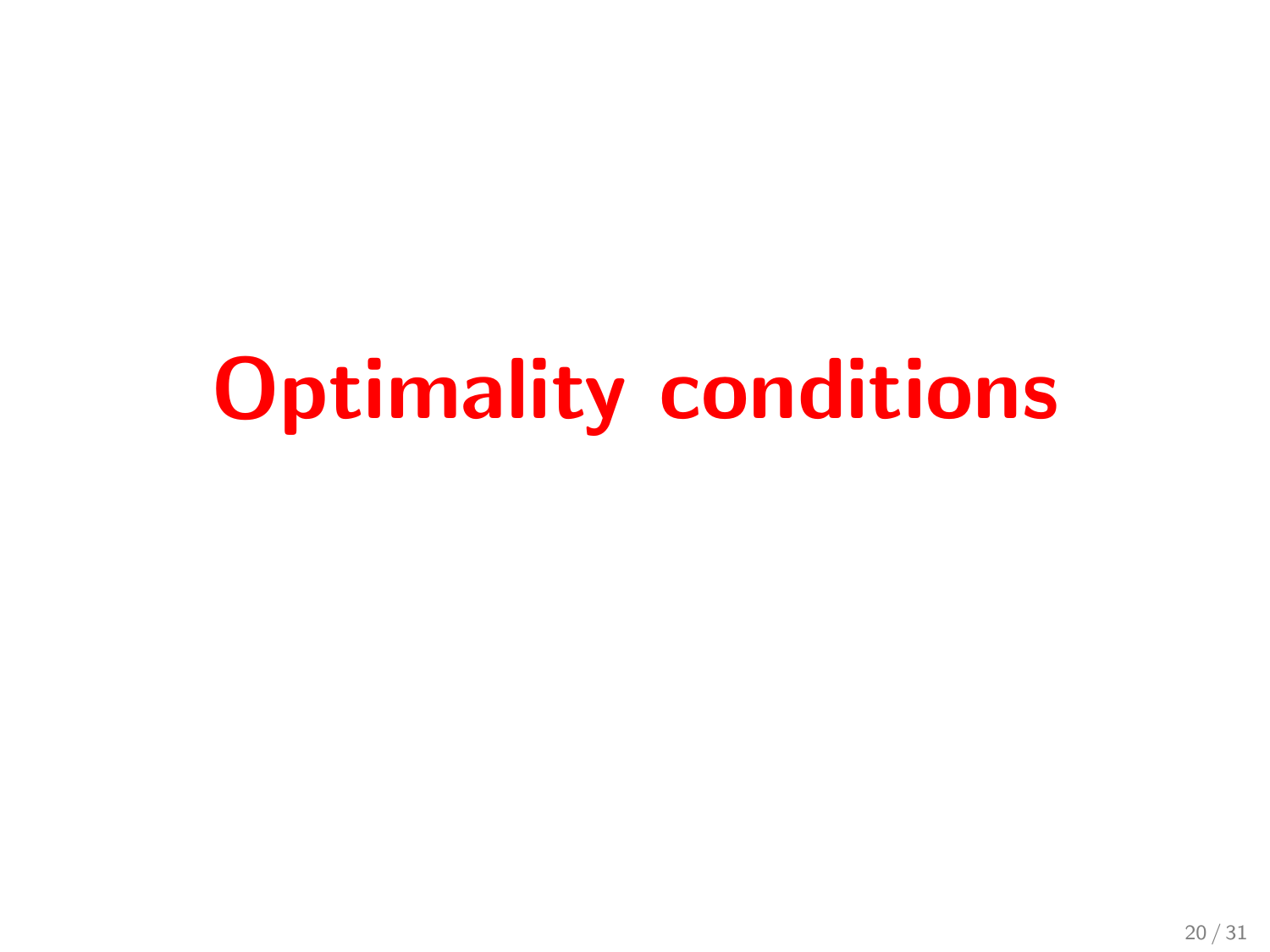min 
$$
f_0(x)
$$
  $f_i(x) \le 0$ ,  $i = 1,..., m$ .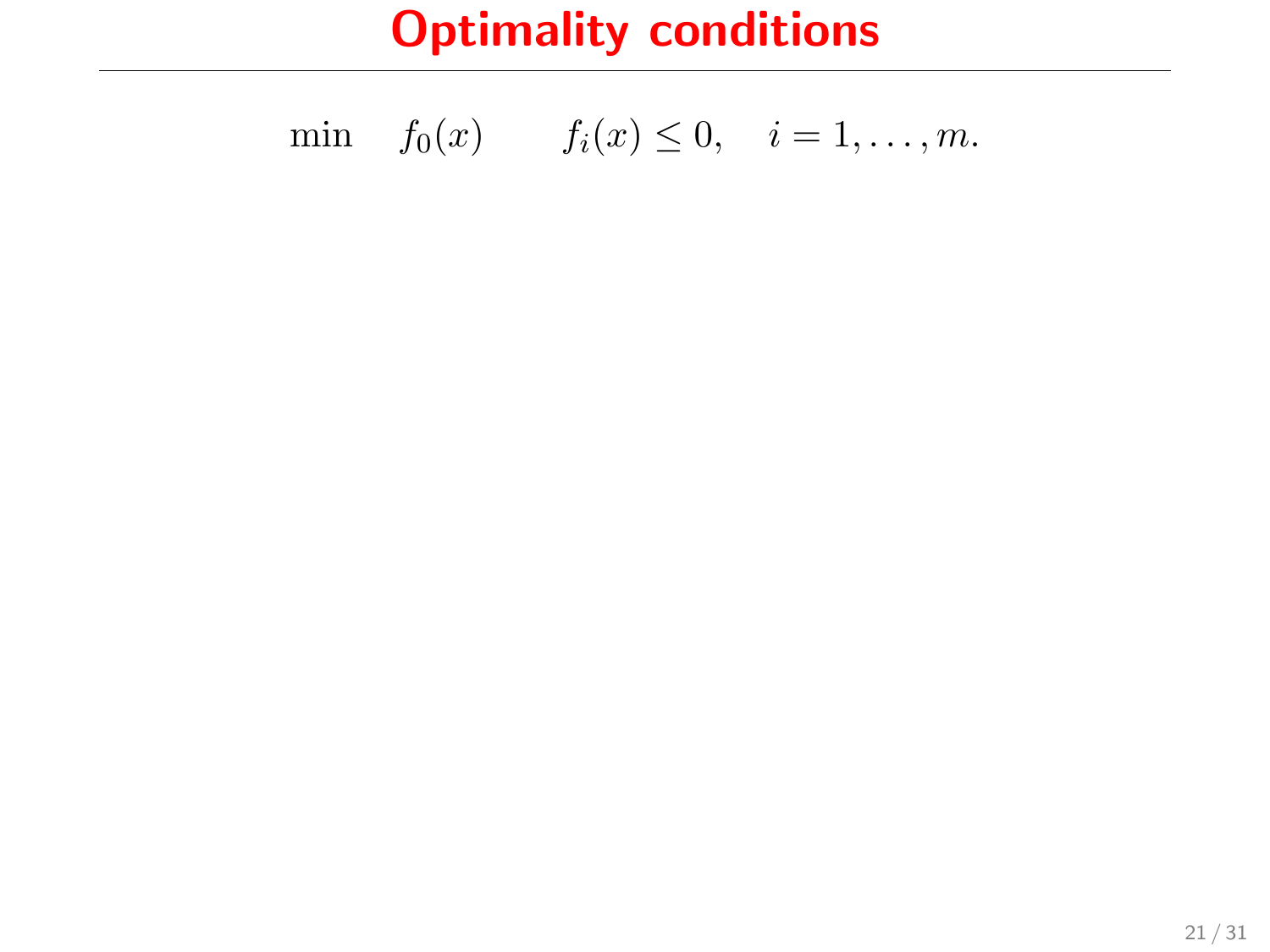$$
\min \quad f_0(x) \qquad f_i(x) \le 0, \quad i = 1, \dots, m.
$$
  
\n
$$
\blacktriangleright \text{ Recall: } \langle \nabla f_0(x^*), x - x^* \rangle \ge 0 \text{ for all feasible } x \in \mathcal{X}
$$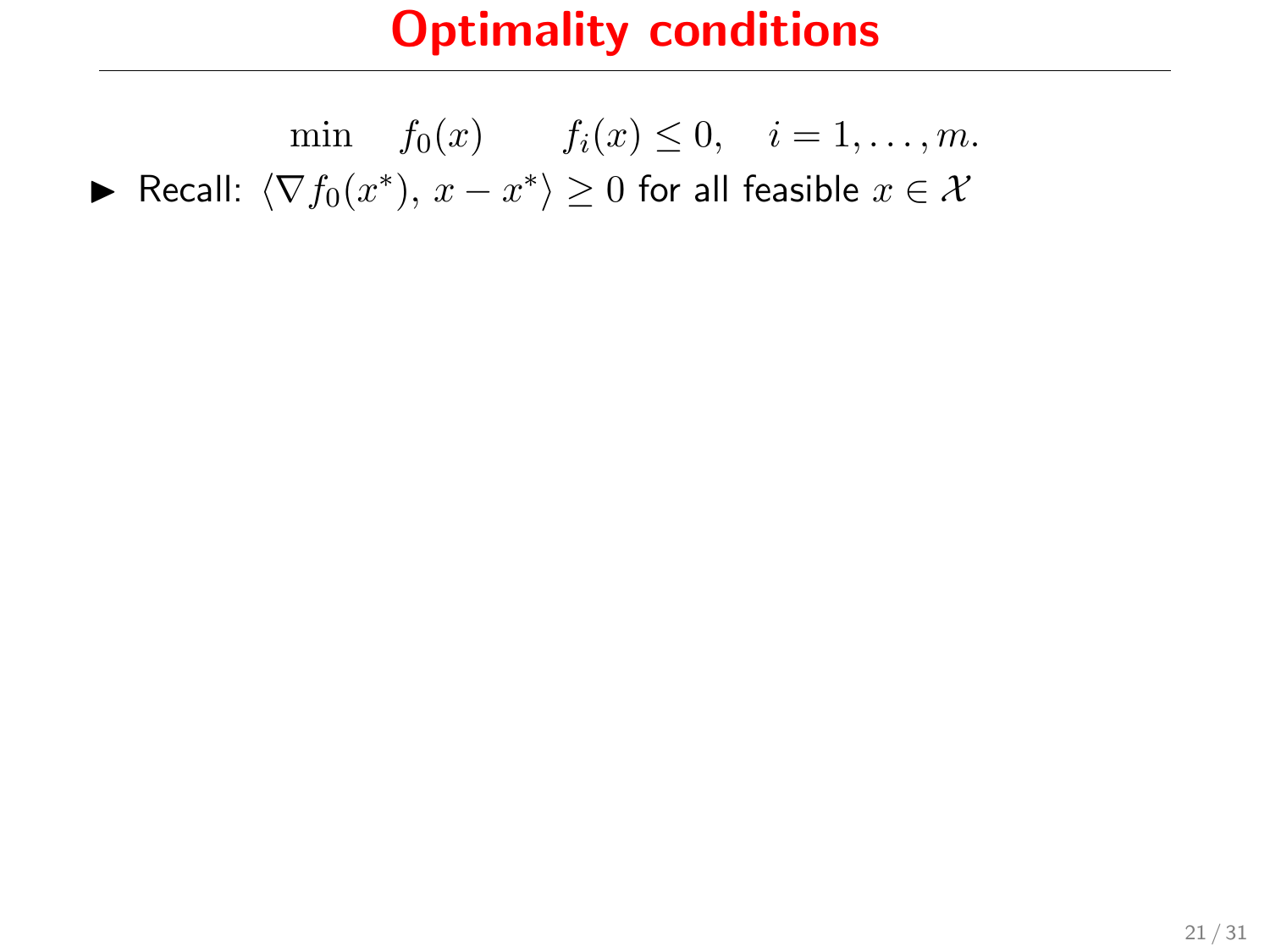min  $f_0(x)$   $f_i(x) \leq 0, \quad i = 1, \ldots, m.$ 

- ► Recall:  $\langle \nabla f_0(x^*), x x^* \rangle \ge 0$  for all feasible  $x \in \mathcal{X}$
- $\blacktriangleright$  Can we simplify this using Lagrangian?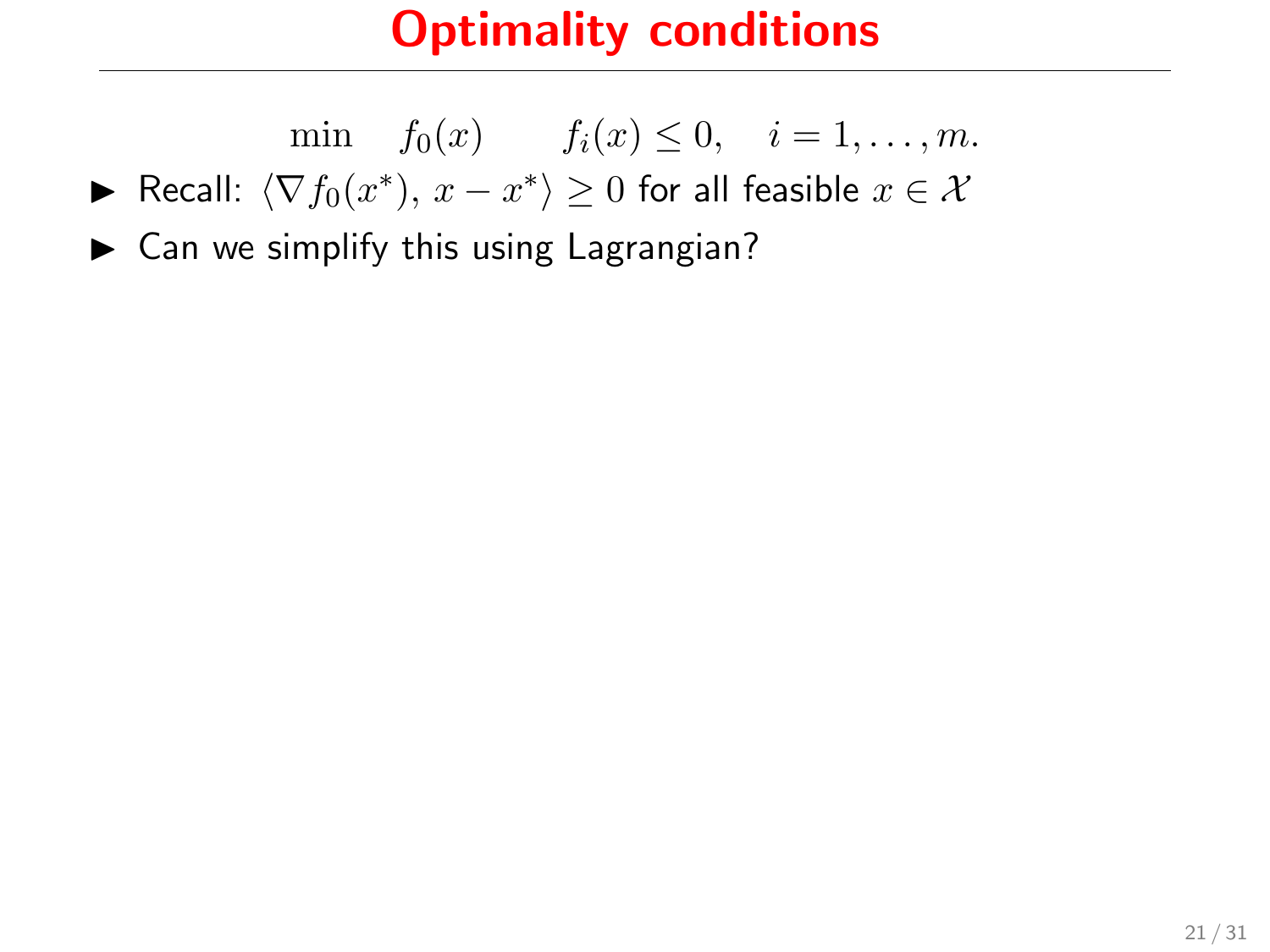min  $f_0(x)$   $f_i(x) \leq 0, \quad i = 1, \ldots, m.$ 

► Recall:  $\langle \nabla f_0(x^*), x - x^* \rangle \ge 0$  for all feasible  $x \in \mathcal{X}$ 

 $\blacktriangleright$  Can we simplify this using Lagrangian?

$$
\blacktriangleright \ g(\lambda) = \inf_x \mathcal{L}(x, \lambda) := f_0(x) + \sum_i \lambda_i f_i(x)
$$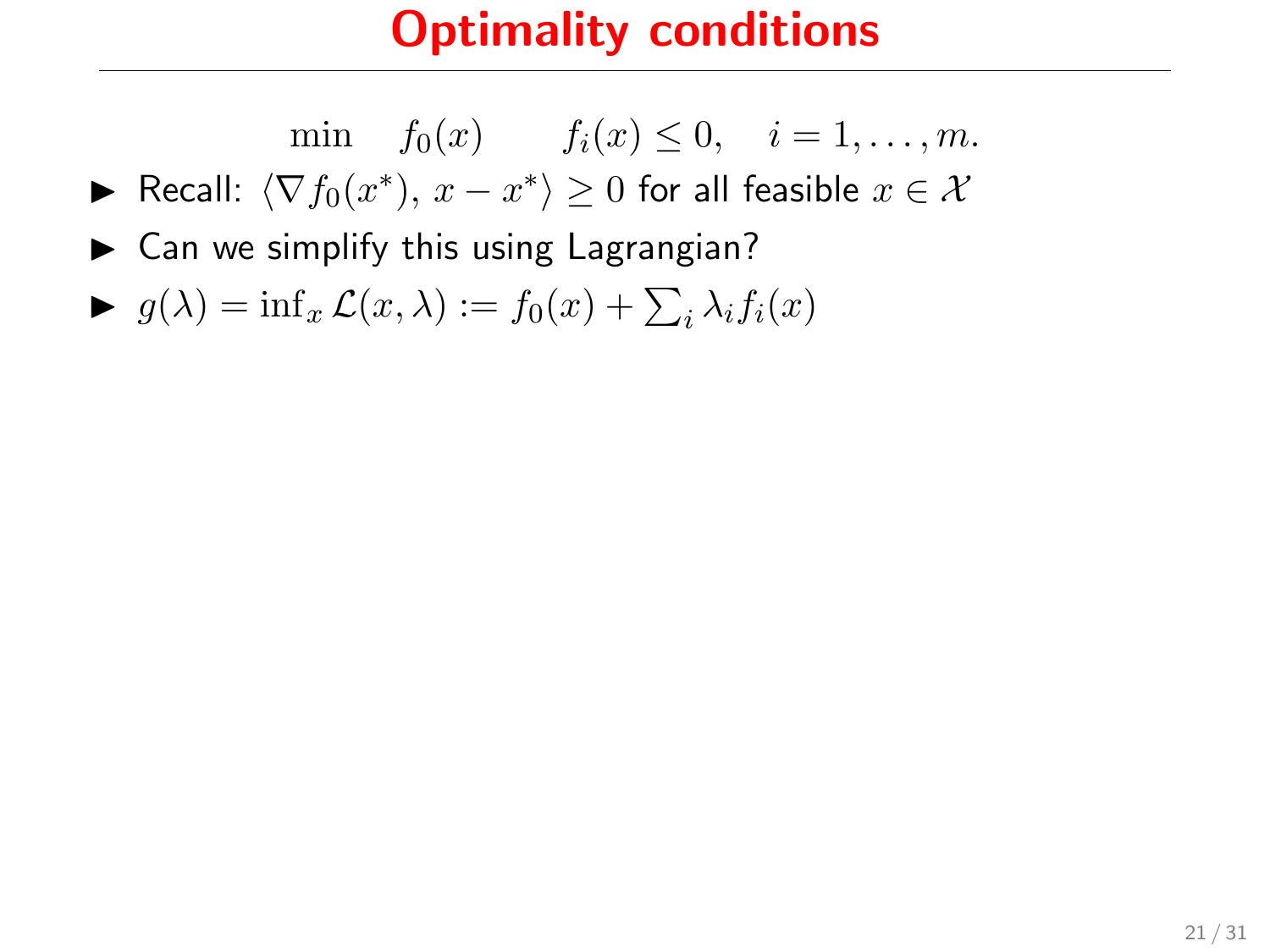min 
$$
f_0(x)
$$
  $f_i(x) \le 0$ ,  $i = 1,..., m$ .

- ► Recall:  $\langle \nabla f_0(x^*), x x^* \rangle \ge 0$  for all feasible  $x \in \mathcal{X}$
- $\triangleright$  Can we simplify this using Lagrangian?

$$
\blacktriangleright \ g(\lambda) = \inf_x \mathcal{L}(x, \lambda) := f_0(x) + \sum_i \lambda_i f_i(x)
$$

Assume strong duality and that both  $p^*$  and  $d^*$  attained!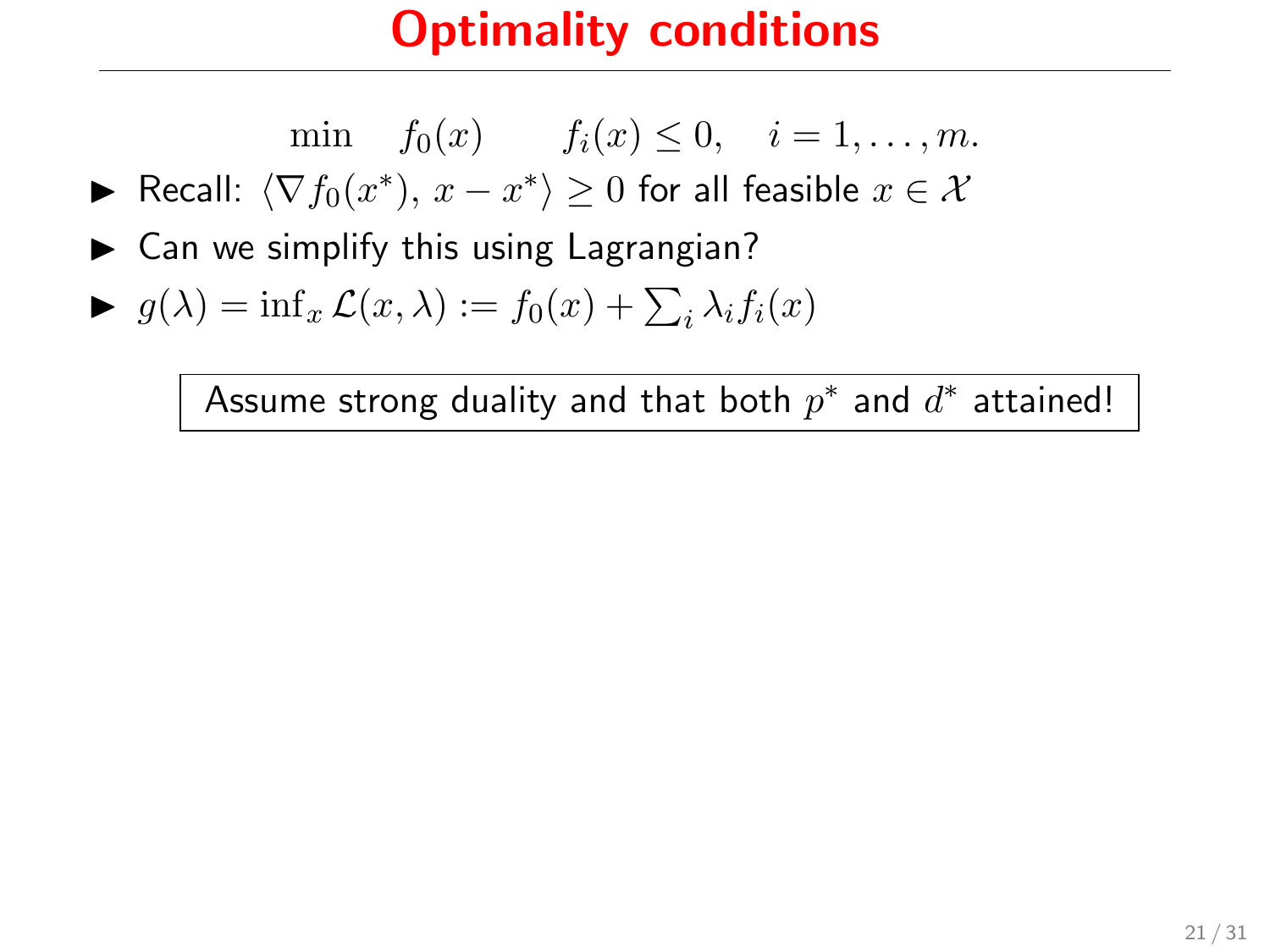min 
$$
f_0(x)
$$
  $f_i(x) \le 0$ ,  $i = 1,..., m$ .

► Recall:  $\langle \nabla f_0(x^*), x - x^* \rangle \ge 0$  for all feasible  $x \in \mathcal{X}$ 

 $\triangleright$  Can we simplify this using Lagrangian?

$$
\blacktriangleright \ g(\lambda) = \inf_x \mathcal{L}(x, \lambda) := f_0(x) + \sum_i \lambda_i f_i(x)
$$

Assume strong duality and that both  $p^*$  and  $d^*$  attained!

Thus, there exists a pair  $(x^*, \lambda^*)$  such that

 $p^* = f_0(x^*)$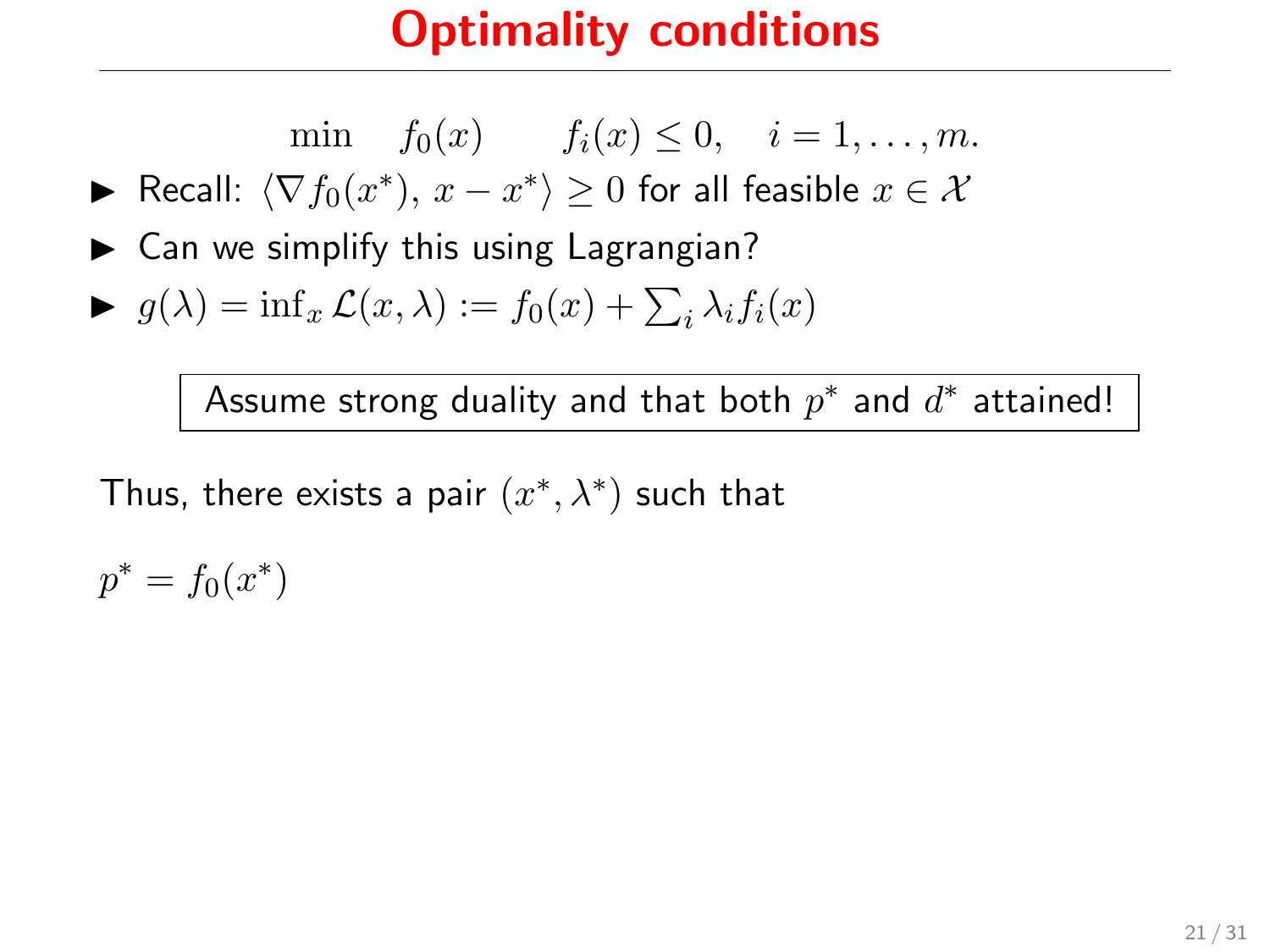min 
$$
f_0(x)
$$
  $f_i(x) \le 0$ ,  $i = 1,..., m$ .

► Recall:  $\langle \nabla f_0(x^*), x - x^* \rangle \ge 0$  for all feasible  $x \in \mathcal{X}$ 

 $\triangleright$  Can we simplify this using Lagrangian?

$$
\blacktriangleright \ g(\lambda) = \inf_x \mathcal{L}(x, \lambda) := f_0(x) + \sum_i \lambda_i f_i(x)
$$

Assume strong duality and that both  $p^*$  and  $d^*$  attained!

$$
p^* = f_0(x^*) = d^* = g(\lambda^*)
$$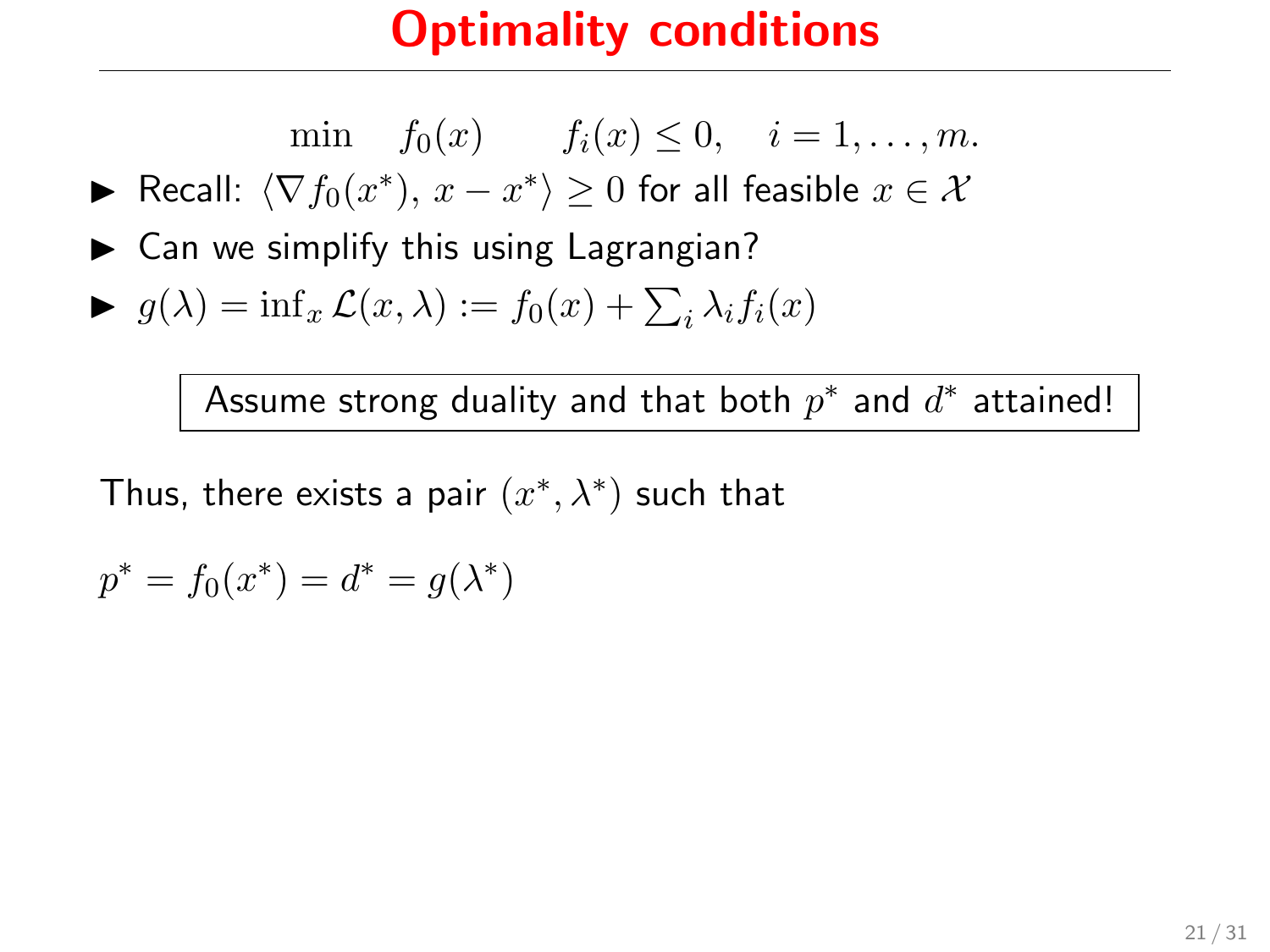min 
$$
f_0(x)
$$
  $f_i(x) \le 0$ ,  $i = 1,..., m$ .

► Recall:  $\langle \nabla f_0(x^*), x - x^* \rangle \ge 0$  for all feasible  $x \in \mathcal{X}$ 

 $\triangleright$  Can we simplify this using Lagrangian?

$$
\blacktriangleright \ g(\lambda) = \inf_x \mathcal{L}(x, \lambda) := f_0(x) + \sum_i \lambda_i f_i(x)
$$

Assume strong duality and that both  $p^*$  and  $d^*$  attained!

$$
p^* = f_0(x^*) = d^* = g(\lambda^*) = \min_{x} \mathcal{L}(x, \lambda^*)
$$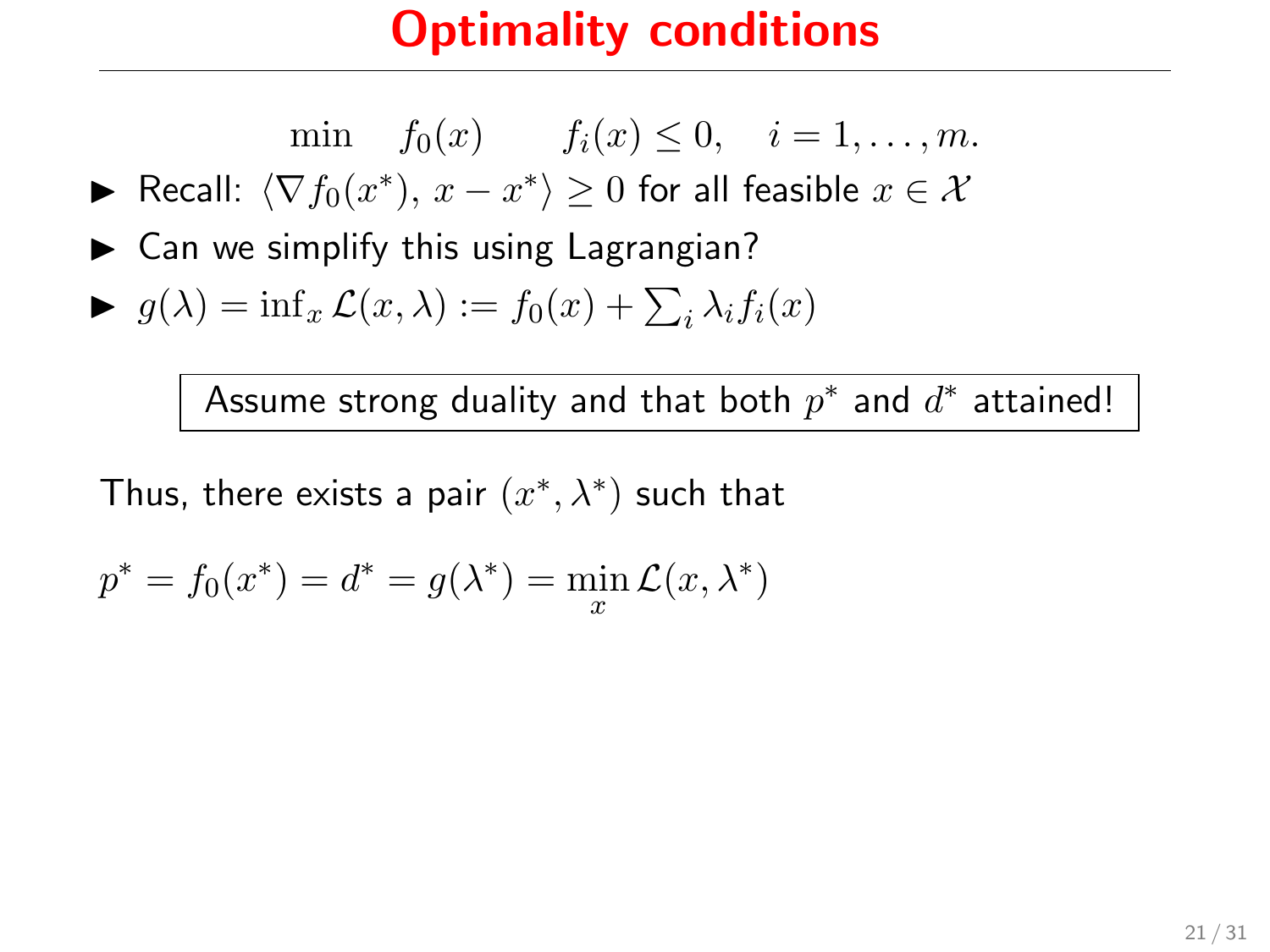min 
$$
f_0(x)
$$
  $f_i(x) \le 0$ ,  $i = 1,..., m$ .

► Recall:  $\langle \nabla f_0(x^*), x - x^* \rangle \ge 0$  for all feasible  $x \in \mathcal{X}$ 

 $\triangleright$  Can we simplify this using Lagrangian?

$$
\blacktriangleright \ g(\lambda) = \inf_x \mathcal{L}(x, \lambda) := f_0(x) + \sum_i \lambda_i f_i(x)
$$

Assume strong duality and that both  $p^*$  and  $d^*$  attained!

$$
p^* = f_0(x^*) = d^* = g(\lambda^*) = \min_x \mathcal{L}(x, \lambda^*) \le \mathcal{L}(x^*, \lambda^*)
$$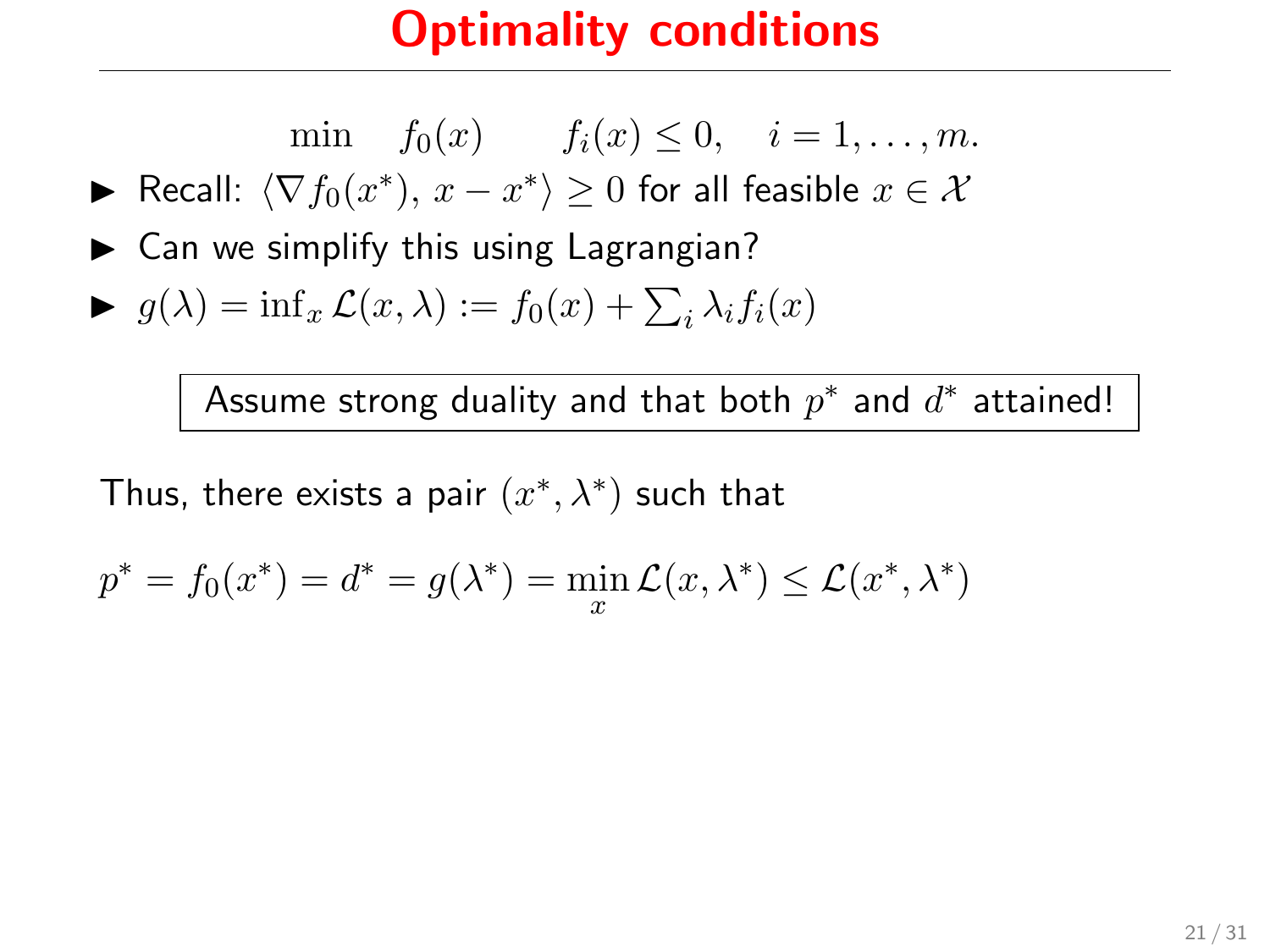min 
$$
f_0(x)
$$
  $f_i(x) \le 0$ ,  $i = 1,..., m$ .

► Recall:  $\langle \nabla f_0(x^*), x - x^* \rangle \ge 0$  for all feasible  $x \in \mathcal{X}$ 

 $\triangleright$  Can we simplify this using Lagrangian?

$$
\blacktriangleright \ g(\lambda) = \inf_x \mathcal{L}(x, \lambda) := f_0(x) + \sum_i \lambda_i f_i(x)
$$

Assume strong duality and that both  $p^*$  and  $d^*$  attained!

$$
p^* = f_0(x^*) = d^* = g(\lambda^*) = \min_x \mathcal{L}(x, \lambda^*) \le \mathcal{L}(x^*, \lambda^*) \le f_0(x^*) = p^*
$$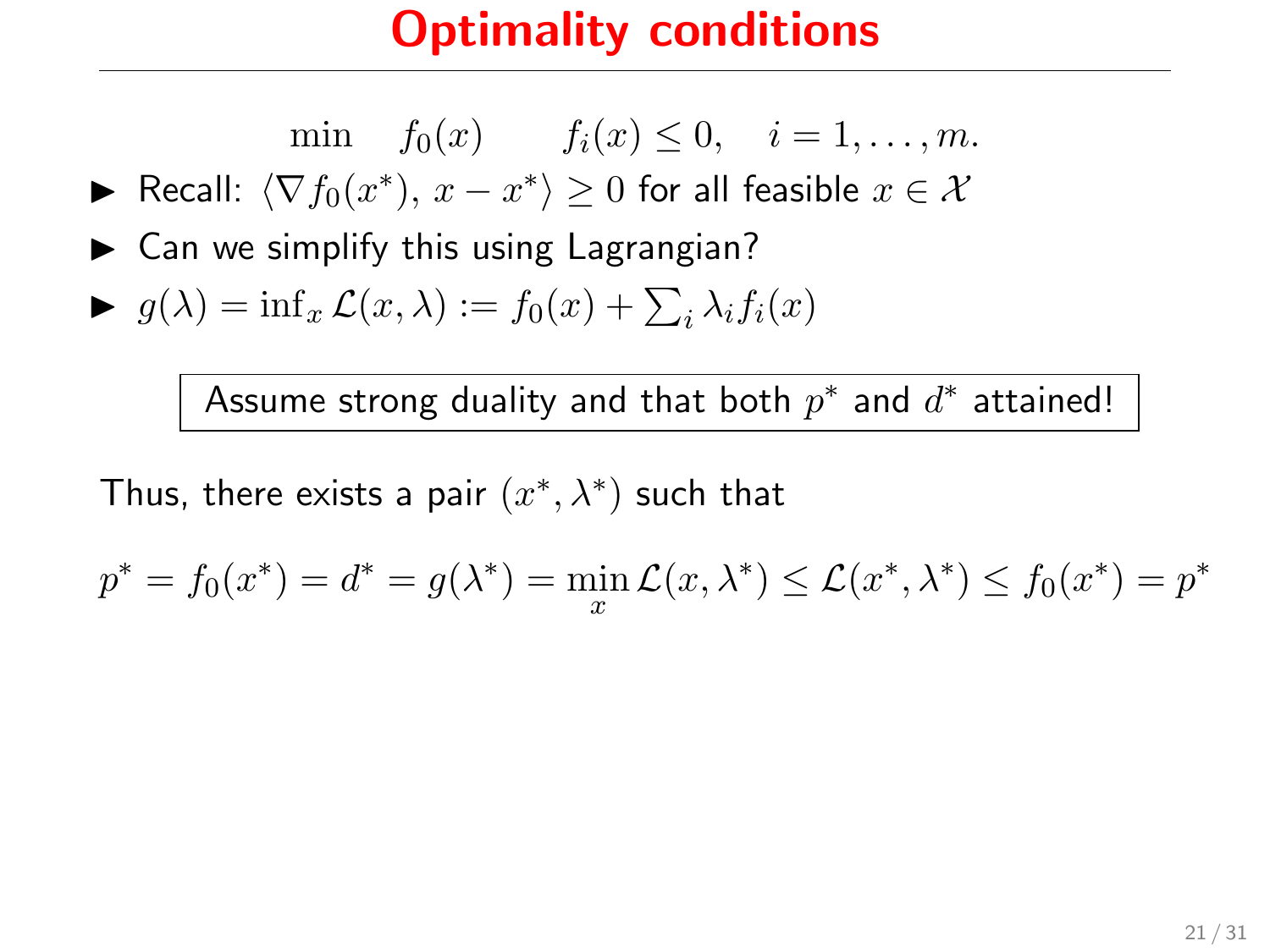min 
$$
f_0(x)
$$
  $f_i(x) \le 0$ ,  $i = 1,..., m$ .

► Recall:  $\langle \nabla f_0(x^*), x - x^* \rangle \ge 0$  for all feasible  $x \in \mathcal{X}$ 

 $\triangleright$  Can we simplify this using Lagrangian?

$$
\blacktriangleright \ g(\lambda) = \inf_x \mathcal{L}(x, \lambda) := f_0(x) + \sum_i \lambda_i f_i(x)
$$

Assume strong duality and that both  $p^*$  and  $d^*$  attained!

Thus, there exists a pair  $(x^*, \lambda^*)$  such that

$$
p^* = f_0(x^*) = d^* = g(\lambda^*) = \min_x \mathcal{L}(x, \lambda^*) \le \mathcal{L}(x^*, \lambda^*) \le f_0(x^*) = p^*
$$

 $\blacktriangleright$  Thus, equalities hold in above chain.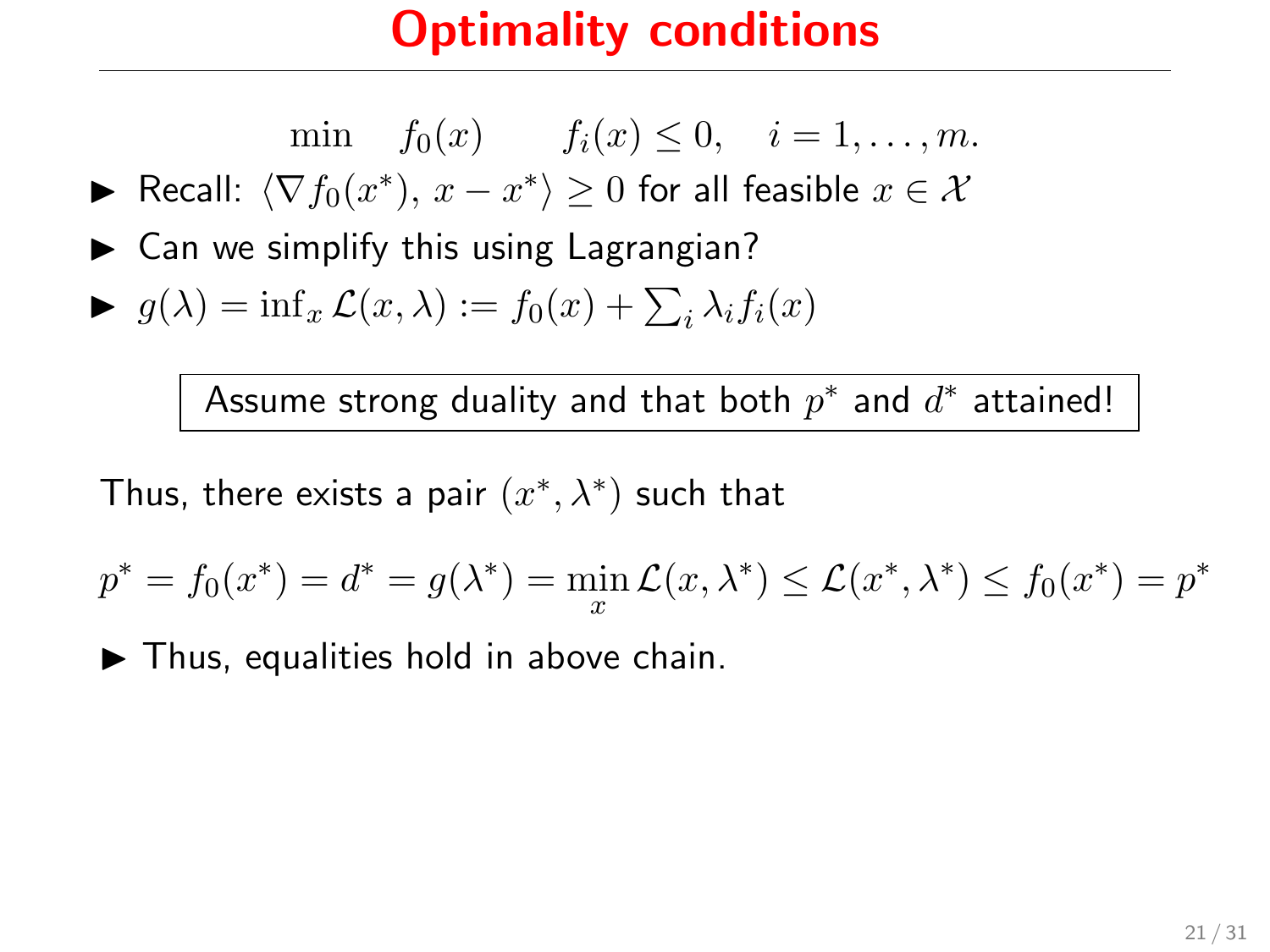min 
$$
f_0(x)
$$
  $f_i(x) \le 0$ ,  $i = 1,..., m$ .

► Recall:  $\langle \nabla f_0(x^*), x - x^* \rangle \ge 0$  for all feasible  $x \in \mathcal{X}$ 

 $\triangleright$  Can we simplify this using Lagrangian?

$$
\blacktriangleright \ g(\lambda) = \inf_x \mathcal{L}(x, \lambda) := f_0(x) + \sum_i \lambda_i f_i(x)
$$

Assume strong duality and that both  $p^*$  and  $d^*$  attained!

Thus, there exists a pair  $(x^*, \lambda^*)$  such that

$$
p^* = f_0(x^*) = d^* = g(\lambda^*) = \min_x \mathcal{L}(x, \lambda^*) \le \mathcal{L}(x^*, \lambda^*) \le f_0(x^*) = p^*
$$

 $\blacktriangleright$  Thus, equalities hold in above chain.

$$
x^* \in \operatorname{argmin}_x \mathcal{L}(x, \lambda^*).
$$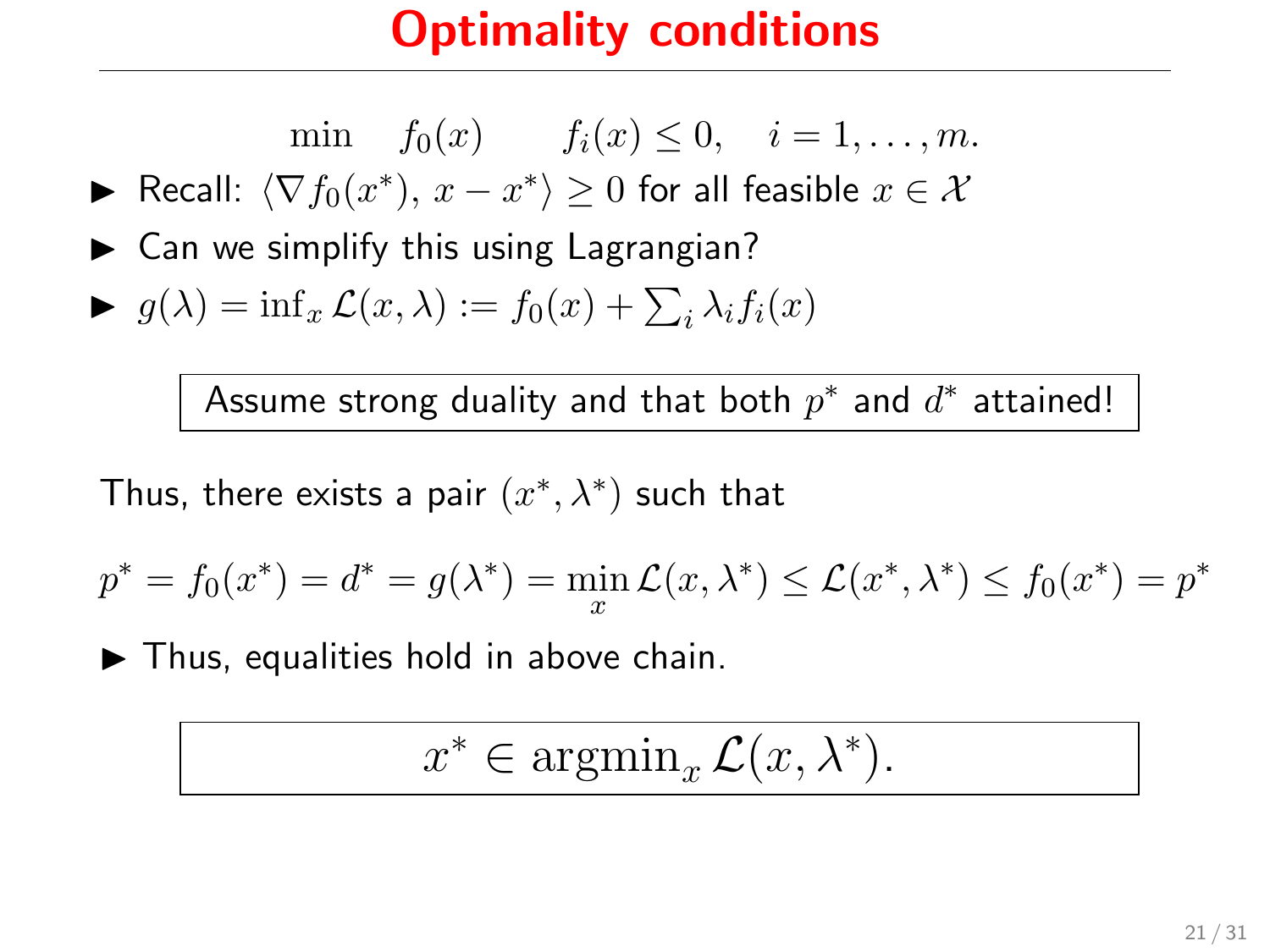$$
x^* \in \operatorname{argmin}_{x} \mathcal{L}(x, \lambda^*).
$$

If  $f_0, f_1, \ldots, f_m$  are differentiable, this implies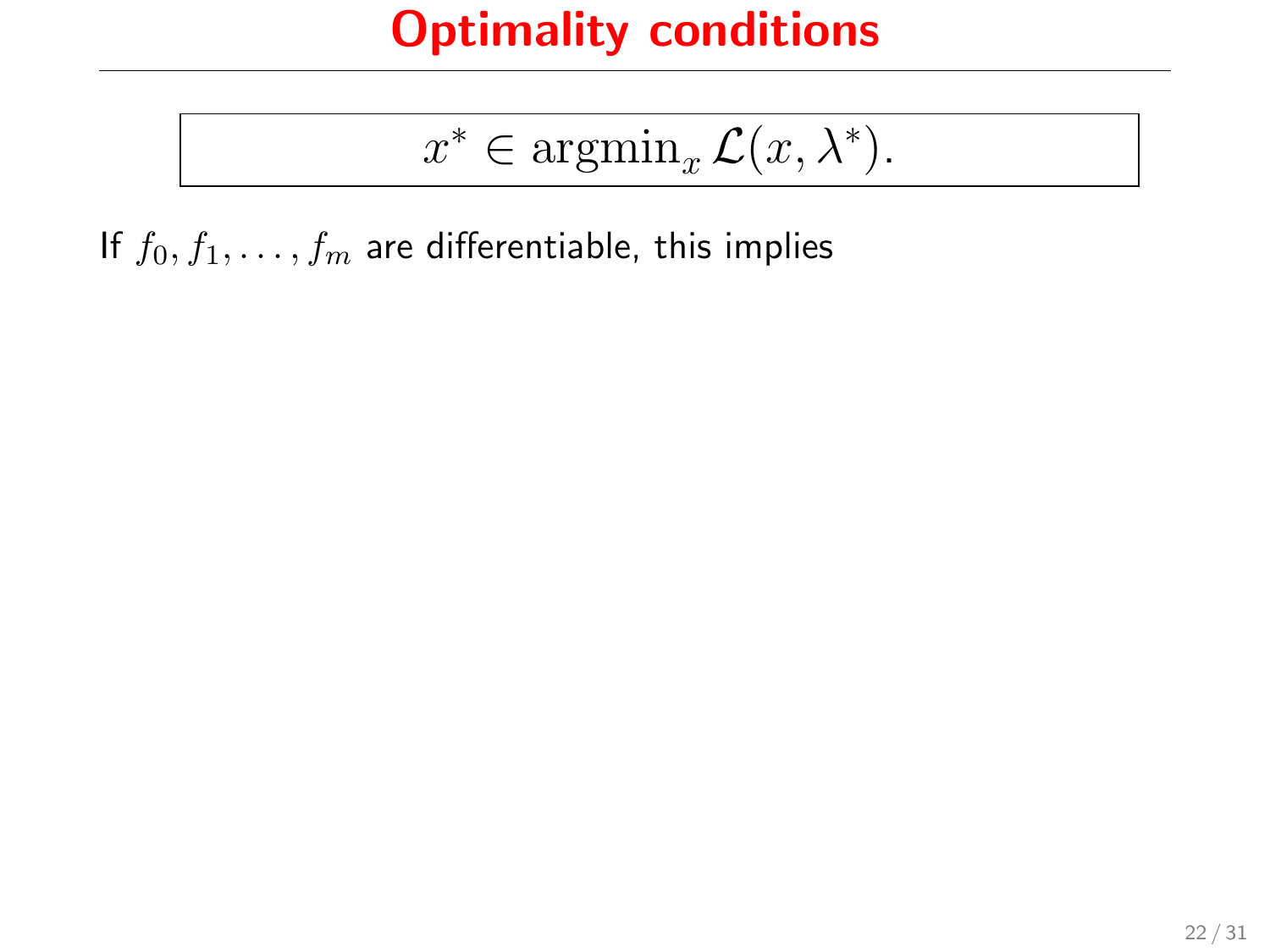$$
x^* \in \operatorname{argmin}_x \mathcal{L}(x, \lambda^*).
$$

If  $f_0, f_1, \ldots, f_m$  are differentiable, this implies

$$
\nabla_x \mathcal{L}(x, \lambda^*)|_{x=x^*} = \nabla f_0(x^*) + \sum_i \lambda_i^* \nabla f_i(x^*) = 0.
$$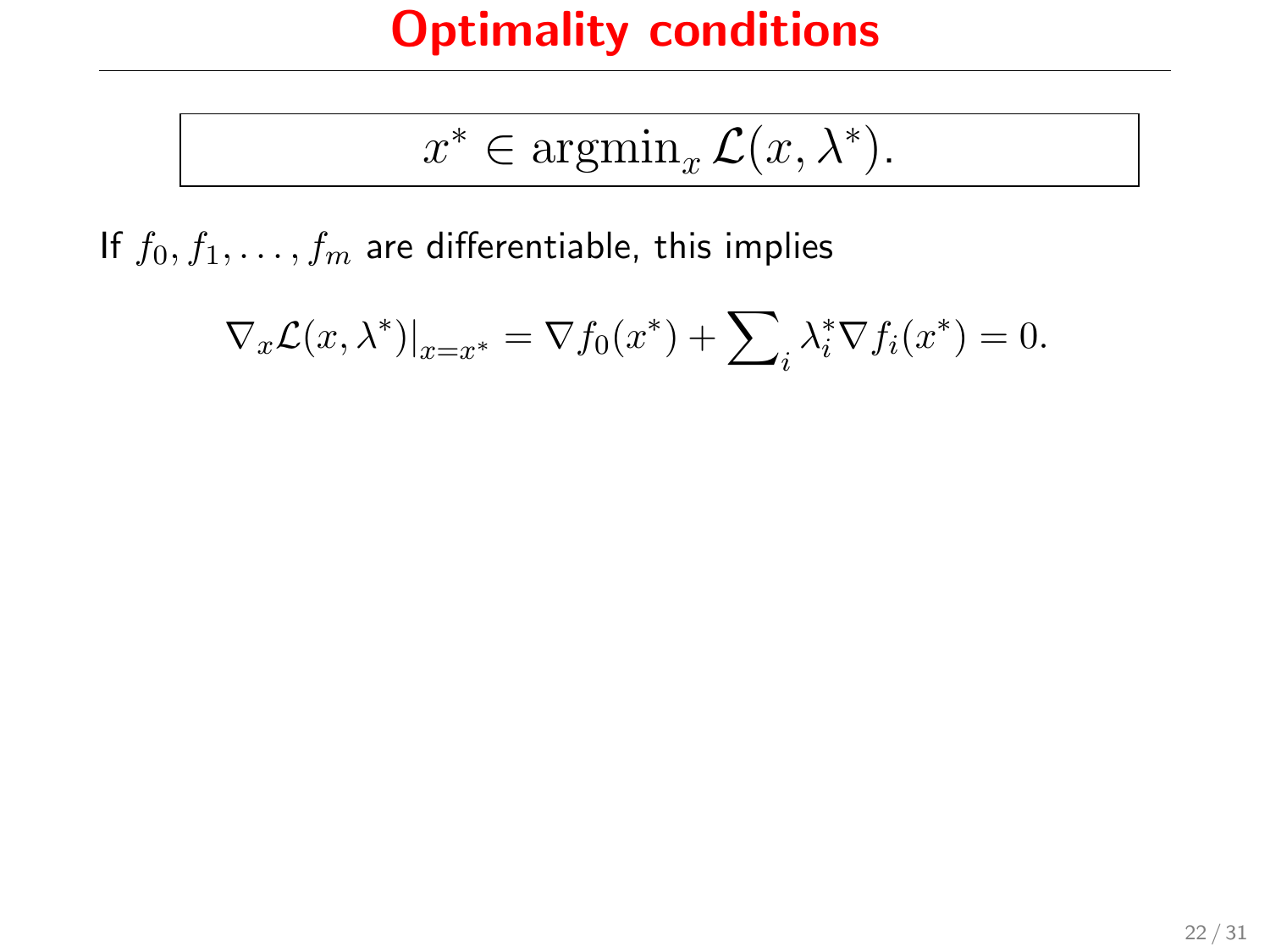$$
x^* \in \operatorname{argmin}_{x} \mathcal{L}(x, \lambda^*).
$$

If  $f_0, f_1, \ldots, f_m$  are differentiable, this implies

$$
\nabla_x \mathcal{L}(x, \lambda^*)|_{x=x^*} = \nabla f_0(x^*) + \sum_i \lambda_i^* \nabla f_i(x^*) = 0.
$$

Moreover, since  $\mathcal{L}(x^*, \lambda^*) = f_0(x^*)$ , we also have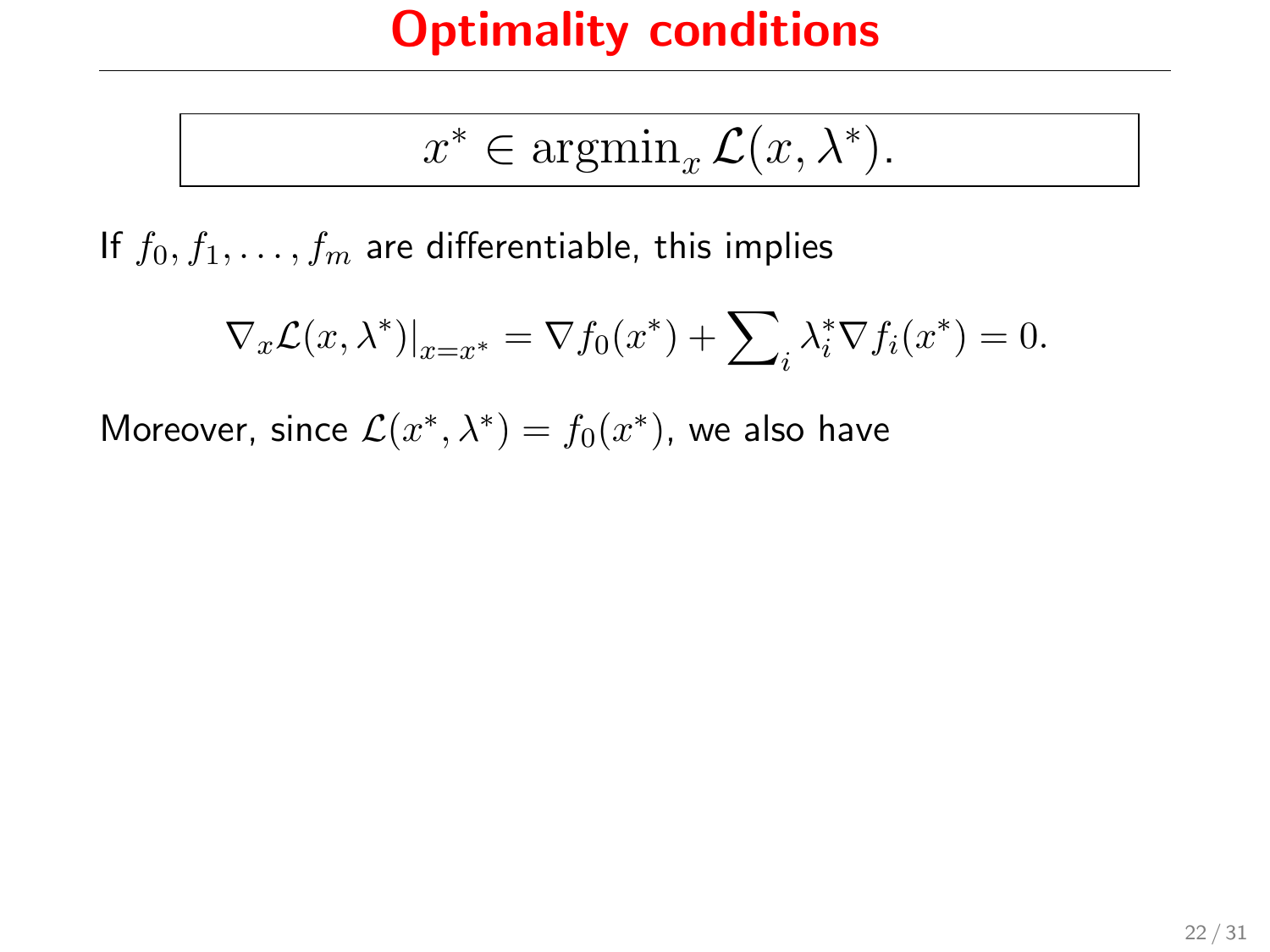$$
x^* \in \operatorname{argmin}_x \mathcal{L}(x, \lambda^*).
$$

If  $f_0, f_1, \ldots, f_m$  are differentiable, this implies

$$
\nabla_x \mathcal{L}(x, \lambda^*)|_{x=x^*} = \nabla f_0(x^*) + \sum_i \lambda_i^* \nabla f_i(x^*) = 0.
$$

Moreover, since  $\mathcal{L}(x^*, \lambda^*) = f_0(x^*)$ , we also have

$$
\sum\nolimits_i \lambda_i^* f_i(x^*) = 0.
$$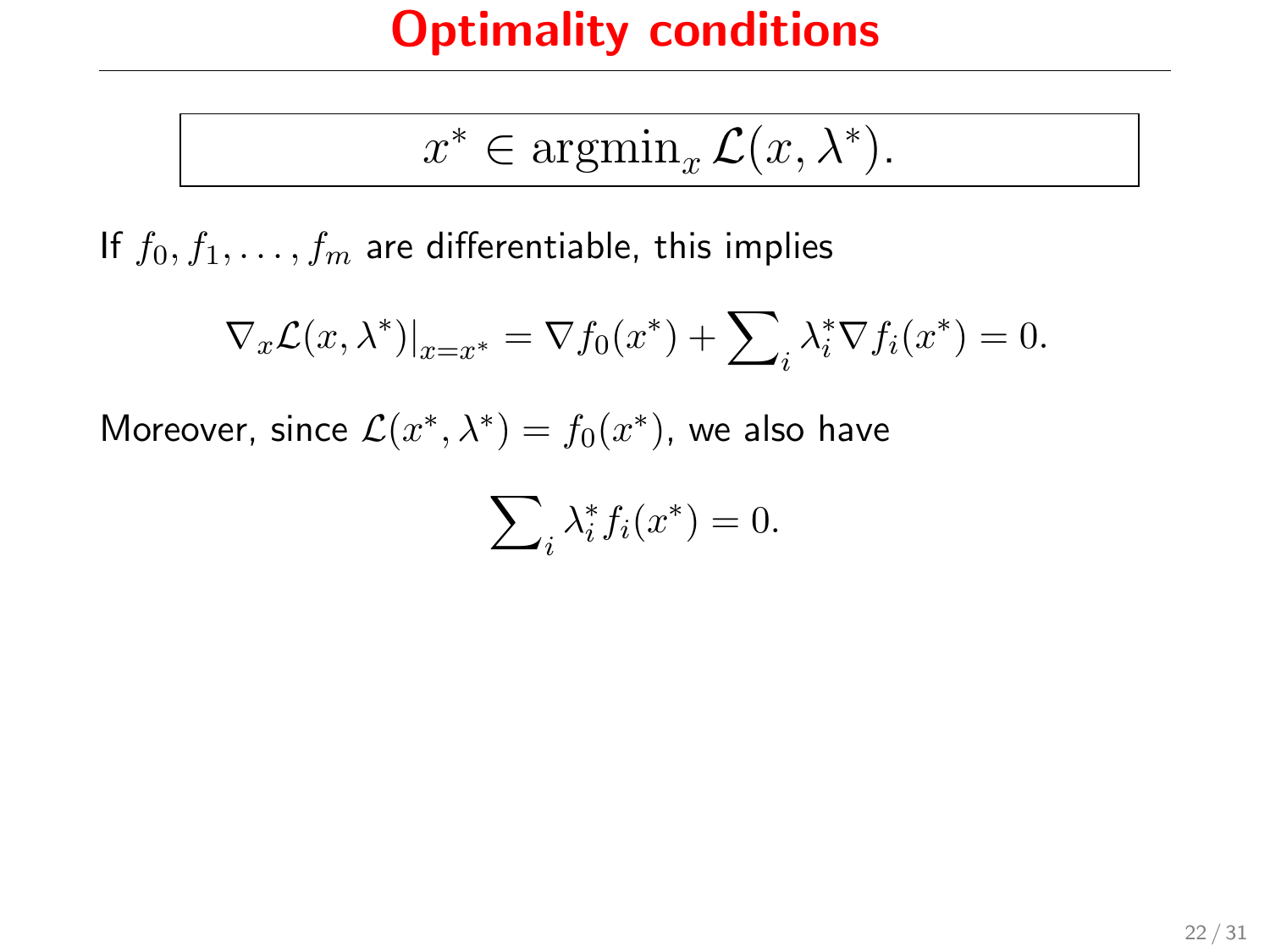$$
x^* \in \operatorname{argmin}_x \mathcal{L}(x, \lambda^*).
$$

If  $f_0, f_1, \ldots, f_m$  are differentiable, this implies

$$
\nabla_x \mathcal{L}(x, \lambda^*)|_{x=x^*} = \nabla f_0(x^*) + \sum_i \lambda_i^* \nabla f_i(x^*) = 0.
$$

Moreover, since  $\mathcal{L}(x^*, \lambda^*) = f_0(x^*)$ , we also have

$$
\sum\nolimits_i \lambda_i^* f_i(x^*) = 0.
$$

But  $\lambda_i^* \geq 0$  and  $f_i(x^*) \leq 0$ ,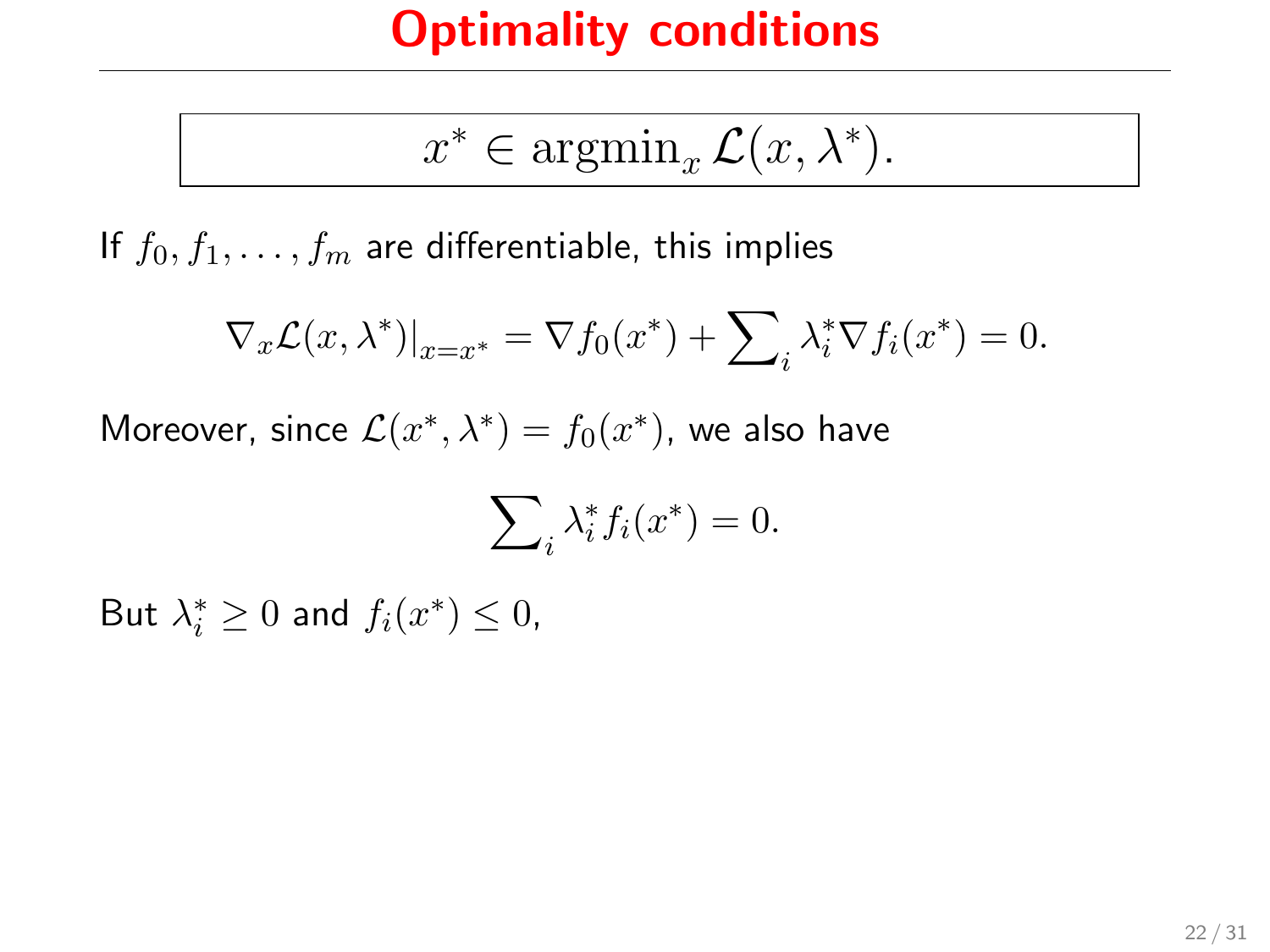$$
x^* \in \operatorname{argmin}_x \mathcal{L}(x, \lambda^*).
$$

If  $f_0, f_1, \ldots, f_m$  are differentiable, this implies

$$
\nabla_x \mathcal{L}(x, \lambda^*)|_{x=x^*} = \nabla f_0(x^*) + \sum_i \lambda_i^* \nabla f_i(x^*) = 0.
$$

Moreover, since  $\mathcal{L}(x^*, \lambda^*) = f_0(x^*)$ , we also have

$$
\sum_{i} \lambda_i^* f_i(x^*) = 0.
$$

But  $\lambda_i^* \geq 0$  and  $f_i(x^*) \leq 0$ , so **complementary slackness** 

$$
\lambda_i^* f_i(x^*) = 0, \quad i = 1, \dots, m.
$$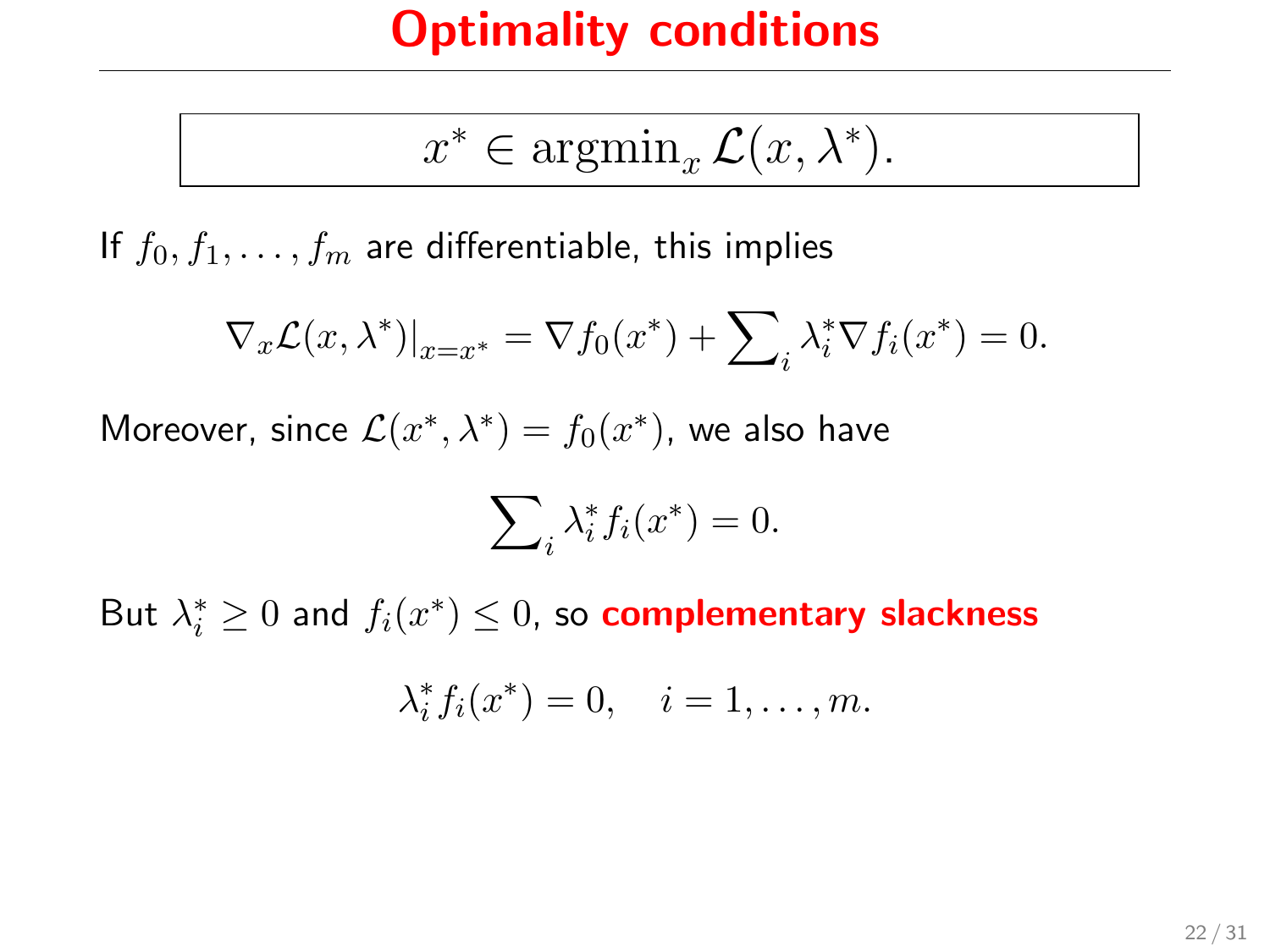#### Karush-Kuhn-Tucker Conditions (KKT)

$$
\begin{array}{rcll} f_i(x^*) & \leq & 0, & i=1,\ldots,m & \text{(primal feasibility)}\\ & & \lambda_i^* & \geq & 0, & i=1,\ldots,m & \text{(dual feasibility)}\\ & & \lambda_i^* f_i(x^*) & = & 0, & i=1,\ldots,m & \text{(compl. slackness)}\\ \nabla_x \mathcal{L}(x,\lambda^*)|_{x=x^*} & = & 0 & \text{(Lagrangian stationarity)} \end{array}
$$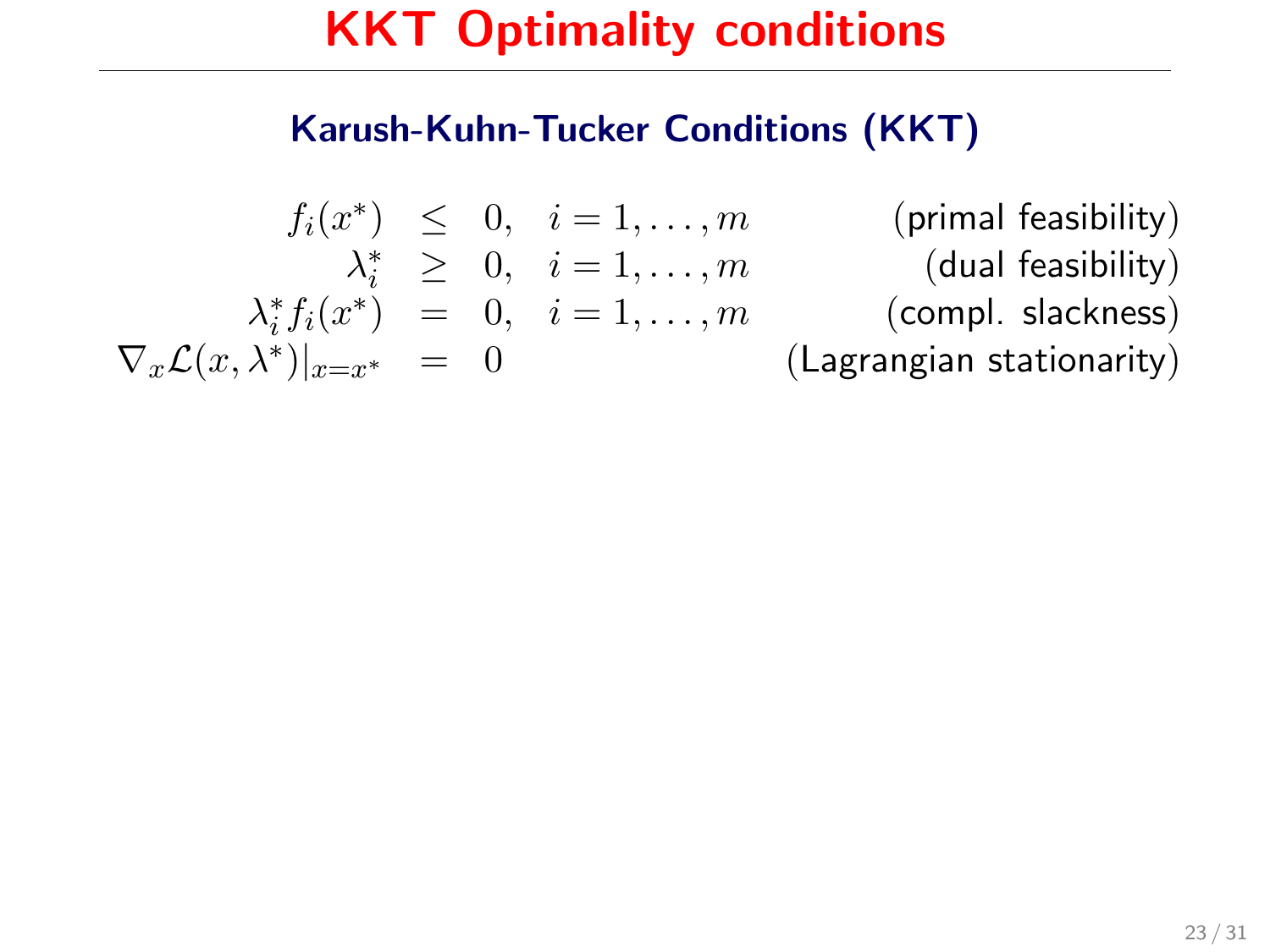#### Karush-Kuhn-Tucker Conditions (KKT)

$$
\begin{array}{rcll} f_i(x^*) & \leq & 0, & i=1,\ldots,m & \text{(primal feasibility)}\\ & & \lambda_i^* & \geq & 0, & i=1,\ldots,m & \text{(dual feasibility)}\\ & & \lambda_i^* f_i(x^*) & = & 0, & i=1,\ldots,m & \text{(compl. slackness)}\\ \nabla_x \mathcal{L}(x,\lambda^*)|_{x=x^*} & = & 0 & \text{(Lagrangian stationarity)} \end{array}
$$

► We showed: if strong duality holds, and  $(x^*, \lambda^*)$  exist, then KKT conditions are **necessary** for pair  $(x^*, \lambda^*)$  to be optimal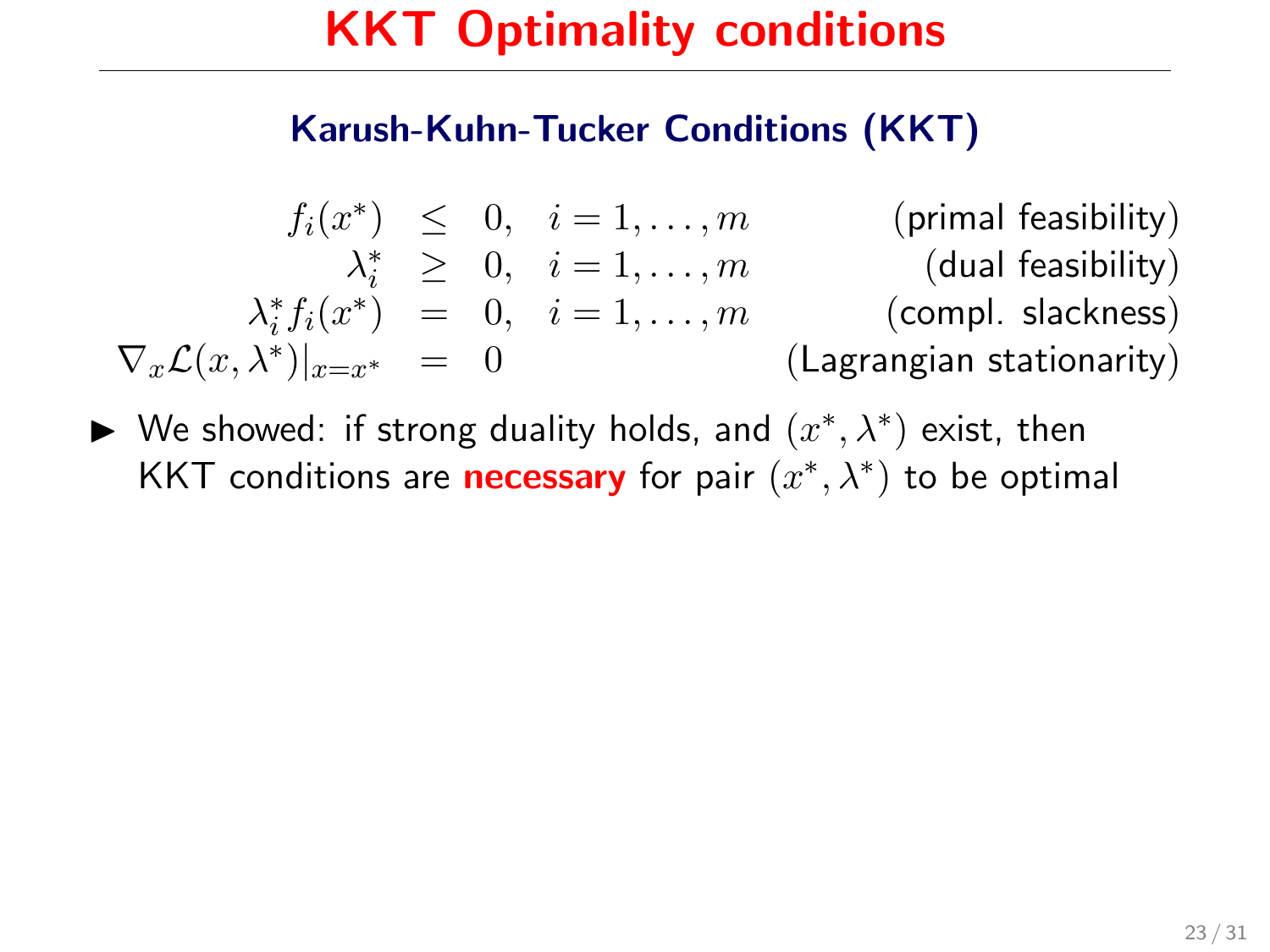#### Karush-Kuhn-Tucker Conditions (KKT)

$$
\begin{array}{rcll} f_i(x^*) & \leq & 0, & i=1,\ldots,m & \text{(primal feasibility)}\\ & & \lambda_i^* & \geq & 0, & i=1,\ldots,m & \text{(dual feasibility)}\\ & & \lambda_i^* f_i(x^*) & = & 0, & i=1,\ldots,m & \text{(compl. slackness)}\\ \nabla_x \mathcal{L}(x,\lambda^*)|_{x=x^*} & = & 0 & \text{(Lagrangian stationarity)} \end{array}
$$

- ► We showed: if strong duality holds, and  $(x^*, \lambda^*)$  exist, then KKT conditions are **necessary** for pair  $(x^*, \lambda^*)$  to be optimal
- $\blacktriangleright$  If problem is convex, then KKT also sufficient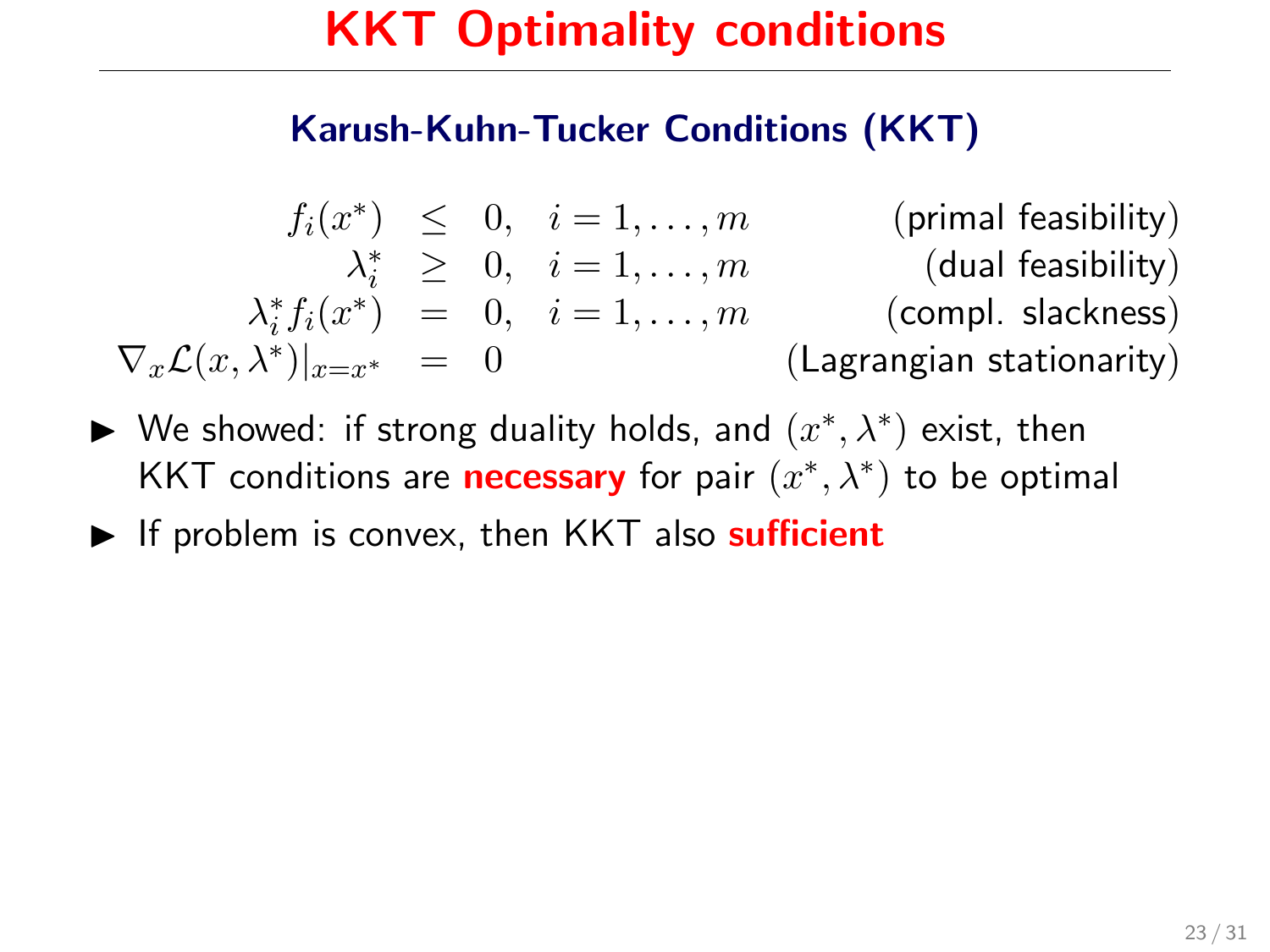#### Karush-Kuhn-Tucker Conditions (KKT)

$$
\begin{array}{rcll} f_i(x^*) & \leq & 0, & i=1,\ldots,m & \text{(primal feasibility)}\\ & & \lambda_i^* & \geq & 0, & i=1,\ldots,m & \text{(dual feasibility)}\\ & & \lambda_i^* f_i(x^*) & = & 0, & i=1,\ldots,m & \text{(compl. slackness)}\\ \nabla_x \mathcal{L}(x,\lambda^*)|_{x=x^*} & = & 0 & & \text{(Lagrangian stationarity)} \end{array}
$$

- ► We showed: if strong duality holds, and  $(x^*, \lambda^*)$  exist, then KKT conditions are **necessary** for pair  $(x^*, \lambda^*)$  to be optimal
- $\blacktriangleright$  If problem is convex, then KKT also sufficient

**Exercise:** Prove the above sufficiency of KKT. *Hint:* Use that  $\mathcal{L}(x,\lambda^*)$  is convex, and conclude from <code>KKT</code> conditions that  $g(\lambda^*) = f_0(x^*)$ , so that  $(x^*, \lambda^*)$  optimal primal-dual pair.

### Read Ch. 5 of BV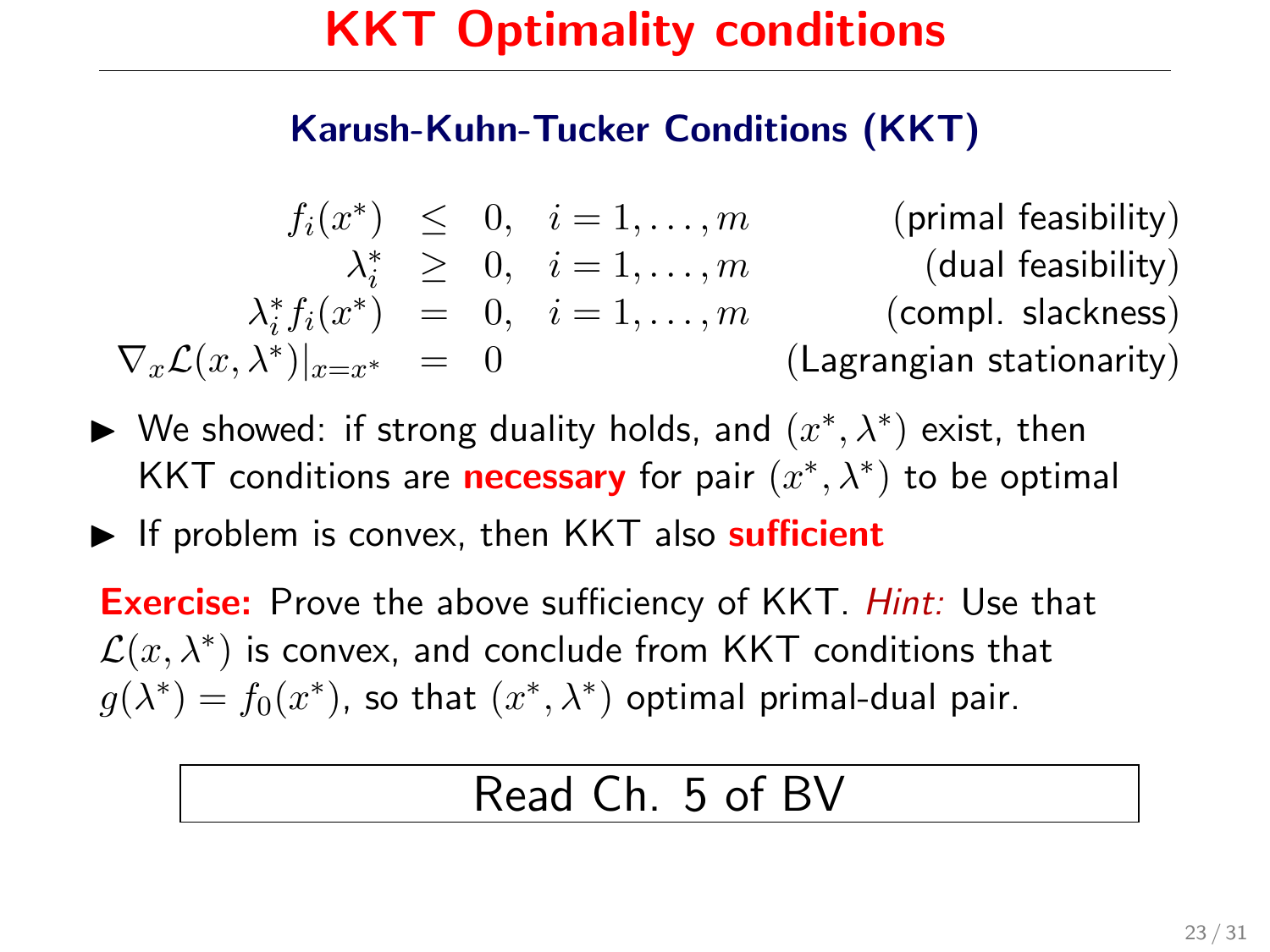# Minimax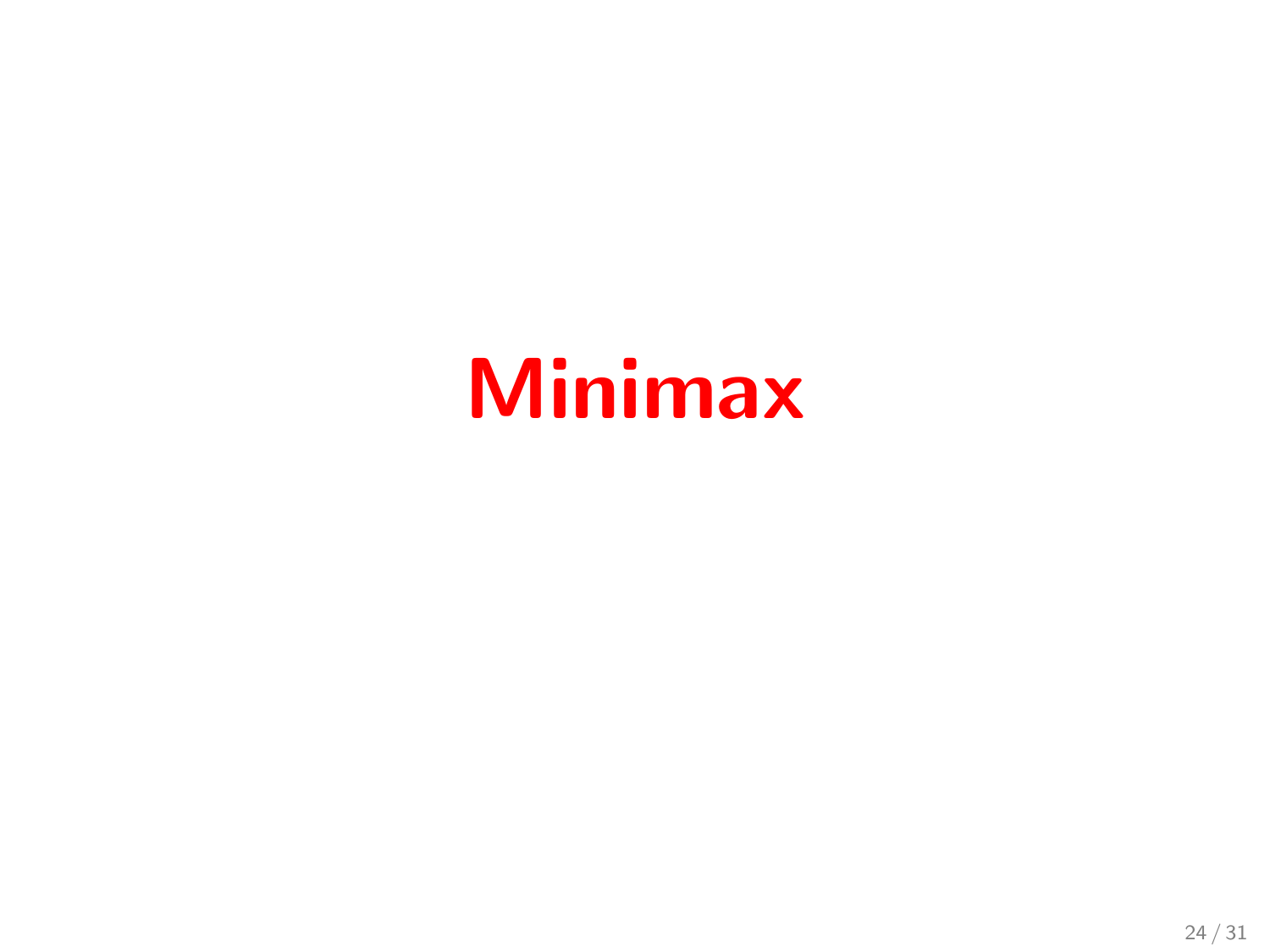$$
p^* := \min_x \quad ||Ax - b||_2 + \lambda ||x||_1.
$$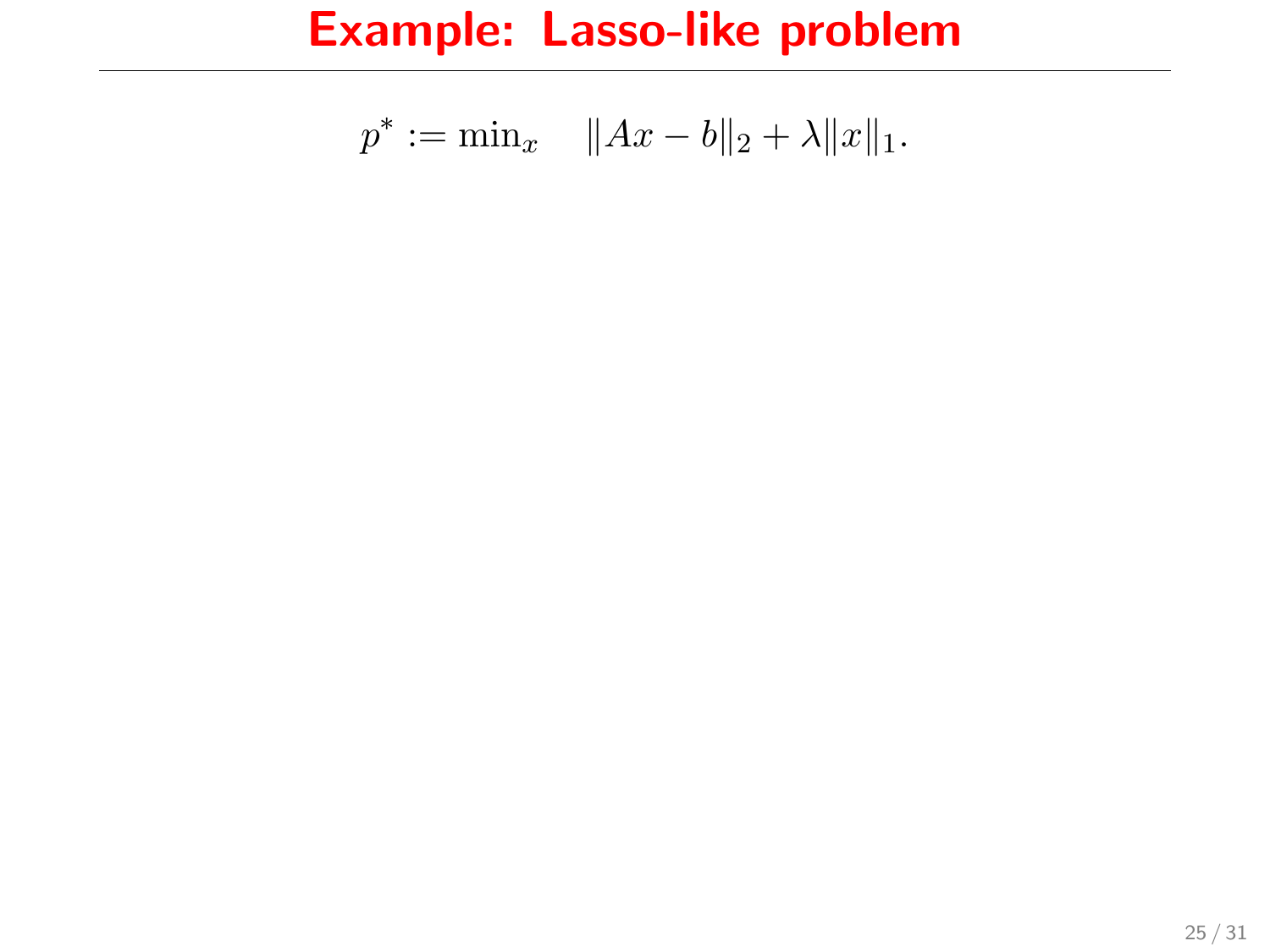$$
p^* := \min_x \quad \|Ax - b\|_2 + \lambda \|x\|_1.
$$

$$
\|x\|_1 = \max \{x^T v \mid \|v\|_\infty \le 1\}
$$

$$
\|x\|_2 = \max \{x^T u \mid \|u\|_2 \le 1\}.
$$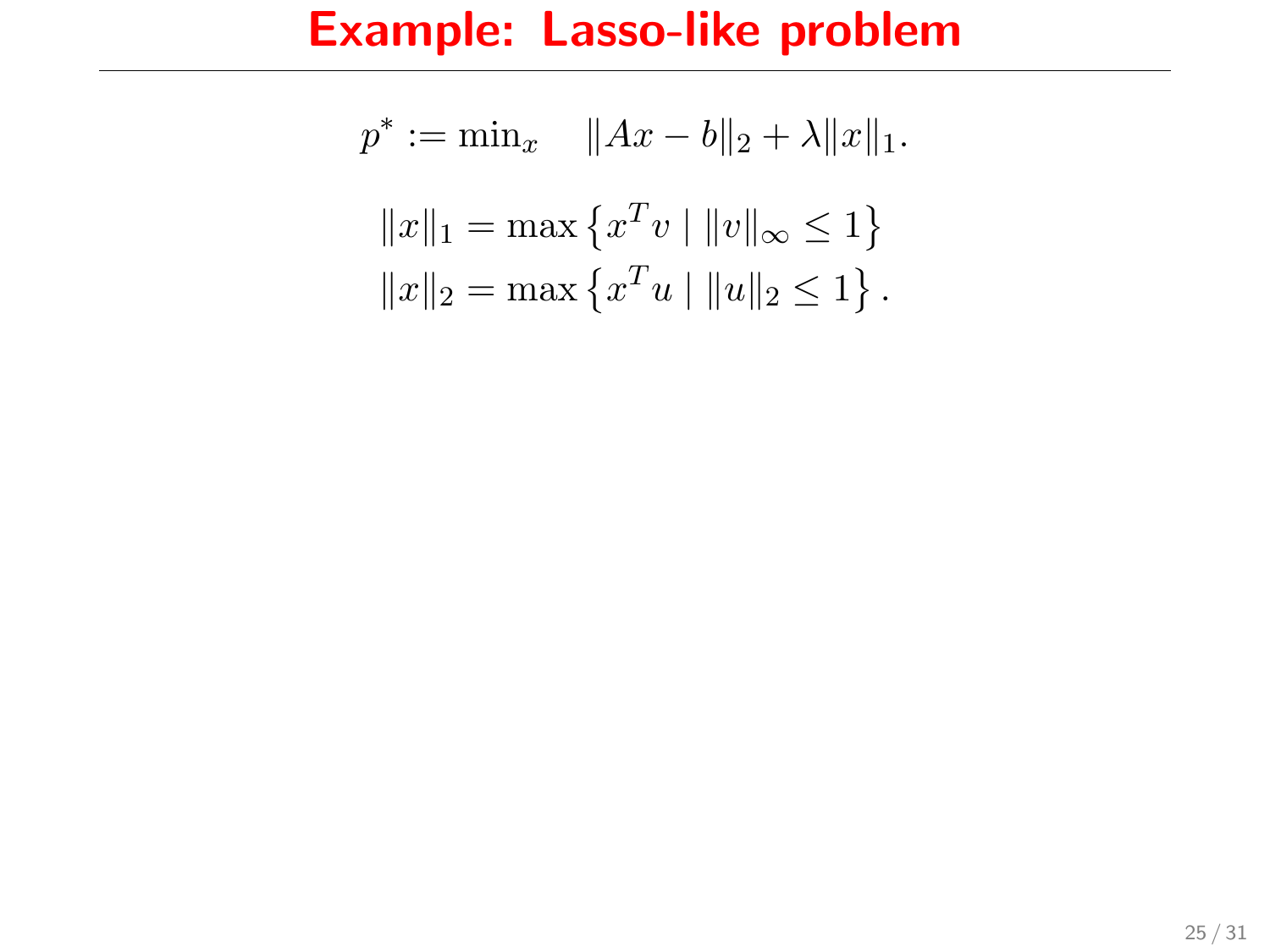$$
p^* := \min_x \quad \|Ax - b\|_2 + \lambda \|x\|_1.
$$

$$
\|x\|_1 = \max \{x^T v \mid \|v\|_\infty \le 1\}
$$

$$
\|x\|_2 = \max \{x^T u \mid \|u\|_2 \le 1\}.
$$

$$
p^* = \min_{x} \max_{u,v} \{ u^T(b - Ax) + v^T x \mid ||u||_2 \le 1, ||v||_{\infty} \le \lambda \}
$$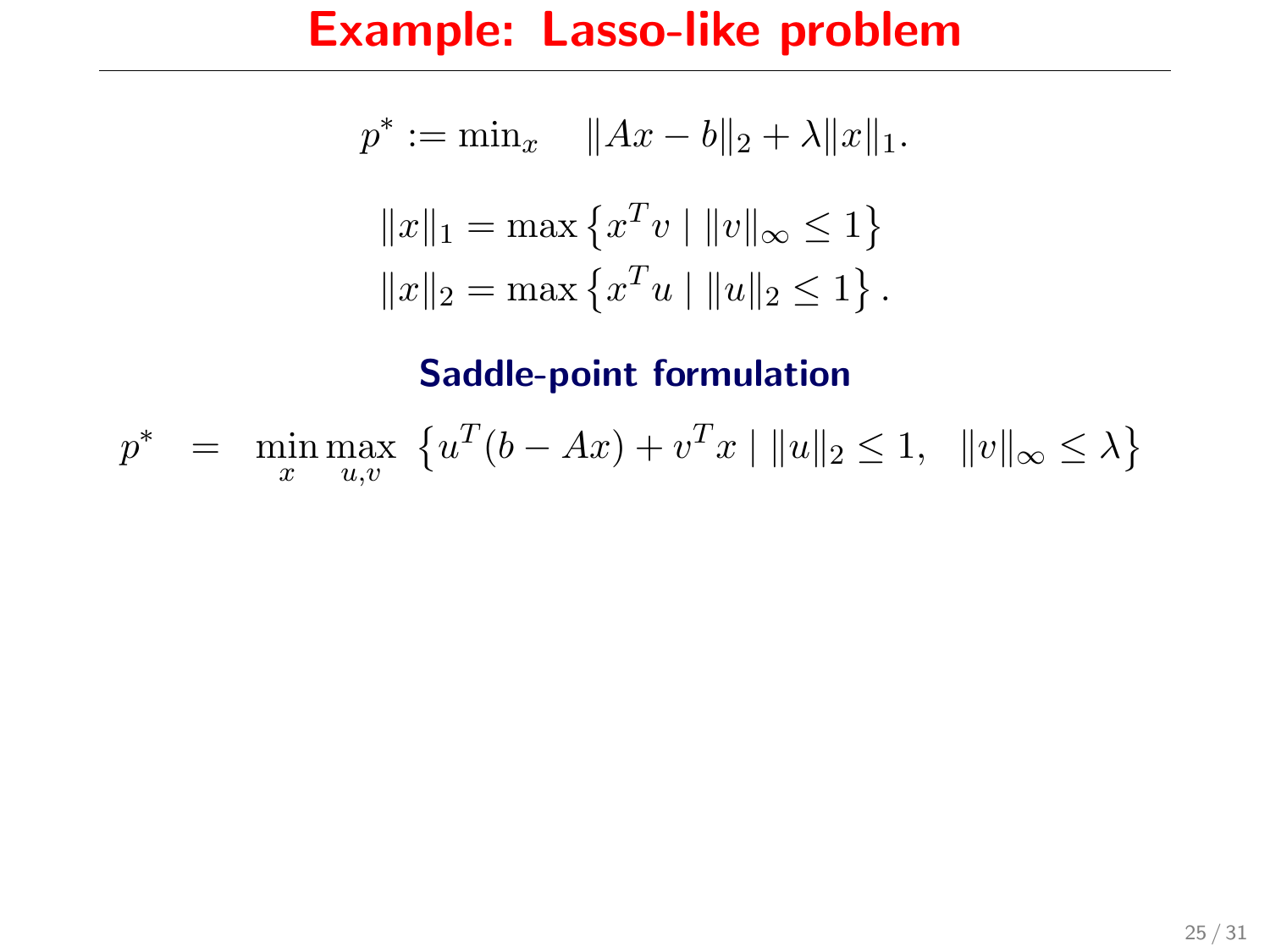$$
p^* := \min_x \quad \|Ax - b\|_2 + \lambda \|x\|_1.
$$

$$
\|x\|_1 = \max \{x^T v \mid \|v\|_\infty \le 1\}
$$

$$
\|x\|_2 = \max \{x^T u \mid \|u\|_2 \le 1\}.
$$

$$
p^* = \min_{x} \max_{u,v} \{ u^T(b - Ax) + v^T x \mid ||u||_2 \le 1, ||v||_{\infty} \le \lambda \}
$$
  
=  $\max_{u,v} \min_{x} \{ u^T(b - Ax) + x^T v \mid ||u||_2 \le 1, ||v||_{\infty} \le \lambda \}$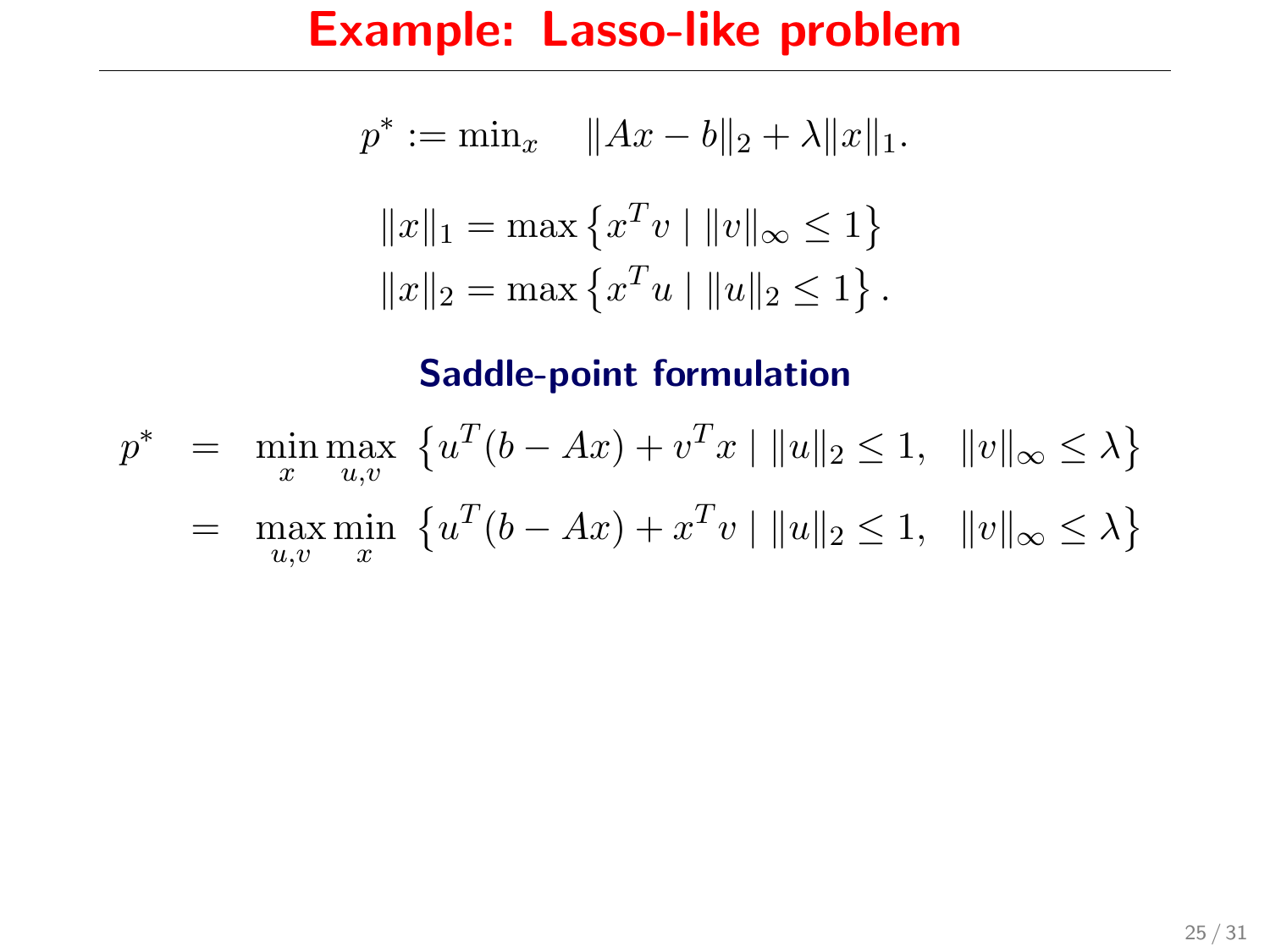$$
p^* := \min_x \quad \|Ax - b\|_2 + \lambda \|x\|_1.
$$

$$
\|x\|_1 = \max \{x^T v \mid \|v\|_\infty \le 1\}
$$

$$
\|x\|_2 = \max \{x^T u \mid \|u\|_2 \le 1\}.
$$

$$
p^* = \min_{x} \max_{u,v} \{ u^T(b - Ax) + v^T x \mid ||u||_2 \le 1, ||v||_{\infty} \le \lambda \}
$$
  
=  $\max_{u,v} \min_{x} \{ u^T(b - Ax) + x^T v \mid ||u||_2 \le 1, ||v||_{\infty} \le \lambda \}$   
=  $\max_{u,v} u^T b$ ,  $A^T u = v$ ,  $||u||_2 \le 1$ ,  $||v||_{\infty} \le \lambda$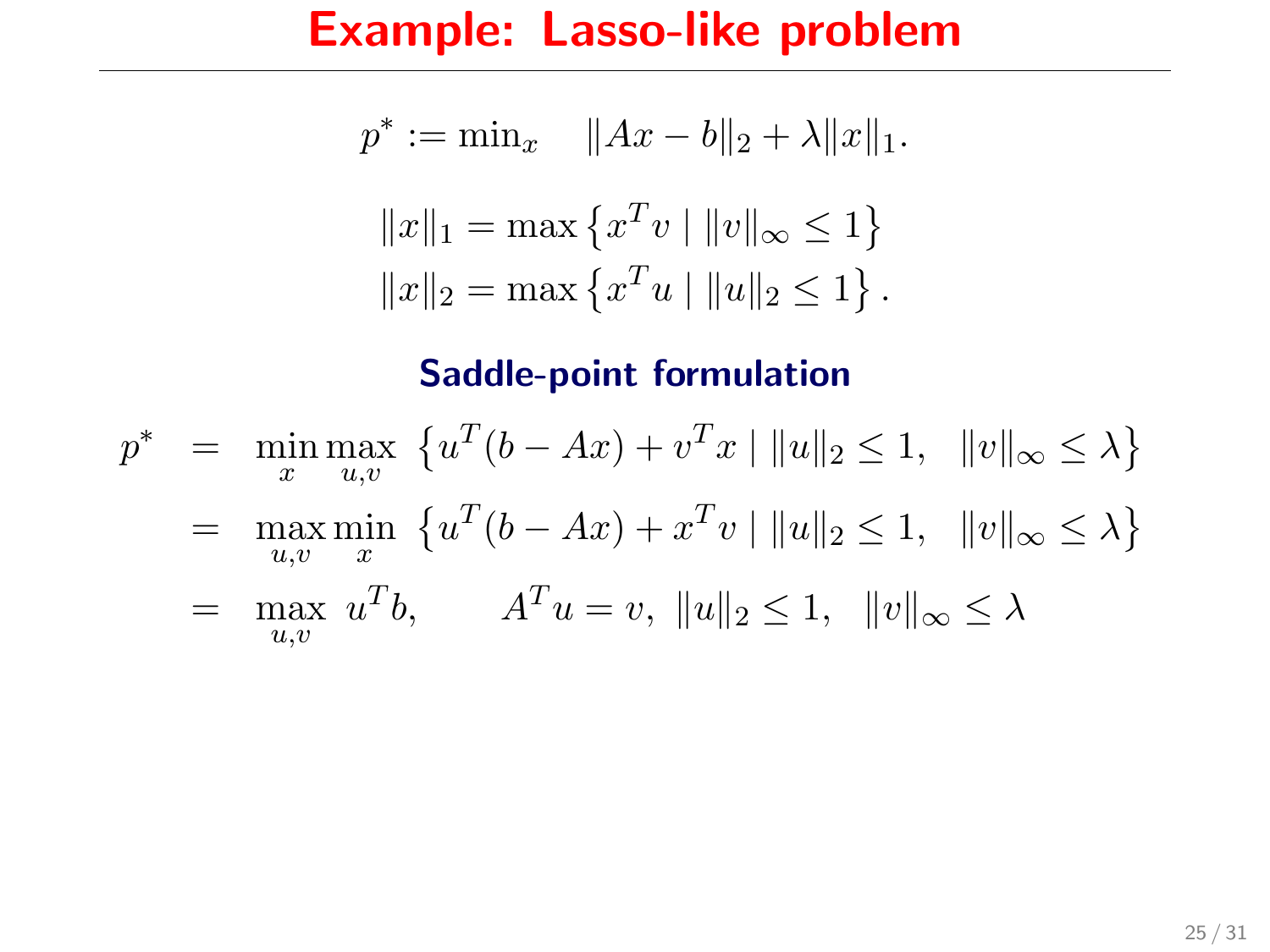$$
p^* := \min_x \quad \|Ax - b\|_2 + \lambda \|x\|_1.
$$

$$
\|x\|_1 = \max \{x^T v \mid \|v\|_\infty \le 1\}
$$

$$
\|x\|_2 = \max \{x^T u \mid \|u\|_2 \le 1\}.
$$

$$
p^* = \min_{x} \max_{u,v} \{ u^T(b - Ax) + v^T x \mid ||u||_2 \le 1, ||v||_{\infty} \le \lambda \}
$$
  
=  $\max_{u,v} \min_{x} \{ u^T(b - Ax) + x^T v \mid ||u||_2 \le 1, ||v||_{\infty} \le \lambda \}$   
=  $\max_{u,v} u^T b$ ,  $A^T u = v$ ,  $||u||_2 \le 1$ ,  $||v||_{\infty} \le \lambda$   
=  $\max_{u} u^T b$ ,  $||u||_2 \le 1$ ,  $||A^T u||_{\infty} \le \lambda$ .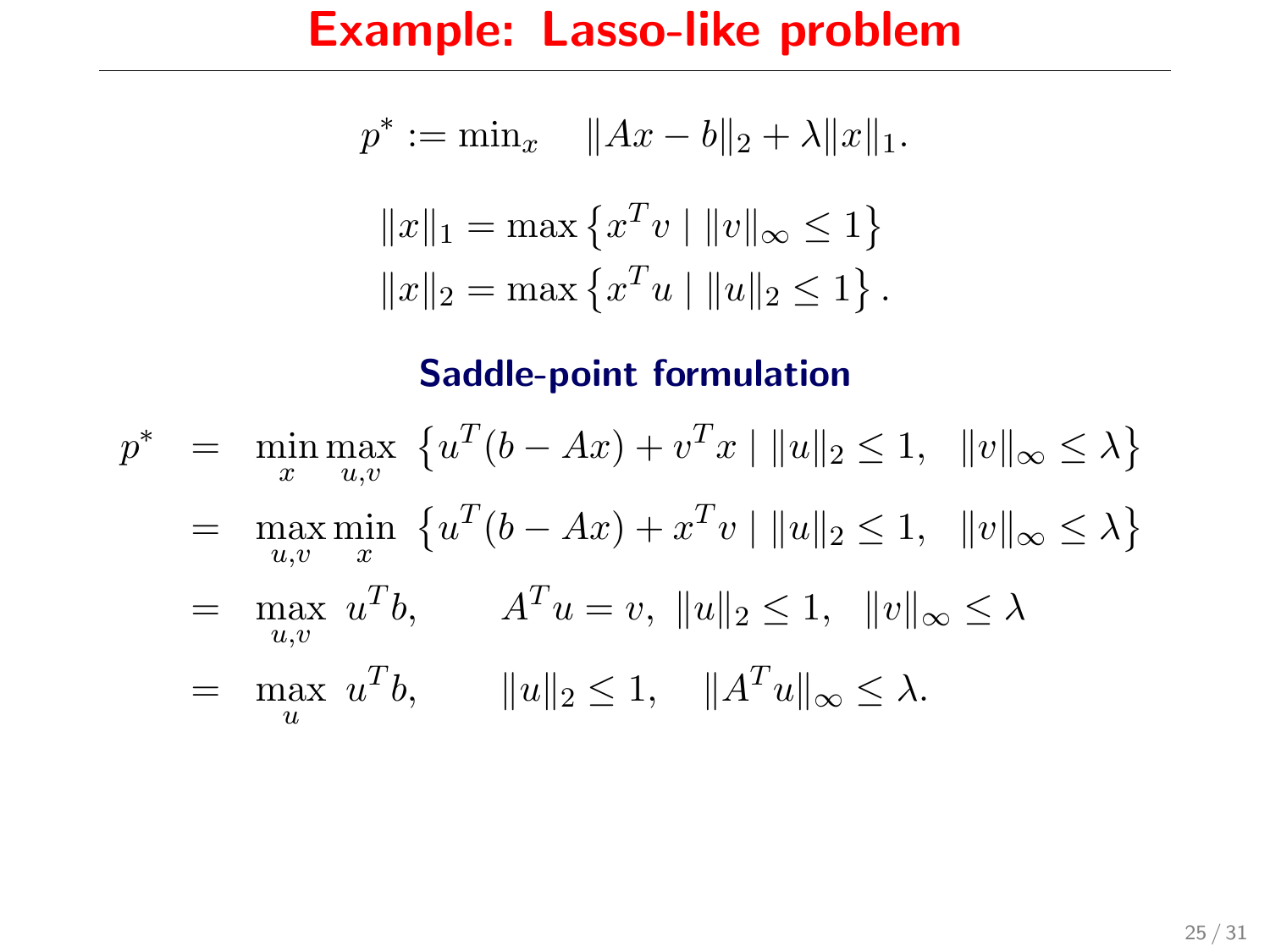$\triangleright$  Minimax theory treats problems involving a combination of minimization and maximization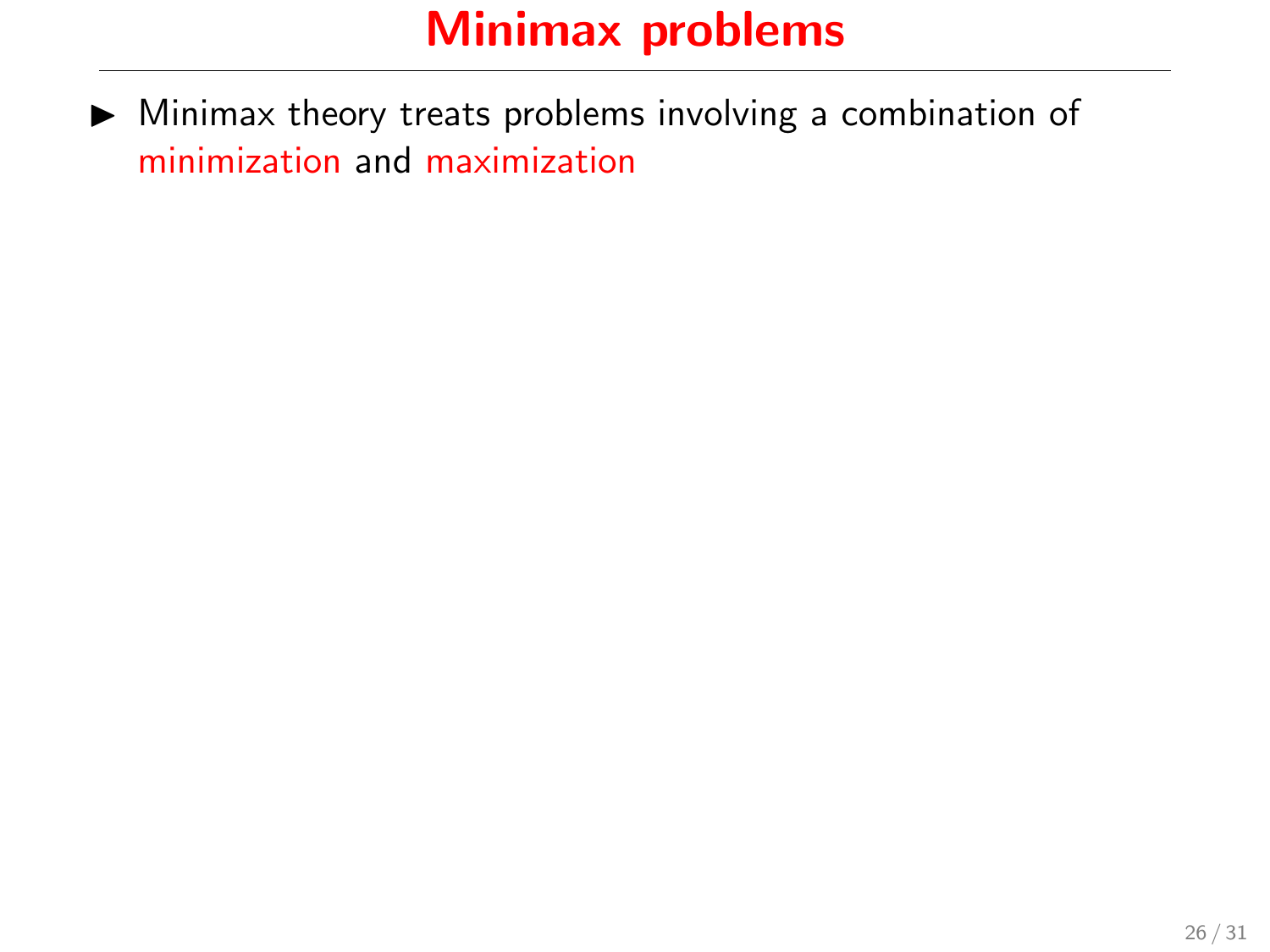- $\triangleright$  Minimax theory treats problems involving a combination of minimization and maximization
- $\blacktriangleright$  Let X and Y be arbitrary nonempty sets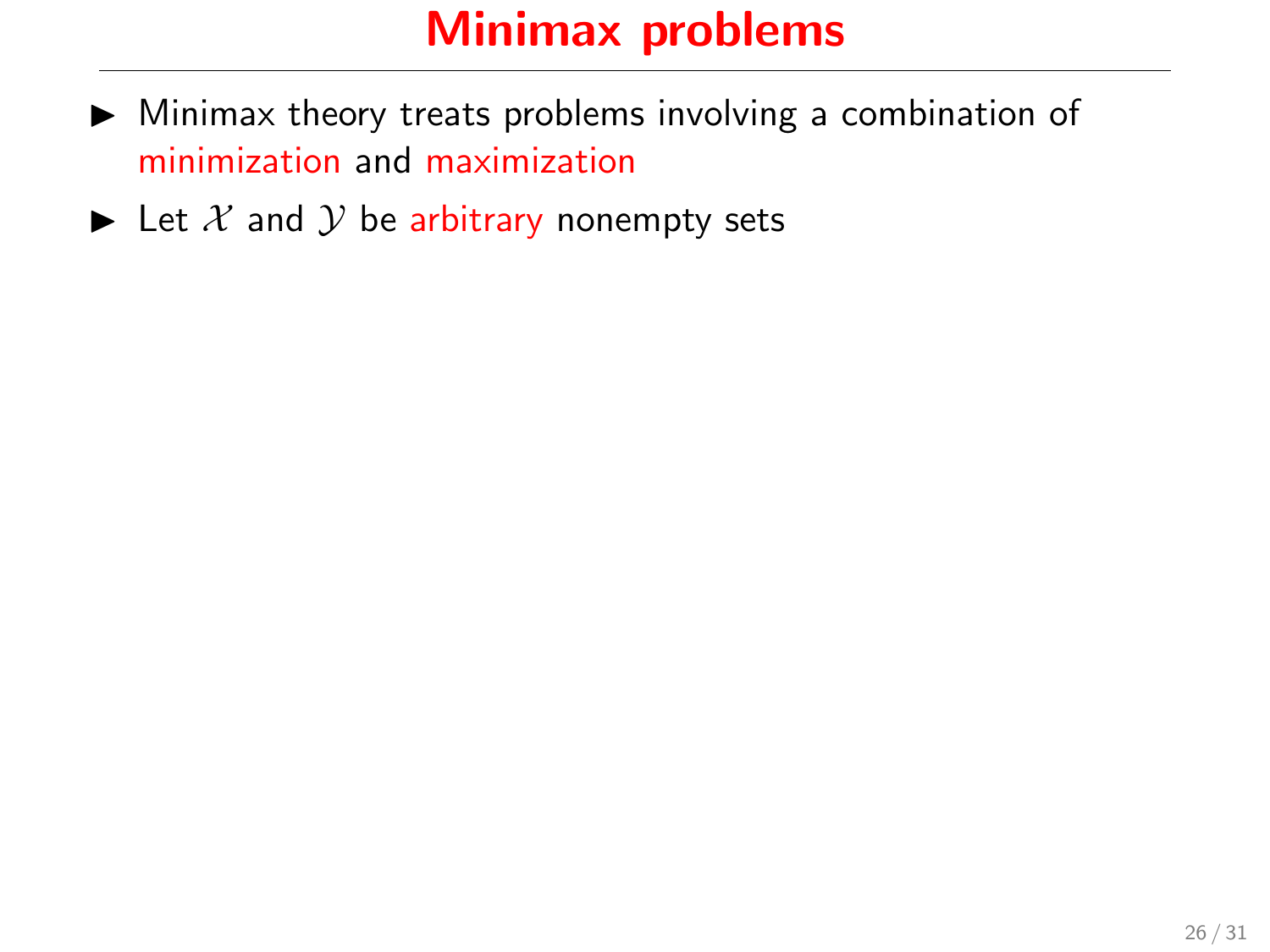- $\triangleright$  Minimax theory treats problems involving a combination of minimization and maximization
- $\blacktriangleright$  Let X and Y be arbitrary nonempty sets
- $\triangleright$  Let  $\phi : \mathcal{X} \times \mathcal{Y} \to \mathbb{R} \cup \{\pm \infty\}$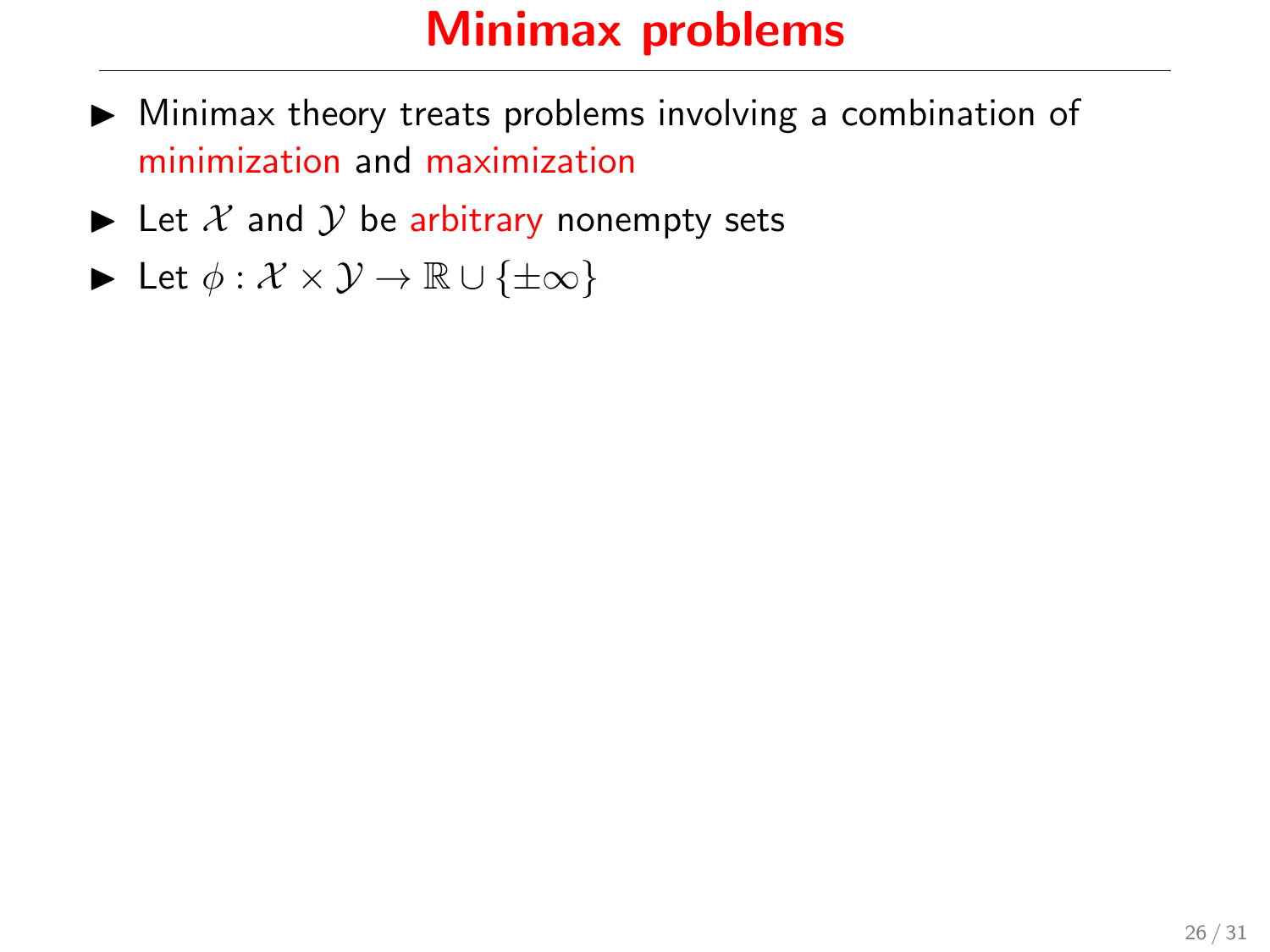- $\triangleright$  Minimax theory treats problems involving a combination of minimization and maximization
- $\blacktriangleright$  Let X and Y be arbitrary nonempty sets

$$
\blacktriangleright \ \text{Let} \ \phi: \mathcal{X} \times \mathcal{Y} \to \mathbb{R} \cup \{\pm \infty\}
$$

 $\triangleright$  inf over  $y \in \mathcal{Y}$ , followed by sup over  $x \in \mathcal{X}$ 

$$
\sup_{x \in \mathcal{X}} \inf_{y \in \mathcal{Y}} \phi(x, y) = \sup_{x \in \mathcal{X}} \psi(y(x))
$$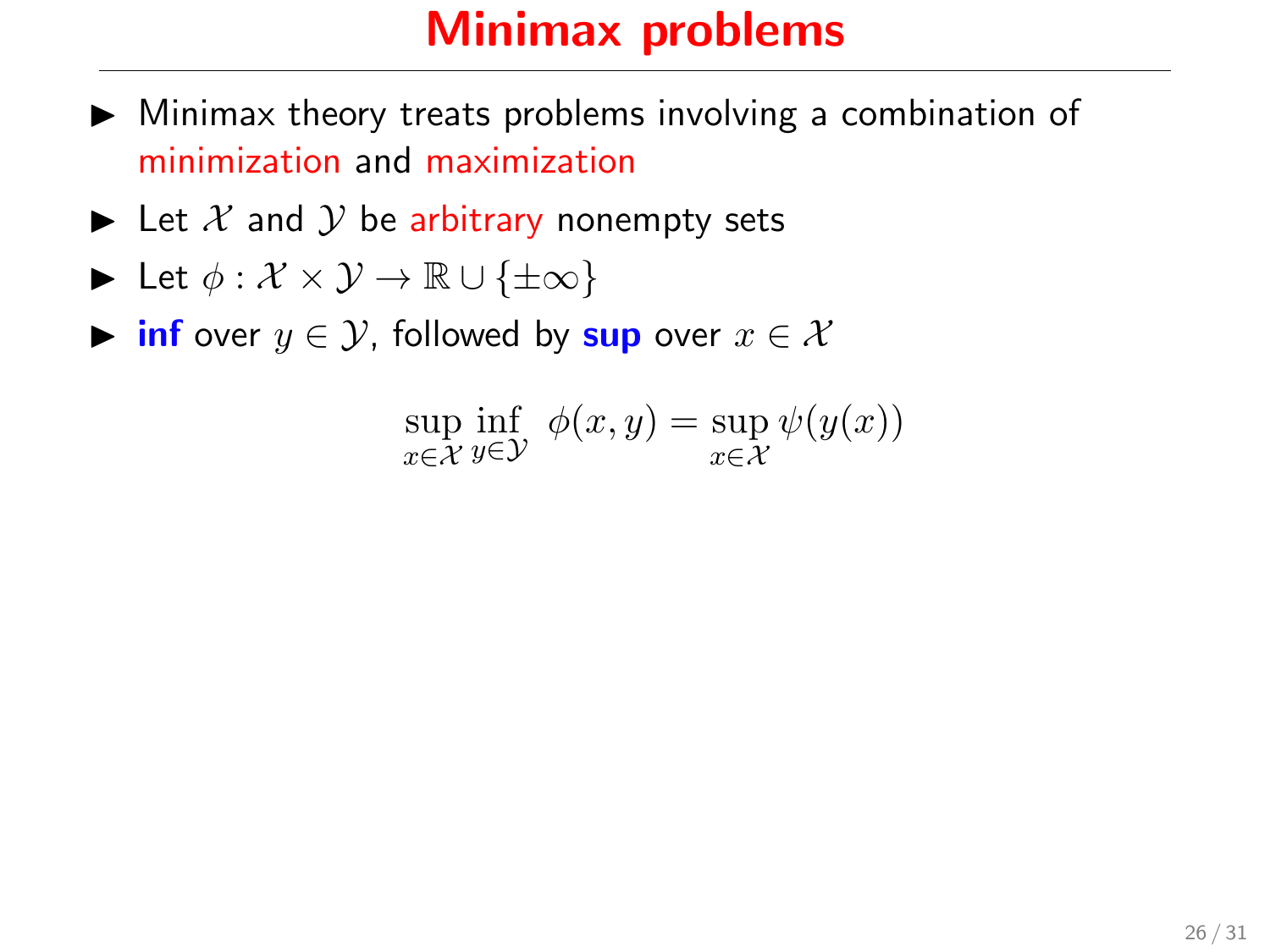### Minimax problems

- $\blacktriangleright$  Minimax theory treats problems involving a combination of minimization and maximization
- $\blacktriangleright$  Let X and Y be arbitrary nonempty sets

$$
\blacktriangleright \ \mathsf{Let} \ \phi: \mathcal{X} \times \mathcal{Y} \to \mathbb{R} \cup \{\pm \infty\}
$$

 $\triangleright$  inf over  $y \in \mathcal{Y}$ , followed by sup over  $x \in \mathcal{X}$ 

$$
\sup_{x \in \mathcal{X}} \inf_{y \in \mathcal{Y}} \phi(x, y) = \sup_{x \in \mathcal{X}} \psi(y(x))
$$

**► sup** over  $x \in \mathcal{X}$ , followed by **inf** over  $y \in \mathcal{Y}$ 

$$
\inf_{y \in \mathcal{Y}} \sup_{x \in \mathcal{X}} \phi(x, y) = \inf_{y \in \mathcal{Y}} \xi(x(y))
$$

#### When are "inf sup" and "sup inf" equal?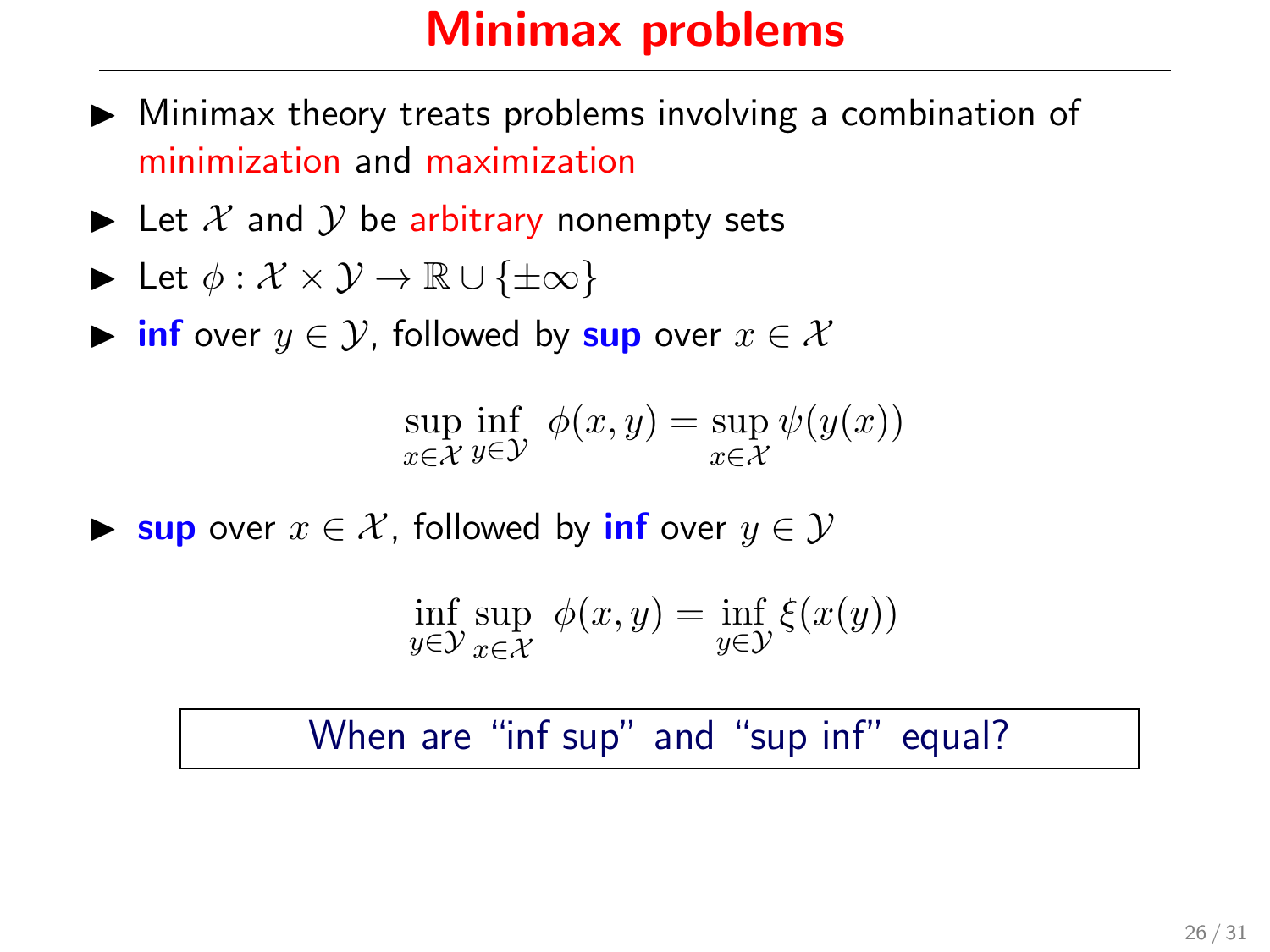**Theorem** Let  $\phi : \mathcal{X} \times \mathcal{Y} \to \mathbb{R} \cup \{\pm \infty\}$  be any function. Then,

sup y∈Y  $\inf_{x \in \mathcal{X}} \phi(x, y) \leq \inf_{x \in \mathcal{X}} \sup_{y \in \mathcal{Y}}$ y∈Y  $\phi(x,y)$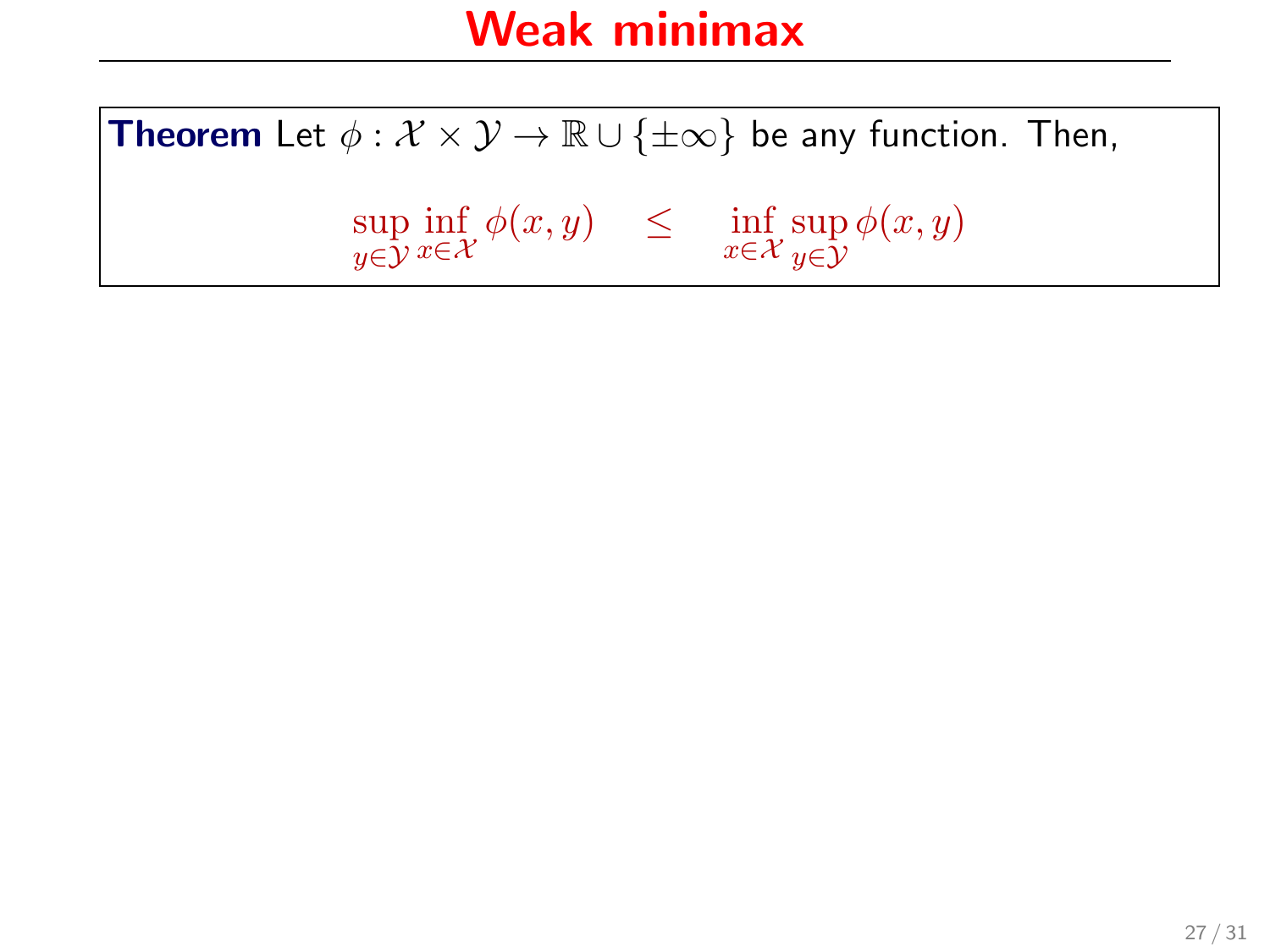$$
\forall x, y, \quad \inf_{x' \in \mathcal{X}} \phi(x', y) \leq \phi(x, y)
$$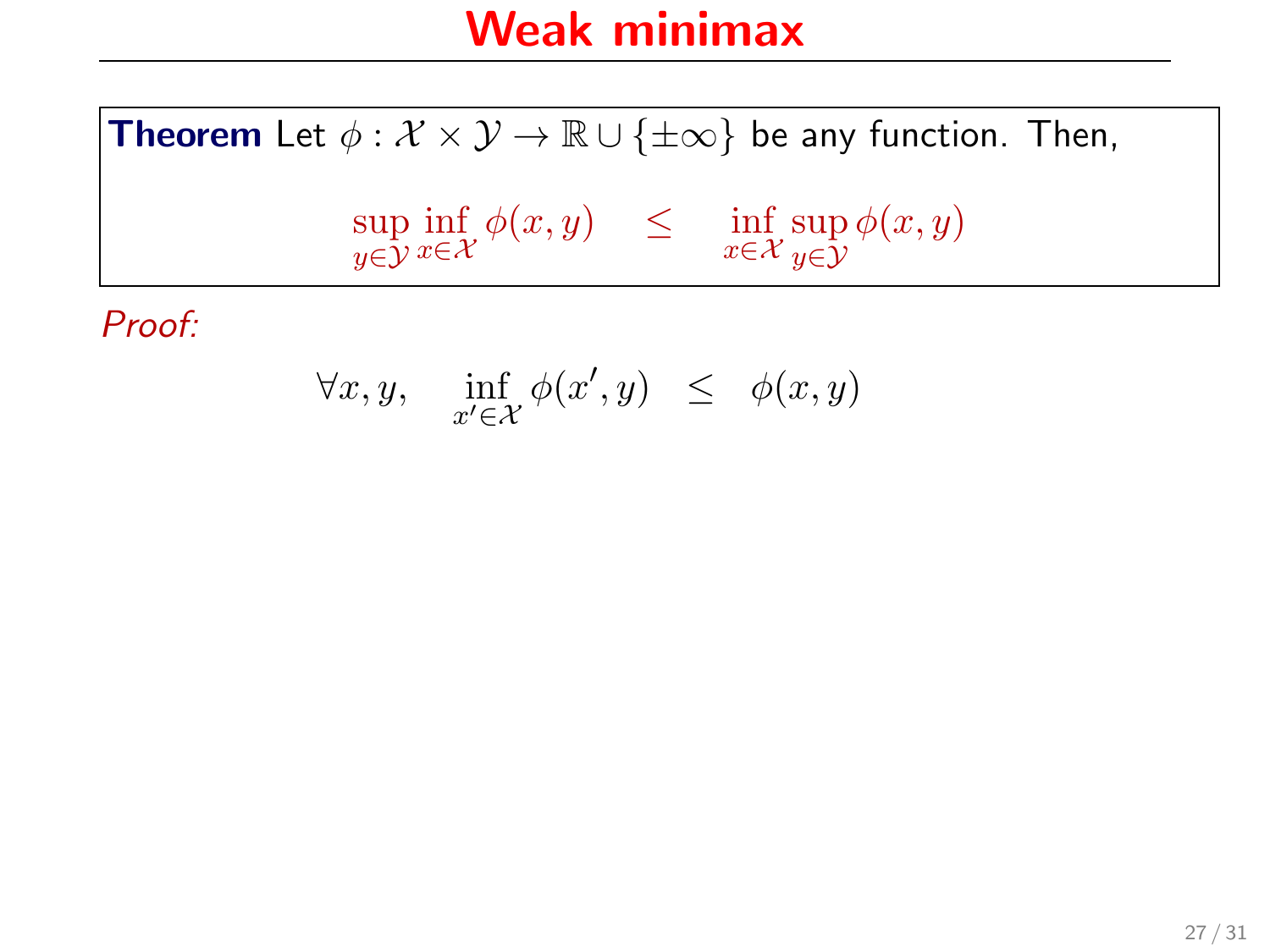$$
\forall x, y, \quad \inf_{x' \in \mathcal{X}} \phi(x', y) \leq \phi(x, y)
$$
  

$$
\forall x, y, \quad \inf_{x' \in \mathcal{X}} \phi(x', y) \leq \sup_{y' \in \mathcal{Y}} \phi(x, y')
$$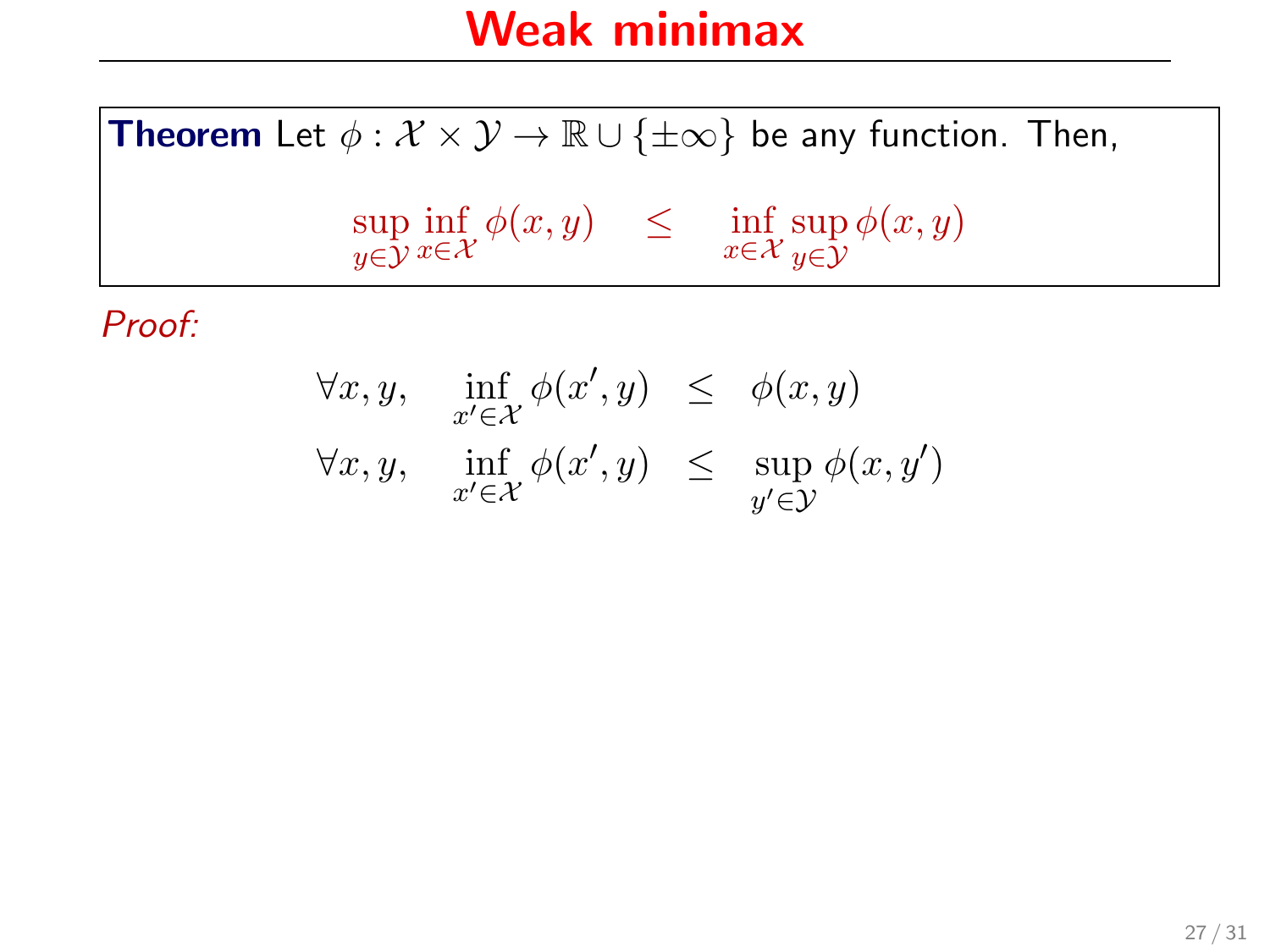$$
\forall x, y, \quad \inf_{x' \in \mathcal{X}} \phi(x', y) \leq \phi(x, y)
$$
  

$$
\forall x, y, \quad \inf_{x' \in \mathcal{X}} \phi(x', y) \leq \sup_{y' \in \mathcal{Y}} \phi(x, y')
$$
  

$$
\forall x, \quad \sup_{y \in \mathcal{Y}} \inf_{x' \in \mathcal{X}} \phi(x', y) \leq \sup_{y' \in \mathcal{Y}} \phi(x, y')
$$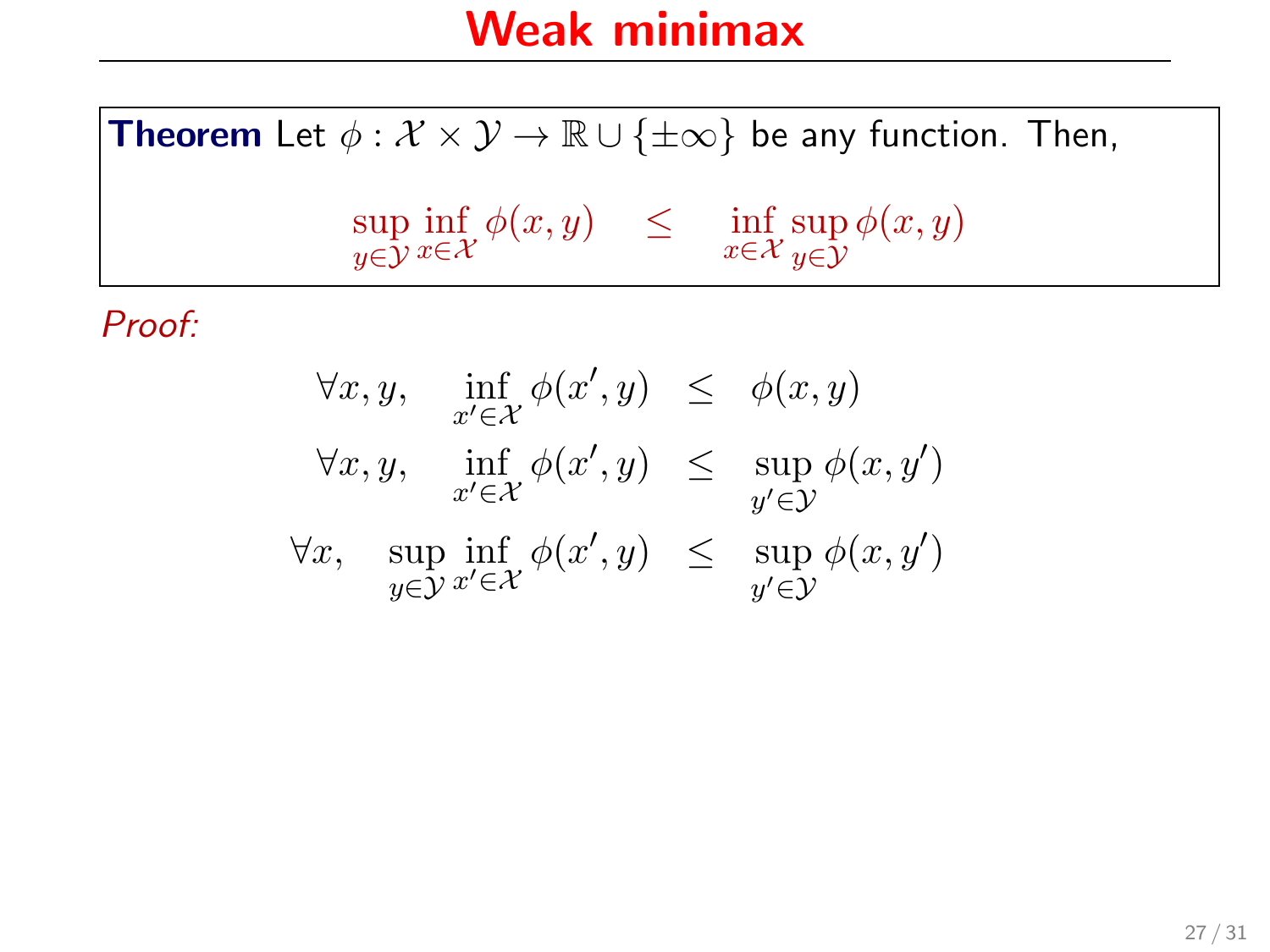$$
\forall x, y, \quad \inf_{x' \in \mathcal{X}} \phi(x', y) \leq \phi(x, y)
$$
  

$$
\forall x, y, \quad \inf_{x' \in \mathcal{X}} \phi(x', y) \leq \sup_{y' \in \mathcal{Y}} \phi(x, y')
$$
  

$$
\forall x, \quad \sup_{y \in \mathcal{Y}} \inf_{x' \in \mathcal{X}} \phi(x', y) \leq \sup_{y' \in \mathcal{Y}} \phi(x, y')
$$
  

$$
\implies \quad \sup_{y \in \mathcal{Y}} \inf_{x' \in \mathcal{X}} \phi(x', y) \leq \inf_{x \in \mathcal{X}} \sup_{y' \in \mathcal{Y}} \phi(x, y').
$$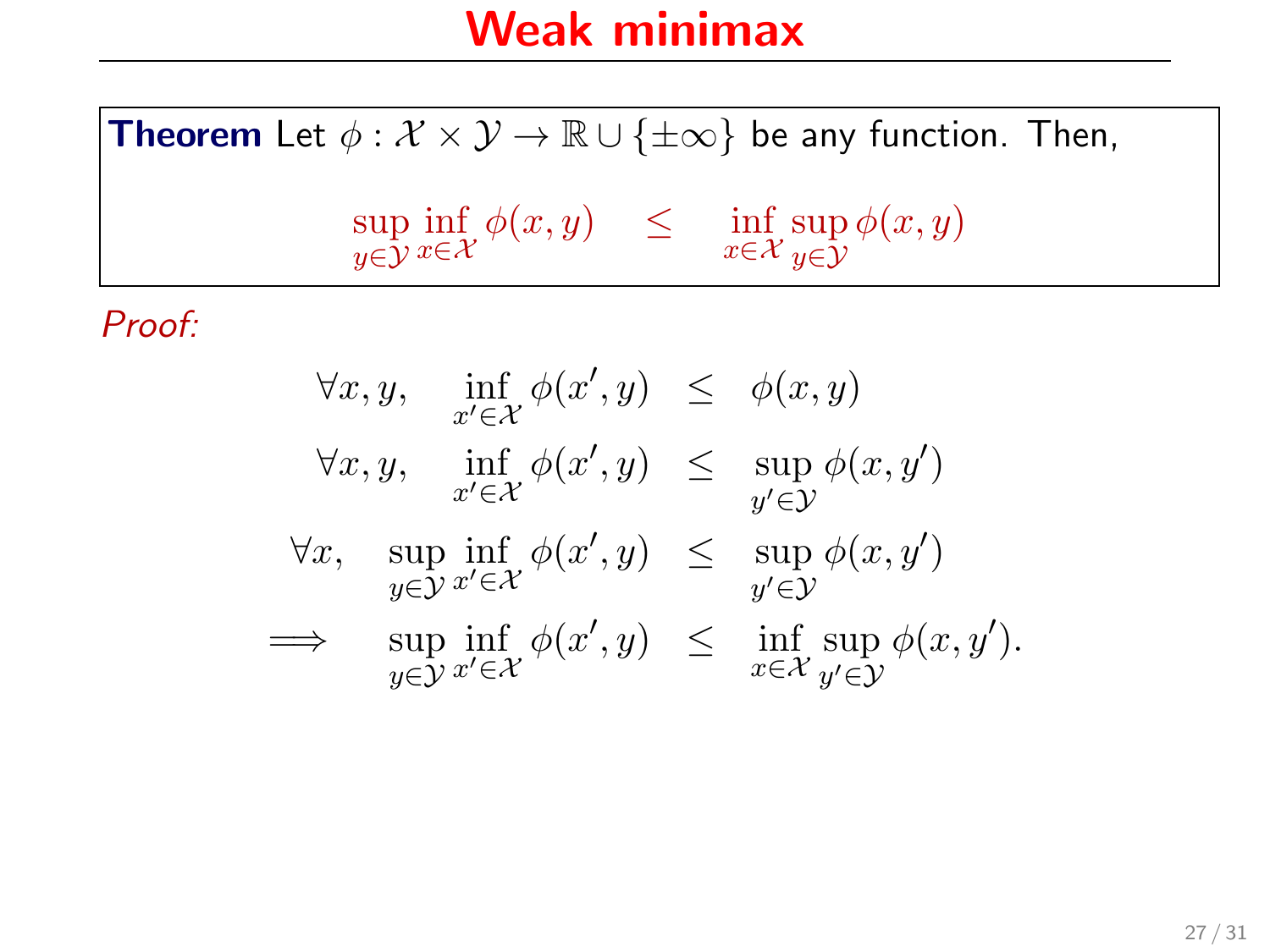**Theorem** Let  $\phi : \mathcal{X} \times \mathcal{Y} \to \mathbb{R} \cup \{\pm \infty\}$  be any function. Then, sup y∈Y  $\inf_{x \in \mathcal{X}} \phi(x, y) \leq \inf_{x \in \mathcal{X}} \sup_{y \in \mathcal{Y}}$ y∈Y  $\phi(x,y)$ Proof:

$$
\forall x, y, \quad \inf_{x' \in \mathcal{X}} \phi(x', y) \leq \phi(x, y)
$$
  

$$
\forall x, y, \quad \inf_{x' \in \mathcal{X}} \phi(x', y) \leq \sup_{y' \in \mathcal{Y}} \phi(x, y')
$$
  

$$
\forall x, \quad \sup_{y \in \mathcal{Y}} \inf_{x' \in \mathcal{X}} \phi(x', y) \leq \sup_{y' \in \mathcal{Y}} \phi(x, y')
$$
  

$$
\implies \quad \sup_{y \in \mathcal{Y}} \inf_{x' \in \mathcal{X}} \phi(x', y) \leq \inf_{x \in \mathcal{X}} \sup_{y' \in \mathcal{Y}} \phi(x, y').
$$

**Exercise:** Show that weak duality is follows from above minimax inequality. Hint: Use  $\phi = \mathcal{L}$  (Lagrangian), and suitably choose y.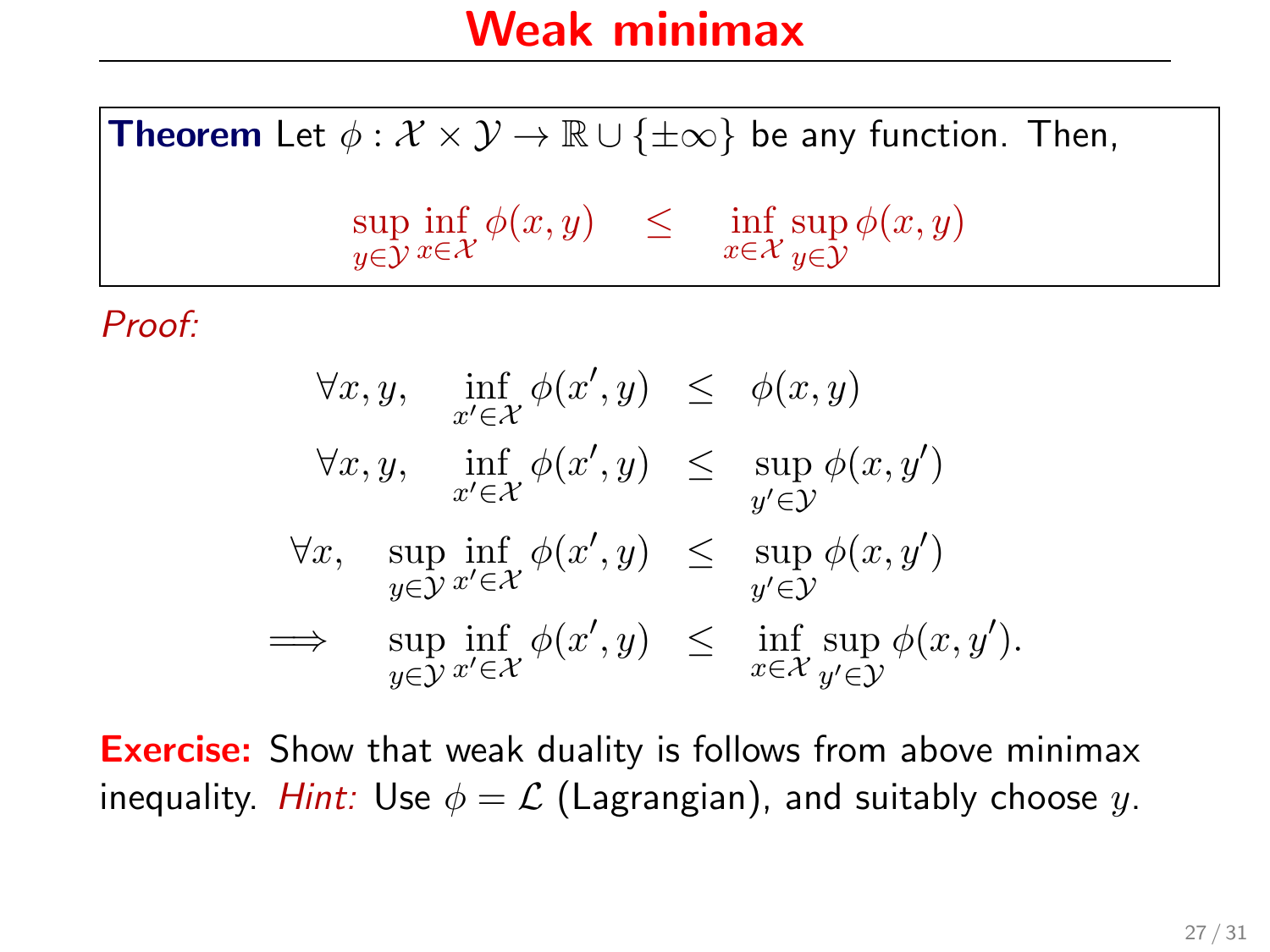- $\triangleright$  If "inf sup" equals "sup inf", common value called **saddle-value**
- ► Value exists if there is a **saddle-point**, i.e., pair  $(x^*, y^*)$

 $\phi(x, y^*) \ge \phi(x^*, y^*) \ge \phi(x^*, y)$  for all  $x \in \mathcal{X}, y \in \mathcal{Y}$ .

**Exercise:** Verify above inequality!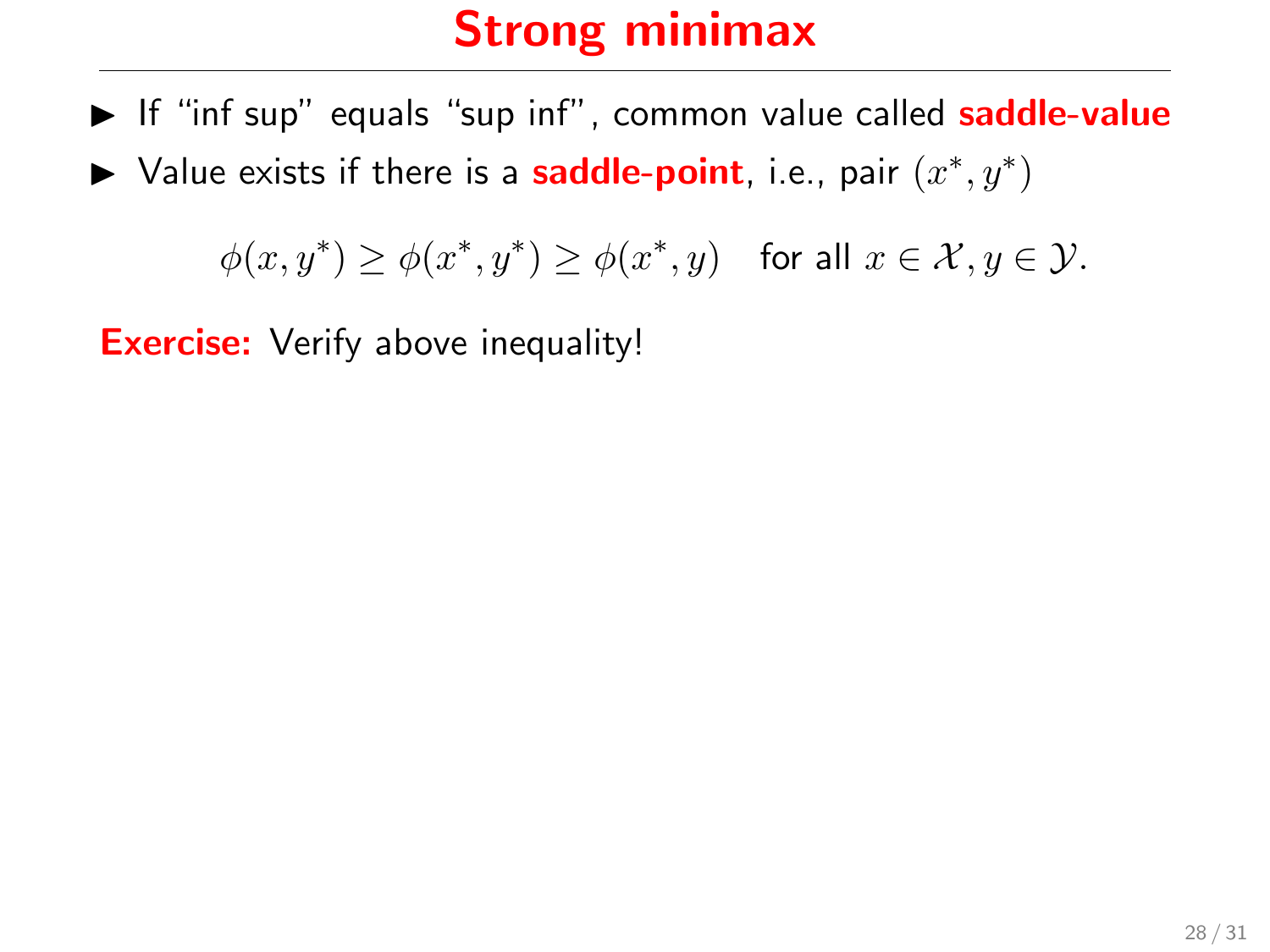♠ Classes of problems "dual" to each other can be generated by studying classes of functions  $\phi$ ,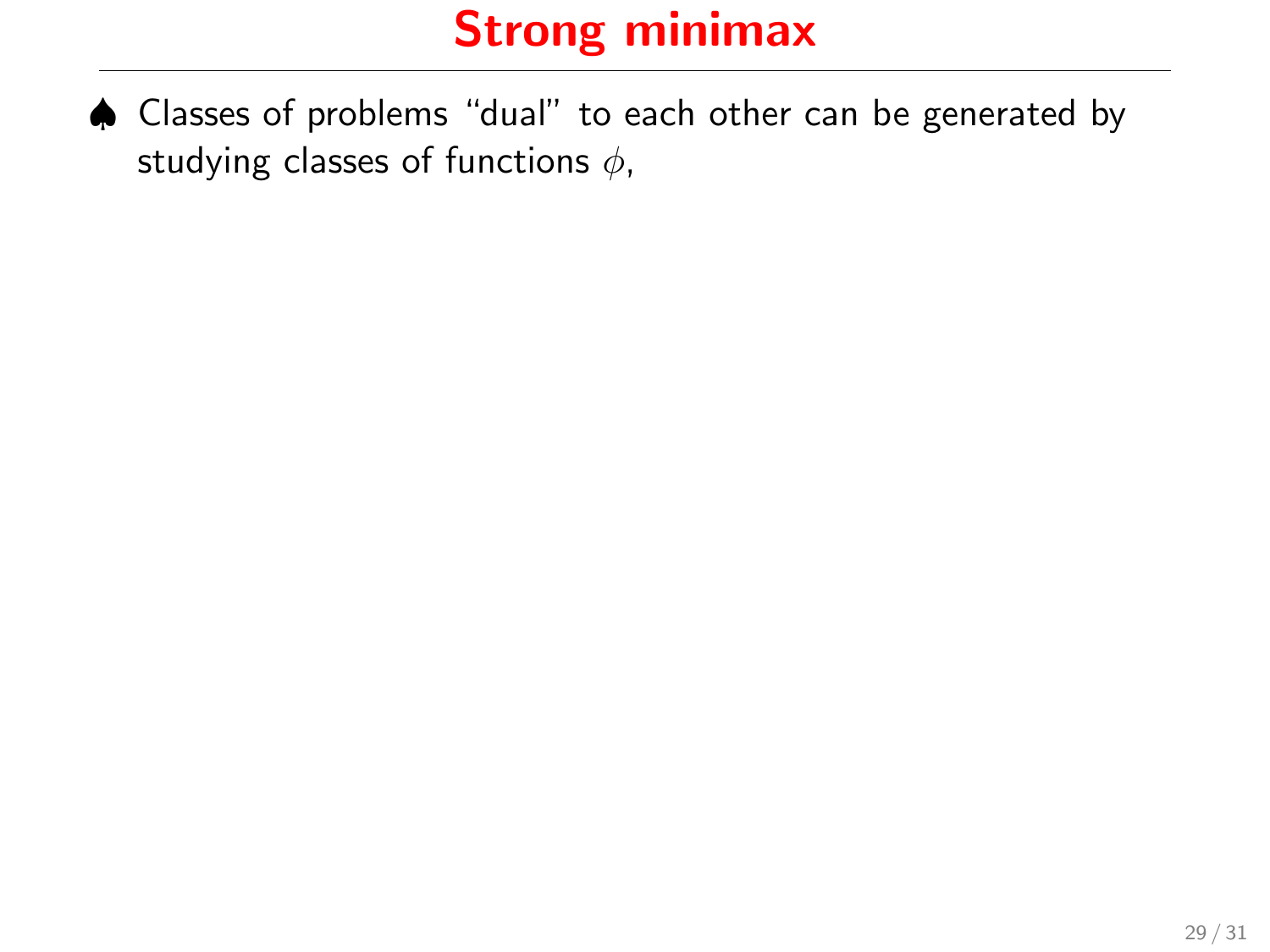- ♠ Classes of problems "dual" to each other can be generated by studying classes of functions  $\phi$ ,
- ♠ More interesting question: Starting from the primal problem over X, how to introduce a space Y and a "useful" function  $\phi$ on  $\mathcal{X} \times \mathcal{Y}$  so that we have a saddle-point?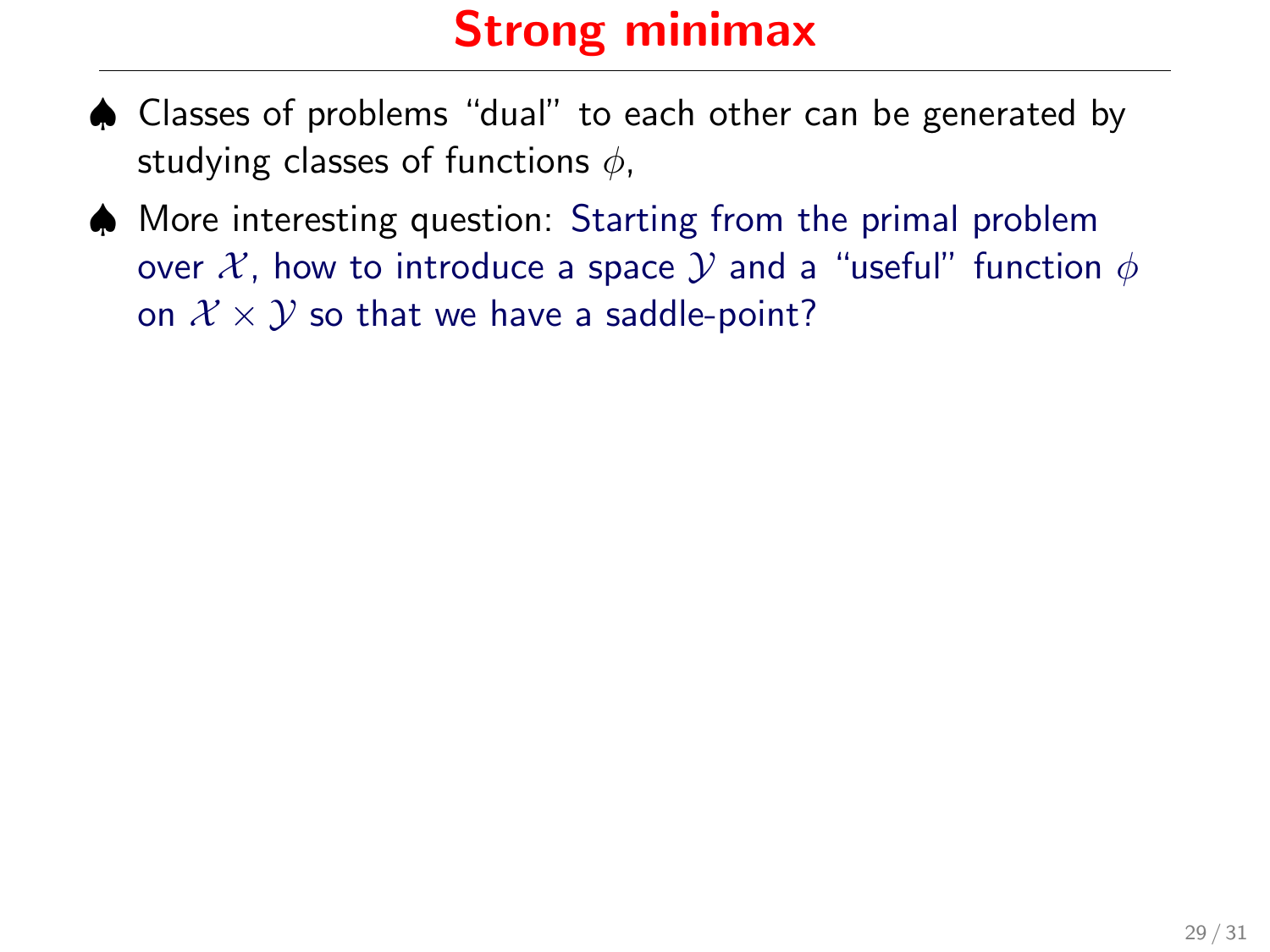- ♠ Classes of problems "dual" to each other can be generated by studying classes of functions  $\phi$ ,
- ♠ More interesting question: Starting from the primal problem over X, how to introduce a space  $\mathcal Y$  and a "useful" function  $\phi$ on  $\mathcal{X} \times \mathcal{Y}$  so that we have a saddle-point?

#### Sufficient conditions for saddle-point

- **Function**  $\phi$  is continuous, and
- It is convex-concave  $(\phi(\cdot, y)$  convex for every  $y \in \mathcal{Y}$ , and  $\phi(x, \cdot)$ concave for every  $x \in \mathcal{X}$ ), and
- $\triangleright$  Both X and Y are convex; one of them is compact.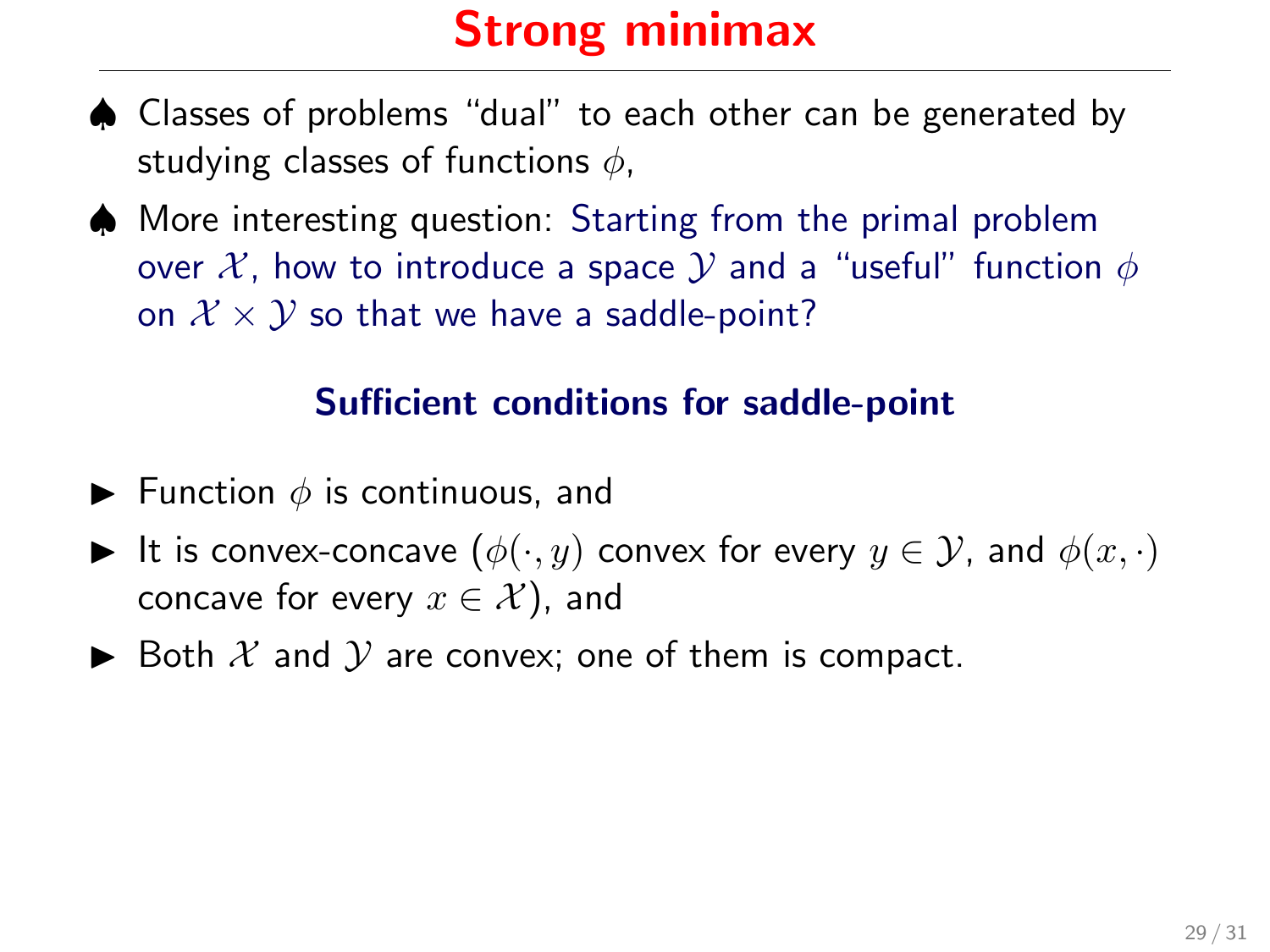**Def.** Let  $\phi$  be as before. A point  $(x^*, y^*)$  is a saddle-point of  $\phi$  (min over  $X$  and max over  $Y$ ) iff the infimum in the expression  $\inf_{x \in \mathcal{X}} \sup_{y \in \mathcal{Y}}$ y∈Y  $\phi(x,y)$ is attained at  $x^*$ , and the supremum in the expression sup y∈Y  $\inf_{x \in \mathcal{X}} \phi(x, y)$ is **attained** at  $y^*$ , and these two extrema are equal.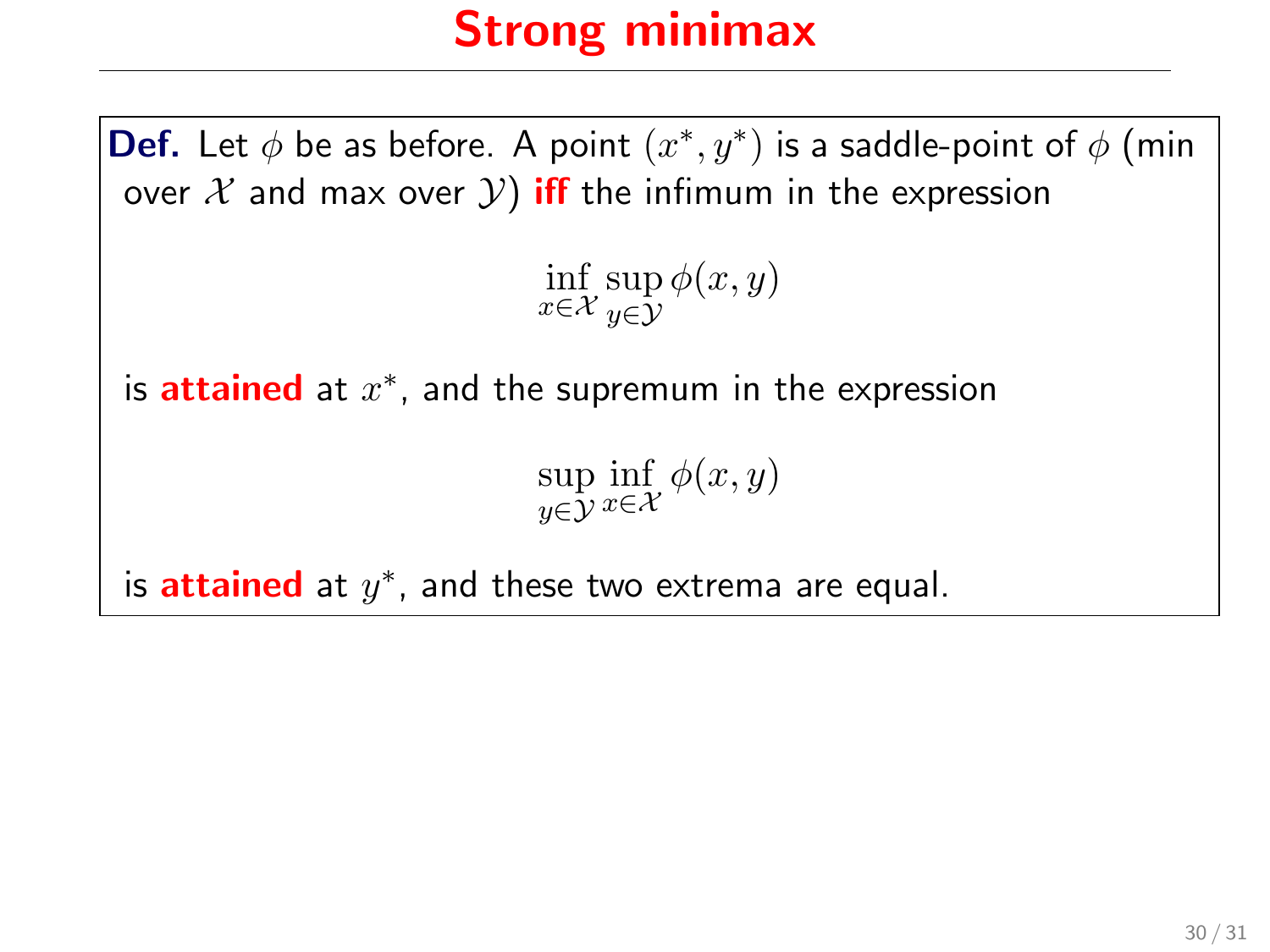**Def.** Let  $\phi$  be as before. A point  $(x^*, y^*)$  is a saddle-point of  $\phi$  (min over  $X$  and max over  $Y$ ) iff the infimum in the expression  $\inf_{x \in \mathcal{X}} \sup_{y \in \mathcal{Y}}$ y∈Y  $\phi(x,y)$ is attained at  $x^*$ , and the supremum in the expression sup y∈Y  $\inf_{x \in \mathcal{X}} \phi(x, y)$ is **attained** at  $y^*$ , and these two extrema are equal.

 $x^* \in \text{argmin}$ x∈X  $\max_{y \in \mathcal{Y}} \phi(x, y)$   $y^* \in \operatorname*{argmax}_{y \in \mathcal{Y}}$ y∈Y  $\min_{x \in \mathcal{X}} \phi(x, y).$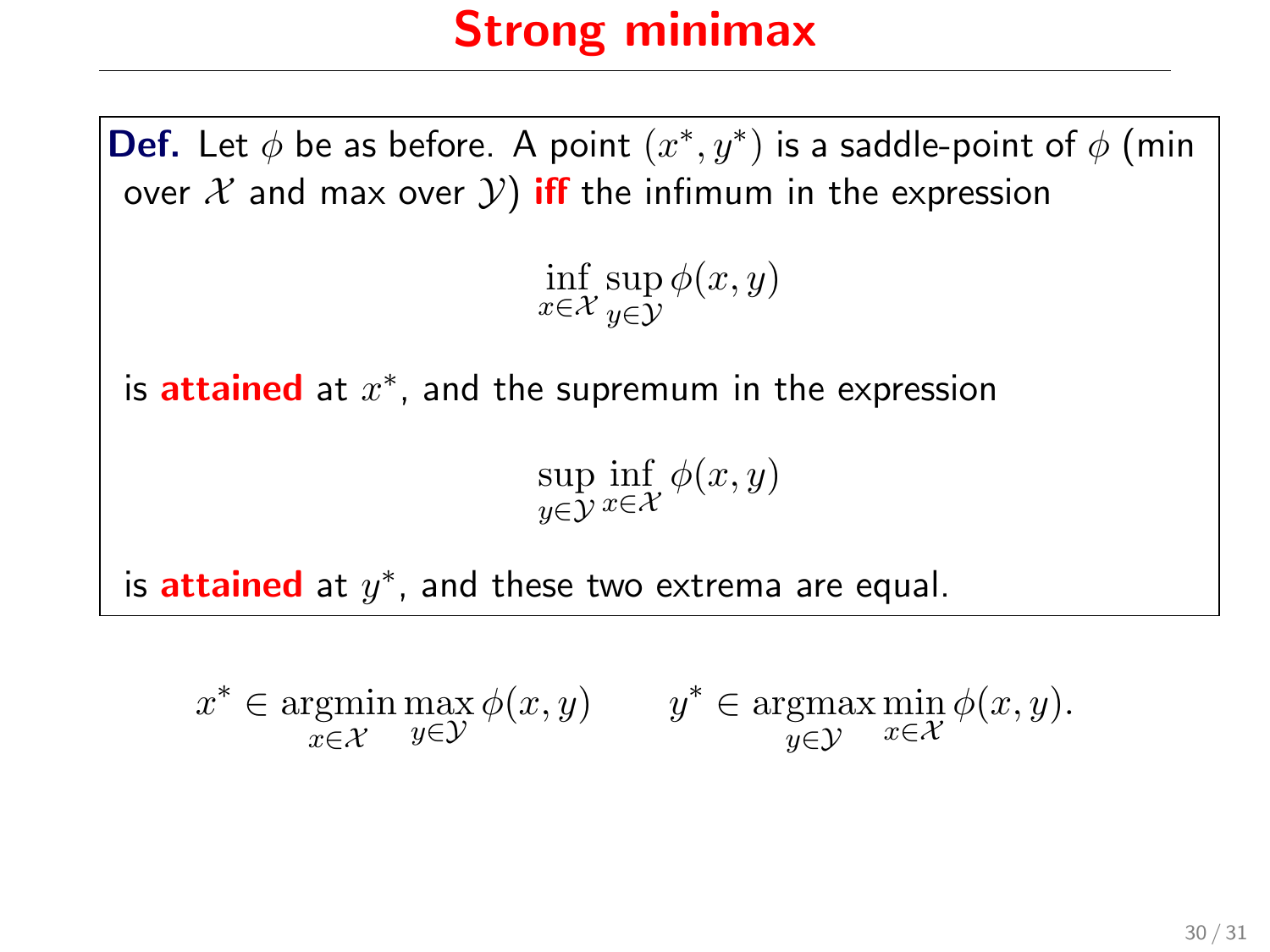### Optimality via minimax

 $x^* \in \text{argmin}$ x∈X  $\max_{y \in \mathcal{Y}} \phi(x, y)$   $y^* \in \operatorname*{argmax}_{y \in \mathcal{Y}}$ y∈Y  $\min_{x \in \mathcal{X}} \phi(x, y).$ 

Point  $(x^*, y^*)$  is a saddle-point if and only if

$$
0\in\partial\phi(x^*,y^*)=\partial_x\phi(x^*,y^*)\times\partial_y\phi(x^*,y^*)
$$